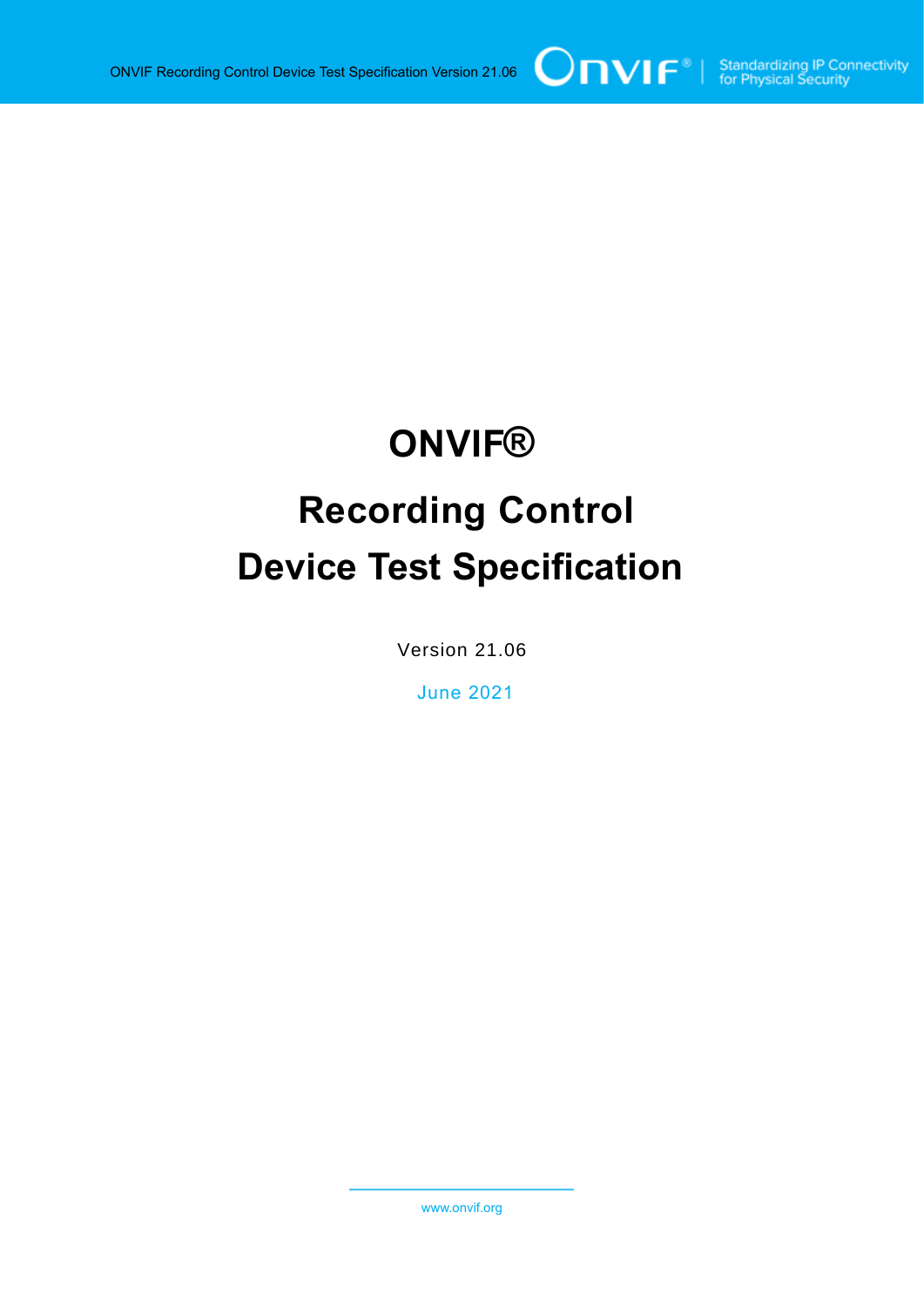#### © 2021 ONVIF, Inc. All rights reserved.

 $OnVIF^{\circ}$ l

Recipients of this document may copy, distribute, publish, or display this document so long as this copyright notice, license and disclaimer are retained with all copies of the document. No license is granted to modify this document.

THIS DOCUMENT IS PROVIDED "AS IS," AND THE CORPORATION AND ITS MEMBERS AND THEIR AFFILIATES, MAKE NO REPRESENTATIONS OR WARRANTIES, EXPRESS OR IMPLIED, INCLUDING BUT NOT LIMITED TO, WARRANTIES OF MERCHANTABILITY, FITNESS FOR A PARTICULAR PURPOSE, NON-INFRINGEMENT, OR TITLE; THAT THE CONTENTS OF THIS DOCUMENT ARE SUITABLE FOR ANY PURPOSE; OR THAT THE IMPLEMENTATION OF SUCH CONTENTS WILL NOT INFRINGE ANY PATENTS, COPYRIGHTS, TRADEMARKS OR OTHER RIGHTS.

IN NO EVENT WILL THE CORPORATION OR ITS MEMBERS OR THEIR AFFILIATES BE LIABLE FOR ANY DIRECT, INDIRECT, SPECIAL, INCIDENTAL, PUNITIVE OR CONSEQUENTIAL DAMAGES, ARISING OUT OF OR RELATING TO ANY USE OR DISTRIBUTION OF THIS DOCUMENT, WHETHER OR NOT (1) THE CORPORATION, MEMBERS OR THEIR AFFILIATES HAVE BEEN ADVISED OF THE POSSIBILITY OF SUCH DAMAGES, OR (2) SUCH DAMAGES WERE REASONABLY FORESEEABLE, AND ARISING OUT OF OR RELATING TO ANY USE OR DISTRIBUTION OF THIS DOCUMENT. THE FOREGOING DISCLAIMER AND LIMITATION ON LIABILITY DO NOT APPLY TO, INVALIDATE, OR LIMIT REPRESENTATIONS AND WARRANTIES MADE BY THE MEMBERS AND THEIR RESPECTIVE AFFILIATES TO THE CORPORATION AND OTHER MEMBERS IN CERTAIN WRITTEN POLICIES OF THE CORPORATION.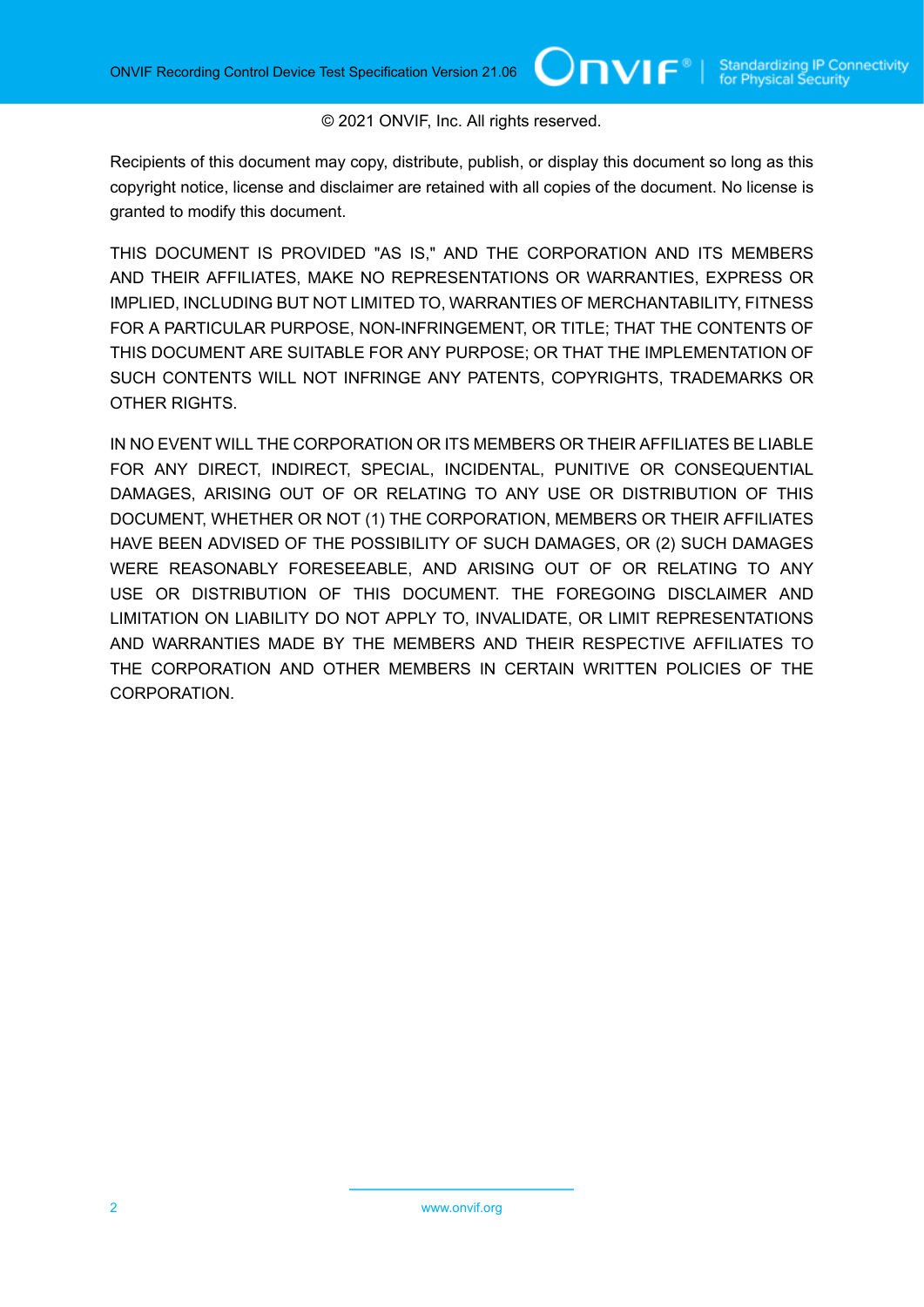

# REVISION HISTORY

| Vers.              | <b>Date</b>  | <b>Description</b>                                                                                                                        |
|--------------------|--------------|-------------------------------------------------------------------------------------------------------------------------------------------|
| 12.12              | Dec 20, 2012 | First issue of Replay Control Test Specification                                                                                          |
| 13.06<br>Jun, 2013 |              | The following test cases were updated or added:                                                                                           |
|                    |              | RECORDING JOB CONFIGURATION - DIFFERENT PRIORITIES<br>(ON MEDIA PROFILE)                                                                  |
|                    |              | RECORDING JOB CONFIGURATION - DIFFERENT PRIORITIES<br>(ON RECEIVER)                                                                       |
|                    |              | SET RECORDINGS CONFIGURATION (MAXIMUM LENGTH OF<br><b>RECORDING SOURCE INFORMATION)</b>                                                   |
|                    |              | DYNAMIC RECORDINGS CONFIGURATION (MAXIMUM LENGTH<br>OF RECORDING SOURCE INFORMATION)                                                      |
|                    |              | RECORDING CONTROL - JOB STATE EVENT                                                                                                       |
|                    |              | RECORDING CONTROL - JOB STATE CHANGE EVENT                                                                                                |
|                    |              | RECORDING CONTROL - RECORDING CONFIGURATION<br><b>EVENT</b>                                                                               |
|                    |              | RECORDING CONTROL - TRACK CONFIGURATION EVENT                                                                                             |
|                    |              | RECORDING CONTROL - RECORDING JOB CONFIGURATION<br><b>EVENT</b>                                                                           |
|                    |              | RECORDING CONTROL - CREATE RECORDING EVENT                                                                                                |
|                    |              | RECORDING CONTROL - DELETE RECORDING EVENT                                                                                                |
|                    |              | RECORDING CONTROL - CREATE TRACK EVENT                                                                                                    |
|                    |              | RECORDING CONTROL - DELETE TRACK EVENT                                                                                                    |
|                    |              | RECORDING CONTROL - CREATE TRACK EVENT (CREATE<br>RECORDING)                                                                              |
|                    |              | RECORDING CONTROL - DELETE TRACK EVENT (DELETE<br>RECORDING)                                                                              |
|                    |              | RECORDING CONTROL - CREATE TRACK EVENT (CREATE<br>TRACK)                                                                                  |
|                    |              | RECORDING CONTROL - DELETE TRACK EVENT (DELETE<br>TRACK)                                                                                  |
|                    |              | RECORDING CONTROL - DELETE TRACK DATA EVENT                                                                                               |
| 13.12              | Dec, 2013    | The following test cases were updated or added:                                                                                           |
|                    |              | RECORDING-2-1-1 START RECORDING USING A MEDIA<br><b>START</b><br>PROFILE was replaced with RECORDING-2-1-10<br>RECORDING ON MEDIA PROFILE |
|                    |              | RECORDING-2-1-2 START RECORDING ON RECEIVER was<br>replaced with RECORDING-2-1-11 START RECORDING ON<br><b>RÉCEIVER</b>                   |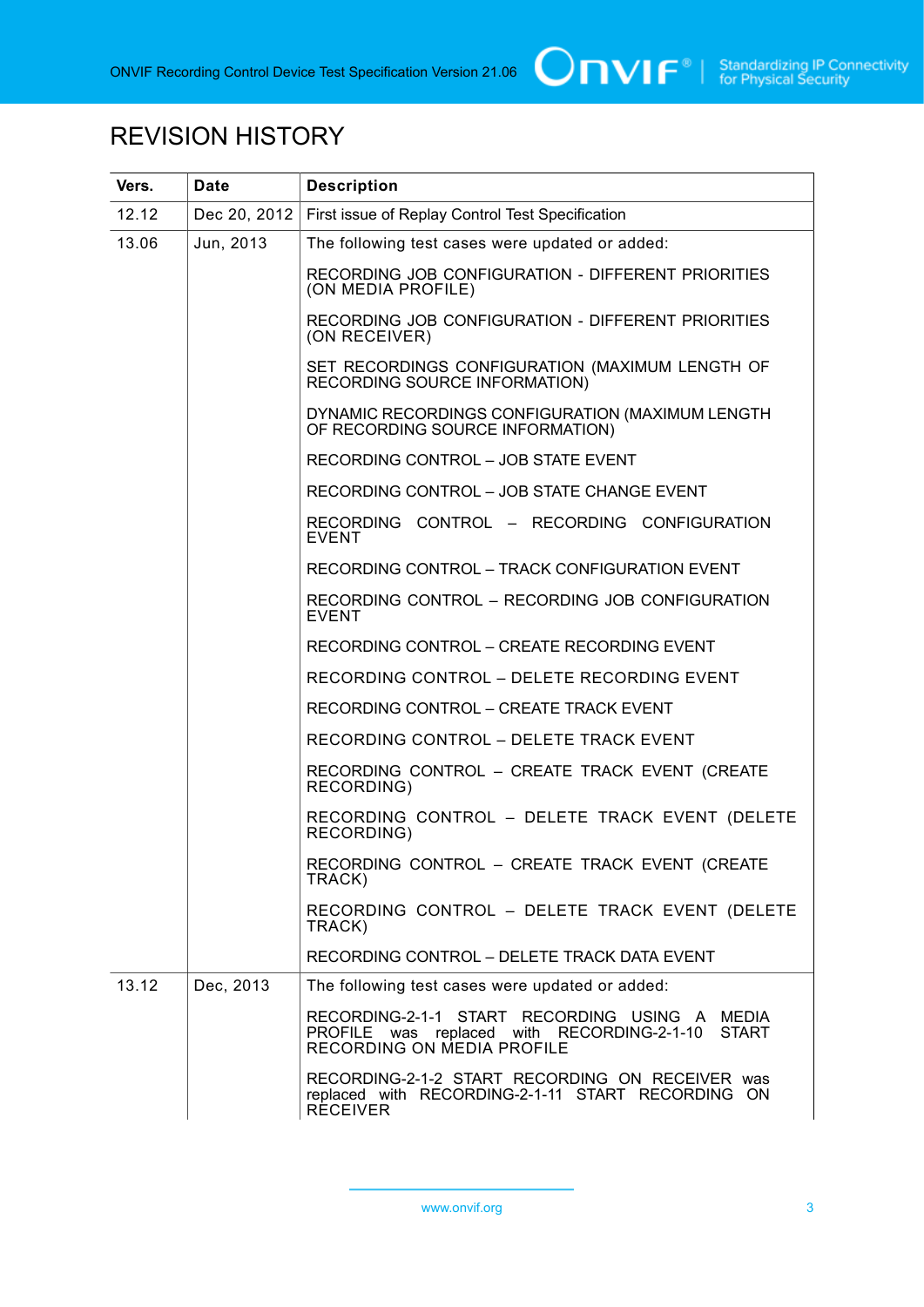| RECORDING-2-1-3 STOP RECORDING USING A MEDIA<br>PROFILE - PUT JOB IN IDLE STATE was replaced with<br>RECORDING-2-1-12 STOP RECORDING ON MEDIA PROFILE -<br>PUT JOB IN IDLE STATE                     |
|------------------------------------------------------------------------------------------------------------------------------------------------------------------------------------------------------|
| RECORDING-2-1-4 STOP RECORDING ON RECEIVER - PUT<br>JOB IN IDLE STATE was replaced with RECORDING-2-1-13 STOP<br>RECORDING ON RECEIVER - PUT JOB IN IDLE STATE                                       |
| RECORDING-2-1-5 STOP RECORDING ON RECEIVER - NEVER<br>CONNECTED MODE was replaced with RECORDING-2-1-14<br>STOP RECORDING ON RECEIVER - NEVER CONNECTED<br><b>MODE</b>                               |
| RECORDING-2-1-6 STOP RECORDING USING A MEDIA<br>PROFILE - DELETE JOB was replaced with RECORDING-2-1-15<br>STOP RECORDING ON MEDIA PROFILE - DELETE JOB                                              |
| RECORDING-2-1-7 STOP RECORDING ON RECEIVER - DELETE<br>JOB was replaced with RECORDING-2-1-16 STOP RECORDING<br>ON RECEIVER - DELETE JOB                                                             |
| RECORDING-2-1-8 MODIFY MEDIA ATTRIBUTE WHILE<br>RECORDING - MEDIA PROFILE was replaced with<br>RECORDING-2-1-17 MODIFY MEDIA ATTRIBUTE WHILE<br>RECORDING - MEDIA PROFILE                            |
| RECORDING-2-1-9 MODIFY MEDIA ATTRIBUTE WHILE<br>RECORDING - RECEIVER was replaced with RECORDING-2-1-18<br>MODIFY MEDIA ATTRIBUTE WHILE RECORDING - RECEIVER                                         |
| RECORDING-3-1-2 DYNAMIC TRACKS CONFIGURATION<br>was replaced with RECORDING-3-1-7 DYNAMIC TRACKS<br><b>CONFIGURATION</b>                                                                             |
| RECORDING-3-1-5 RECORDING JOB CONFIGURATION<br>DIFFERENT PRIORITIES (ON MEDIA PROFILE) was replaced<br>with RECORDING-3-1-8 RECORDING JOB CONFIGURATION -<br>DIFFERENT PRIORITIES (ON MEDIA PROFILE) |
| RECORDING-3-1-6 RECORDING JOB CONFIGURATION -<br>DIFFERENT PRIORITIES (ON RECEIVER) was replaced with<br>RECORDING-3-1-9 RECORDING JOB CONFIGURATION -<br>DIFFERENT PRIORITIES (ON RECEIVER)         |
| RECORDING-4-1-6 GET RECORDING JOB CONFIGURATION<br>WITH INVALID TOKEN was replaced with RECORDING-4-1-13<br>GET RECORDING JOB CONFIGURATION WITH INVALID TOKEN                                       |
| RECORDING-4-1-8 GET RECORDING JOB STATE WITH INVALID<br>TOKEN was replaced with RECORDING-4-1-14 GET RECORDING<br>JOB STATE WITH INVALID TOKEN                                                       |
| RECORDING-5-1-1 RECORDING CONTROL - JOB STATE EVENT<br>was replaced with RECORDING-5-1-18 RECORDING CONTROL -<br><b>JOB STATE EVENT</b>                                                              |
| RECORDING-5-1-2 RECORDING CONTROL - JOB STATE<br>CHANGE EVENT was replaced with RECORDING-5-1-19<br>RECORDING CONTROL - JOB STATE CHANGE EVENT                                                       |
| RECORDING-5-1-5 RECORDING CONTROL - RECORDING JOB<br>CONFIGURATION EVENT was replaced with RECORDING-5-1-20<br>RECORDING CONTROL - RECORDING JOB CONFIGURATION<br><b>EVENT</b>                       |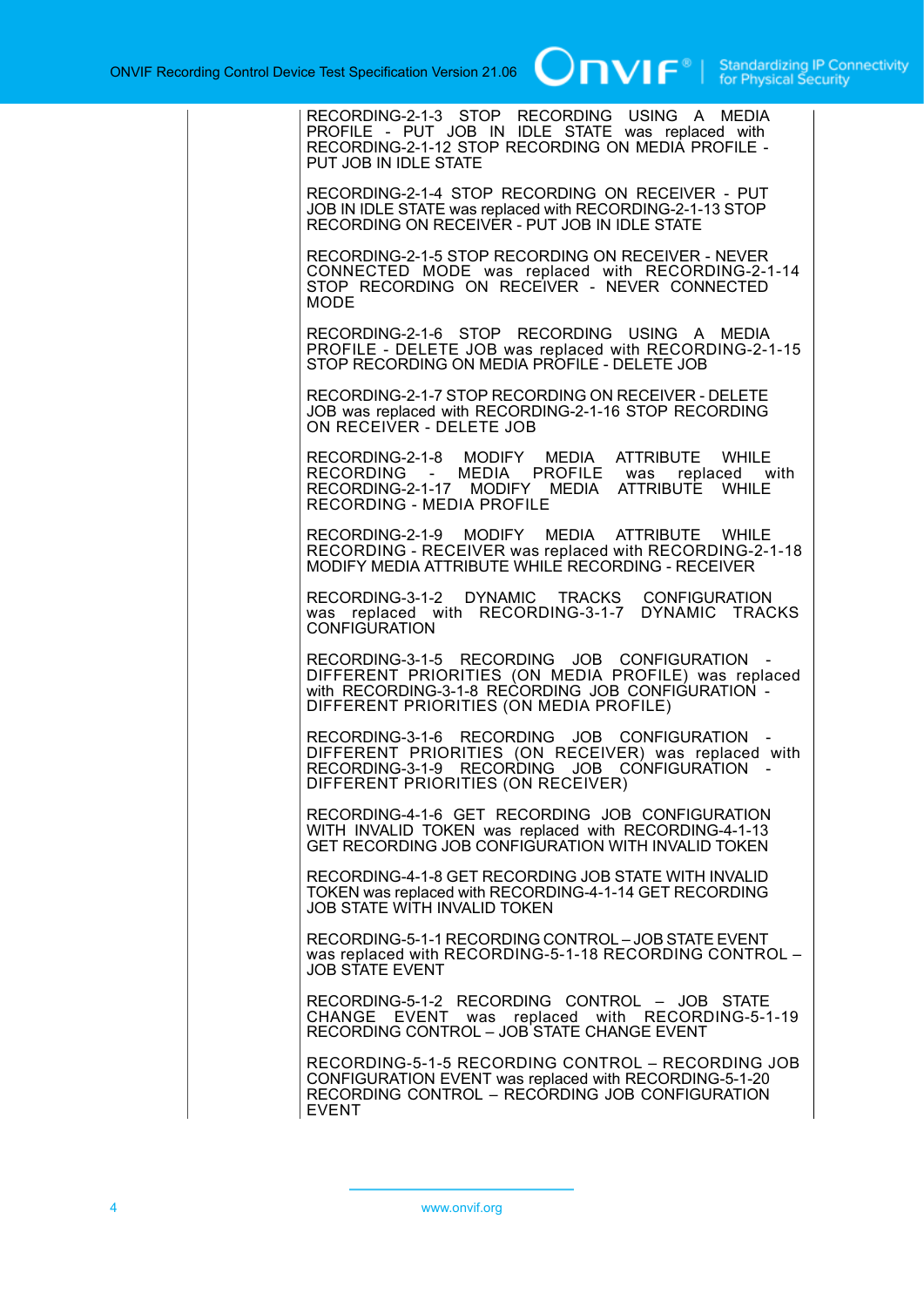|       |           | RECORDING-5-1-7 RECORDING CONTROL -<br><b>DELETE</b><br>RECORDING EVENT was replaced with RECORDING-5-1-17<br>RECORDING CONTROL – DELETE RECORDING EVENT                 |
|-------|-----------|--------------------------------------------------------------------------------------------------------------------------------------------------------------------------|
|       |           | RECORDING-5-1-12 RECORDING CONTROL - CREATE TRACK<br>EVENT (CREATE TRACK) was replaced with RECORDING-5-1-15<br>RECORDING CONTROL - CREATE TRACK EVENT (CREATE<br>TRACK) |
|       |           | RECORDING-5-1-13 RECORDING CONTROL - DELETE TRACK<br>EVENT (DELETE TRACK) was replaced with RECORDING-5-1-16<br>RECORDING CONTROL - DELETE TRACK EVENT (DELETE<br>TRACK) |
|       |           | The following annexes were updated or added:                                                                                                                             |
|       |           | Annex A.6 was replaced with A.12 Selection or Creation of<br>Recording for recording job creation                                                                        |
|       |           | Annex A.9 was replaced with A.13 Auto Creation of Receiver                                                                                                               |
|       |           | Annex A.14 Selection of Recording for track creation was added                                                                                                           |
|       |           | Annex A.15 Selection or Creation of Recording for recording job<br>creation on a Media profile was added                                                                 |
|       |           | Annex A.5 was removed.                                                                                                                                                   |
| 14.06 | Feb, 2014 | The following tests were updated with increasing of tests IDs:                                                                                                           |
|       |           | START RECORDING ON MEDIA PROFILE                                                                                                                                         |
|       |           | START RECORDING ON RECEIVER                                                                                                                                              |
|       |           | STOP RECORDING ON MEDIA PROFILE - PUT JOB IN IDLE<br><b>STATE</b>                                                                                                        |
|       |           | STOP RECORDING ON RECEIVER - PUT JOB IN IDLE STATE                                                                                                                       |
|       |           | STOP RECORDING ON RECEIVER - NEVER CONNECTED<br><b>MODE</b>                                                                                                              |
|       |           | STOP RECORDING ON MEDIA PROFILE - DELETE JOB                                                                                                                             |
|       |           | STOP RECORDING ON RECEIVER - DELETE JOB                                                                                                                                  |
|       |           | MODIFY MEDIA ATTRIBUTE WHILE RECORDING - MEDIA<br><b>PROFILE</b>                                                                                                         |
|       |           | MODIFY MEDIA ATTRIBUTE WHILE RECORDING - RECEIVER                                                                                                                        |
|       |           | DYNAMIC RECORDINGS CONFIGURATION                                                                                                                                         |
|       |           | RECORDING JOB CONFIGURATION - DIFFERENT PRIORITIES<br>(ON MEDIA PROFILE)                                                                                                 |
|       |           | RECORDING JOB CONFIGURATION - DIFFERENT PRIORITIES<br>(ON RECEIVER)                                                                                                      |
|       |           | GET SERVICES AND GET RECORDING CONTROL SERVICE<br>CAPABILITIES CONSISTENCY                                                                                               |
| 14.12 | Dec, 2014 | The following annexes were updated:                                                                                                                                      |
|       |           | A.16 PullMessages algorithm for check Recording Job State<br>initializing                                                                                                |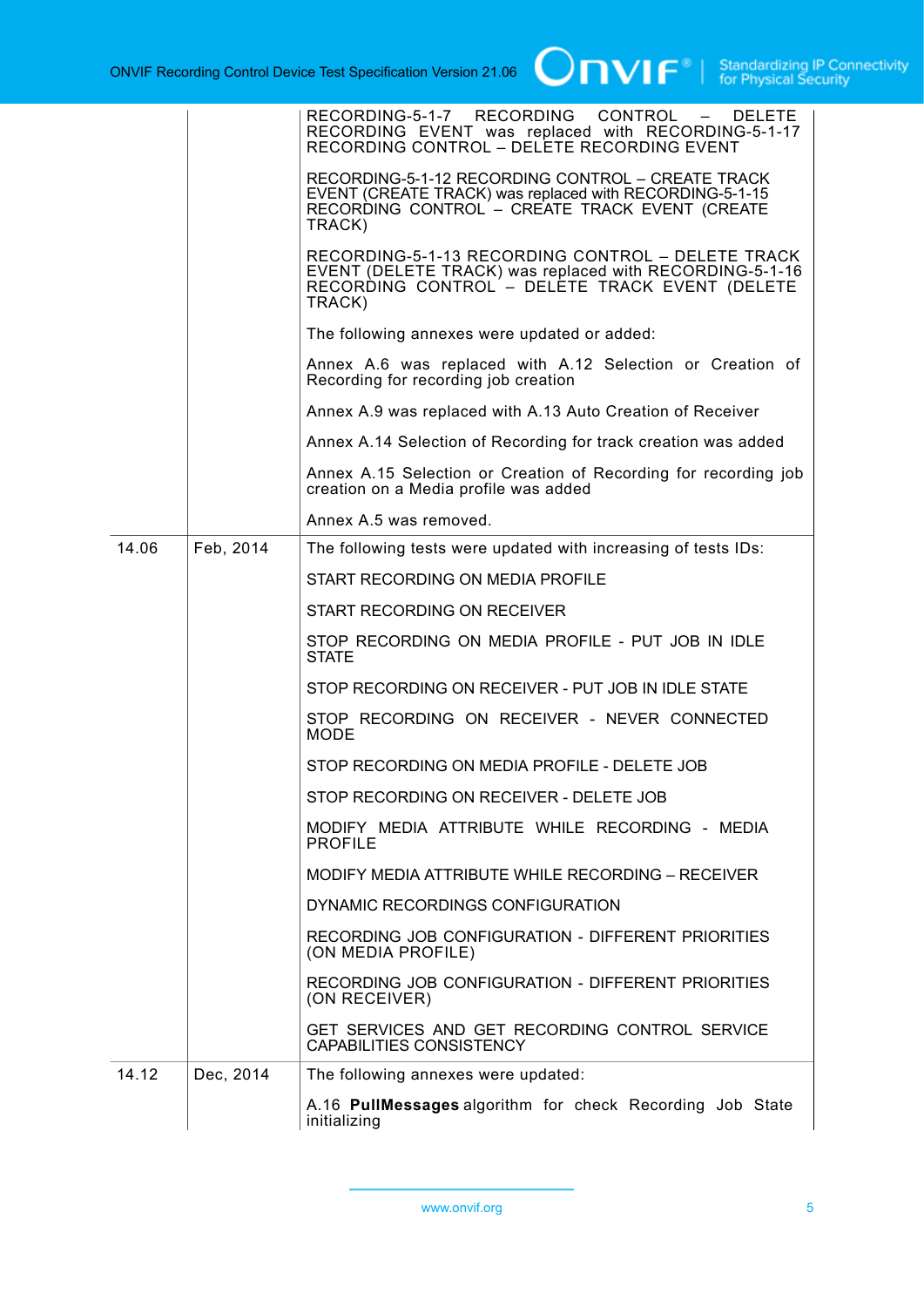|       |              | The following tests were updated with increasing of tests IDs:                                                           |
|-------|--------------|--------------------------------------------------------------------------------------------------------------------------|
|       |              | START RECORDING ON MEDIA PROFILE                                                                                         |
|       |              | STOP RECORDING ON MEDIA PROFILE - PUT JOB IN IDLE<br><b>STATE</b>                                                        |
|       |              | STOP RECORDING ON MEDIA PROFILE - DELETE JOB                                                                             |
|       |              | MODIFY MEDIA ATTRIBUTE WHILE RECORDING - MEDIA<br><b>PROFILE</b>                                                         |
| 18.06 | Mar, 2018    | The following test was removed according #1552:                                                                          |
|       |              | MEDIA<br>RECORDING-2-1-31<br>MODIFY<br><b>ATTRIBUTE</b><br>WHILE<br>RECORDING - MEDIA PROFILE                            |
| 18.06 | June, 2018   | Reformatting document using new template                                                                                 |
| 20.06 | Dec 18, 2019 | The following were updated in the scope of #1435:                                                                        |
|       |              | Reformatting document using new template and format.                                                                     |
| 20.06 | May 13, 2020 | Pre-Requisite of the following test cases updated with adding of Pull-<br>Point Notification feature according to #1999: |
|       |              | RECORDING-2-1-20 START RECORDING ON RECEIVER                                                                             |
|       |              | RECORDING-2-1-22 STOP RECORDING ON RECEIVER - PUT<br><b>JOB IN IDLE STATE</b>                                            |
|       |              | RECORDING-2-1-23 STOP RECORDING ON RECEIVER - NEVER<br><b>CONNECTED MODE</b>                                             |
|       |              | RECORDING-2-1-25 STOP RECORDING ON RECEIVER -<br><b>DELETE JOB</b>                                                       |
|       |              | <b>ATTRIBUTE</b><br>RECORDING-2-1-27<br>MEDIA<br>WHILE<br><b>MODIFY</b><br><b>RECORDING - RECEIVER</b>                   |
|       |              | RECORDING-2-1-28 START RECORDING ON MEDIA PROFILE                                                                        |
|       |              | RECORDING-2-1-29 STOP RECORDING ON MEDIA PROFILE -<br>PUT JOB IN IDLE STATE                                              |
|       |              | RECORDING-2-1-30 STOP RECORDING ON MEDIA PROFILE -<br>DELETE JOB                                                         |
|       |              | RECORDING-5-1-3 RECORDING CONTROL - RECORDING<br><b>CONFIGURATION EVENT</b>                                              |
|       |              | RECORDING-5-1-4 RECORDING CONTROL - TRACK<br><b>CONFIGURATION EVENT</b>                                                  |
|       |              | RECORDING-5-1-6 RECORDING CONTROL - CREATE<br>RECORDING EVENT                                                            |
|       |              | RECORDING-5-1-10 RECORDING CONTROL - CREATE TRACK<br>EVENT (CREATE RECORDING)                                            |
|       |              | RECORDING-5-1-11 RECORDING CONTROL - DELETE TRACK<br>EVENT (DELETE RECORDING)                                            |
|       |              | RECORDING-5-1-14 RECORDING CONTROL - DELETE TRACK<br>DATA EVENT                                                          |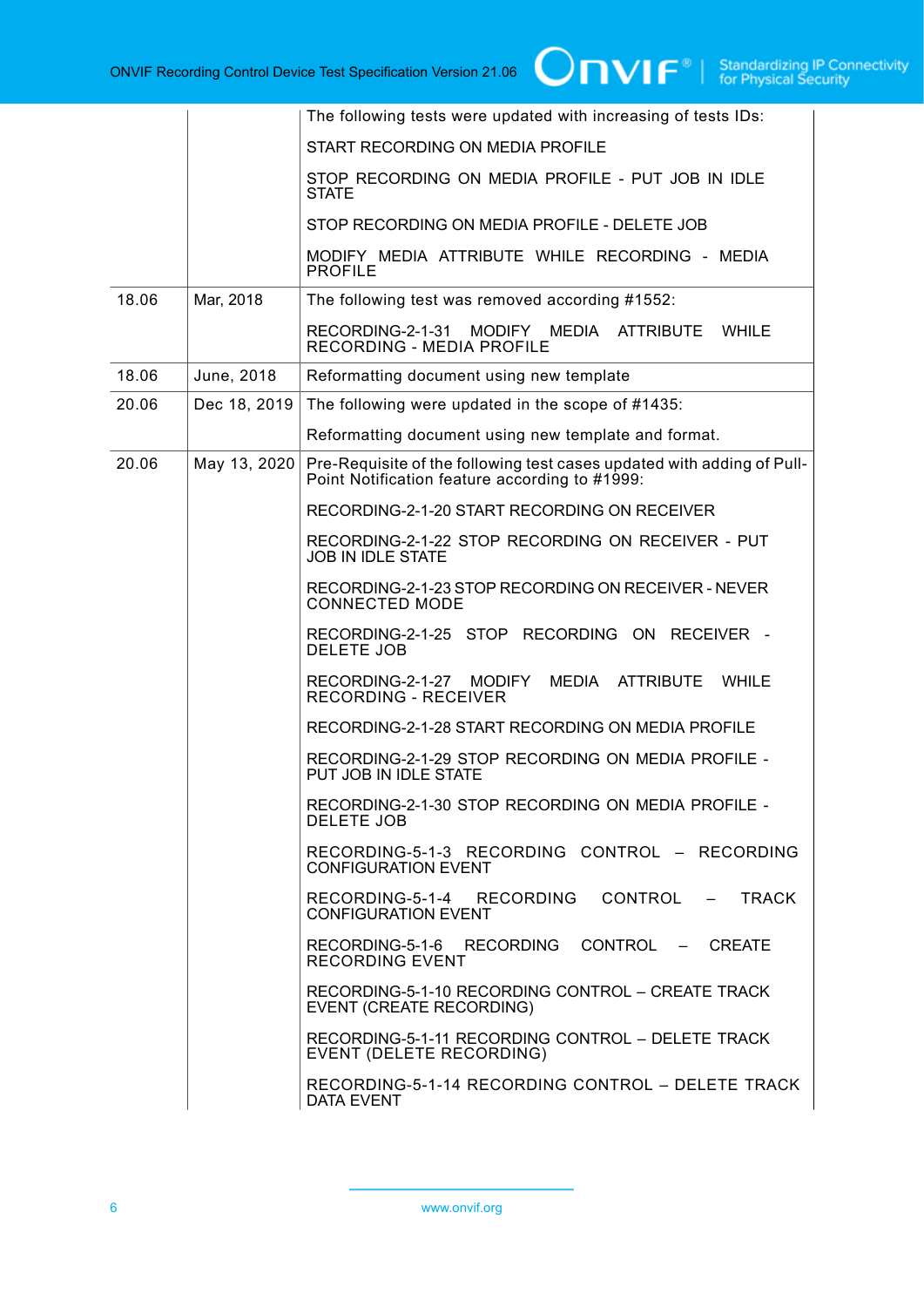|       |              | RECORDING-5-1-15 RECORDING CONTROL - CREATE TRACK<br>EVENT (CREATE TRACK)                             |
|-------|--------------|-------------------------------------------------------------------------------------------------------|
|       |              | RECORDING-5-1-16 RECORDING CONTROL - DELETE TRACK<br>EVENT (DELETE TRACK)                             |
|       |              | RECORDING-5-1-17 RECORDING CONTROL - DELETE<br>RECORDING EVENT                                        |
|       |              | RECORDING-5-1-18 RECORDING CONTROL - JOB STATE<br><b>EVENT</b>                                        |
|       |              | RECORDING-5-1-19 RECORDING CONTROL - JOB STATE<br><b>CHANGE EVENT</b>                                 |
|       |              | RECORDING-5-1-20 RECORDING CONTROL - RECORDING JOB<br><b>CONFIGURATION EVENT</b>                      |
| 20.06 | May 18, 2020 | Pre-Requisite of the following test cases updated with adding of<br>Event Service according to #1999: |
|       |              | RECORDING-5-1-8 RECORDING CONTROL - CREATE TRACK<br><b>EVENT</b>                                      |
|       |              | RECORDING-5-1-9 RECORDING CONTROL - DELETE TRACK<br><b>EVENT</b>                                      |
| 21.06 | Apr 13, 2021 | The following test cases were updated according to #2147:                                             |
|       |              | RECORDING-5-1-18 RECORDING CONTROL - JOB STATE<br>EVENT (step 17, step 26)                            |
|       |              | RECORDING-5-1-19 RECORDING CONTROL - JOB STATE<br>CHANGE EVENT (step 23, step 28)                     |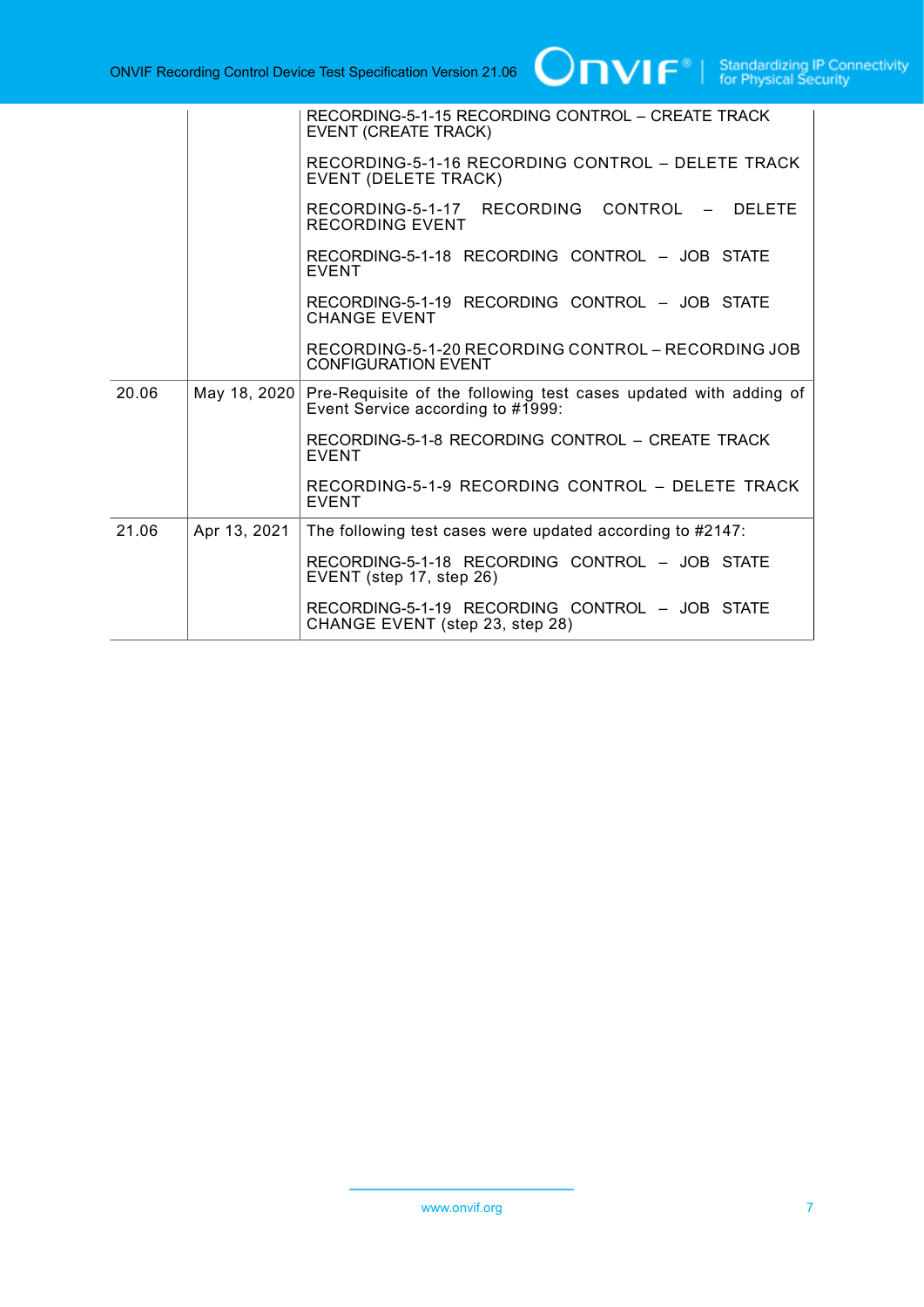#### **Table of Contents** 1  $1.1$  $1.1.1$  $1.1.2$  $\overline{2}$  $\overline{\mathbf{3}}$  $3.1$  $3.2$  $3.3$ 4  $4.1$  $4.1.1$  $4.2$  $4.3$ 4 3 1  $4.3.2$  $4.3.3$  $4.3.4$ 4.3.5 5  $5.1$  $5.1.1$  $5.1.2$ GET SERVICES AND GET RECORDING CONTROL SERVICE  $5.2$  $521$ STOP RECORDING ON RECEIVER - PUT JOB IN IDLE STATE ............... 26 522 523 STOP RECORDING ON RECEIVER - NEVER CONNECTED MODE ........ 29  $5.2.4$  $5.2.5$ MODIFY MEDIA ATTRIBUTE WHILE RECORDING - RECEIVER .............. 34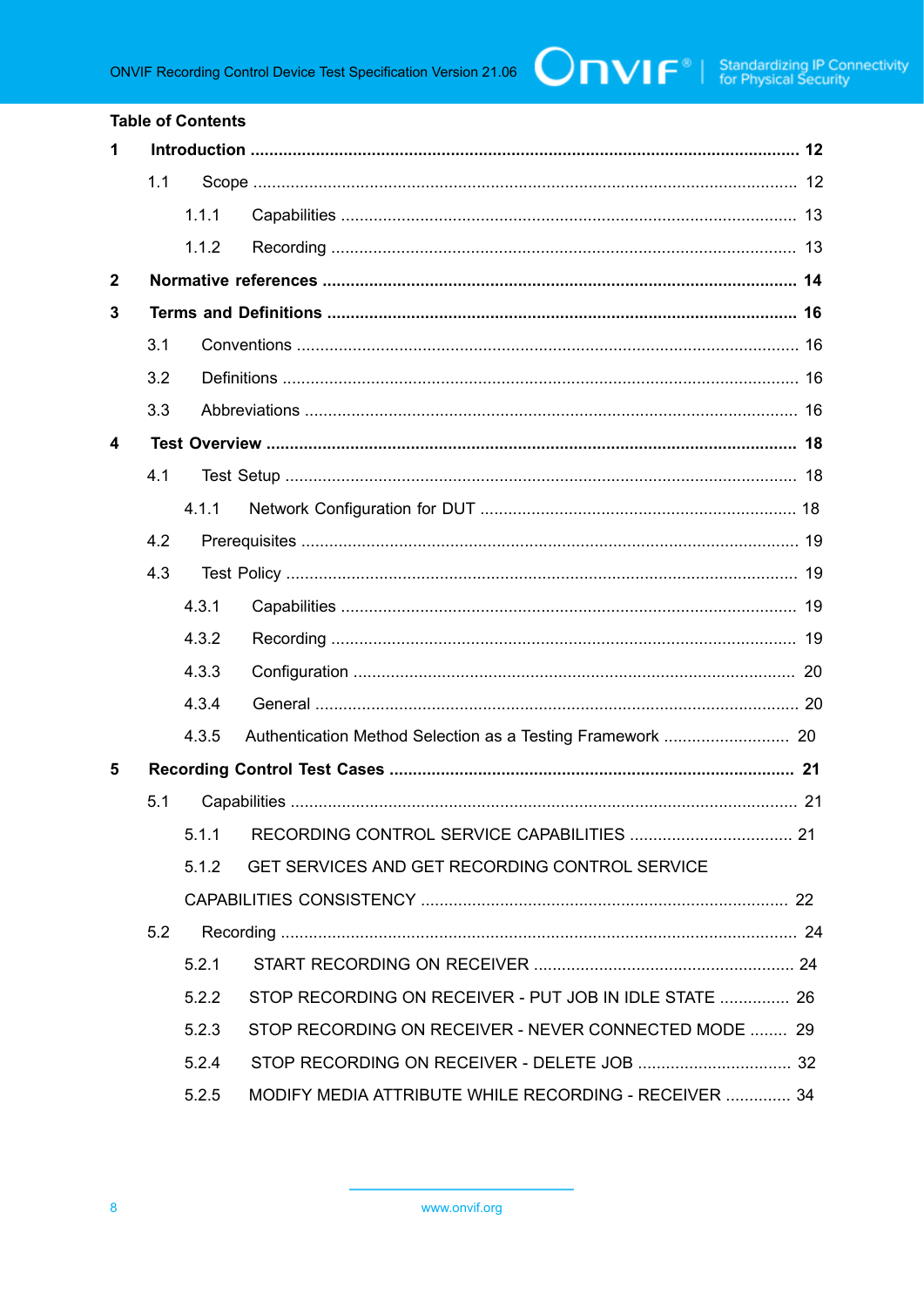|     | 5.2.6  |                                                             |  |
|-----|--------|-------------------------------------------------------------|--|
|     | 5.2.7  | STOP RECORDING ON MEDIA PROFILE - PUT JOB IN IDLE STATE  38 |  |
|     | 5.2.8  | STOP RECORDING ON MEDIA PROFILE - DELETE JOB  41            |  |
| 5.3 |        |                                                             |  |
|     | 5.3.1  |                                                             |  |
|     | 5.3.2  |                                                             |  |
|     | 5.3.3  | RECORDING JOB CONFIGURATION - DIFFERENT PRIORITIES (ON      |  |
|     |        |                                                             |  |
|     | 5.3.4  | RECORDING JOB CONFIGURATION - DIFFERENT PRIORITIES (ON      |  |
|     |        |                                                             |  |
| 5.4 |        |                                                             |  |
|     | 5.4.1  |                                                             |  |
|     | 5.4.2  |                                                             |  |
|     | 5.4.3  | GET RECORDING CONFIGURATION WITH INVALID TOKEN  55          |  |
|     | 5.4.4  |                                                             |  |
|     | 5.4.5  |                                                             |  |
|     | 5.4.6  |                                                             |  |
|     | 5.4.7  |                                                             |  |
|     | 5.4.8  | GET TRACK CONFIGURATION WITH INVALID TOKEN  61              |  |
|     | 5.4.9  | SET RECORDINGS CONFIGURATION (MAXIMUM LENGTH OF             |  |
|     |        |                                                             |  |
|     | 5.4.10 | DYNAMIC RECORDINGS CONFIGURATION (MAXIMUM LENGTH OF         |  |
|     |        |                                                             |  |
|     | 5.4.11 | GET RECORDING JOB CONFIGURATION WITH INVALID TOKEN  66      |  |
|     | 5.4.12 | GET RECORDING JOB STATE WITH INVALID TOKEN  68              |  |
| 5.5 |        |                                                             |  |
|     | 5.5.1  | RECORDING CONTROL - RECORDING CONFIGURATION EVENT  69       |  |
|     | 5.5.2  | RECORDING CONTROL - TRACK CONFIGURATION EVENT  72           |  |
|     | 5.5.3  | RECORDING CONTROL - CREATE RECORDING EVENT  75              |  |
|     | 5.5.4  |                                                             |  |
|     | 5.5.5  |                                                             |  |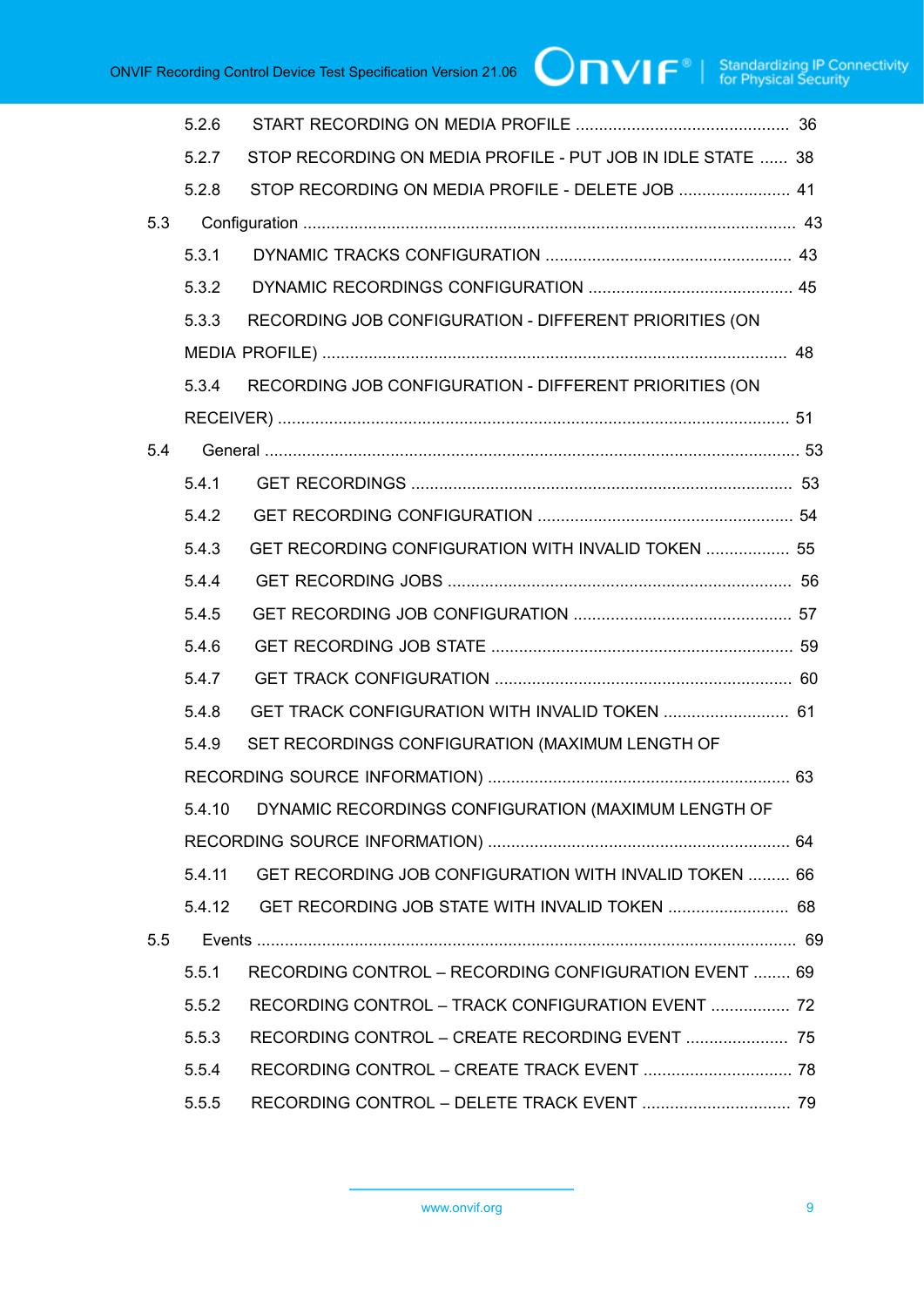|   |      | 5.5.6  | RECORDING CONTROL - CREATE TRACK EVENT (CREATE                                  |  |  |
|---|------|--------|---------------------------------------------------------------------------------|--|--|
|   |      |        |                                                                                 |  |  |
|   |      | 5.5.7  | RECORDING CONTROL - DELETE TRACK EVENT (DELETE                                  |  |  |
|   |      |        |                                                                                 |  |  |
|   |      | 5.5.8  | RECORDING CONTROL - DELETE TRACK DATA EVENT  85                                 |  |  |
|   |      | 5.5.9  | RECORDING CONTROL - CREATE TRACK EVENT (CREATE TRACK) 86                        |  |  |
|   |      | 5.5.10 | RECORDING CONTROL - DELETE TRACK EVENT (DELETE                                  |  |  |
|   |      |        |                                                                                 |  |  |
|   |      | 5.5.11 | RECORDING CONTROL - DELETE RECORDING EVENT  91                                  |  |  |
|   |      | 5.5.12 |                                                                                 |  |  |
|   |      | 5.5.13 | RECORDING CONTROL - JOB STATE CHANGE EVENT  97                                  |  |  |
|   |      | 5.5.14 | RECORDING CONTROL - RECORDING JOB CONFIGURATION                                 |  |  |
|   |      |        |                                                                                 |  |  |
| А |      |        |                                                                                 |  |  |
|   | A.1  |        | Comparison of parameter values for the same recording in                        |  |  |
|   |      |        | GetRecordingsResponse message and in GetRecordingConfigurationResponse          |  |  |
|   |      |        |                                                                                 |  |  |
|   | A.2  |        | Comparison of parameter values for the same recording job in                    |  |  |
|   |      |        | GetRecordingJobsResponse message and in GetRecordingJobConfigurationResponse    |  |  |
|   |      |        |                                                                                 |  |  |
|   | A.3  |        | Comparison of parameter values for the same recording job in                    |  |  |
|   |      |        | GetRecordingJobsResponse message and in GetRecordingJobStateResponse            |  |  |
|   |      |        |                                                                                 |  |  |
|   | A.4  |        | Comparison of parameter values for the same track in                            |  |  |
|   |      |        | GetTrackConfigurationResponse message and in GetRecordingsResponse message  107 |  |  |
|   | A.5  |        | PullMessages algorithm for check Recording Job State changing  107              |  |  |
|   | A.6  |        |                                                                                 |  |  |
|   | A.7  |        |                                                                                 |  |  |
|   | A.8  |        | Recording Source Information Parameters Maximum Length  110                     |  |  |
|   | A.9  |        |                                                                                 |  |  |
|   | A.10 |        |                                                                                 |  |  |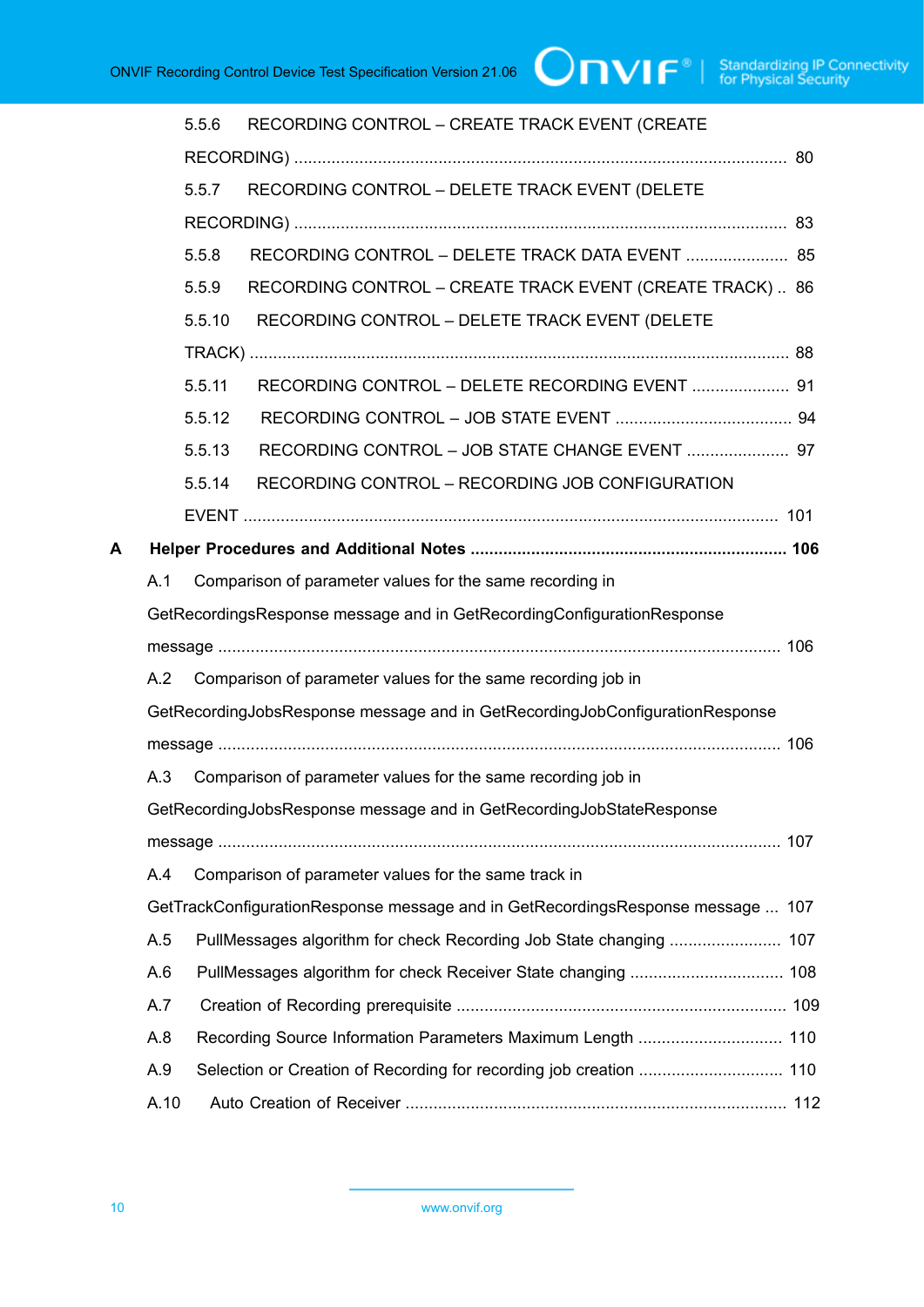- A.11 Selection of [Recording](#page-112-0) for track creation ............................................................ [113](#page-112-0)
- [A.12 Selection or Creation of Recording for recording job creation on a Media profile](#page-112-1) . [113](#page-112-1)
- [A.13 PullMessages algorithm for check Recording Job State initializing](#page-114-0) ..................... [115](#page-114-0)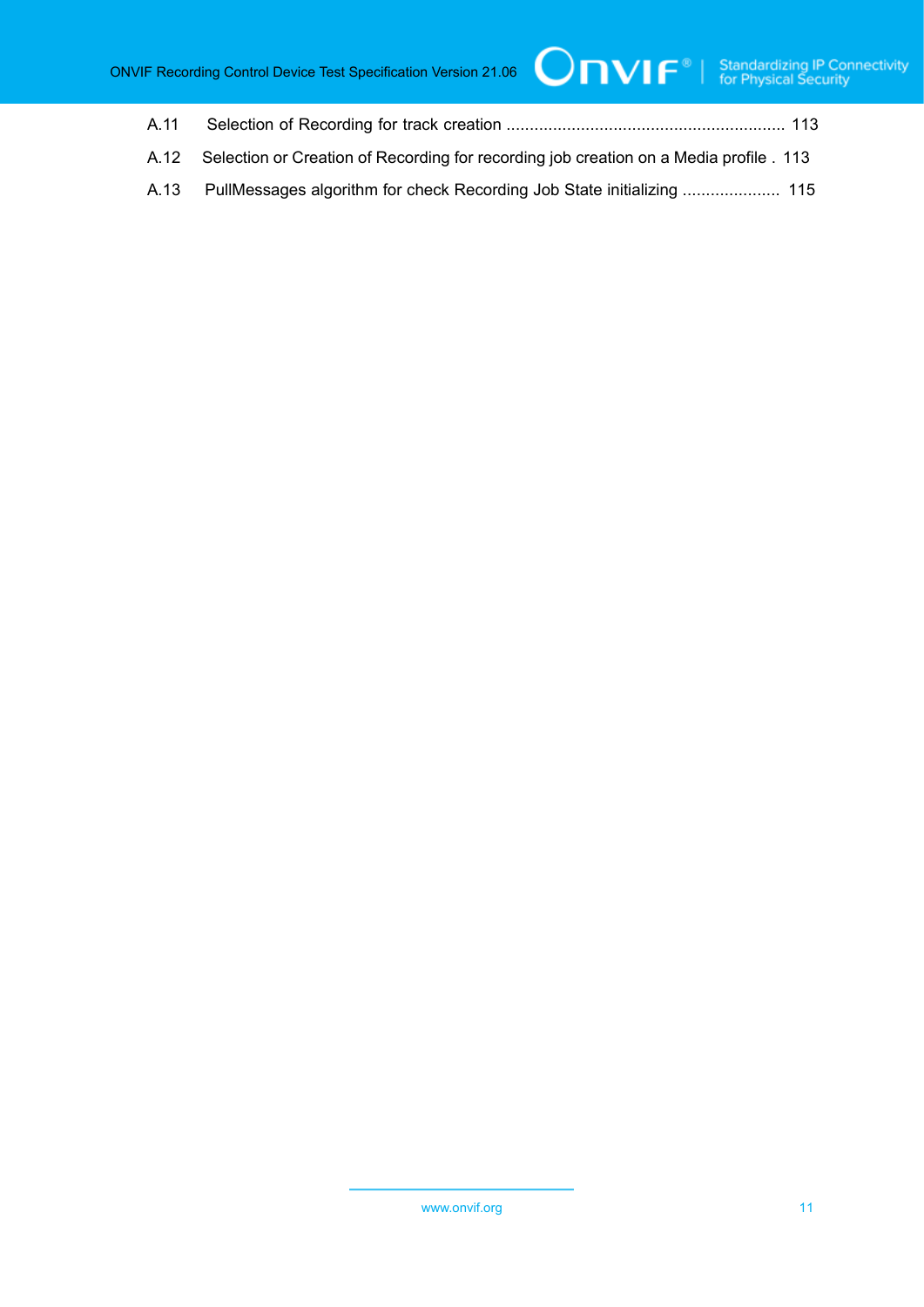## <span id="page-11-0"></span>**1 Introduction**

The goal of the ONVIF test specification set is to make it possible to realize fully interoperable IP physical security implementation from different vendors. The set of ONVIF test specification describes the test cases need to verify the [ONVIF DeviceIO Service Specs] and [ONVIF Conformance] requirements. It also describes the test framework, test setup, pre-requisites, test policies needed for the execution of the described test cases.

This ONVIF Recording Control Test Specification acts as a supplementary document to the [ONVIF Network Interface Specs], illustrating test cases need to be executed and passed. Also, this specification acts as an input document to the development of test tool which will be used to test the ONVIF device implementation conformance towards ONVIF standard. This test tool is referred as ONVIF Client hereafter.

### <span id="page-11-1"></span>1.1 Scope

This ONVIF Recording Control Test Specification defines and regulates the conformance testing procedure for the ONVIF conformant devices. Conformance testing is meant to be functional black-box testing. The objective of this specification is to provide the test cases to test individual requirements of ONVIF devices according to ONVIF core services which are defined in [ONVIF Network Interface Specs].

The principal intended purposes are:

- 1. Provide self-assessment tool for implementations.
- 2. Provide comprehensive test suite coverage for [ONVIF Network Interface Specs].

This specification does not address the following:

- 1. Product use cases and non-functional (performance and regression) testing.
- 2. SOAP Implementation Interoperability test i.e. Web Service Interoperability Basic Profile version 2.0 (WS-I BP 2.0).
- 3. Network protocol implementation Conformance test for HTTP, HTTPS, RTP protocol.
- 4. Wi-Fi Conformance test

The set of ONVIF Test Specification will not cover the complete set of requirements as defined in [ONVIF Network Interface Specs]; instead it would cover subset of it. The scope of this specification is to derive all the normative requirements of [ONVIF DeviceIO Service Specs] which are related to ONVIF Device IO Service and some of the optional requirements.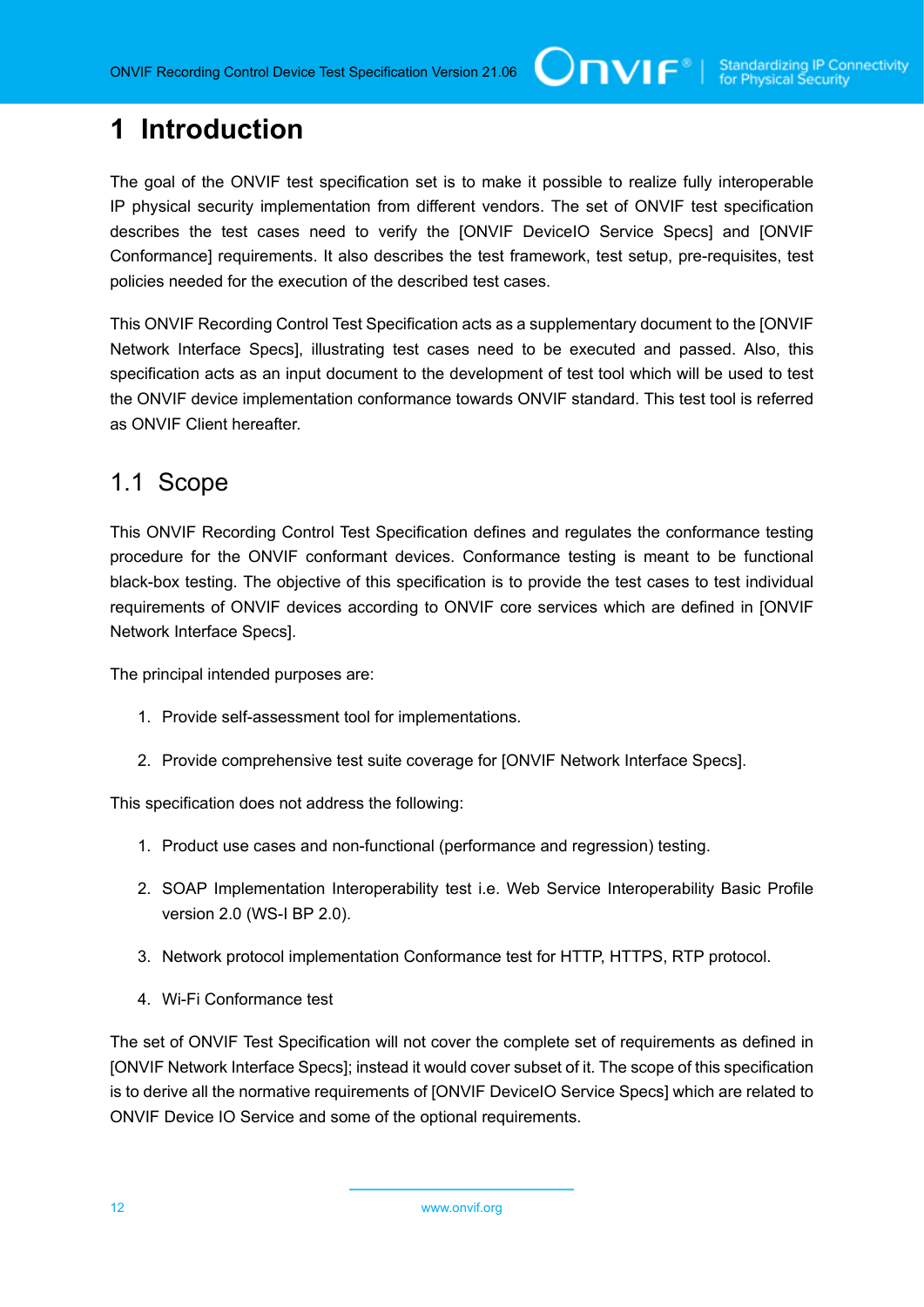This ONVIF Recording Control Test Specification covers ONVIF Recording Control service which is a functional block of [ONVIF Network Interface Specs]. The following sections describe the brief overview and scope of each functional block.

 $\bigcirc$ nvı $\mathsf{F}^\ast$ l

### <span id="page-12-0"></span>1.1.1 Capabilities

Capabilities test cases are covered for verification to get Recording Control Service capabilities. It means that GetServices and GetServiceCapabilities commands are covered by this test case.

### <span id="page-12-1"></span>1.1.2 Recording

Recording covers the test cases needed for the verification of recording process as mentioned in [ONVIF Network Interface Specs]. Recording section defines different recording control tests for starting and stopping recording.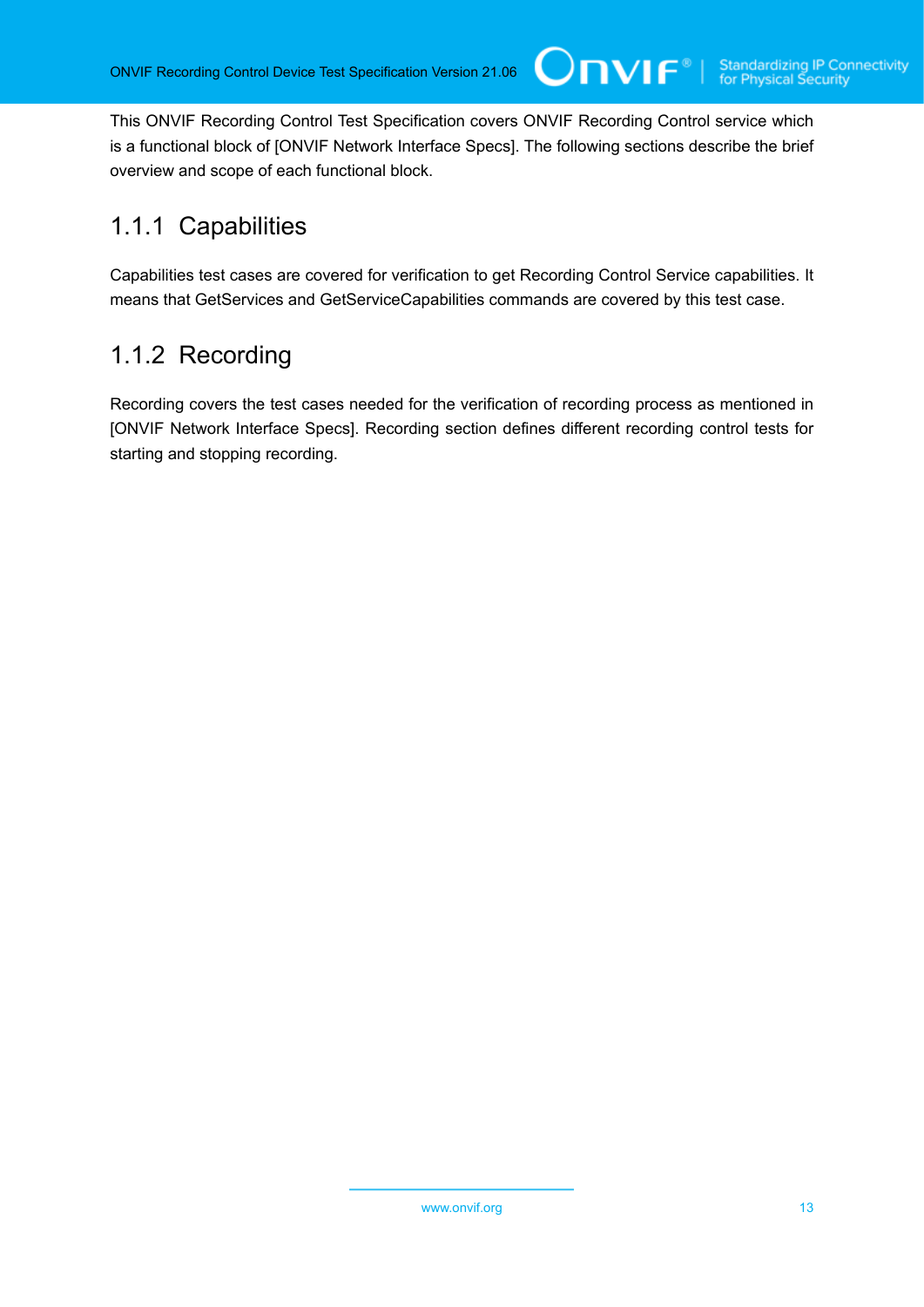# <span id="page-13-0"></span>**2 Normative references**

• [ONVIF Conformance] ONVIF Conformance Process Specification:

<https://www.onvif.org/profiles/conformance/>

• [ONVIF Profile Policy] ONVIF Profile Policy:

<https://www.onvif.org/profiles/>

• [ONVIF Network Interface Specs] ONVIF Network Interface Specification documents:

<https://www.onvif.org/profiles/specifications/>

• [ONVIF Core Specs] ONVIF Core Specifications:

<https://www.onvif.org/profiles/specifications/>

• [ONVIF Recording Service Specs] ONVIF Recording Control Specifications:

<https://www.onvif.org/profiles/specifications/>

• [ONVIF Base Test] ONVIF Base Device Test Specification:

<https://www.onvif.org/profiles/conformance/device-test/>

• [ISO/IEC Directives, Part 2] ISO/IEC Directives, Part 2, Annex H:

<http://www.iso.org/directives>

• [ISO 16484-5] ISO 16484-5:2014-09 Annex P:

<https://www.iso.org/obp/ui/#!iso:std:63753:en>

• [SOAP 1.2, Part 1] W3C SOAP 1.2, Part 1, Messaging Framework:

<http://www.w3.org/TR/soap12-part1/>

• [XML-Schema, Part 1] W3C XML Schema Part 1: Structures Second Edition:

<http://www.w3.org/TR/xmlschema-1/>

• [XML-Schema, Part 2] W3C XML Schema Part 2: Datatypes Second Edition:

<http://www.w3.org/TR/xmlschema-2/>

• [WS-Security] "Web Services Security: SOAP Message Security 1.1 (WS-Security 2004)", OASIS Standard, February 2006.: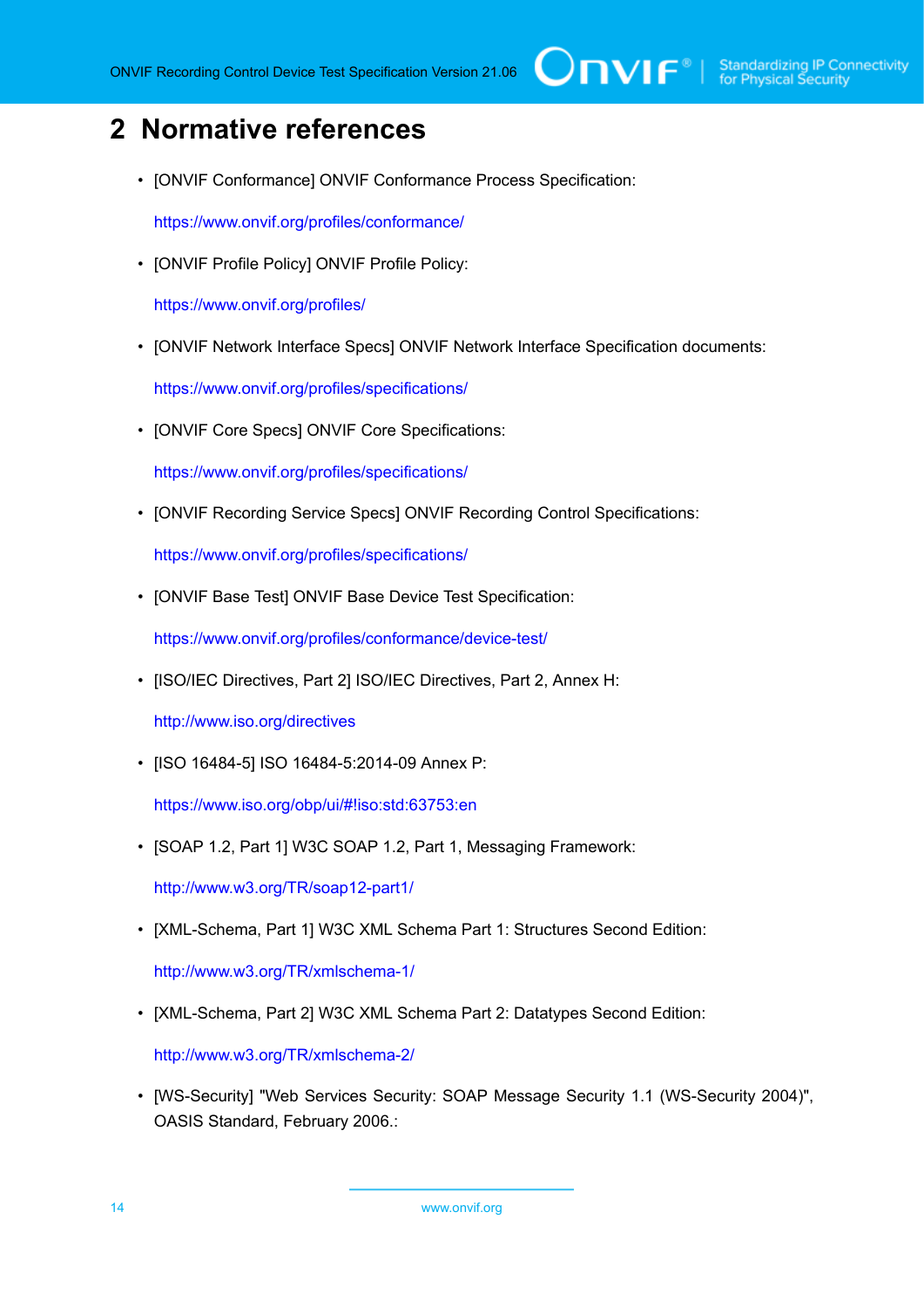[http://www.oasis-open.org/committees/download.php/16790/wss-v1.1-spec-os-](http://www.oasis-open.org/committees/download.php/16790/wss-v1.1-spec-os-SOAPMessageSecurity.pdf)[SOAPMessageSecurity.pdf](http://www.oasis-open.org/committees/download.php/16790/wss-v1.1-spec-os-SOAPMessageSecurity.pdf)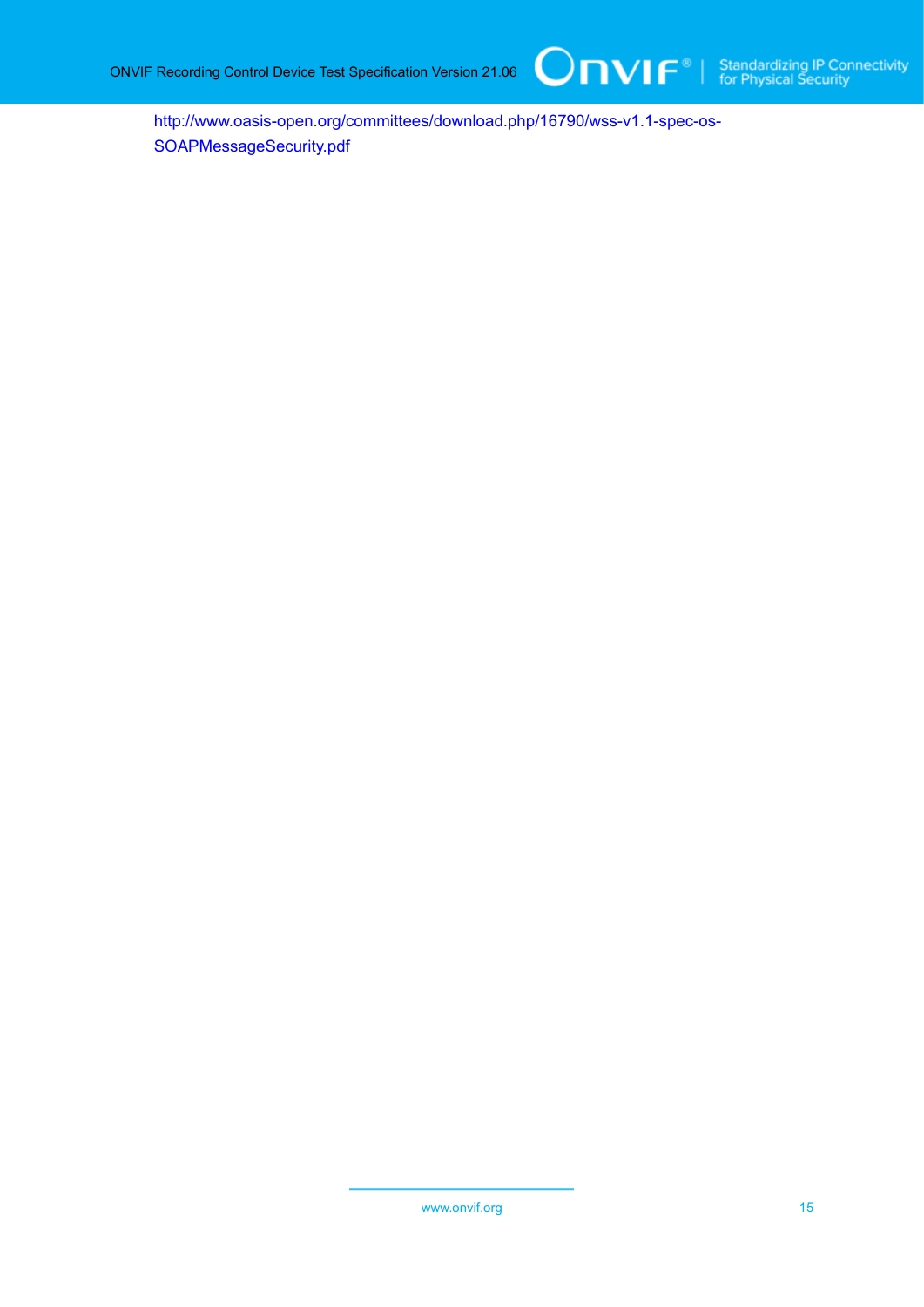# <span id="page-15-0"></span>**3 Terms and Definitions**

### <span id="page-15-1"></span>3.1 Conventions

The key words "shall", "shall not", "should", "should not", "may", "need not", "can", "cannot" in this specification are to be interpreted as described in [ISO/IEC Directives Part 2].

### <span id="page-15-2"></span>3.2 Definitions

This section defines terms that are specific to the ONVIF Receiver Service and tests. For the list of applicable general terms and definitions, please see [ONVIF Base Test].

| <b>Metadata</b>        | All streaming data except video and audio, including video analytics<br>results, PTZ position data and other metadata (such as textual data from<br>POS applications).                |
|------------------------|---------------------------------------------------------------------------------------------------------------------------------------------------------------------------------------|
| Recording              | A container for a set of audio, video and metadata tracks. A recording can<br>hold one or more tracks. A track is viewed as an infinite timeline that holds<br>data at certain times. |
| <b>Recording Event</b> | An event associated with a Recording, represented by a notification<br>message in the APIs                                                                                            |
| <b>Recording Job</b>   | A job performs the transfer of data from a data source to a particular<br>recording using a particular configuration                                                                  |
| <b>Track</b>           | An individual data channel consisting of video, audio, or metadata. This<br>definition is consistent with the definition of track in [RFC 2326]                                       |
| <b>Video Analytics</b> | Algorithms or programs used to analyze video data and to generate data<br>describing object location and behavior.                                                                    |

### <span id="page-15-3"></span>3.3 Abbreviations

This section describes abbreviations used in this document.

| <b>DUT</b>  | Device Under Test                    |
|-------------|--------------------------------------|
| <b>HTTP</b> | <b>Hyper Text Transport Protocol</b> |
| <b>RTCP</b> | RTP Control Protocol                 |
| <b>RTSP</b> | Real Time Streaming Protocol         |
| <b>RTP</b>  | Real-time Transport Protocol         |
| SDP         | <b>Session Description Protocol</b>  |
| <b>TCP</b>  | <b>Transport Control Protocol</b>    |
| <b>UTC</b>  | Coordinated Universal Time           |
| UDP         | User Datagram Protocol               |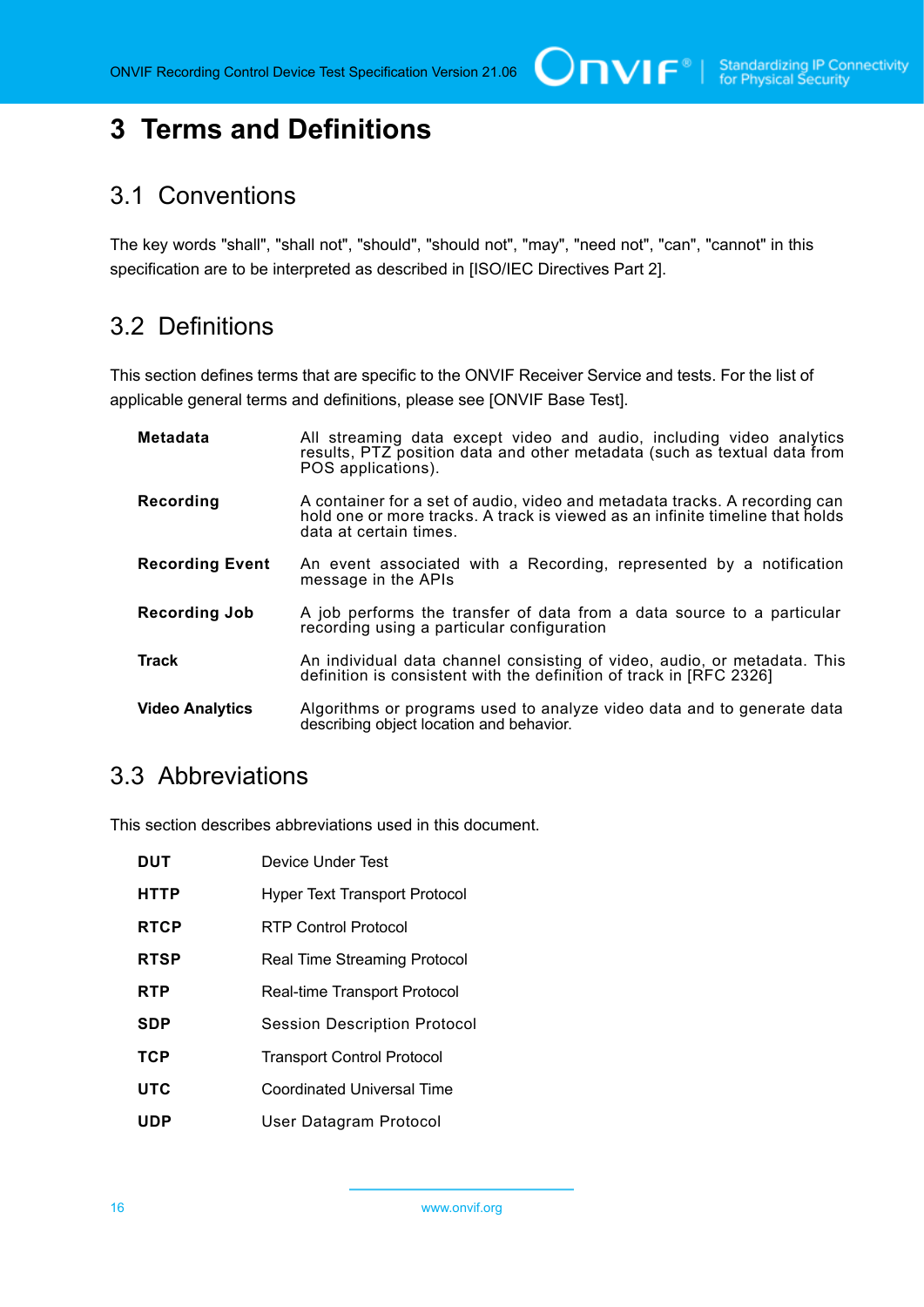| URI                | Uniform Resource Identifier                             |
|--------------------|---------------------------------------------------------|
| <b>WSDL</b>        | Web Services Description Language                       |
| <b>WS-I BP 2.0</b> | Web Services Interoperability Basic Profile version 2.0 |
| XML                | eXtensible Markup Language                              |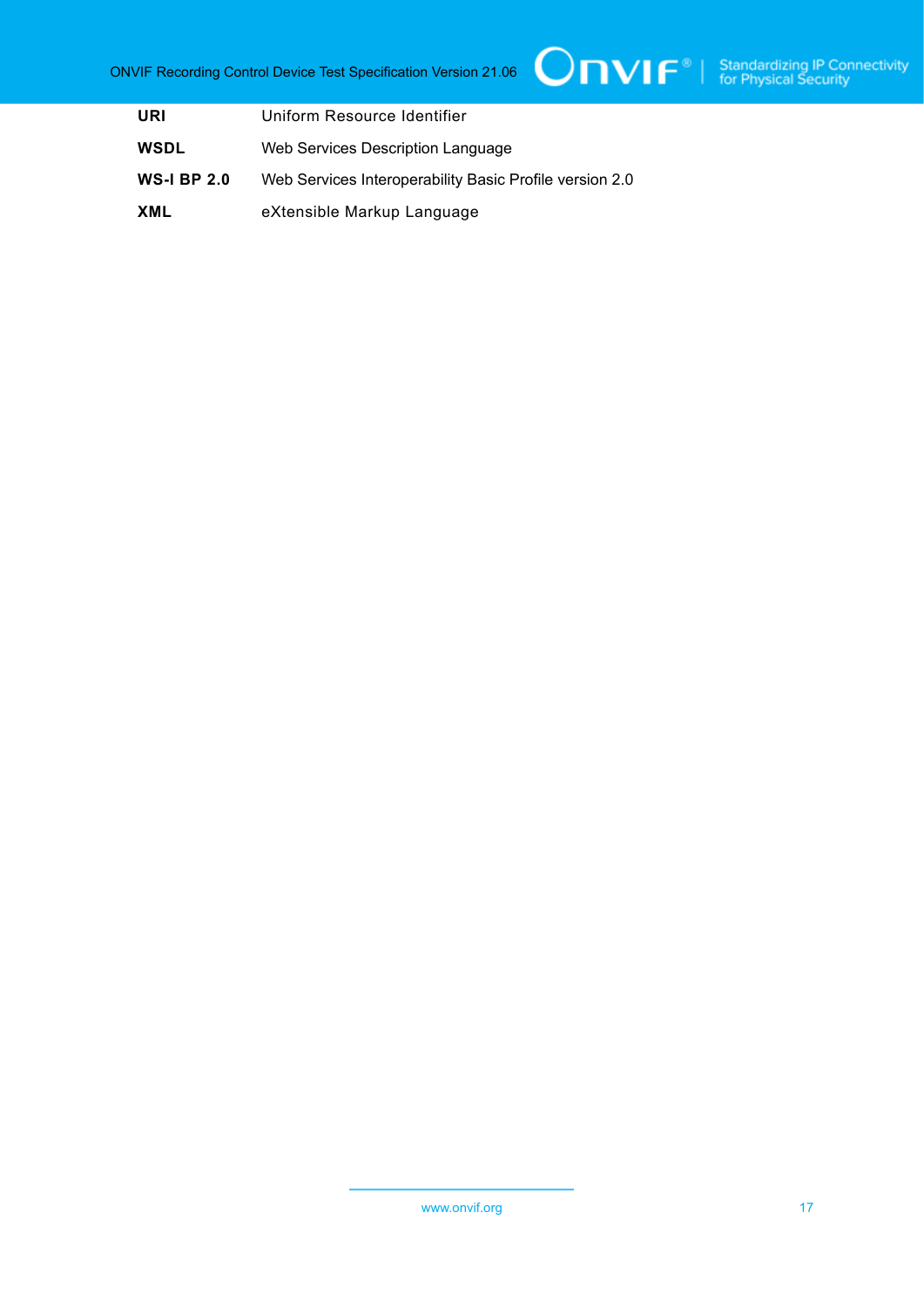## <span id="page-17-0"></span>**4 Test Overview**

This section provides information the test setup procedure and required prerequisites, and the test policies that should be followed for test case execution.

### <span id="page-17-1"></span>4.1 Test Setup

### <span id="page-17-2"></span>4.1.1 Network Configuration for DUT

The generic test configuration for the execution of test cases defined in this document is as shown below (Figure 4.1).

Based on the individual test case requirements, some of the entities in the below setup may not be needed for the execution of those corresponding test cases.





**DUT:** ONVIF device to be tested. Hereafter, this is referred to as DUT (Device Under Test).

**ONVIF Client (Test Tool):** Tests are executed by this system and it controls the behavior of the DUT. It handles both expected and unexpected behavior.

**HTTP Proxy:** provides facilitation in case of RTP and RTSP tunneling over HTTP.

**Wireless Access Point:** provides wireless connectivity to the devices that support wireless connection.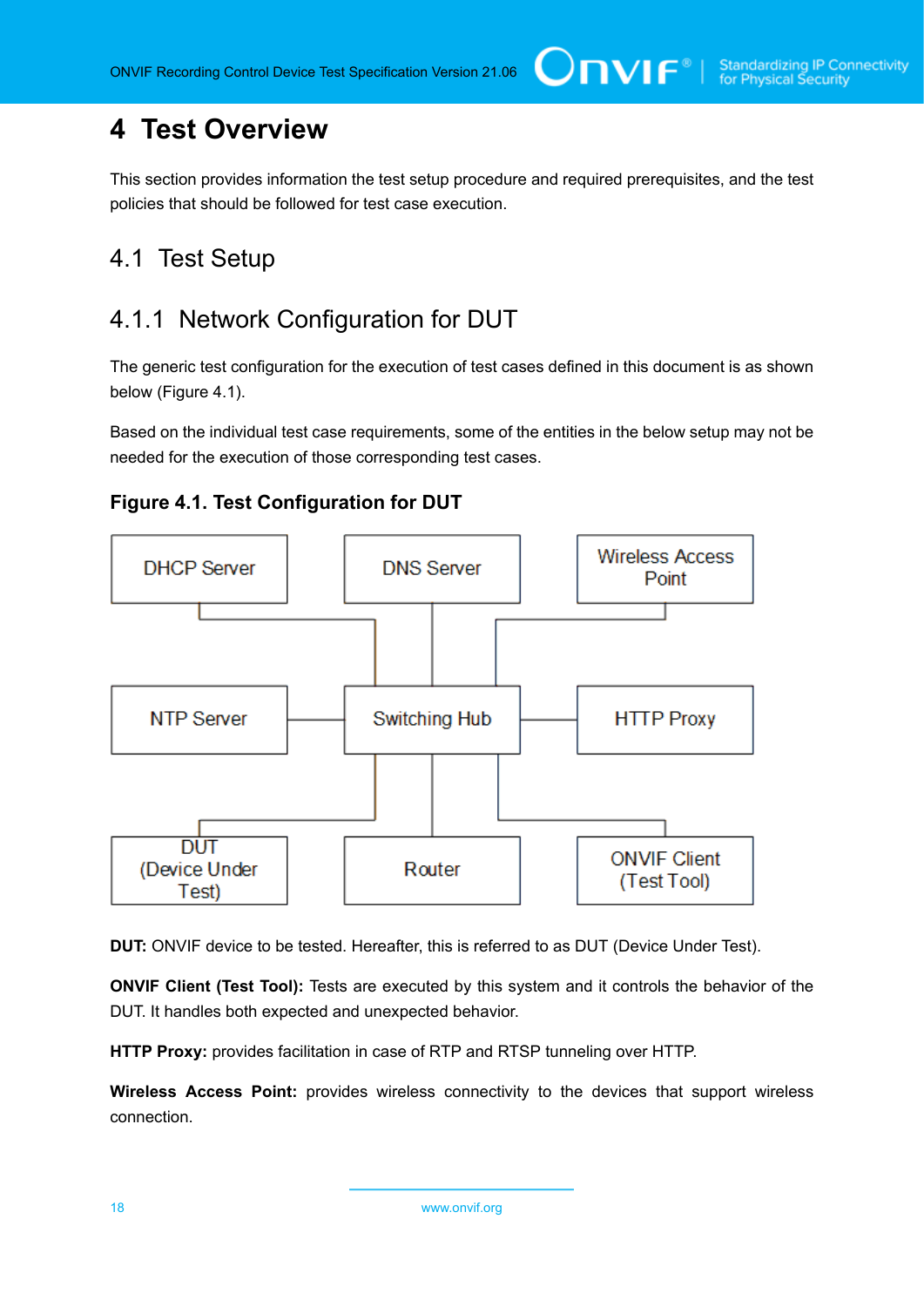**DNS Server:** provides DNS related information to the connected devices.

**DHCP Server:** provides IPv4 Address to the connected devices.

**NTP Server:** provides time synchronization between ONVIF Client and DUT.

**Switching Hub:** provides network connectivity among all the test equipments in the test environment. All devices should be connected to the Switching Hub. When running multiple test instances in parallel on the same network, the Switching Hub should be configured to use filtering in order to avoid multicast traffic being flooded to all ports, because this may affect test stability.

<span id="page-18-0"></span>**Router:** provides router advertisements for IPv6 configuration.

### 4.2 Prerequisites

The pre-requisites for executing the test cases described in this Test Specification are:

- 1. The DUT shall be configured with an IPv4 address.
- 2. The DUT shall be IP reachable [in the test configuration].
- 3. The DUT shall be able to be discovered by the Test Tool.
- 4. The DUT shall be configured with the time, i.e. manual configuration of UTC time and if NTP is supported by the DUT then NTP time shall be synchronized with NTP Server.
- 5. The DUT time and Test tool time shall be synchronized with each other either manually or by a common NTP server.

### <span id="page-18-1"></span>4.3 Test Policy

This section describes the test policies specific to the test case execution of each functional block.

<span id="page-18-2"></span>The DUT shall adhere to the test policies defined in this section.

### 4.3.1 Capabilities

The device under test shall demonstrate recording control service capability in GetServices and GetServiceCapabilities responses. A DUT that does not display recording control service capability constitutes failure of test procedure.

<span id="page-18-3"></span>Please refer to [Section 5.1](#page-20-1) for Capabilities Test Cases.

### 4.3.2 Recording

The DUT shall give the Recording Control Service entry point by GetServices command.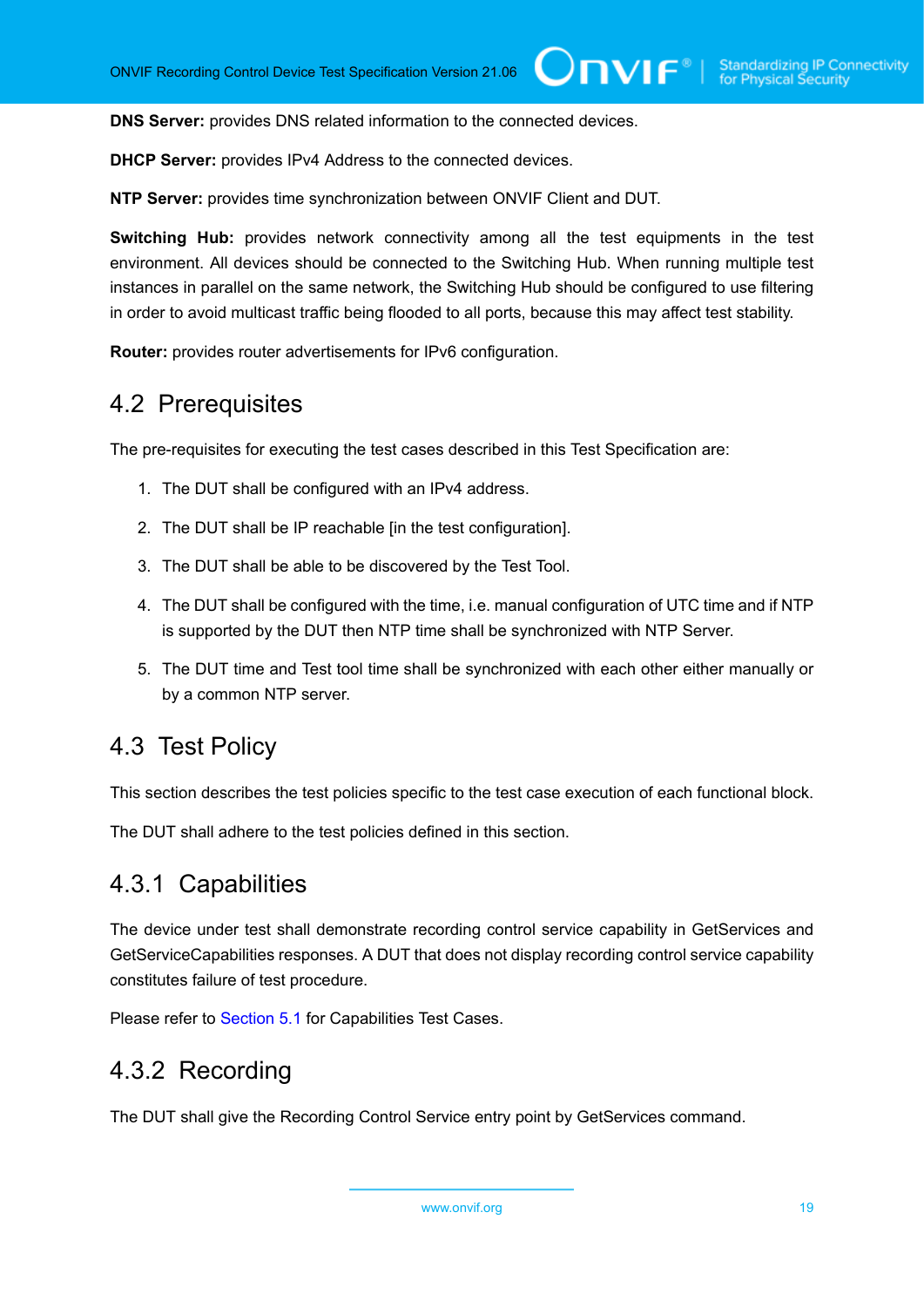<span id="page-19-0"></span>Please refer to [Section 5.2](#page-23-0) for Recording Test Cases.

### 4.3.3 Configuration

The DUT shall give the Recording Control Service entry point by GetServices command.

<span id="page-19-1"></span>Please refer to [Section 5.3](#page-42-0) for Configuration Test Cases.

### 4.3.4 General

The DUT shall give the Recording Control Service entry point by GetServices command.

<span id="page-19-2"></span>Please refer to [Section 5.4](#page-52-0) for General Test Cases.

### 4.3.5 Authentication Method Selection as a Testing Framework

According to later version of [ONVIF Network Interface Specs], it requires ONVIF client to support both HTTP digest and WS-UsernameToken functionality as authentication functionality. Therefore, ONVIF Client (ONVIF Device Test Tool in this context) as a testing framework shall properly select authentication method between the two based on the response from DUT toward specific request. The following is the deterministic procedure on which authentication method is to be selected.

#### **Procedure:**

- 1. ONVIF Client invokes a specific command which is under testing without any user credentials (no WS-UsernameToken, no HTTP digest authentication header).
- 2. If DUT returns correct response, then ONVIF Client determines that DUT does not require any user authentication toward the command according to the configured security policy.
- 3. If DUT returns HTTP 401 Unauthorized error along with WWW-Authentication: Digest header, then ONVIF Client determines that DUT supports HTTP digest authentication. ONVIF Client shall provide with the proper level of user credential to continue the test procedure.
- 4. If the DUT returns SOAP fault (Sender/NotAuthorized) message, then ONVIF Client determines that WS-UsernameToken is supported by DUT. ONVIF Client shall provide with the proper level of user credential to continue the test procedure.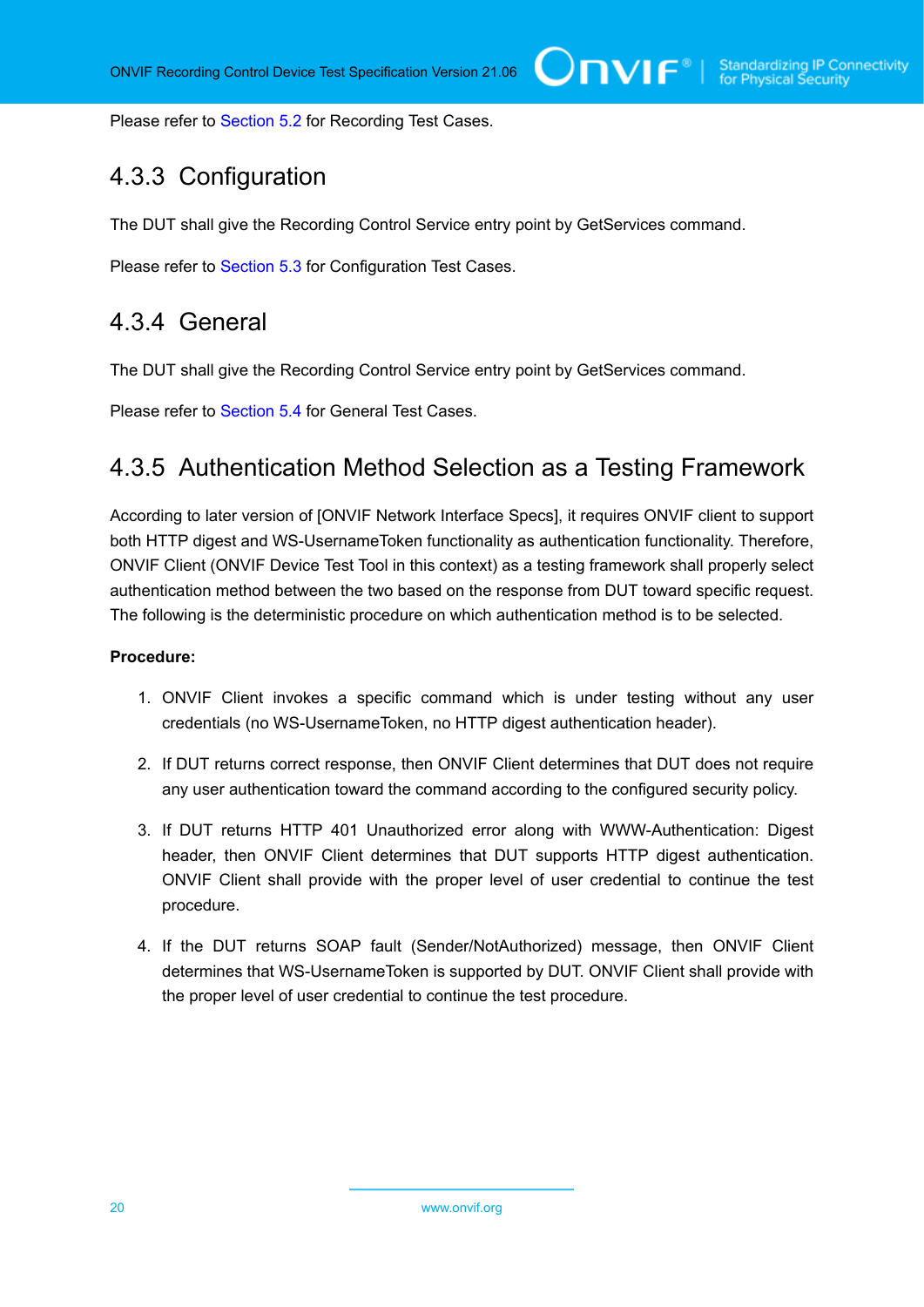# <span id="page-20-0"></span>**5 Recording Control Test Cases**

### <span id="page-20-1"></span>5.1 Capabilities

### <span id="page-20-2"></span>5.1.1 RECORDING CONTROL SERVICE CAPABILITIES

**Test Case ID:** RECORDING-1-1-1

**Specification Coverage:** Capability exchange (ONVIF Core Specification), GetServiceCapabilities (ONVIF Recording Control Service Specification)

**Feature Under Test:** GetServiceCapabilities (for Recording Control Service)

**WSDL Reference:** recording.wsdl

**Test Purpose:** To verify Recording Control Service Capabilities of the DUT.

**Pre-Requisite:** ONVIF Client gets the Recording Control Service entry point by GetServices/ GetCapabilities command.

**Test Configuration:** ONVIF Client and DUT

#### **Test Procedure:**

- 1. Start an ONVIF Client.
- 2. Start the DUT.
- 3. ONVIF Client will invoke **GetServiceCapabilitiesRequest** message to retrieve recording control service capabilities of the DUT.
- 4. Verify the **GetServiceCapabilitiesResponse** from the DUT.

#### **Test Result:**

#### **PASS –**

• The DUT passes all assertions.

#### **FAIL –**

- The DUT did not send a valid **GetServiceCapabilitiesResponse**.
- The DUT sent Capabilities.MaxRate zero or less.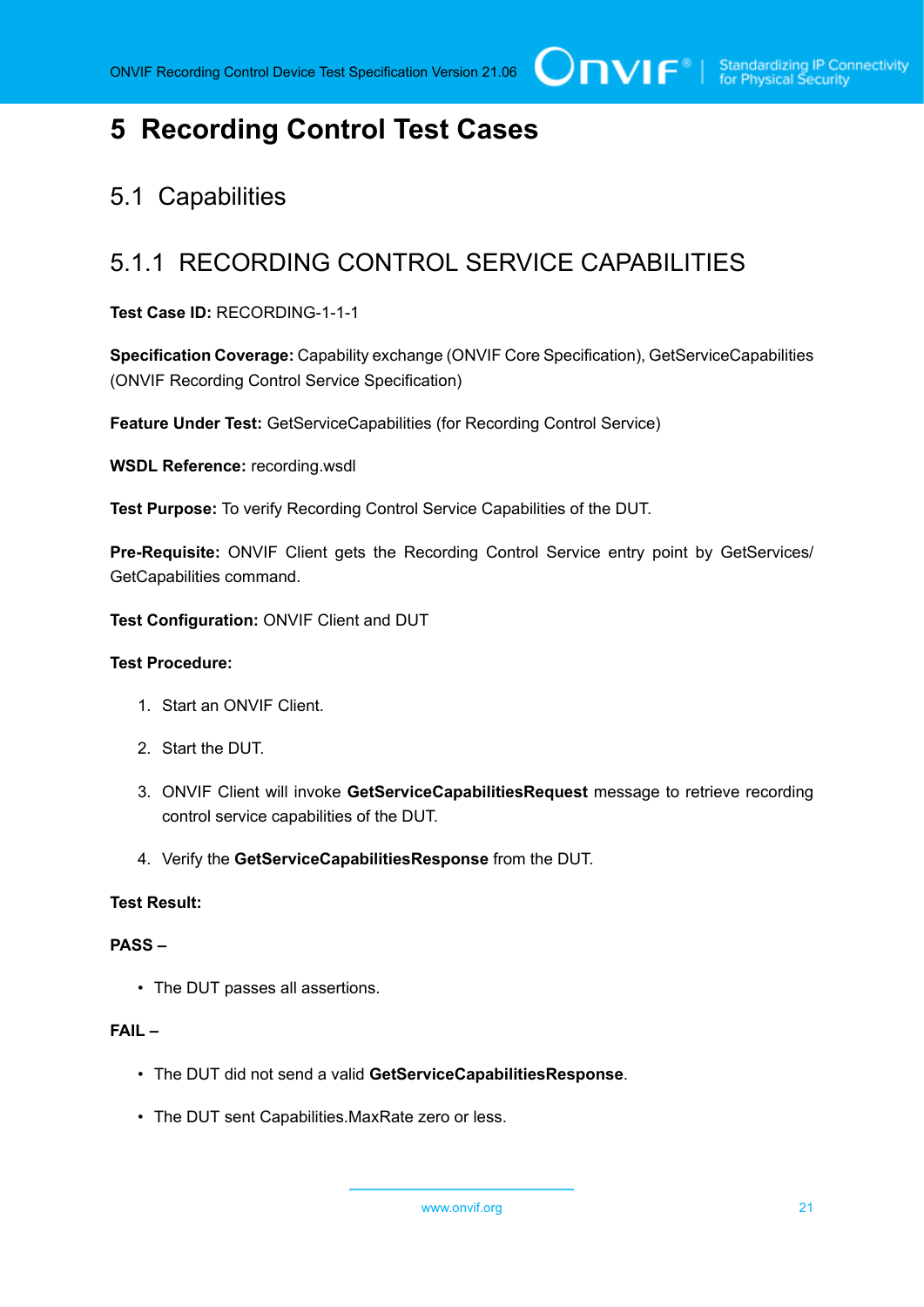- The DUT sent Capabilities.MaxTotalRate zero or less.
- The DUT sent Capabilities.MaxRecordings less than 1.
- The DUT sent an empty Capabilities.Encoding list.

# <span id="page-21-0"></span>5.1.2 GET SERVICES AND GET RECORDING CONTROL SERVICE CAPABILITIES CONSISTENCY

**Test Case ID:** RECORDING-1-1-3

**Specification Coverage:** Capability exchange (ONVIF Core Specification), GetServiceCapabilities (ONVIF Recording Control Service Specification)

**Feature Under Test:** GetServices, GetServiceCapabilities (for Recording Control Service)

**WSDL Reference:** devicemgmt.wsdl, recording.wsdl

**Test Purpose:** To verify Get Services and Recording Control Service Capabilities consistency.

**Pre-Requisite:** None.

**Test Configuration:** ONVIF Client and DUT

#### **Test Procedure:**

- 1. Start an ONVIF Client.
- 2. Start the DUT.
- 3. ONVIF Client will invoke **GetServicesRequest** message (IncludeCapability = true) to retrieve all services of the DUT with service capabilities.
- 4. Verify the **GetServicesResponse** message from the DUT.
- 5. ONVIF Client will invoke **GetServiceCapabilitiesRequest** message to retrieve Recording Control service capabilities of the DUT.
- 6. Verify the **GetServiceCapabilitiesResponse** message from the DUT.

#### **Test Result:**

#### **PASS –**

• The DUT passes all assertions.

**FAIL –**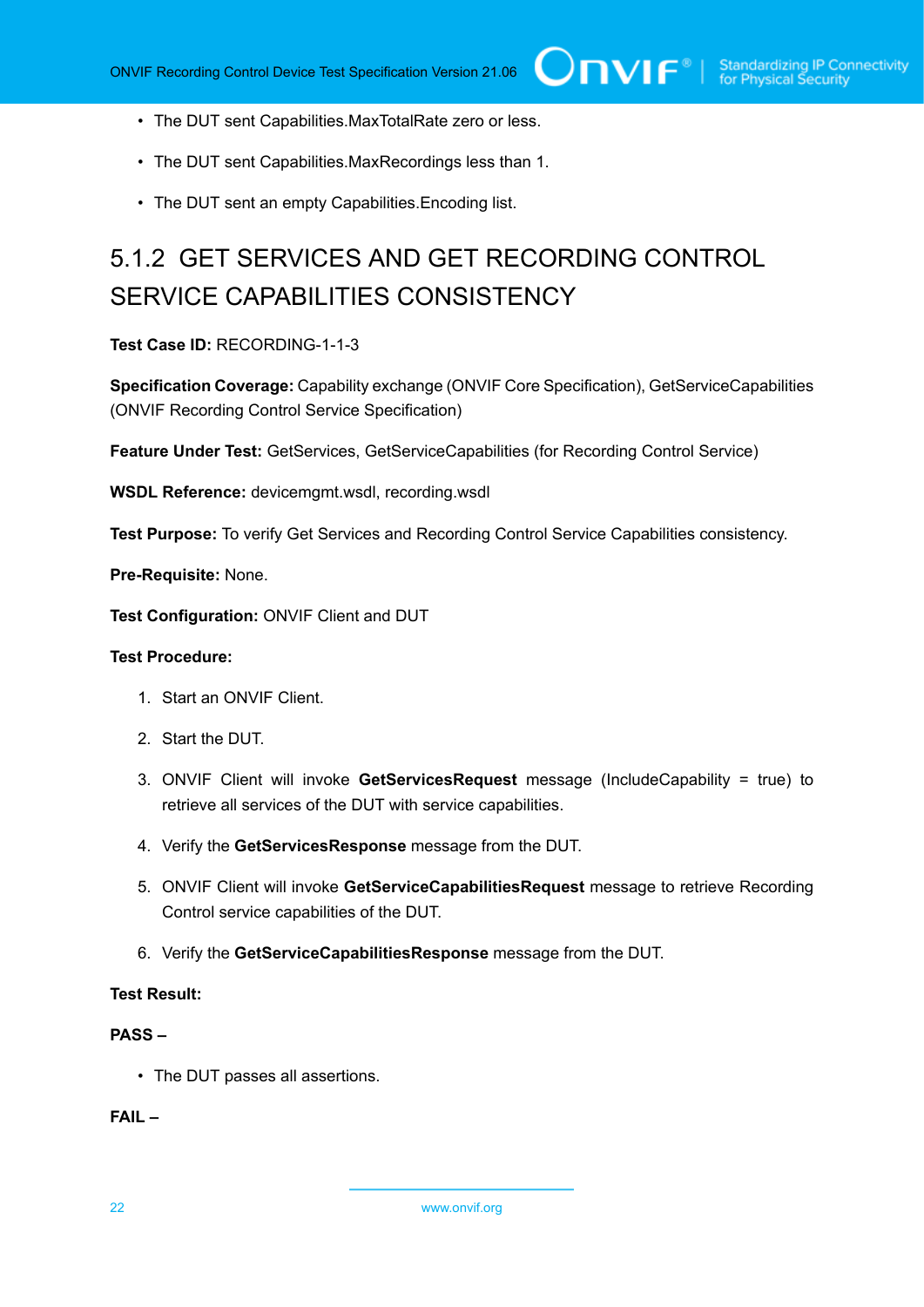- The DUT did not send a valid **GetServicesResponse** message.
- The DUT did not send a valid **GetServiceCapabilitiesResponse** message.
- The DUT sent different Capabilities in **GetServicesResponse** message and in **GetServiceCapabilitiesResponse** message.

**Note:** Service will be defined as Recording Control service if it has Namespace element that is equal to "http://www.onvif.org/ver10/recording/wsdl".

**Note:** Capabilities in **GetServicesResponse** message and in **GetServiceCapabilitiesResponse** message will be assumed as different in the following cases:

- DynamicRecordings attribute is skipped only for **GetServicesResponse** message or only for **GetServiceCapabilitiesResponse** message.
- DynamicRecordings attribute values are different.
- DynamicTracks attribute is skipped only for **GetServicesResponse** message or only for **GetServiceCapabilitiesResponse** message.
- DynamicTracks attribute values are different.
- Encoding attribute is skipped only for **GetServicesResponse** message or only for **GetServiceCapabilitiesResponse** message.
- Encoding attribute values are different.
- MaxRate attribute is skipped only for **GetServicesResponse** message or only for **GetServiceCapabilitiesResponse** message.
- MaxRate attribute values are different.
- MaxTotalRate attribute is skipped only for **GetServicesResponse** message or only for **GetServiceCapabilitiesResponse** message.
- MaxTotalRate attribute values are different.
- MaxRecordings attribute is skipped only for **GetServicesResponse** message or only for **GetServiceCapabilitiesResponse** message.
- MaxRecordings attribute values are different.
- MetadataRecording attribute is skipped only for **GetServicesResponse** message or only for **GetServiceCapabilitiesResponse** message.
- MetadataRecording attribute values are different.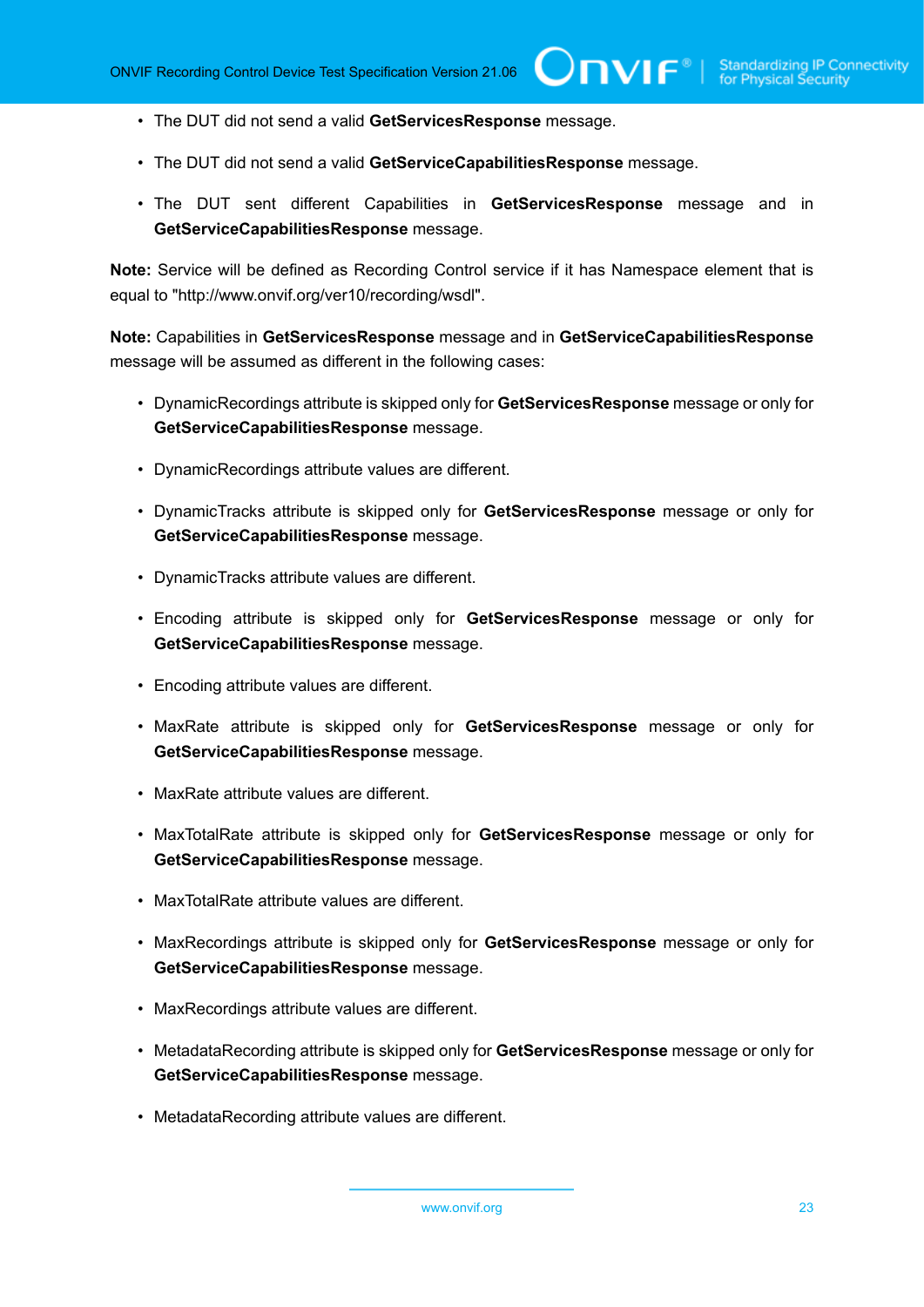• Options attribute is skipped only for **GetServicesResponse** message or only for **GetServiceCapabilitiesResponse** message.

 $\bigcup$ NIF $^\circ$ l

• Options attribute values are different.

### <span id="page-23-0"></span>5.2 Recording

### <span id="page-23-1"></span>5.2.1 START RECORDING ON RECEIVER

**Test Case ID:** RECORDING-2-1-20

**Specification Coverage:** Creation of Recording Job with Active mode on receiver. Event generation when the state field of the RecordingJobStateInformation structure is changing (ONVIF Recording Control Service Specification)

**Feature Under Test:** CreateRecordingJob

**WSDL Reference:** recording.wsdl, receiver.wsdl, event.wsdl

**Test Purpose:** To verify Start Recording on Receiver.

**Pre-Requisite:** ONVIF Client gets the entry points for Recording Control Service and Receiver Service by GetServices command. All recording jobs were stopped. Options are supported by DUT. Device supports Pull-Point Notification feature.

#### **Test Configuration:** ONVIF Client and DUT

#### **Test Procedure:**

- 1. Start an ONVIF Client.
- 2. Start the DUT.
- 3. Execute [Annex A.9](#page-109-1) with RequiredSpareJobs = 0 to create or select Recording to make sure that 1 recording job can be created.
- 4. Execute [Annex A.10](#page-111-0) for auto creation of receiver by create recording job with Idle mode.
- 5. ONVIF Client will invoke **CreatePullPointSubscriptionRequest** message with tns1:RecordingConfig/JobState Topic as Filter and an InitialTerminationTime = TerminationTime1 to check Recording Job State changing.
- 6. Verify that the DUT sends a **CreatePullPointSubscriptionResponse** message.
- 7. ONVIF Client will invoke **ConfigureReceiverRequest** message (ReceiverToken = ReceiverToken1, Configuration.Mode = "AlwaysConnect", Configuration.MediaUri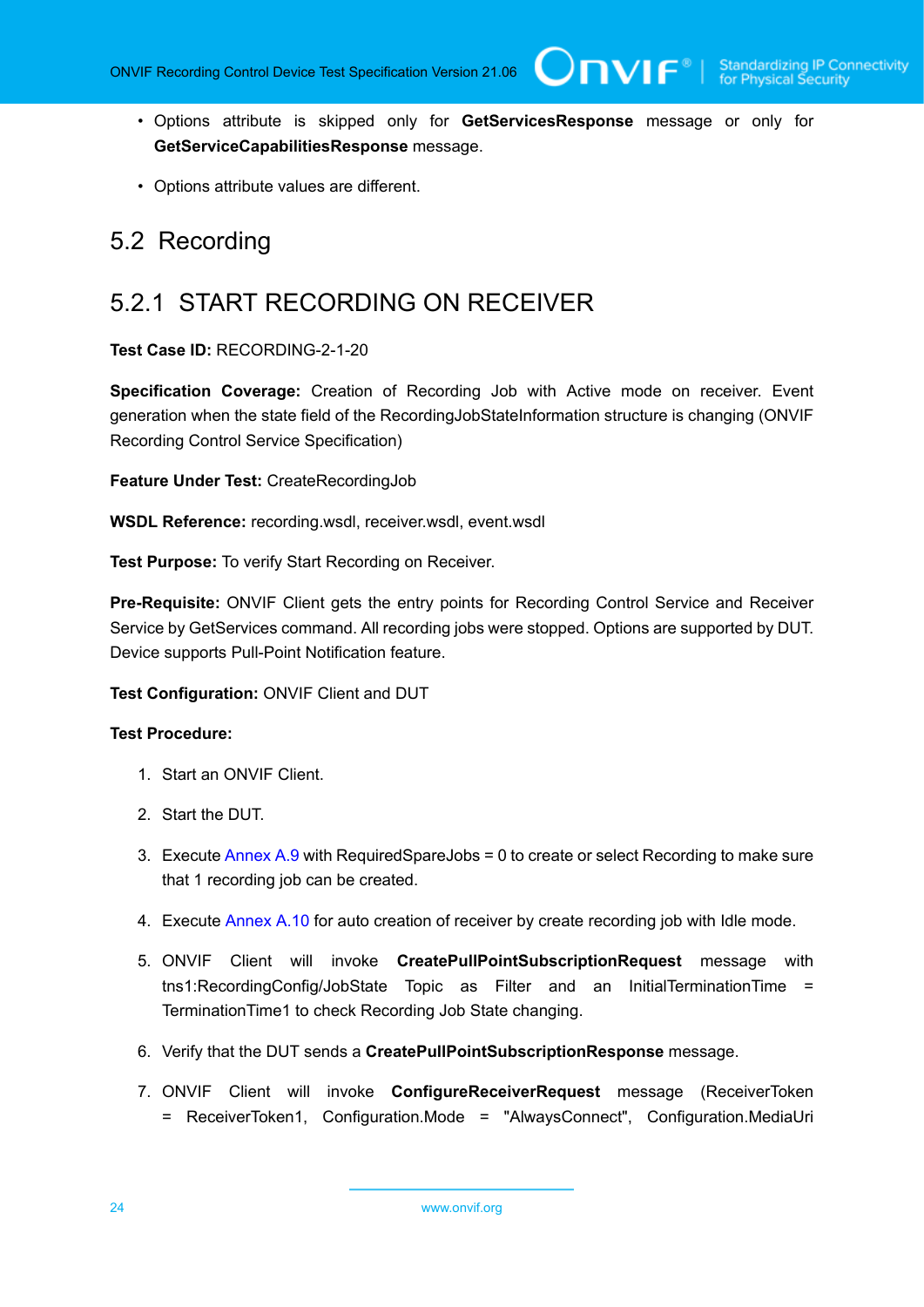**TVIF**®

as stream\_uri of RTSP Simulator, Configuration.StreamSetup.Stream = "RTP-Unicast", StreamSetup.Transport.Tunnel.Protocol = "UDP", no StreamSetup.Transport.Tunnel.Tunnel) to configure the receiver to receive media from RTSP Simulator.

- 8. Verify **ConfigureReceiverResponse** message from the DUT.
- 9. ONVIF Client will invoke **GetReceiverRequest** message with ReceiverToken = ReceiverToken1.
- 10.Verify **GetReceiverResponse** message from the DUT. Check that **GetReceiverResponse** message contains the same parameters values as the ones changed in **ConfigureReceiverRequest** message.
- 11. ONVIF Client will invoke **SetRecordingJobModeRequest** message (JobToken = "JobToken1", Mode = "Active") to start recording.
- 12.Verify **SetRecordingJobModeResponse** message from the DUT. Mark time of **CreateRecordingJobResponse** as T1.
- 13.Execute [Annex A.5](#page-106-2) for receiving event with "Active" or "PartiallyActive" Recording job state.
- 14.ONVIF Client will invoke **GetRecordingJobStateRequest** message with JobToken = "JobToken1".
- 15.Verify the **GetRecordingJobStateResponse** message from the DUT.
- 16.Check that State.State is equal to "Active" or "PartiallyActive".
- 17.Check that State.Sources.State is equal to "Active".
- 18.Check that State.State value in the **GetRecordingJobStateResponse** message equals to State.State value in the notification message.

#### **Test Result:**

#### **PASS –**

• The DUT passes all assertions.

#### **FAIL –**

- The DUT did not send a valid **CreatePullPointSubscriptionRequest** message
- The DUT did not send a valid **ConfigureReceiverResponse** message.
- The DUT did not send a valid **GetReceiverResponse** message.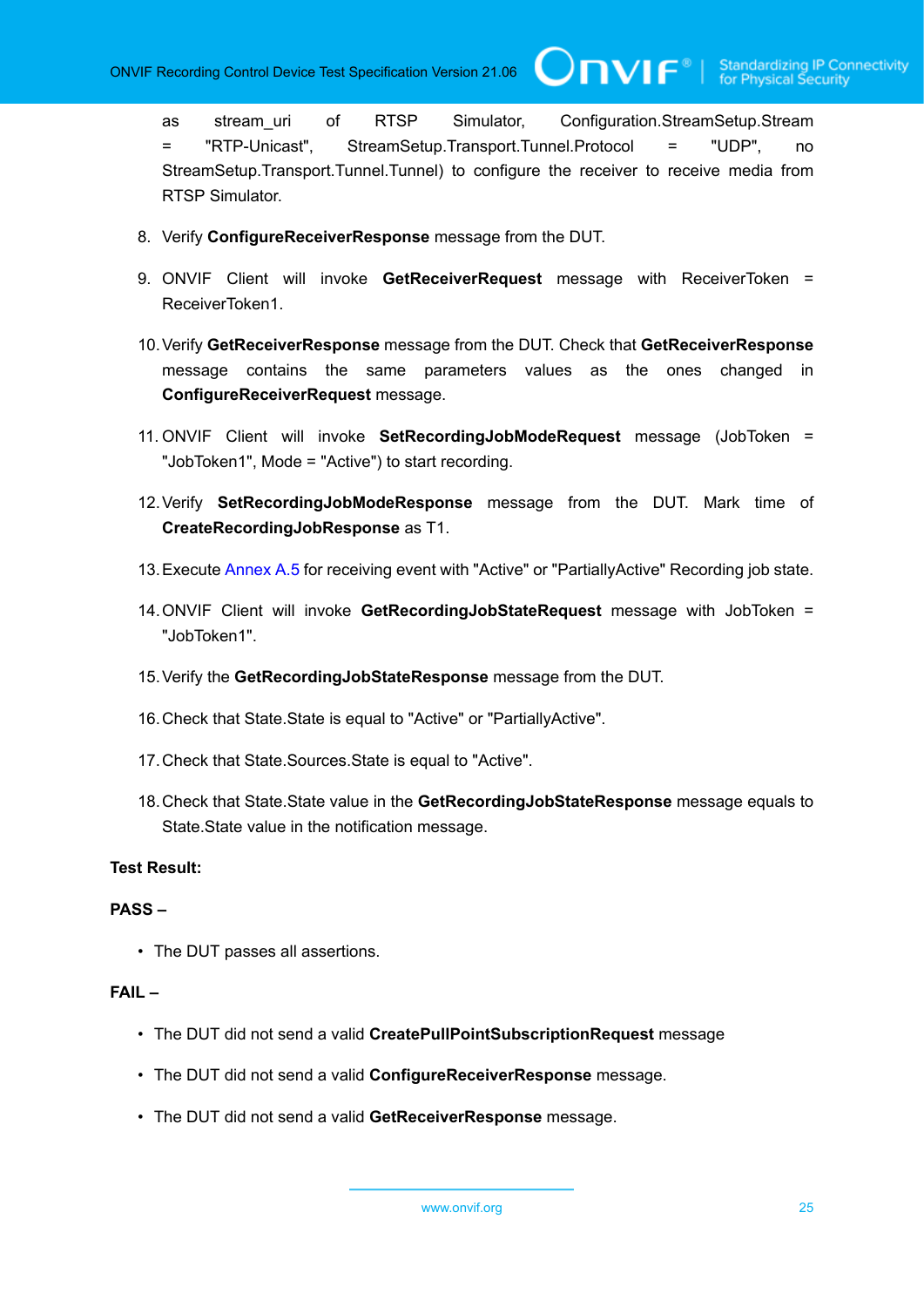- The DUT did not send a valid **SetRecordingJobModeResponse** message.
- The DUT did not send a valid **GetRecordingJobStateResponse** message.
- The DUT sent **GetReceiverResponse** message with parameters values differ from sent in **ConfigureReceiverRequest** message.
- The DUT sent **GetRecordingJobStateResponse** message with State.State parameter value not equal to "Active" or "PartiallyActive".
- The DUT sent **GetRecordingJobStateResponse** message with State.Sources.State parameter value not equal to "Active".
- The DUT sent **GetRecordingJobStateResponse** message with State.RecordingToken parameter value not equal to "RecordingToken1".
- The DUT sent different values for State.State in the notification message and in **GetRecordingJobStateResponse** message.

# <span id="page-25-0"></span>5.2.2 STOP RECORDING ON RECEIVER - PUT JOB IN IDLE **STATE**

**Test Case ID:** RECORDING-2-1-22

**Specification Coverage:** SetRecordingJobMode, event generation when the state field of the RecordingJobStateInformation structure is changing (ONVIF Recording Control Service Specification).

**Feature Under Test:** SetRecordingJobMode

**WSDL Reference:** recording.wsdl, receiver.wsdl, event.wsdl

**Test Purpose:** To verify Stop Recording on Receiver by Putting It in Idle State.

**Pre-Requisite:** ONVIF Client gets the entry points for Recording Control Service and Receiver Service by GetServices command. All recording jobs were stopped. Options are supported by the DUT. Device supports Pull-Point Notification feature.

**Test Configuration:** ONVIF Client and DUT

#### **Test Procedure:**

- 1. Start an ONVIF Client.
- 2. Start the DUT.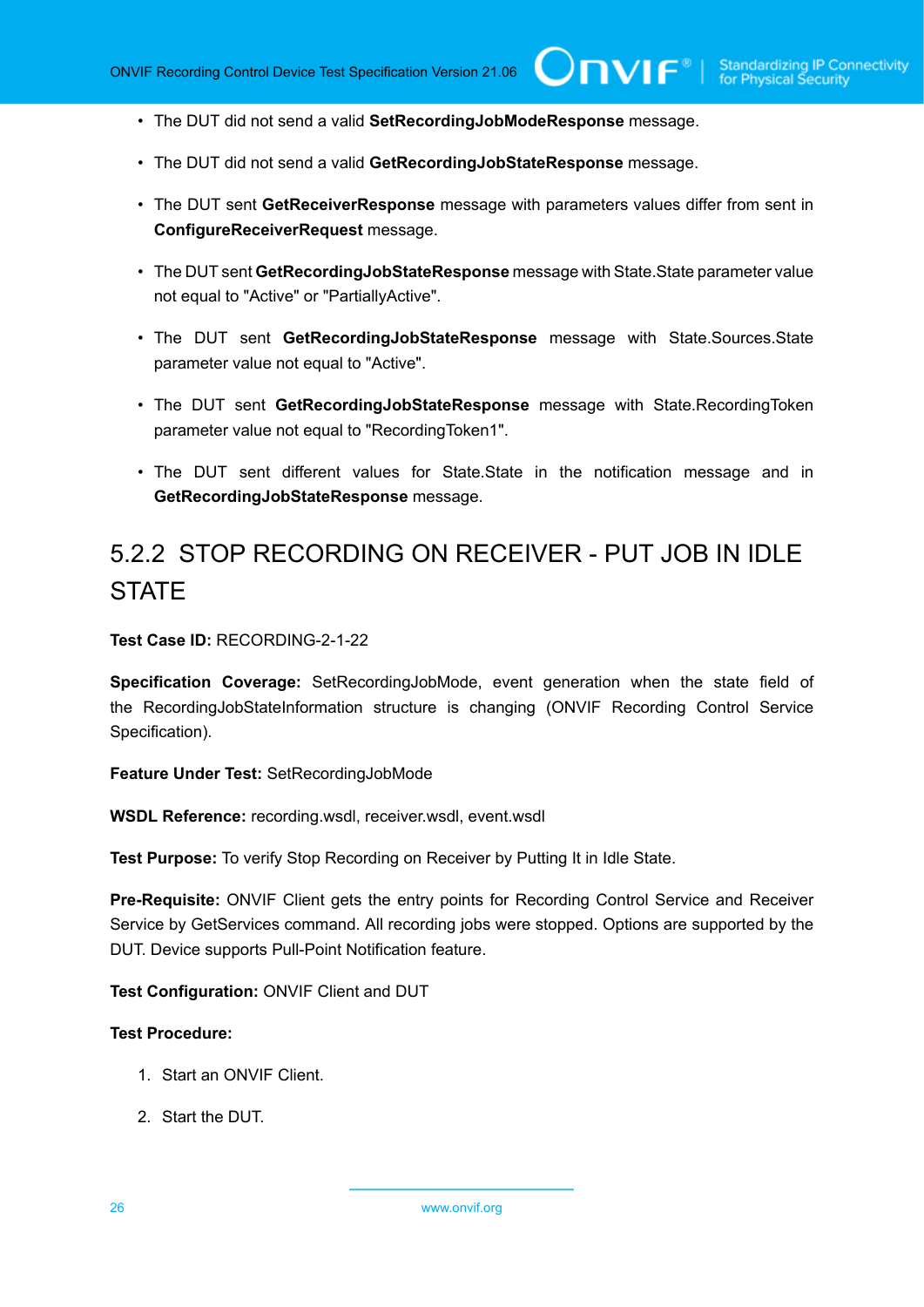- 3. Execute [Annex A.9](#page-109-1) with RequiredSpareJobs = 0 to create or select Recording to make sure that 1 recording job can be created.
- 4. Execute [Annex A.10](#page-111-0) for Auto creation of receiver by create recording job with Idle mode.
- 5. ONVIF Client will invoke **CreatePullPointSubscriptionRequest** message with tns1:RecordingConfig/JobState Topic as Filter and an InitialTerminationTime = TerminationTime1 to check Recording Job State changing.
- 6. Verify that the DUT sends a **CreatePullPointSubscriptionResponse** message.
- 7. ONVIF Client will invoke **ConfigureReceiverRequest** message (ReceiverToken = ReceiverToken1, Configuration.Mode = "AlwaysConnect", Configuration.MediaUri as stream\_uri of RTSP Simulator, Configuration.StreamSetup.Stream = "RTP-Unicast", StreamSetup.Transport.Tunnel.Protocol = "UDP", no StreamSetup.Transport.Tunnel.Tunnel) to configure the receiver to receive media from RTSP Simulator.
- 8. Verify **ConfigureReceiverResponse** message from the DUT.
- 9. ONVIF Client will invoke **GetReceiverRequest** message with ReceiverToken = ReceiverToken1.
- 10.Verify **GetReceiverResponse** message from the DUT. Check that **GetReceiverResponse** message contains the same parameters values as were changed in **ConfigureReceiverRequest** message.
- 11. ONVIF Client will invoke **SetRecordingJobModeRequest** message (JobToken = "JobToken1", Mode = "Active") to start recording.
- 12.Verify **SetRecordingJobModeResponse** message from the DUT. Mark time of **CreateRecordingJobResponse** as T1.
- 13.Execute [Annex A.5](#page-106-2) for receiving event with "Active" or "PartiallyActive" Recording job state.
- 14.ONVIF Client will invoke **GetRecordingJobStateRequest** message with JobToken = "JobToken1".
- 15.Verify the **GetRecordingJobStateResponse** message from the DUT. Check that State.State = "Active" or "PartiallyActive".
- 16.ONVIF Client will invoke **CreatePullPointSubscriptionRequest** message with tns1:RecordingConfig/JobState Topic as Filter and an InitialTerminationTime = TerminationTime1 to check Recording Job State changing.
- 17.Verify that the DUT sends a **CreatePullPointSubscriptionResponse** message.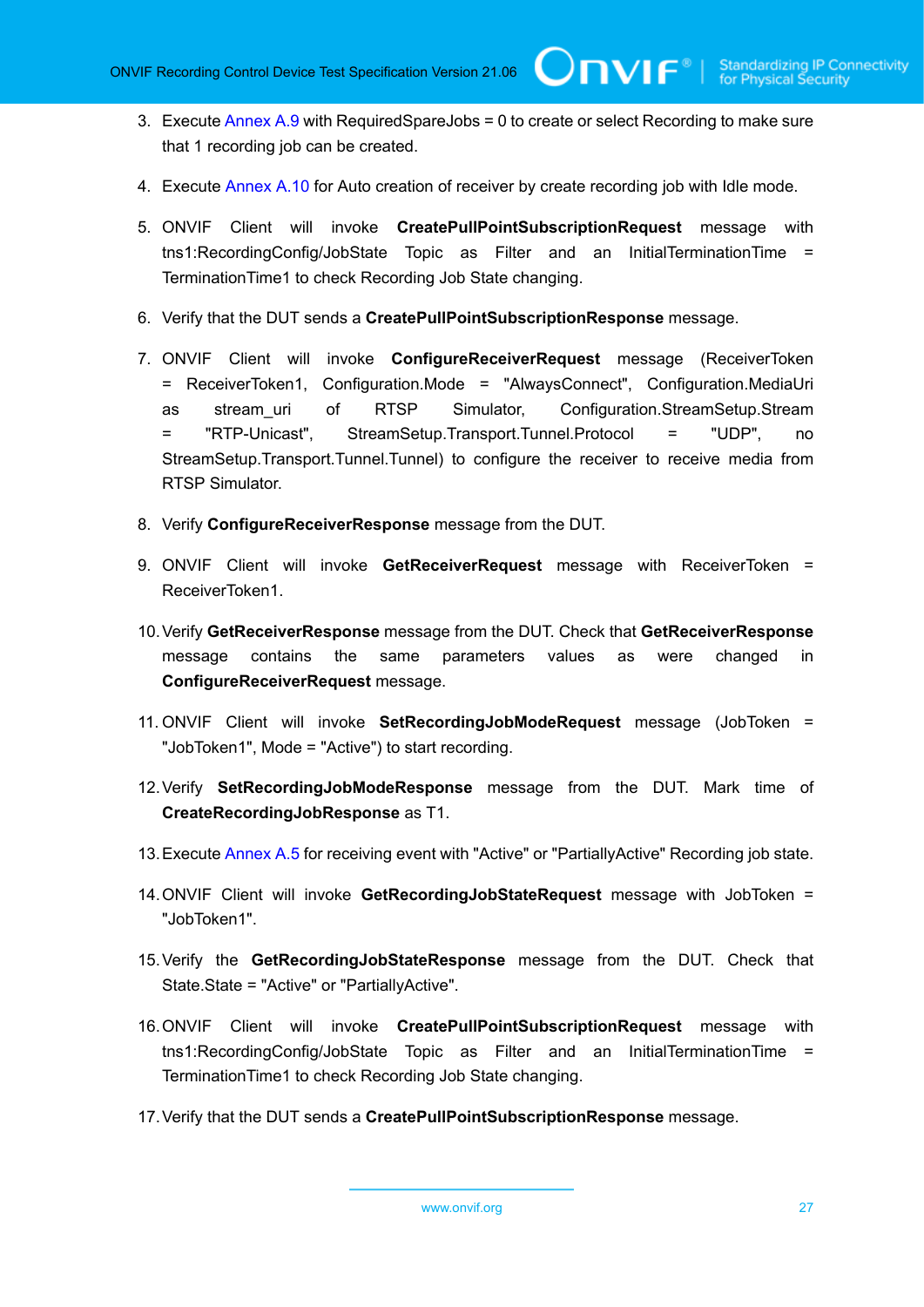18.ONVIF Client will invoke **SetRecordingJobModeRequest** message (JobToken = "JobToken1", Mode = "Idle") to stop recording.

 $\square$ nvif ${}^{\circ}$ 

- 19.Verify **SetRecordingJobModeResponse** message from the DUT. Remark T1 as time of **SetRecordingJobModeResponse** message.
- 20.Execute [Annex A.5](#page-106-2) for receiving event with Idle state.
- 21.ONVIF Client will invoke **GetRecordingJobStateRequest** message with JobToken = "JobToken1".
- 22.Verify the **GetRecordingJobStateResponse** message from the DUT. Check that State.State and State.Sources.State parameter values are equal to "Idle".

#### **Test Result:**

#### **PASS –**

• The DUT passes all assertions.

#### **FAIL –**

- The DUT did not send a valid **CreatePullPointSubscriptionRequest** message
- The DUT did not send a valid **ConfigureReceiverResponse** message.
- The DUT did not send a valid **GetReceiverResponse** message.
- The DUT did not send a valid **SetRecordingJobModeResponse** message.
- The DUT did not send a valid **GetRecordingJobStateResponse** message.
- The DUT did not send a valid **DeleteRecordingJobResponse** message.
- The DUT sent **GetReceiverResponse** message with parameters values differerent from sent in **ConfigureReceiverRequest** message.
- The DUT returned **GetRecordingJobStateResponse** State.State different from "Active" or "PartailActive" at step 15.
- The DUT sent **GetRecordingJobStateResponse** message with State.State parameter value not equal to "Idle" at step 22.
- The DUT sent **GetRecordingJobStateResponse** message with State.Sources.State parameter value not equal to "Idle" at step 22.
- The DUT sent **GetRecordingJobStateResponse** message with State.RecordingToken parameter value not equal to "RecordingToken1".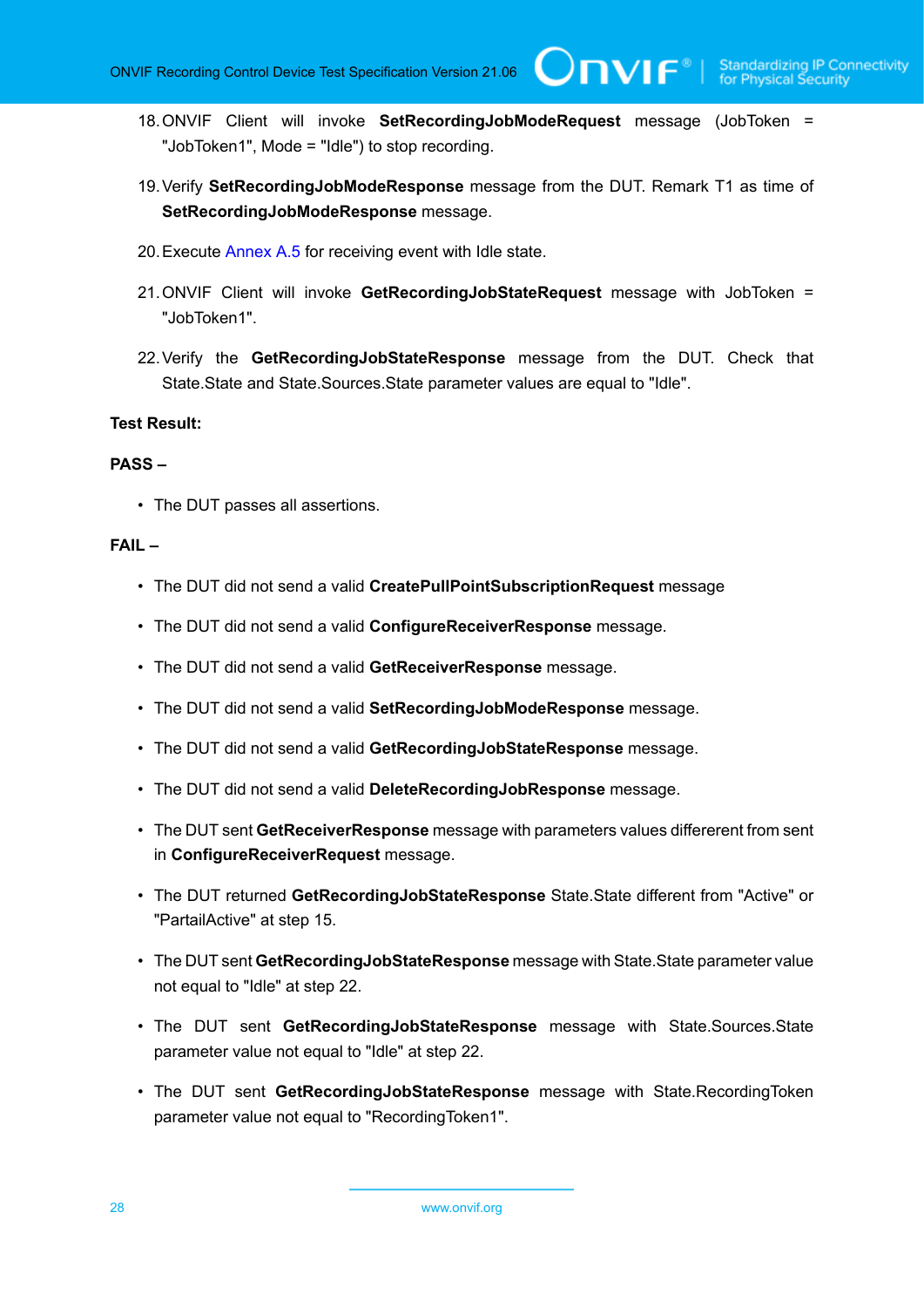# <span id="page-28-0"></span>5.2.3 STOP RECORDING ON RECEIVER - NEVER CONNECTED MODE

**Test Case ID:** RECORDING-2-1-23

**Specification Coverage:** Event generation when the receiver state is changing (ONVIF Receiver Service Specification).

**Feature Under Test:** None

**WSDL Reference:** recording.wsdl, receiver.wsdl, event.wsdl

**Test Purpose:** To verify Stop Recording on Receiver by Putting Receiver in NeverConnect Mode.

**Pre-Requisite:** ONVIF Client gets the entry points for Recording Control Service and Receiver Service by GetServices command. All recording jobs were stopped. Options are supported by the DUT. Device supports Pull-Point Notification feature.

**Test Configuration:** ONVIF Client and DUT

#### **Test Procedure:**

- 1. Start an ONVIF Client.
- 2. Start the DUT.
- 3. Execute [Annex A.9](#page-109-1) with RequiredSpareJobs = 0 to create or select Recording to make sure that 1 recording job can be created.
- 4. Execute [Annex A.10](#page-111-0) for Auto creation of receiver by create recording job with Idle mode.
- 5. ONVIF Client will invoke **CreatePullPointSubscriptionRequest** message with tns1:Receiver/ChangeState Topic as Filter and an InitialTerminationTime = Time1 to check Receiver state.
- 6. Verify that the DUT sends a **CreatePullPointSubscriptionResponse** message.
- 7. ONVIF Client will invoke **ConfigureReceiverRequest** message with ReceiverToken = ReceiverToken1 (Configuration.Mode = "AlwaysConnect", Configuration.MediaUri as stream\_uri of RTSP Simulator, Configuration.StreamSetup.Stream = "RTP-Unicast", StreamSetup.Transport.Tunnel.Protocol = "UDP", no StreamSetup.Transport.Tunnel.Tunnel) to configure the receiver to receive media from RTSP Simulator.
- 8. Verify **ConfigureReceiverResponse** message from the DUT.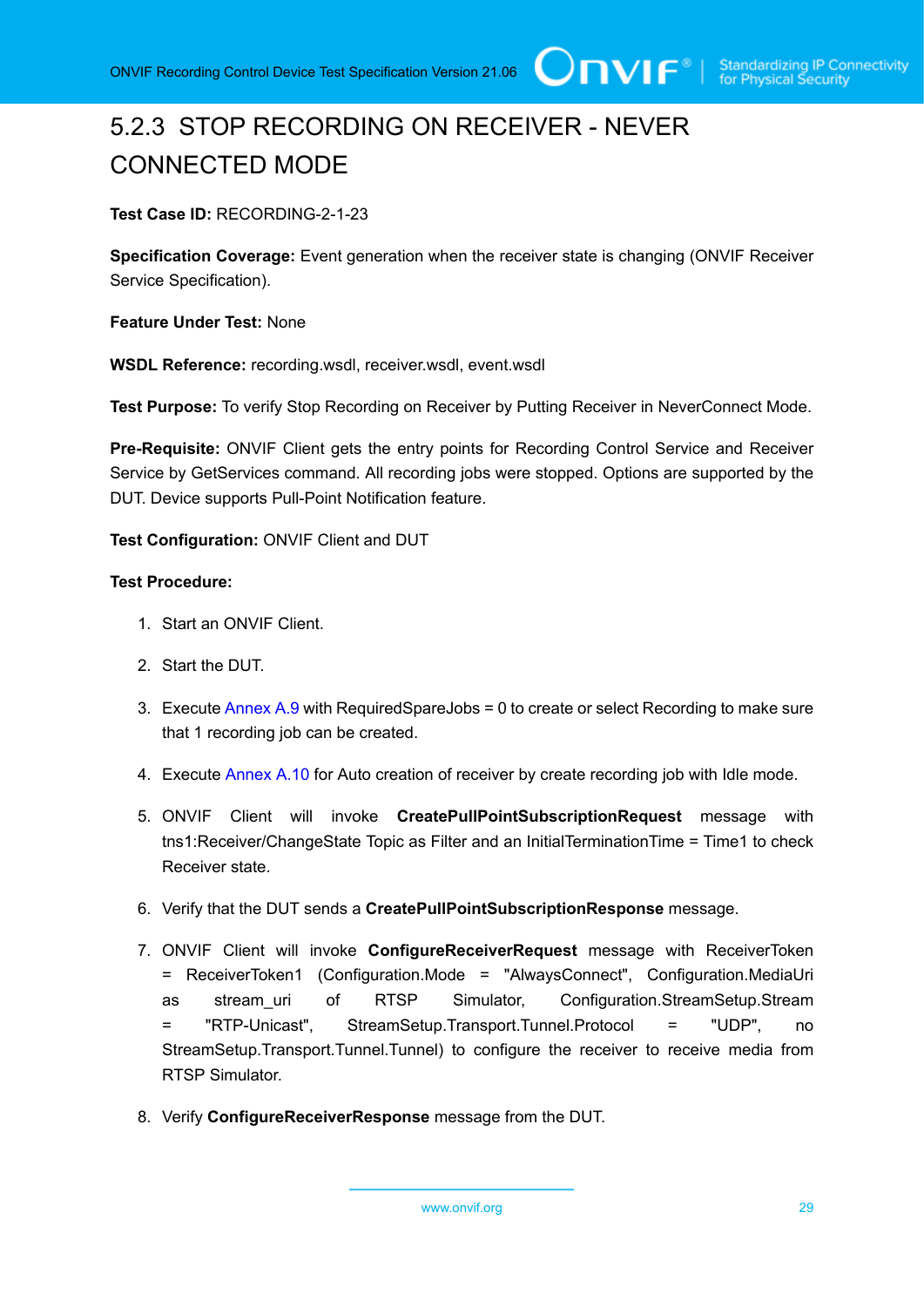TVIF®

- 9. ONVIF Client will invoke **GetReceiverRequest** message with ReceiverToken = ReceiverToken1.
- 10.Verify **GetReceiverResponse** message from the DUT. Check that **GetReceiverResponse** message contains the same parameters values as were changed in **ConfigureReceiverRequest** message.
- 11. ONVIF Client will invoke **SetRecordingJobModeRequest** message (JobToken = "JobToken1", Mode = "Active") to start the recording.
- 12.Verify **SetRecordingJobModeResponse** message from the DUT. Mark the time of **SetRecordingJobModeRequest** message as T1.
- 13. Execute [Annex A.6](#page-107-0) for receiving event with Connected state of the receiver.
- 14.ONVIF Client will invoke **GetReceiverStateRequest** message to check Receiver State.
- 15.Verify **GetReceiverStateResponse** message from the DUT. Check that ReceiverState.State = "Connected".
- 16.ONVIF Client will invoke **GetRecordingJobStateRequest** message with JobToken = "JobToken1".
- 17.Verify the **GetRecordingJobStateResponse** message from the DUT.
- 18.Check that State.State is equal to "Active" or "PartiallyActive".
- 19.Check that State.Sources.State is equal to "Active".
- 20.Check that State.State value in the **GetRecordingJobStateResponse** message equals to State.State value in the notification message.
- 21.ONVIF Client will invoke **CreatePullPointSubscriptionRequest** message with tns1:Receiver/ChangeState Topic as Filter and an InitialTerminationTime = Time1 to check Receiver state.
- 22.Verify that the DUT sends a **CreatePullPointSubscriptionResponse** message.
- 23.ONVIF Client will invoke **SetReceiverModeRequest** message (ReceiverToken = "ReceiverToken1", Mode = "NeverConnect") to stop recording.
- 24.Verify **SetReceiverModeResponse** message from the DUT.
- 25.Execute [Annex A.6](#page-107-0) for receiving event with NotConnected state of the receiver.
- 26.ONVIF Client will invoke **GetReceiverStateRequest** message to check Receiver State.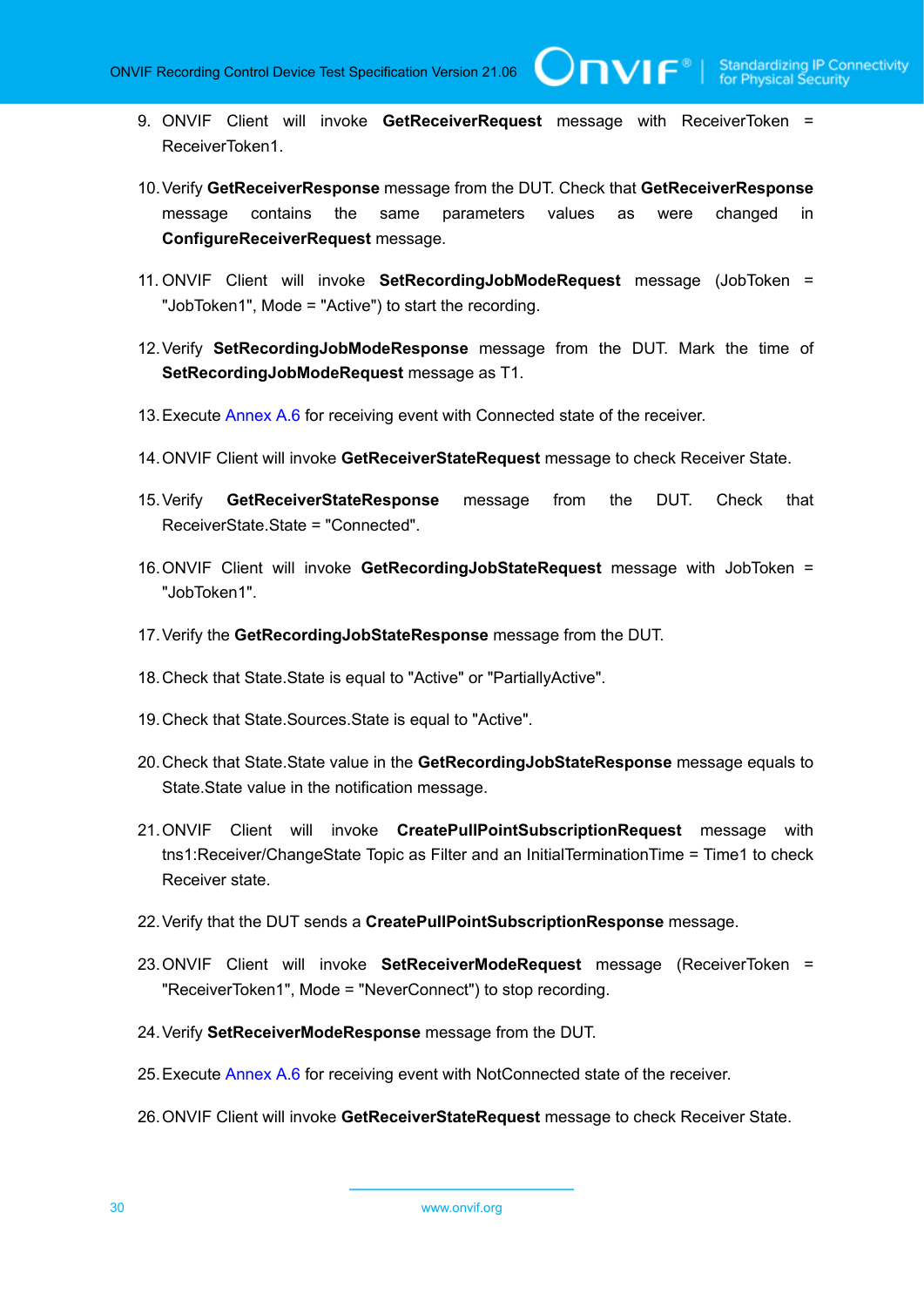IVIF®

- 27.Verify **GetReceiverStateResponse** message from the DUT. Check that ReceiverState.State = "NotConnected".
- 28.ONVIF Client will invoke **GetRecordingJobStateRequest** message with JobToken = "JobToken1".
- 29.Verify the **GetRecordingJobStateResponse** message from the DUT. Check that State.State and State.Sources.State parameter values are equal to "Idle".

#### **Test Result:**

#### **PASS –**

• The DUT passes all assertions.

#### **FAIL –**

- The DUT did not send a valid **CreatePullPointSubscriptionRequest** message
- The DUT did not send a valid **ConfigureReceiverResponse** message.
- The DUT did not send a valid **GetReceiverResponse** message.
- The DUT did not send a valid **SetRecordingJobModeResponse** message.
- The DUT did not send a valid **GetReceiverStateResponse** message.
- The DUT did not send a valid **SetReceiverModeResponse** message.
- The DUT sent **GetReceiverResponse** message with parameters values differ from sent in **ConfigureReceiverRequest** message.
- The DUT sent **GetReceiverStateResponse** with ReceiverState.State not equal to "Connected" at step 15.
- The DUT returned **GetRecordingJobStateResponse** State.State different from "Active" or "PartailActive" at step 18.
- The DUT sent **GetRecordingJobStateResponse** message with State.Sources.State parameter value not equal to "Active" at step 19.
- The DUT sent **GetReceiverStateResponse** with ReceiverState.State not equal to "NotConnected" at step 27.
- The DUT sent **GetRecordingJobStateResponse** message with State.RecordingToken parameter value not equal to "RecordingToken1".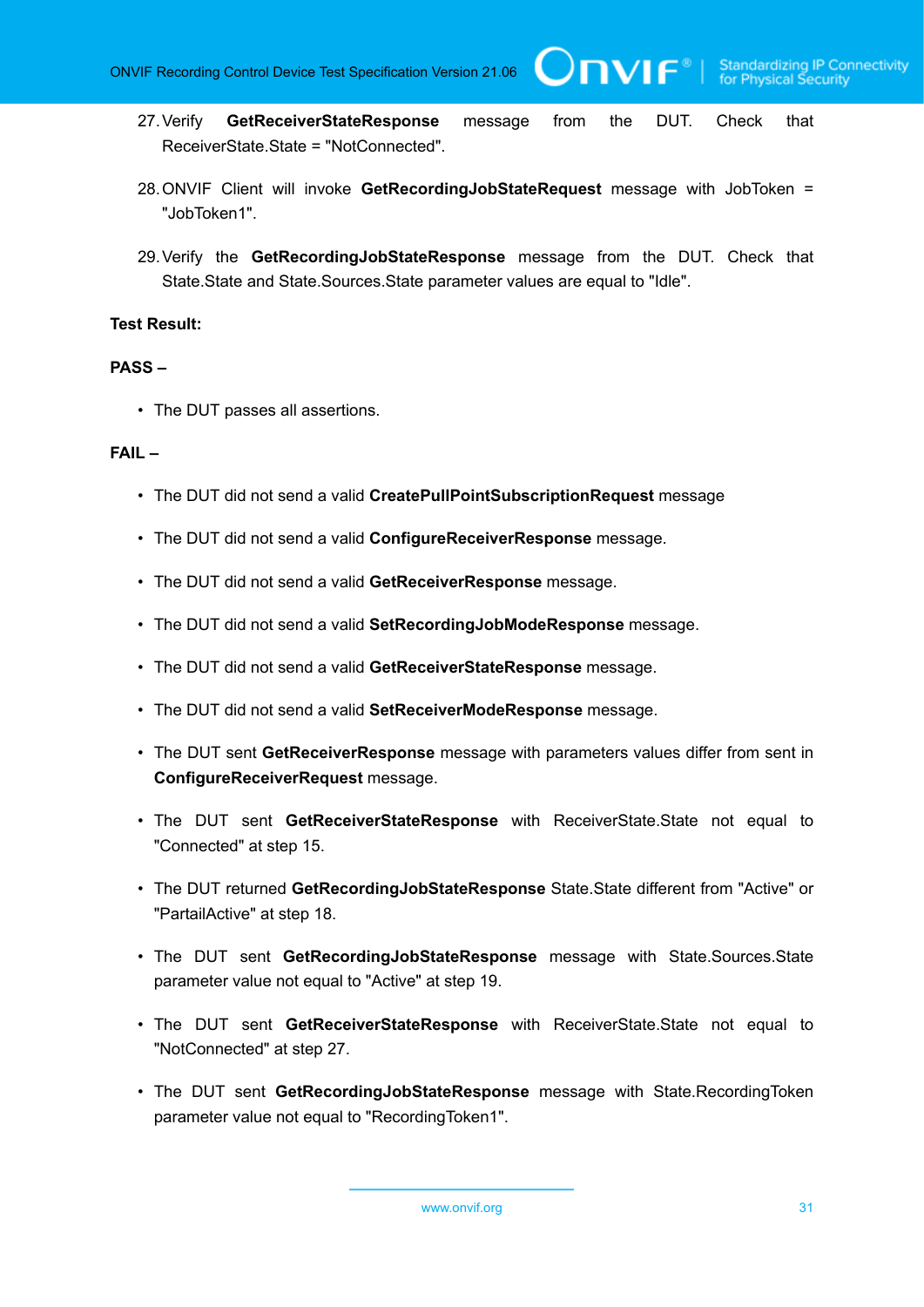• The DUT sent **GetRecordingJobStateResponse** message with State.State and State.Sources.State parameters values not equal to "Idle" at step 29.

### <span id="page-31-0"></span>5.2.4 STOP RECORDING ON RECEIVER - DELETE JOB

**Test Case ID:** RECORDING-2-1-25

**Specification Coverage:** DeleteRecordingJob (ONVIF Recording Control Service Specification)

**Feature Under Test:** DeleteRecordingJob

**WSDL Reference:** recording.wsdl, receiver.wsdl, event.wsdl

**Test Purpose:** To verify Stop Recording on Receiver by Job Deletion.

**Pre-Requisite:** ONVIF Client gets the entry points for Recording Control Service and Receiver Service by GetServices command. All recording jobs were stopped. Options are supported by the DUT. Device supports Pull-Point Notification feature.

**Test Configuration:** ONVIF Client and DUT

#### **Test Procedure:**

- 1. Start an ONVIF Client.
- 2. Start the DUT.
- 3. Execute [Annex A.9](#page-109-1) with RequiredSpareJobs = 0 to create or select Recording to make sure that 1 recording job can be created.
- 4. Execute [Annex A.10](#page-111-0) for auto creation of receiver by create recording job with Idle mode.
- 5. ONVIF Client will invoke **CreatePullPointSubscriptionRequest** message with tns1:RecordingConfig/JobState Topic as Filter and an InitialTerminationTime = TerminationTime1 to check Recording Job State changing.
- 6. Verify that the DUT sends a **CreatePullPointSubscriptionResponse** message.
- 7. ONVIF Client will invoke **ConfigureReceiverRequest** message (ReceiverToken = ReceiverToken1, Configuration.Mode = "AlwaysConnect", Configuration.MediaUri as stream\_uri of RTSP Simulator, Configuration.StreamSetup.Stream = "RTP-Unicast", StreamSetup.Transport.Tunnel.Protocol = "UDP", no StreamSetup.Transport.Tunnel.Tunnel) to configure the receiver to receive media from RTSP Simulator.
- 8. Verify **ConfigureReceiverResponse** message from the DUT.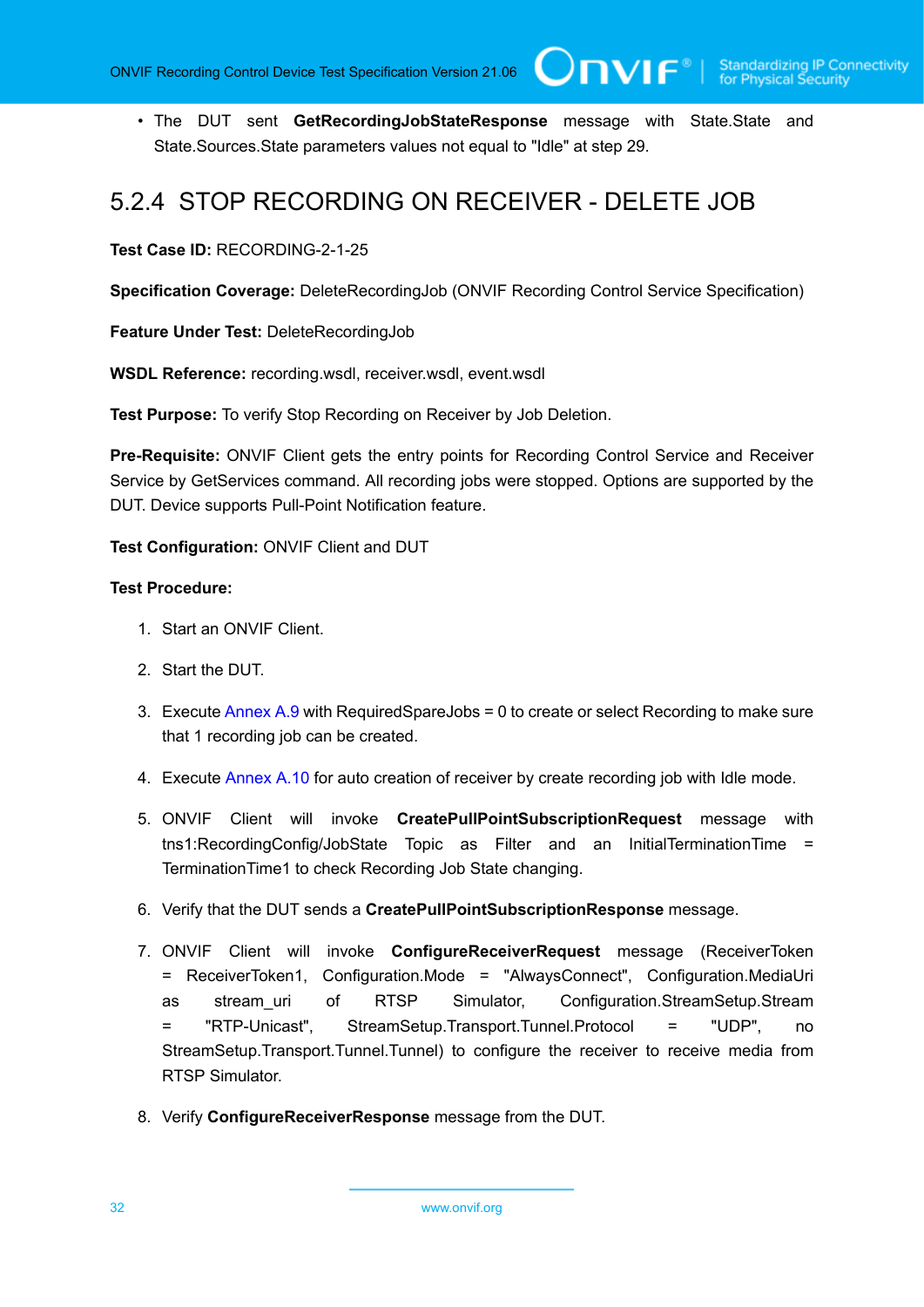**TVIF**®

- 9. ONVIF Client will invoke **GetReceiverRequest** message with ReceiverToken = ReceiverToken1.
- 10.Verify **GetReceiverResponse** message from the DUT. Check that **GetReceiverResponse** message contains the same parameters values as were changed in **ConfigureReceiverRequest** message.
- 11. ONVIF Client will invoke **SetRecordingJobModeRequest** message (JobToken = "JobToken1", Mode = "Active") to start recording.
- 12.Verify **SetRecordingJobModeResponse** message from the DUT. Mark time of **CreateRecordingJobResponse** as T1.
- 13.Execute [Annex A.5](#page-106-2) for receiving event with "Active" or "PartiallyActive" Recording job state.
- 14.ONVIF Client will invoke **GetRecordingJobStateRequest** message with JobToken = "JobToken1".
- 15.Verify the **GetRecordingJobStateResponse** message from the DUT. Check that State.State = "Active" or "PartiallyActive".
- 16.ONVIF Client will invoke **DeleteRecordingJobRequest** with JobToken = JobToken1 to delete recording job.
- 17.Verify **DeleteRecordingJobResponse** from the DUT.
- 18.ONVIF Client will invoke **GetRecordingJobsRequest** to get full list of the recording jobs.
- 19.Verify the **GetRecordingJobsResponse** from the DUT.
- 20.Check that there is no JobItem with JobToken1 in the **GetRecordingJobsResponse**.

#### **Test Result:**

#### **PASS –**

• The DUT passes all assertions.

#### **FAIL –**

- The DUT did not send a valid **CreatePullPointSubscriptionRequest** message
- The DUT did not send a valid **ConfigureReceiverResponse** message.
- The DUT did not send a valid **GetReceiverResponse** message.
- The DUT did not send a valid **SetRecordingJobModeResponse** message.
- The DUT did not send a valid **GetRecordingJobStateResponse** message.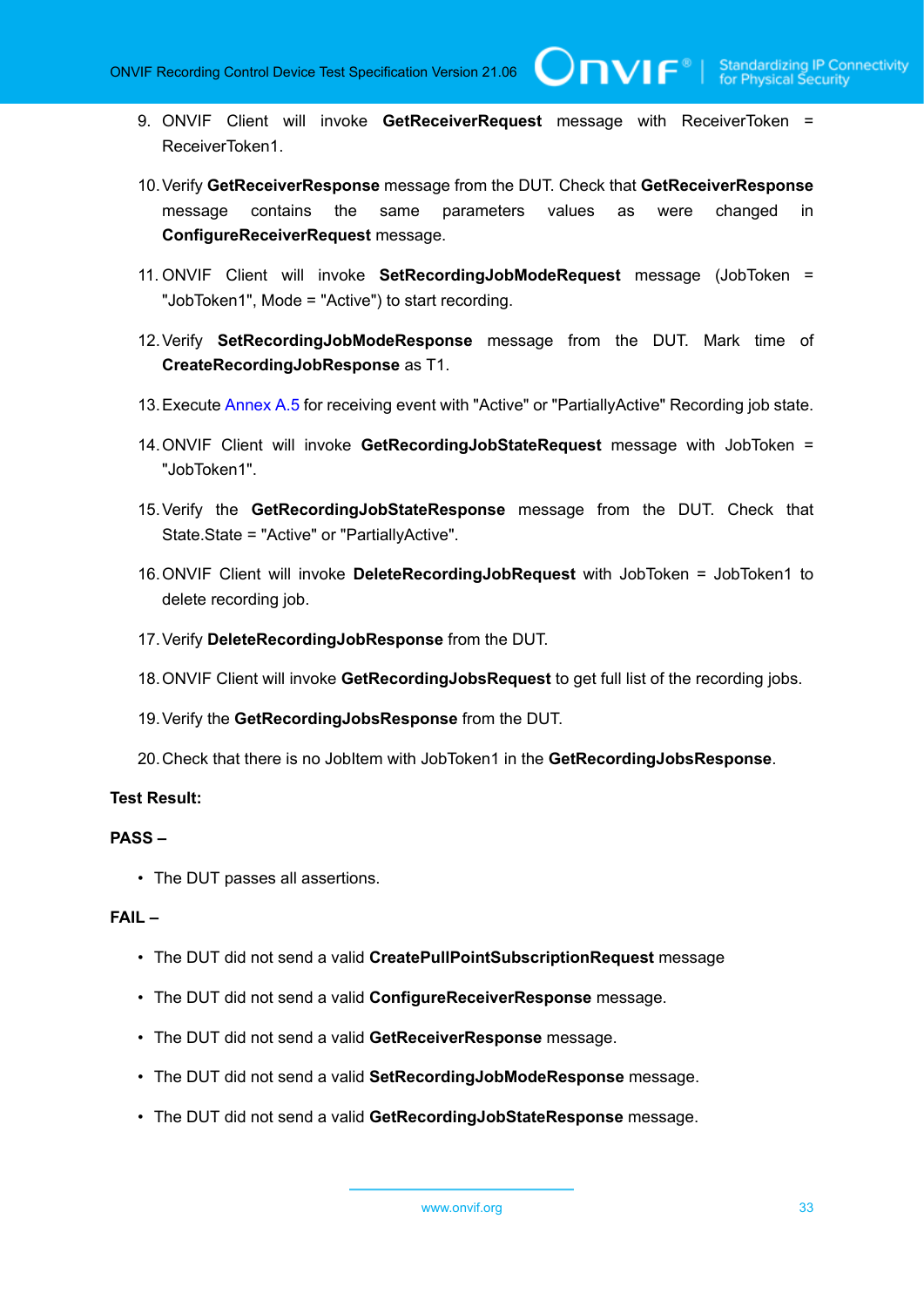- The DUT did not send a valid **DeleteRecordingJobResponse** message.
- The DUT did not send a valid **GetRecordingJobsResponse** message.
- The DUT sent **GetReceiverResponse** message with parameters values different from the ones sent in **ConfigureReceiverRequest** message.
- The DUT sent **GetRecordingJobStateResponse** message with State.State parameter value not equal to "Active" or "PartiallyActive" at step 15.
- The DUT returned the JobToken1 in **GetRecordingJobsResponse** message after deleting.

# <span id="page-33-0"></span>5.2.5 MODIFY MEDIA ATTRIBUTE WHILE RECORDING - RECEIVER

**Test Case ID:** RECORDING-2-1-27

**Specification Coverage:** Event generation when the receiver state is changing (ONVIF Receiver Service Specification).

**Feature Under Test:** None

**WSDL Reference:** recording.wsdl, receiver.wsdl, event.wsdl

**Test Purpose:** To verify Media Attributes Modification for Remote Recordings while Recording.

**Pre-Requisite:** ONVIF Client gets the entry points for Recording Control Service and Receiver Service by GetServices command. All recording jobs were stopped. Options are supported by the DUT. Device supports Pull-Point Notification feature.

**Test Configuration:** ONVIF Client and DUT

#### **Test Procedure:**

- 1. Start an ONVIF Client.
- 2. Start the DUT.
- 3. Execute [Annex A.9](#page-109-1) with RequiredSpareJobs = 0 to create or select Recording to make sure that 1 recording job can be created.
- 4. Execute [Annex A.10](#page-111-0) for auto creation of receiver by create recording job with Idle mode.
- 5. ONVIF Client will invoke **CreatePullPointSubscriptionRequest** message with tns1:RecordingConfig/JobState Topic as Filter and an InitialTerminationTime = TerminationTime1 to check Recording Job State changing.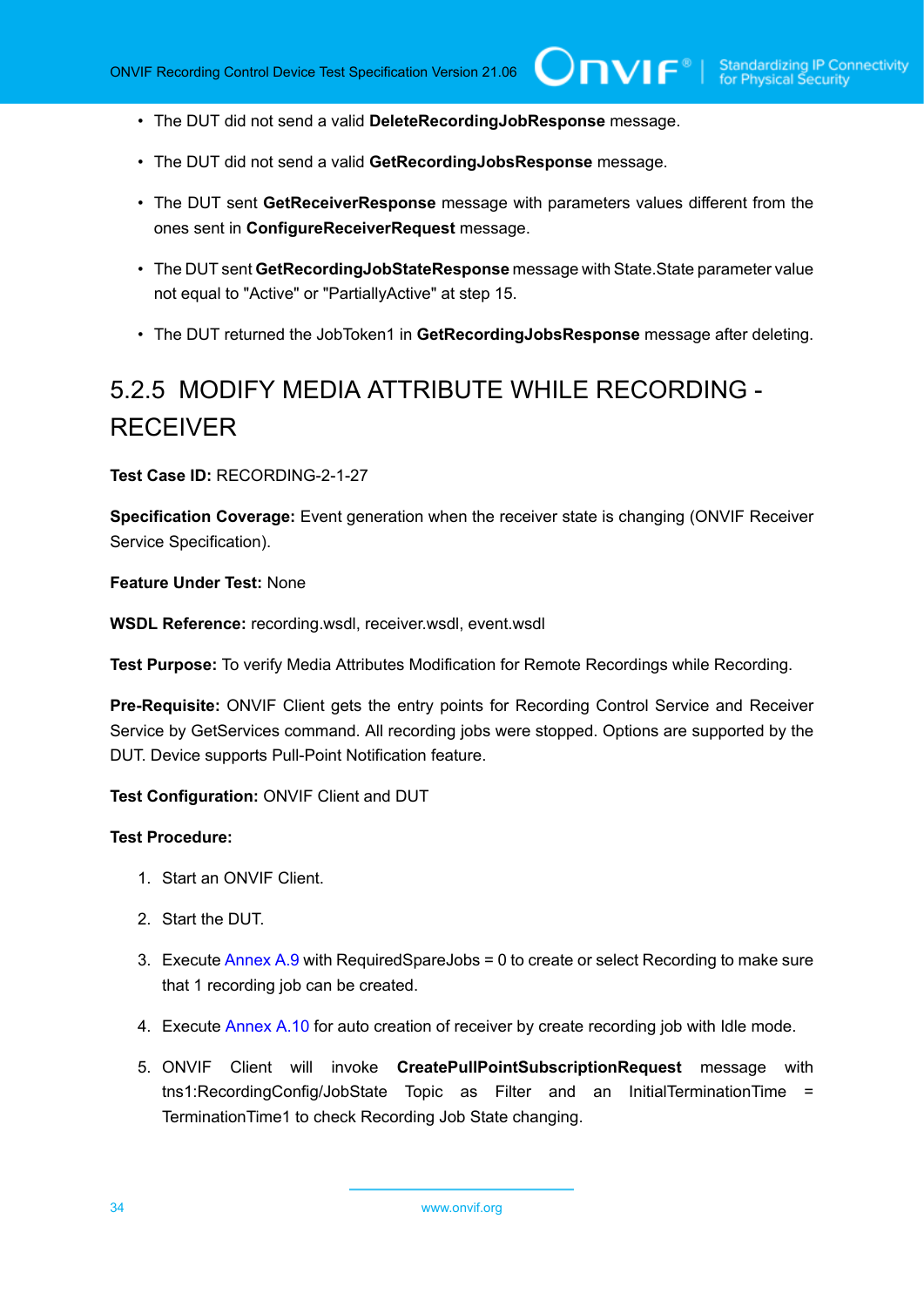- 6. Verify that the DUT sends a **CreatePullPointSubscriptionResponse** message.
- 7. ONVIF Client will invoke **ConfigureReceiverRequest** message (ReceiverToken = ReceiverToken1, Configuration.Mode = "AlwaysConnect", Configuration.MediaUri = stream\_uri1, (stream\_uri1 from RTSP Simulator), Configuration.StreamSetup.Stream = "RTP-Unicast", StreamSetup.Transport.Tunnel.Protocol = "UDP", no StreamSetup.Transport.Tunnel.Tunnel) to configure the receiver to receive media from RTSP Simulator.
- 8. Verify **ConfigureReceiverResponse** message from the DUT.
- 9. ONVIF Client will invoke **GetReceiverRequest** message with ReceiverToken = ReceiverToken1.
- 10.Verify **GetReceiverResponse** message from the DUT. Check that **GetReceiverResponse** message contains the same parameters values as were changed in **ConfigureReceiverRequest** message.
- 11. ONVIF Client will invoke **SetRecordingJobModeRequest** message (JobToken = "JobToken1", Mode = "Active") to start recording.
- 12.Verify **SetRecordingJobModeResponse** message from the DUT. Mark time of **CreateRecordingJobResponse** as T1.
- 13.Execute [Annex A.5](#page-106-2) for receiving event with "Active" or "PartiallyActive" Recording job state.
- 14.ONVIF Client will invoke **GetRecordingJobStateRequest** message with JobToken = "JobToken1".
- 15.Verify the **GetRecordingJobStateResponse** message from the DUT. Check that State.State = "Active" or "PartiallyActive".
- 16.ONVIF Client will invoke **ConfigureReceiverRequest** message (ReceiverToken = ReceiverToken1, Configuration.Mode = "AlwaysConnect", Configuration.MediaUri = stream uri2, (where stream uri2 is streaming of RTSP Simulator with resolution, bitrate, framerate and quality are different from stream\_uri1), Configuration.StreamSetup.Stream = "RTP-Unicast", StreamSetup.Transport.Tunnel.Protocol = "UDP", no StreamSetup.Transport.Tunnel.Tunnel) to modify stream settings of the RTSP simulator.
- 17.Verify **ConfigureReceiverResponse** message from the DUT.
- 18.ONVIF Client will invoke **GetRecordingJobStateRequest** message with JobToken = "JobToken1".
- 19.Verify the **GetRecordingJobStateResponse** message from the DUT. Check that State.State = "Active" or "PartiallyActive".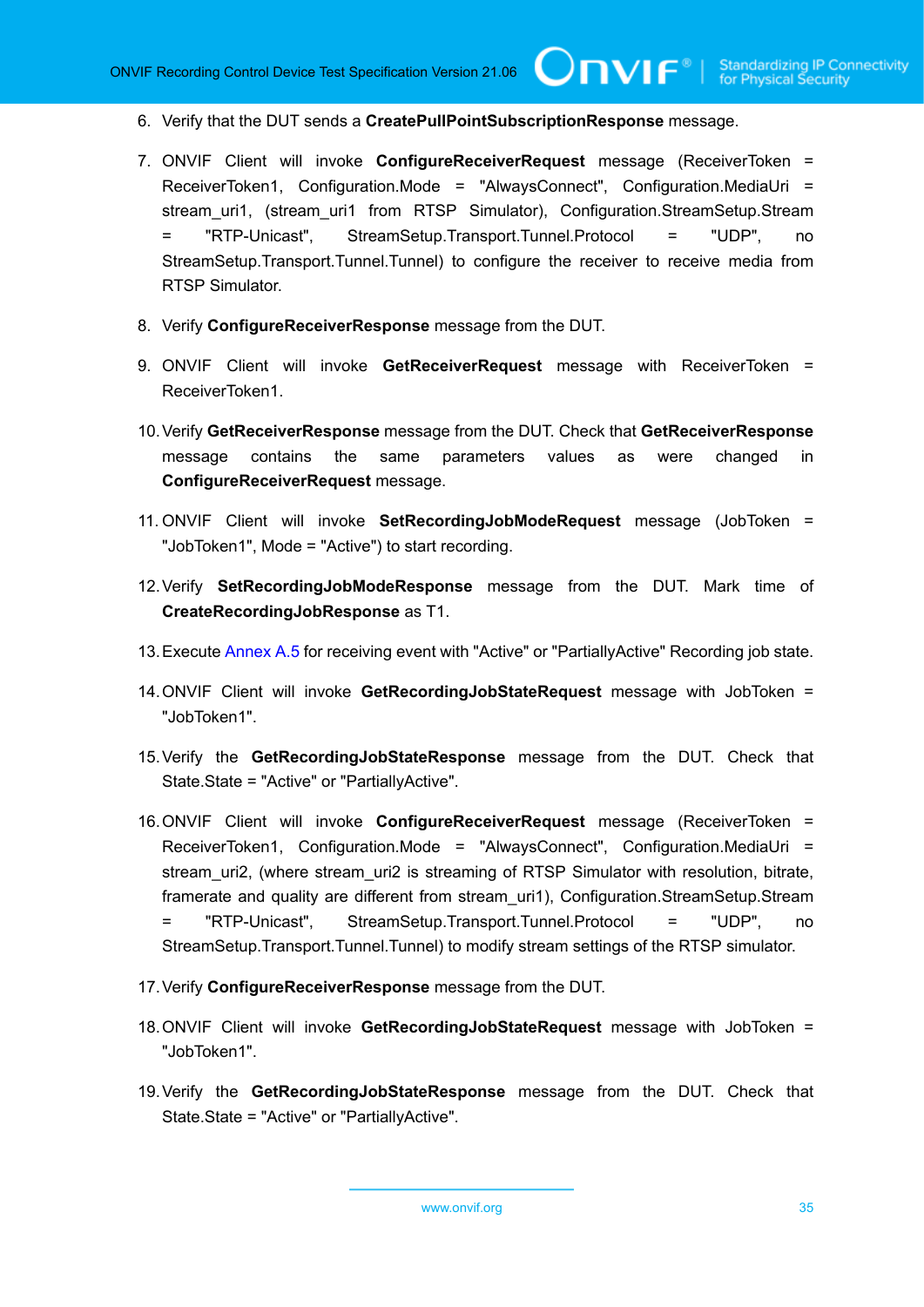#### **Test Result:**

#### **PASS –**

• The DUT passes all assertions.

#### **FAIL –**

- The DUT did not send a valid **CreatePullPointSubscriptionRequest** message
- The DUT did not send a valid **ConfigureReceiverResponse** message.
- The DUT did not send a valid **GetReceiverResponse** message.
- The DUT did not send a valid **SetRecordingJobModeResponse** message.
- The DUT did not send a valid **GetRecordingJobStateResponse** message.
- The DUT did not send a valid **GetRecordingJobStateResponse** message.
- The DUT returned Recording parameters in **GetRecordingsResponse** message that differ from specified during Recording changing.
- The DUT sent **GetRecordingJobStateResponse** message with State.State parameter value not equal to "Active" or "PartiallyActive" at step 15 or 19.
- The DUT sent **GetRecordingJobStateResponse** message with State.RecordingToken parameter value not equal to "RecordingToken1".

### <span id="page-35-0"></span>5.2.6 START RECORDING ON MEDIA PROFILE

**Test Case ID:** RECORDING-2-1-28

**Specification Coverage:** Creation of a Recording Job with Active mode on local storage. Event generation when the state field of the RecordingJobStateInformation structure is changing (ONVIF Recording Control Service Specification).

**Feature Under Test:** CreateRecordingJob

**WSDL Reference:** recording.wsdl, media.wsdl, event.wsdl

**Test Purpose:** To verify Start Recording using a Media Profile.

**Pre-Requisite:** ONVIF Client gets the entry points for Recording Control Service and Media Service by GetServices command. At least one media profile compatible with at least one existing or created recording exists on the DUT. All recording jobs were stopped. Options are supported by the DUT. Device supports Pull-Point Notification feature.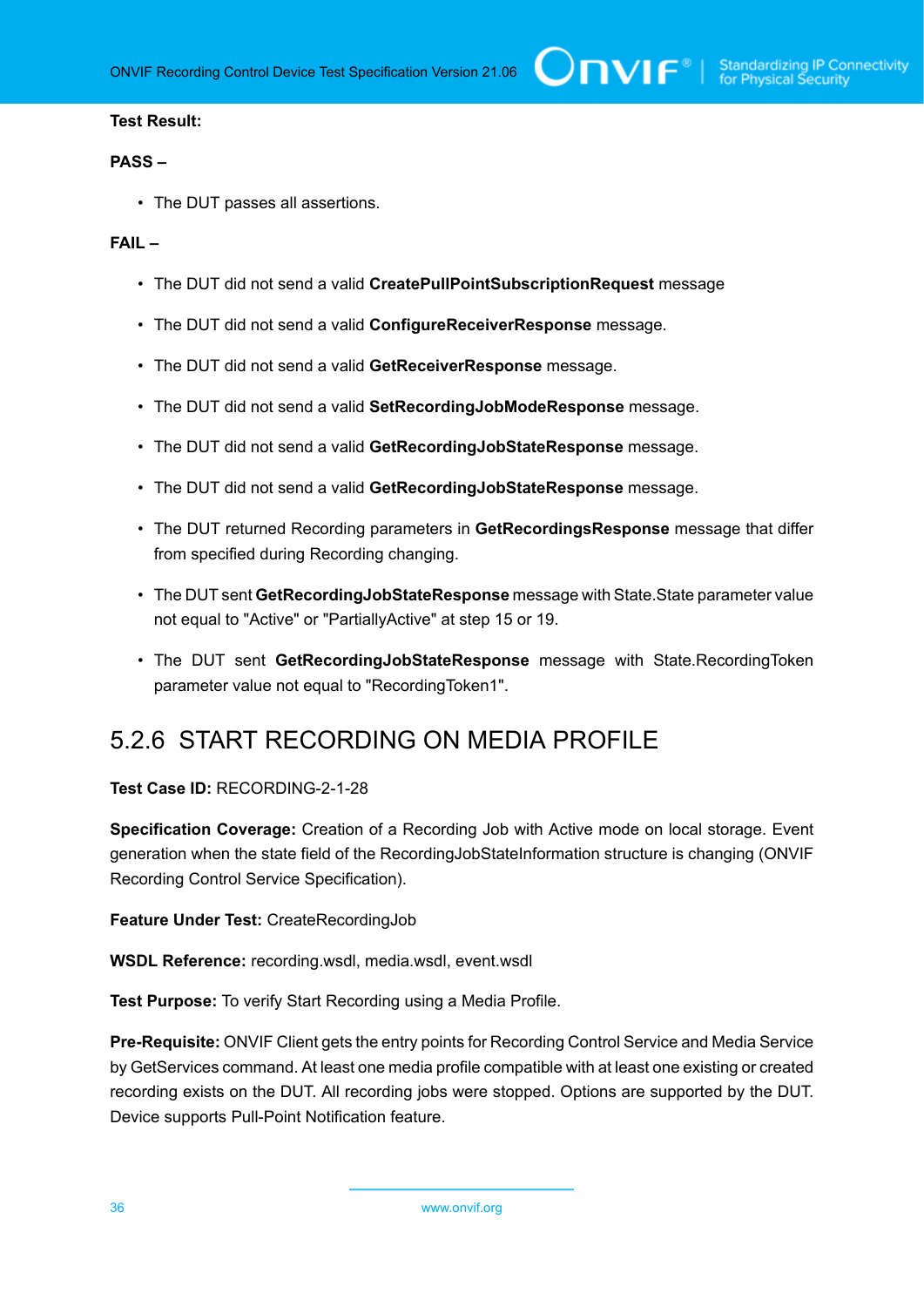#### **Test Configuration:** ONVIF Client and DUT

#### **Test Procedure:**

- 1. Start an ONVIF Client.
- 2. Start the DUT.
- 3. Execute [Annex A.12](#page-112-0) with RequiredSpareJobs = 0 to create or select Recording (RecordingToken = RecordingToken1) to make sure that 1 recording job can be created and to get the compatible media profile tokens list.
- 4. ONVIF Client will invoke **CreatePullPointSubscriptionRequest** message with tns1:RecordingConfig/JobState Topic as Filter and an InitialTerminationTime = TerminationTime1 to check Recording Job State changing.
- 5. Verify that the DUT sends a **CreatePullPointSubscriptionResponse** message.
- 6. ONVIF Client will invoke **CreateRecordingJobRequest** message (JobConfiguration.RecordingToken = RecordingToken1, JobConfiguration.Mode = Active, JobConfiguration.Priority = 1, JobConfiguration.Source.SourceToken.Token = "ProfileToken1", where ProfileToken1 is token of MediaProfile from Compatible Sources list, JobConfiguration.Source.SourceToken.Type = "http://www.onvif.org/ver10/schema/Profile", JobConfiguration.Source.AutoCreateReceiver is not present) to create a recording job for configured recording with Active mode.
- 7. Verify the **CreateRecordingJobResponse** message (JobToken = JobToken1).
- 8. Verify that JobConfiguration in **CreateRecordingJobResponse** message contains the same parameters values as was sent in **CreateRecordingJobRequest** message.
- 9. Execute [Annex A.13](#page-114-0) for receiving Initialized event with "Active" or "PartiallyActive" Recording job state.
- 10.ONVIF Client will invoke **GetRecordingJobStateRequest** message with JobToken = "JobToken1".
- 11. Verify the **GetRecordingJobStateResponse** message from the DUT.
- 12.Check that State.State is equal to "Active" or "PartiallyActive".
- 13.Check that State.Sources.State is equal to "Active".
- 14.Check that State.State value in the **GetRecordingJobStateResponse** message equals to State.State value in the notification message.

# **Test Result:**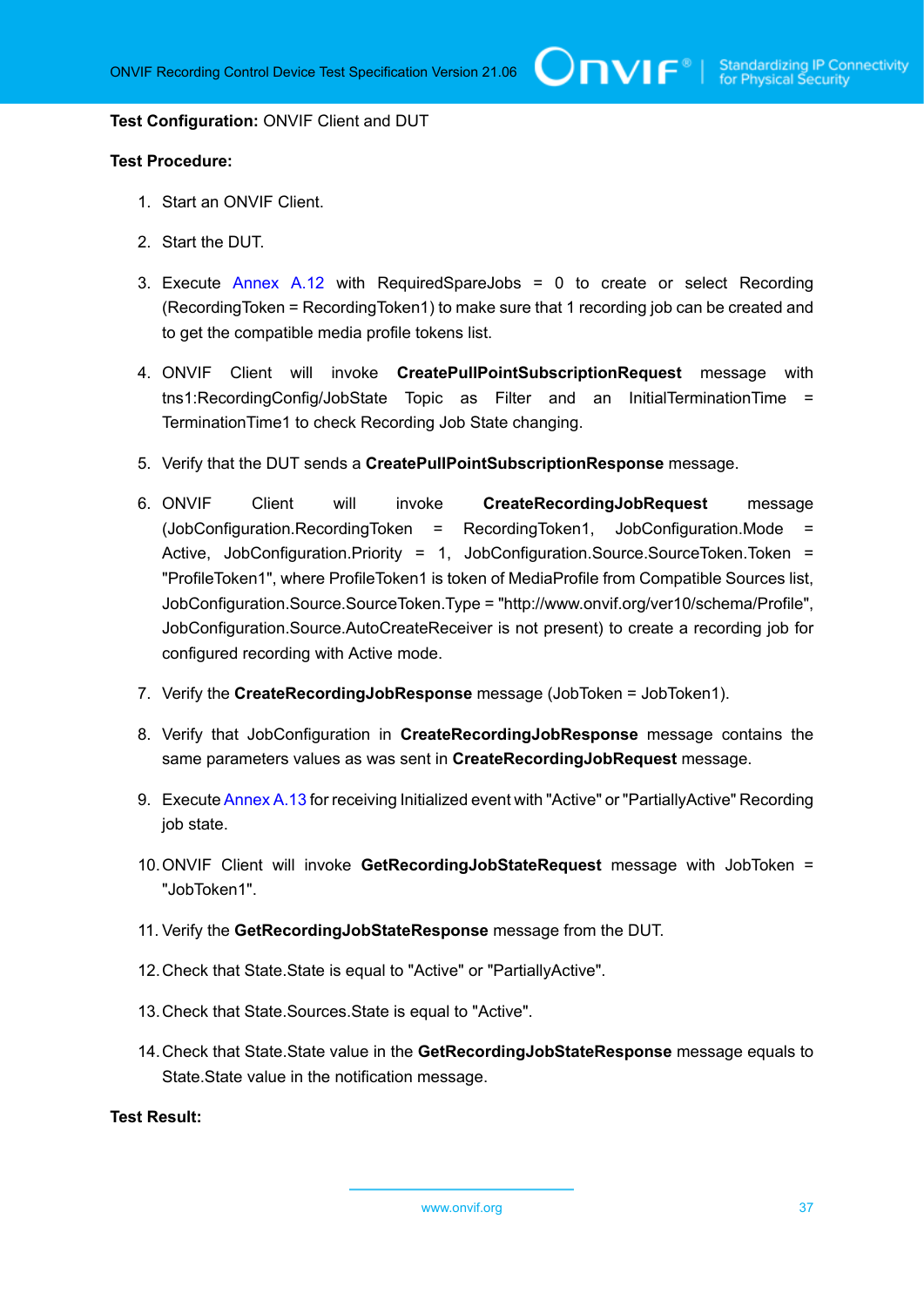#### **PASS –**

• The DUT passes all assertions.

## **FAIL –**

- The DUT did not send a valid **CreatePullPointSubscriptionResponse** message.
- The DUT did not send a valid **CreateRecordingJobResponse** message.
- The DUT did not send a valid **GetRecordingJobStateResponse** message.
- The DUT sent **CreateRecordingJobResponse** message with JobConfiguration parameters values differ from sent in **CreateRecordingJobRequest** message.
- The DUT sent **GetRecordingJobStateResponse** message with State.State parameter value not equal to "Active" or "PartiallyActive".
- The DUT sent **GetRecordingJobStateResponse** message with State.Sources.State parameter value not equal to "Active".
- The DUT sent **GetRecordingJobStateResponse** message with State.RecordingToken parameter value not equal to "RecordingToken1".
- The DUT sent different values for State.State in the notification message and in **GetRecordingJobStateResponse** message.

# 5.2.7 STOP RECORDING ON MEDIA PROFILE - PUT JOB IN IDLE STATE

**Test Case ID:** RECORDING-2-1-29

**Specification Coverage:** SetRecordingJobMode, event generation when the state field of the RecordingJobStateInformation structure is changing (ONVIF Recording Control Service Specification).

**Feature Under Test:** SetRecordingJobMode

**WSDL Reference:** recording.wsdl, media.wsdl, event.wsdl

**Test Purpose:** To verify Stop Recording using a Media Profile by Putting It in Idle State.

**Pre-Requisite:** ONVIF Client gets the entry points for Recording Control Service and Media Service by GetServices command. At least one media profileis compatible with at least one existing or created recording exists on the DUT. All recording jobs were stopped. Options are supported by the DUT. Device supports Pull-Point Notification feature.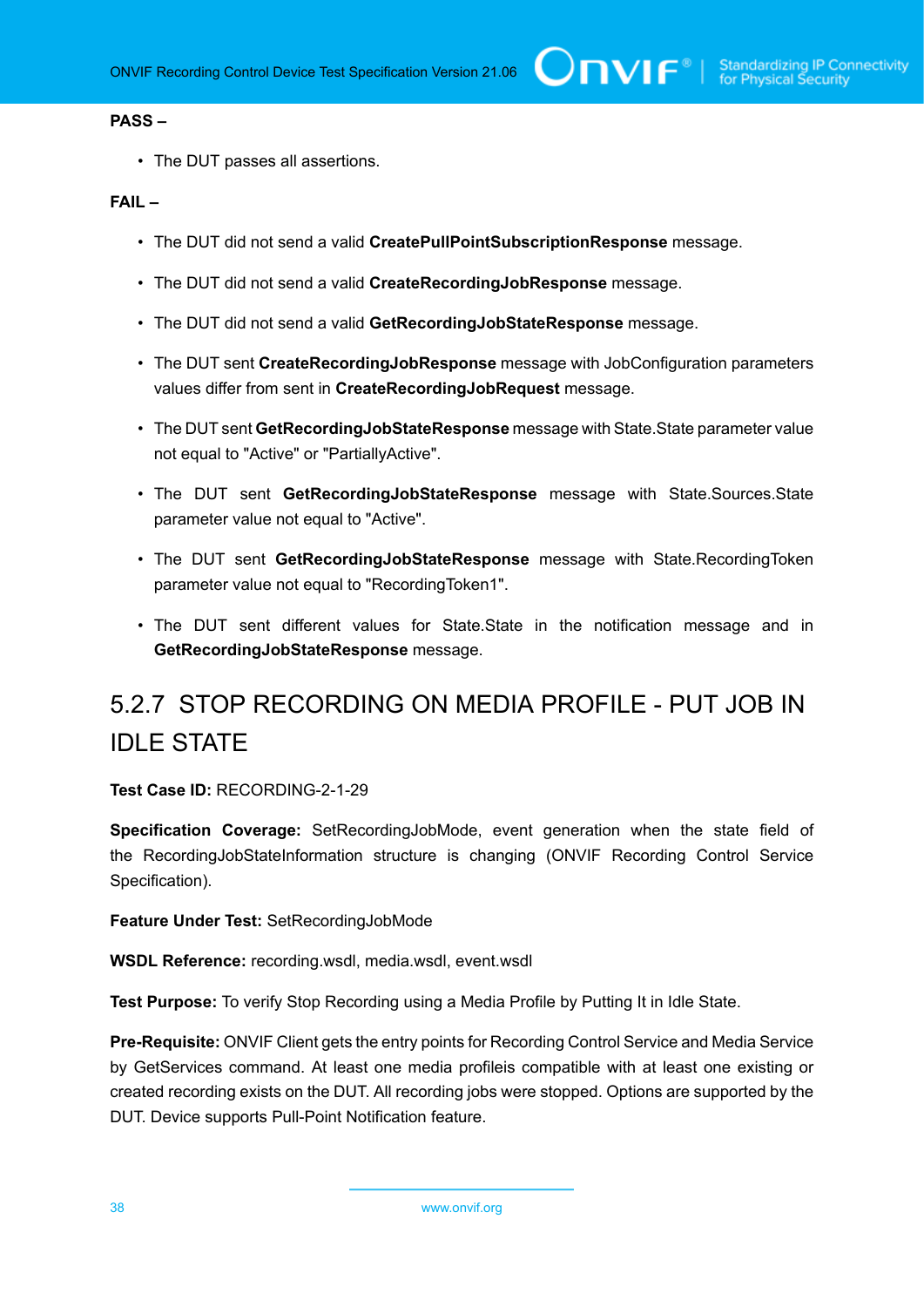#### **Test Configuration:** ONVIF Client and DUT

- 1. Start an ONVIF Client.
- 2. Start the DUT.
- 3. Execute  $\Delta n$ nex A.12 with RequiredSpareJobs = 0 to create or select Recording (RecordingToken = RecordingToken1) to make sure that 1 recording job can be created and to get the compatible media profile tokens list.
- 4. ONVIF Client will invoke **CreatePullPointSubscriptionRequest** message with tns1:RecordingConfig/JobState Topic as Filter and an InitialTerminationTime = TerminationTime1 to check Recording Job State changing.
- 5. Verify that the DUT sends a **CreatePullPointSubscriptionResponse** message.
- 6. ONVIF Client will invoke **CreateRecordingJobRequest** message (JobConfiguration.RecordingToken = RecordingToken1, JobConfiguration.Mode = Active, JobConfiguration.Priority = 1, JobConfiguration.Source.SourceToken.Token = "ProfileToken1", where ProfileToken1 is token of MediaProfile from Compatible Sources list, JobConfiguration.Source.SourceToken.Type = "http://www.onvif.org/ver10/schema/Profile", JobConfiguration.Source.AutoCreateReceiver is not present) to create a recording job for configured recording with Active mode.
- 7. Verify the **CreateRecordingJobResponse** message (JobToken = JobToken1).
- 8. Verify that JobConfiguration in **CreateRecordingJobResponse** message contains the same parameters values as was sent in **CreateRecordingJobRequest** message.
- 9. Execute [Annex A.13](#page-114-0) for receiving Initialized event with "Active" or "PartiallyActive" Recording job state.
- 10.ONVIF Client will invoke **GetRecordingJobStateRequest** message with JobToken = "JobToken1".
- 11. Verify the **GetRecordingJobStateResponse** message from the DUT. Check that State.State parameter value is equal to "Active" or "PartiallyActive".
- 12.ONVIF Client will invoke **CreatePullPointSubscriptionRequest** message with tns1:RecordingConfig/JobState Topic as Filter and an InitialTerminationTime = TerminationTime1 to check Recording Job State changing.
- 13.Verify that the DUT sends a **CreatePullPointSubscriptionResponse** message.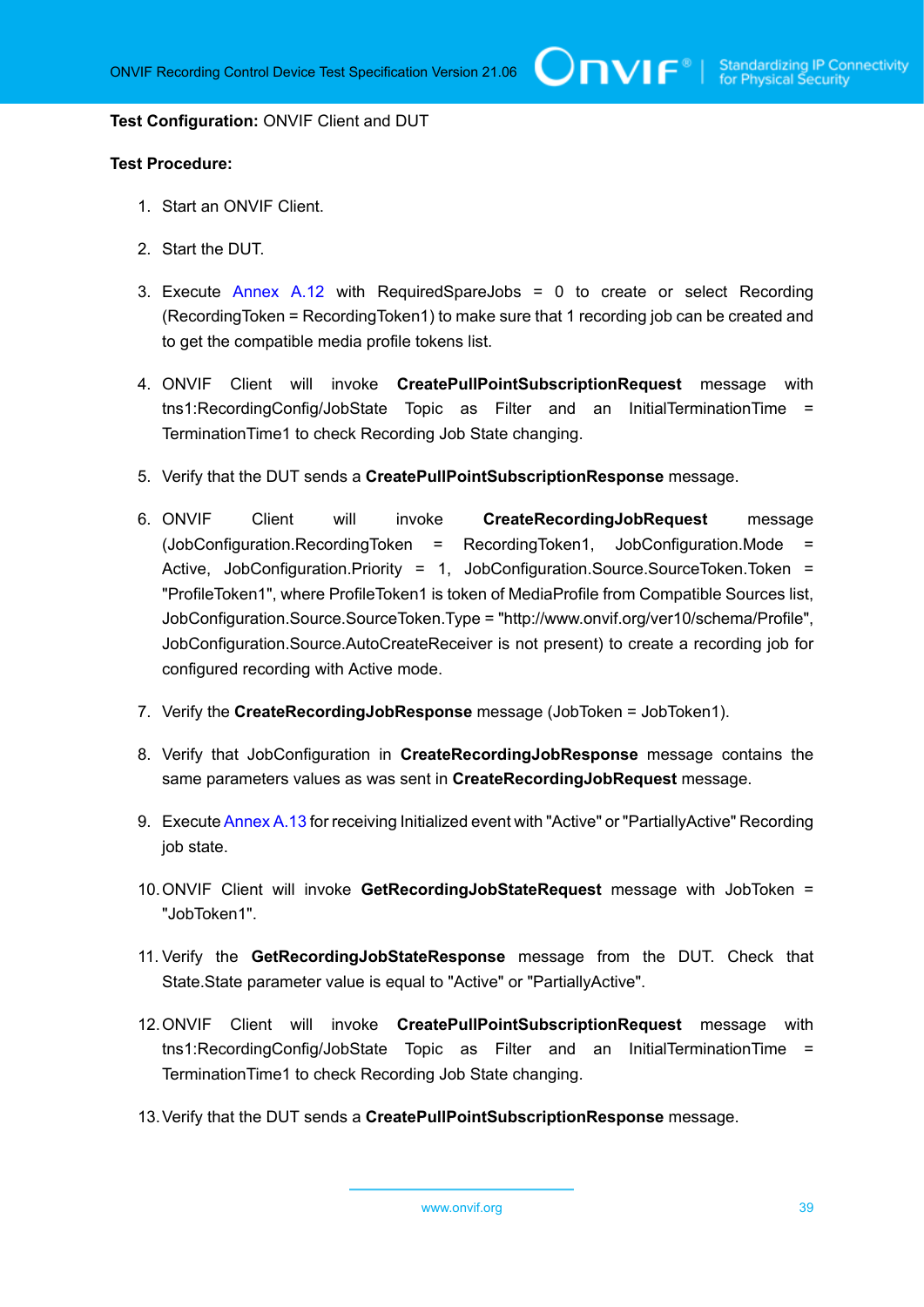**TVIF®** 

- 14.ONVIF Client will invoke **SetRecordingJobModeRequest** message (JobToken = "JobToken1", Mode = "Idle") to stop recording.
- 15.Verify **SetRecordingJobModeResponse** message from the DUT. Remark Time1 as time of receiving of **SetRecordingJobModeResponse** message
- 16.Execute [Annex A.5](#page-106-0) for receiving changed event with "Idle" Recording job state.
- 17.ONVIF Client will invoke **GetRecordingJobStateRequest** message with JobToken = "JobToken1".
- 18.Verify the **GetRecordingJobStateResponse** message from the DUT. Check that State.State and State.Sources.State parameter values are equal to "Idle".

### **Test Result:**

#### **PASS –**

• The DUT passes all assertions.

- The DUT did not send a valid **CreatePullPointSubscriptionRequest** message
- The DUT did not send a valid **CreateRecordingJobResponse** message.
- The DUT did not send a valid **GetRecordingJobStateResponse** message.
- The DUT did not send a valid **SetRecordingJobModeResponse** message.
- The DUT did not send a valid **GetRecordingJobStateResponse** message
- The DUT returned JobConfiguration parameters in **CreateRecordingJobResponse** message that differs from specified during RecordingJob creation.
- The DUT returned **GetRecordingJobStateResponse** State.State differs from "Active" or "PartiallyActive" at step 11.
- The DUT sent **GetRecordingJobStateResponse** message with State.State parameter value not equal to "Idle" at step 18.
- The DUT sent **GetRecordingJobStateResponse** message with State.Sources.State parameter value not equal to "Idle" at the step 18.
- The DUT sent **GetRecordingJobStateResponse** message with State.RecordingToken parameter value not equal to "RecordingToken1".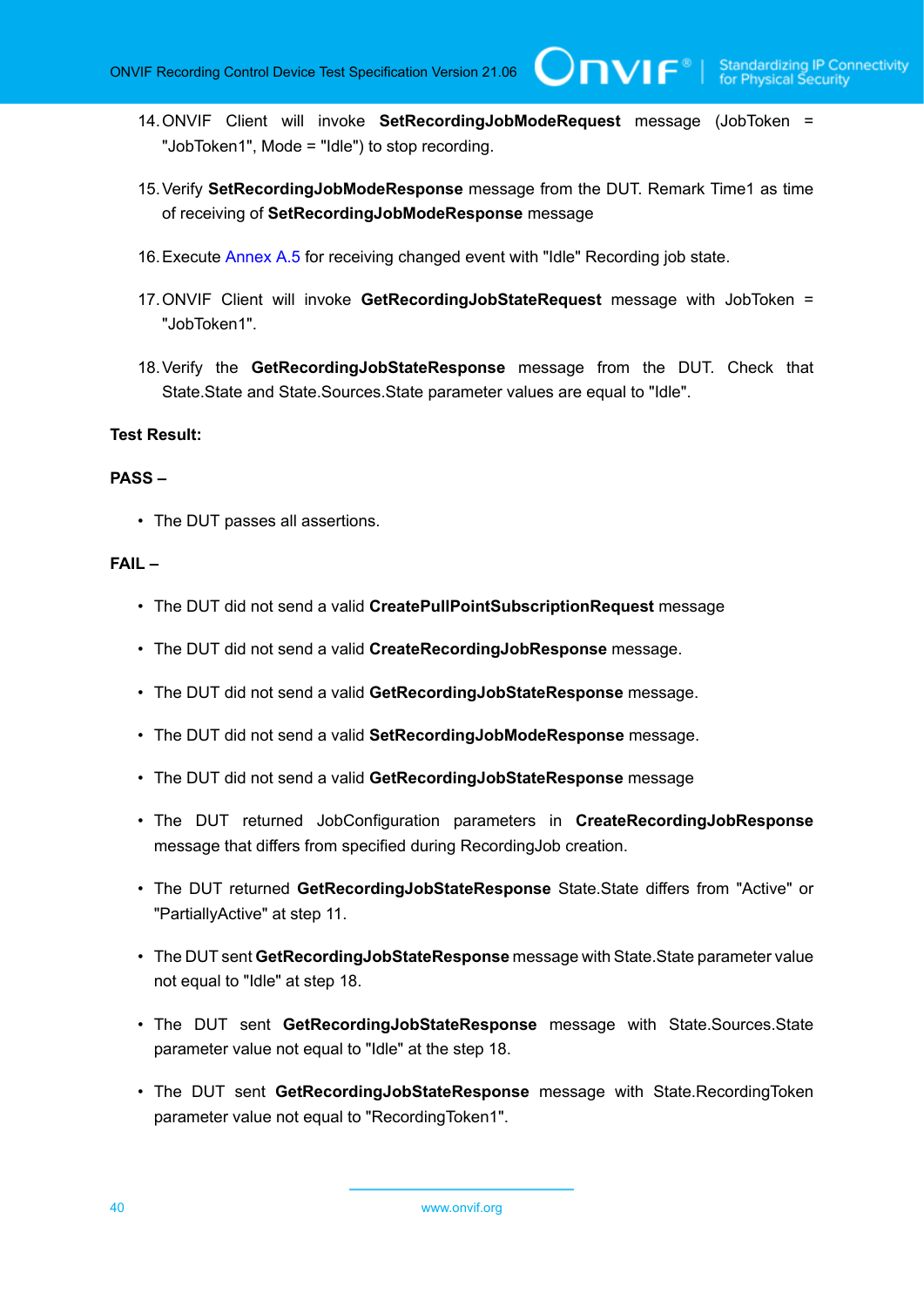# 5.2.8 STOP RECORDING ON MEDIA PROFILE - DELETE JOB

**Test Case ID:** RECORDING-2-1-30

**Specification Coverage:** DeleteRecordingJob (ONVIF Recording Control Service Specification)

**Feature Under Test:** DeleteRecordingJob

**WSDL Reference:** recording.wsdl, media.wsdl, event.wsdl

**Test Purpose:** To verify Stop Recording using a Media Profile by Job Deletion.

**Pre-Requisite:** ONVIF Client gets the entry points for Recording Control Service and Media Service by GetServices command. All recording jobs were stopped. At least one media profile compatible with at least one existing or created recording exists on the DUT. Options are supported by the DUT. Device supports Pull-Point Notification feature.

## **Test Configuration:** ONVIF Client and DUT

- 1. Start an ONVIF Client.
- 2. Start the DUT.
- 3. Execute [Annex A.12](#page-112-0) with RequiredSpareJobs = 0 to create or select Recording (RecordingToken = RecordingToken1) to make sure that 1 recording job can be created and to get the compatible media profile tokens list.
- 4. ONVIF Client will invoke **CreatePullPointSubscriptionRequest** message with tns1:RecordingConfig/JobState Topic as Filter and an InitialTerminationTime = TerminationTime1 to check Recording Job State changing.
- 5. Verify that the DUT sends a **CreatePullPointSubscriptionResponse** message.
- 6. ONVIF Client will invoke **CreateRecordingJobRequest** message (JobConfiguration.RecordingToken = RecordingToken1, JobConfiguration.Mode = Active, JobConfiguration.Priority = 1, JobConfiguration.Source.SourceToken.Token = "ProfileToken1", where ProfileToken1 is token of MediaProfile from Compatible Sources list, JobConfiguration.Source.SourceToken.Type = "http://www.onvif.org/ver10/schema/Profile", JobConfiguration.Source.AutoCreateReceiver is not present) to create a recording job for configured recording with Active mode.
- 7. Verify the **CreateRecordingJobResponse** message (JobToken = JobToken1).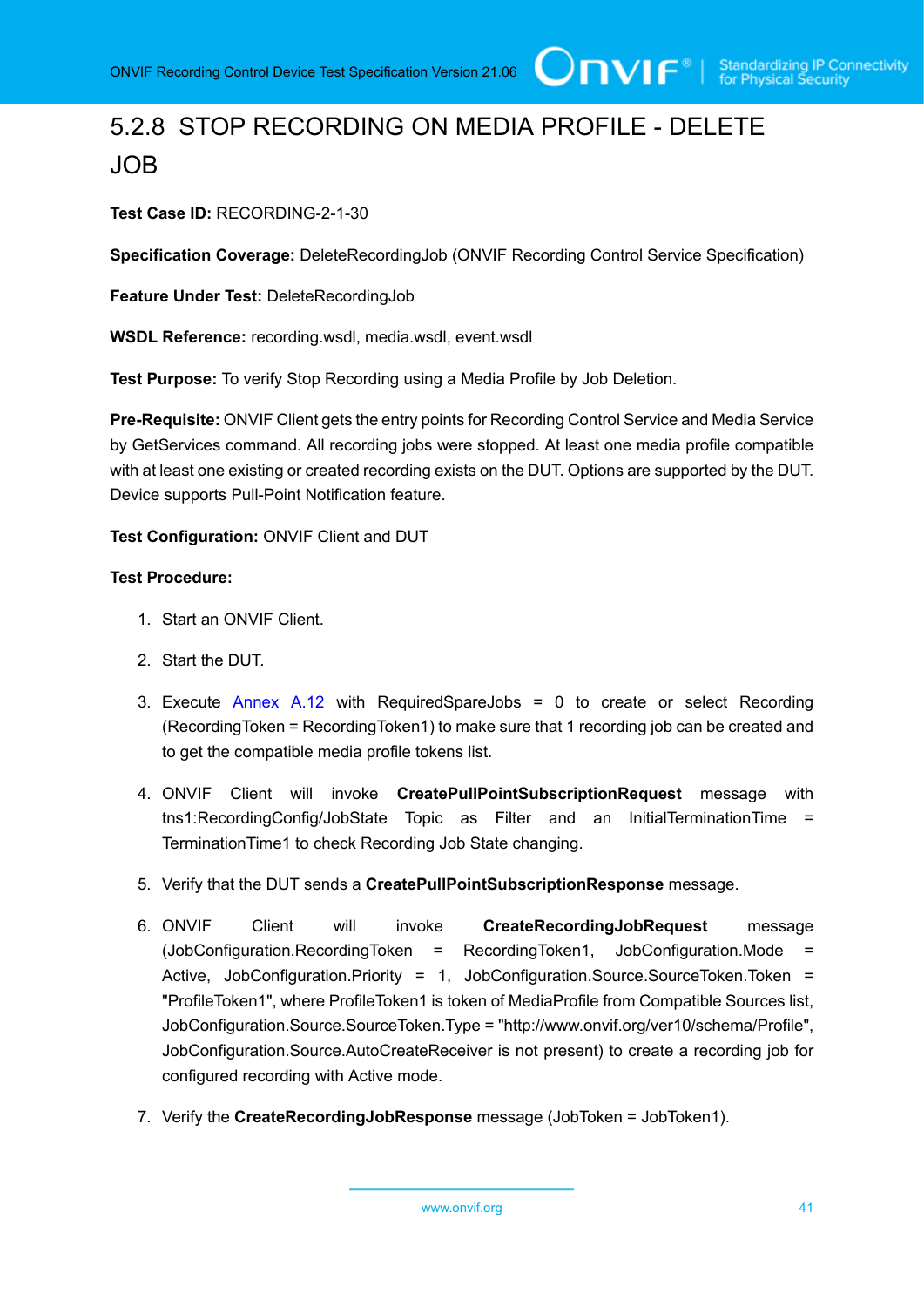**TVIF**®

- 8. Verify that JobConfiguration in **CreateRecordingJobResponse** message contains the same parameters values as was sent in **CreateRecordingJobRequest** message.
- 9. Execute [Annex A.13](#page-114-0) for receiving Initialized event with "Active" or "PartiallyActive" Recording job state.
- 10.ONVIF Client will invoke **GetRecordingJobStateRequest** message with JobToken = "JobToken1".
- 11. Verify the **GetRecordingJobStateResponse** message from the DUT. Check that State.State and State.Sources.State parameter values are equal to "Active" or "PartiallyActive".
- 12.ONVIF Client will invoke **DeleteRecordingJobRequest** message (JobToken = JobToken1) to delete Recording Job.
- 13.Verify the **DeleteRecordingJobResponse** message from the DUT.
- 14.ONVIF Client will invoke **GetRecordingJobsRequest** to get full list of the recording jobs.
- 15.Verify the **GetRecordingJobsResponse** from the DUT.
- 16.Check that there is no JobItem with JobToken1 in the **GetRecordingJobsResponse**.

### **Test Result:**

## **PASS –**

• The DUT passes all assertions.

- The DUT did not send a valid **CreatePullPointSubscriptionRequest** message
- The DUT did not send a valid **CreateRecordingJobResponse** message.
- The DUT did not send a valid **GetRecordingJobStateResponse** message.
- The DUT did not send a valid **GetRecordingJobsResponse** message.
- The DUT sent **CreateRecordingJobResponse** message with JobConfiguration parameters values different from sent in **CreateRecordingJobRequest** message.
- The DUT sent **GetRecordingJobStateResponse** message with State.State parameter value not equal to "Active" or "PartiallyActive.
- The DUT returned the JobToken1 in **GetRecordingJobsResponse** message after deleting.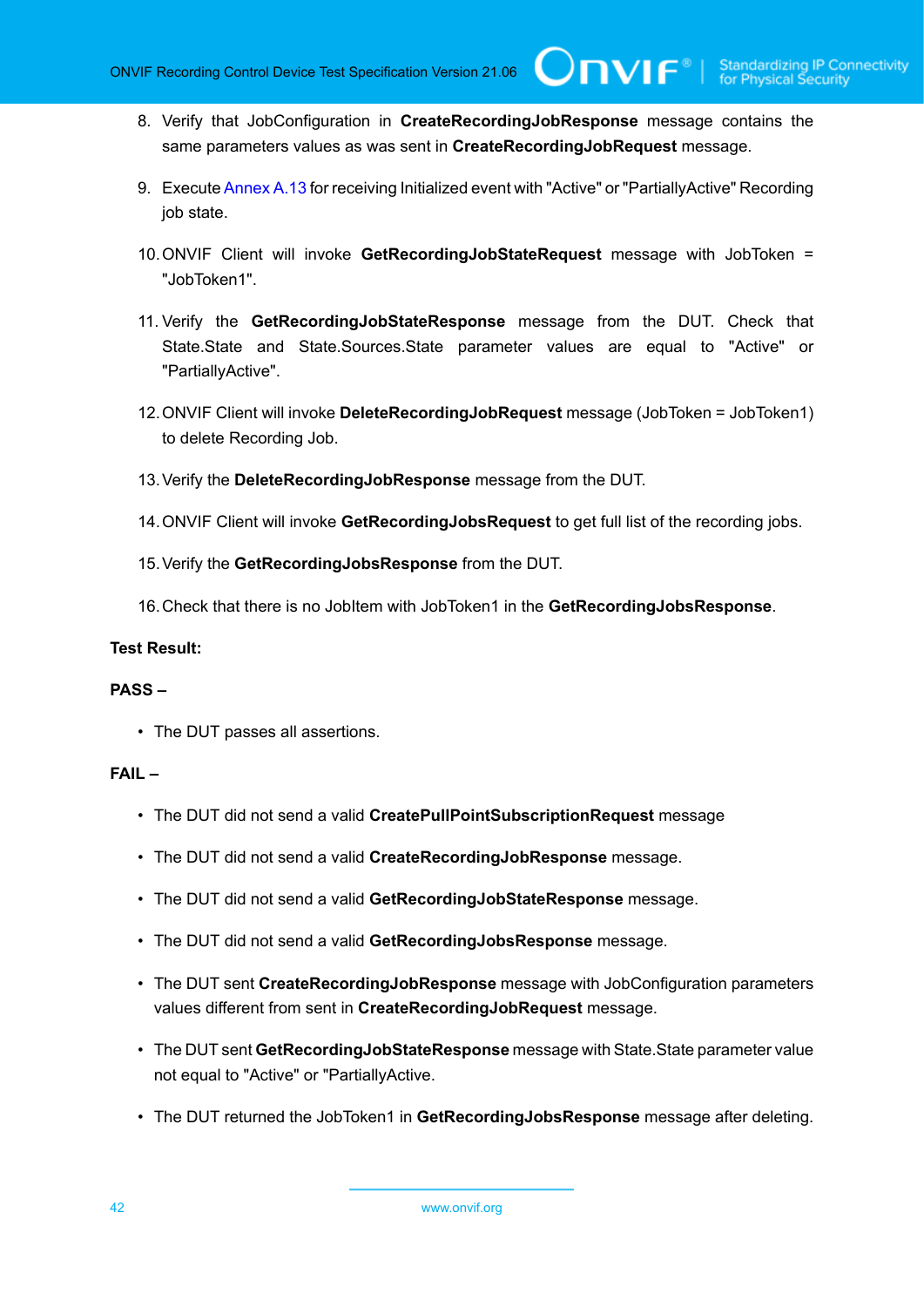# 5.3 Configuration

# 5.3.1 DYNAMIC TRACKS CONFIGURATION

**Test Case ID:** RECORDING-3-1-7

**Specification Coverage:** CreateTrack, DeleteTrack (ONVIF Recording Control Service Specification).

**Feature Under Test:** CreateTrack, DeleteTrack

**WSDL Reference:** recording.wsdl

**Test Purpose:** To verify creation and deletion of tracks.

**Pre-Requisite:** ONVIF Client gets the entry point for Recording Control Service by GetServices command. Dynamic Tracks functionality is supported by the DUT. Options are supported by the DUT.

**Test Configuration:** ONVIF Client and DUT

- 1. Start an ONVIF Client.
- 2. Start the DUT.
- 3. Execute [Annex](#page-112-1) A.11 for selection of recording to make sure that track creation procedure will be possible.
- 4. ONVIF Client will invoke **GetRecordingsRequest** message to retrieve initial track list of the recordings.
- 5. Verify the **GetRecordingsResponse** message from the DUT.
- 6. ONVIF Client will invoke **CreateTrackRequest** message (RecordingToken=RecordingToken1 where RecordingToken1 is RecordingToken from [Annex](#page-112-1) A.11, TrackConfiguration.TrackType as track type from [Annex](#page-112-1) A.11, TrackConfiguration.Description = 'New Track') to create a new track in the recording.
- 7. Verify the **CreateTrackResponse** message (TrackToken = TrackToken1) from the DUT.
- 8. Check that TrackToken = TrackToken1 from **CreateTrackResponse** message was not presented in Recording with token RecordingToken1 in initial track list in **GetRecordingsResponse** message at step 5.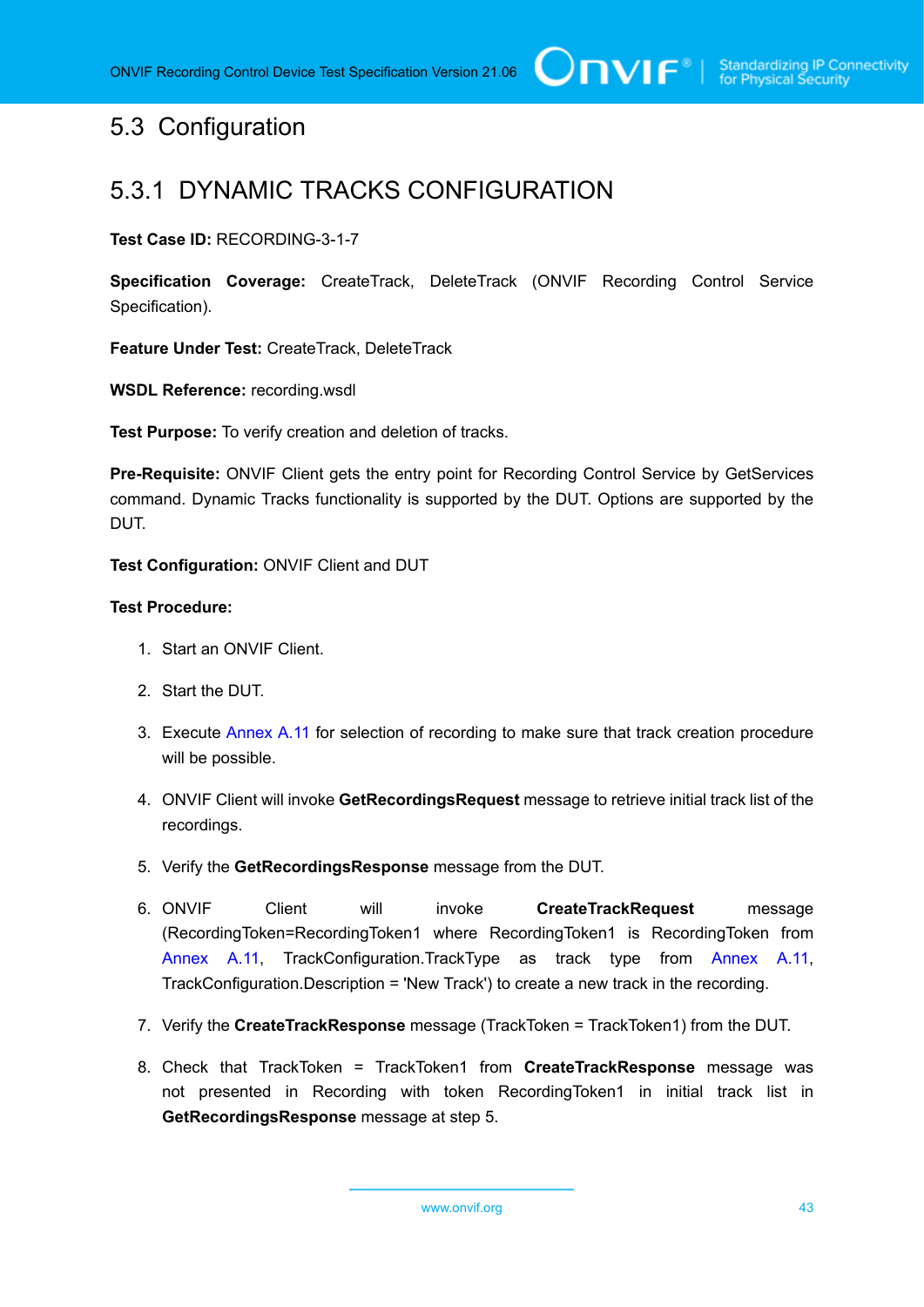TVIF®

- 9. ONVIF Client will invoke **GetRecordingsRequest** message to retrieve updated track list of the recordings.
- 10.Verify the **GetRecordingsResponse** message from the DUT.
- 11. Check that new track (TrackToken = TrackToken1) is presented in updated track list for RecordingToken = RecordingToken1. Check that all parameter values are the same as were sent in **CreateTrackRequest** message.
- 12.Check that all other tracks for RecordingToken = RecordingToken1 in **GetRecordingsResponse** message at step 10 have the same parameters as were in **GetRecordingsResponse** message at step 5. Check that all other recordings have the same parameters value as were in **GetRecordingsResponse** message at step 5.
- 13.ONVIF Client will invoke **DeleteTrackRequest** message (RecordingToken = RecordingToken1, TrackToken = TrackToken1) to delete the track.
- 14.Verify the **DeleteTrackResponse** message from the DUT.
- 15.ONVIF Client will invoke **GetRecordingsRequest** message to retrieve updated track list.
- 16.Verify the **GetRecordingsResponse** message from the DUT. Check that track (TrackToken = TrackToken1) for RecordingToken = RecordingToken1 is no longer present on track list.
- 17.Check that all other tracks in **GetRecordingsResponse** message at step 16 have the same parameters as were in **GetRecordingsResponse** message at step 5. Check that all other recordings have the same parameters value as were in **GetRecordingsResponse** message at step 5.

### **Test Result:**

#### **PASS –**

• The DUT passes all assertions.

- The DUT did not send a valid **GetRecordingsResponse** message.
- The DUT did not send a valid **CreateTrackResponse** message.
- The DUT did not send a valid **DeleteTrackResponse** message.
- The DUT returned TrackToken value in the **CreateTrackResponse** not unique with Track Tokens for Recording with RecordingToken = RecordingToken1 in initial **GetRecordingsResponse** message at step 5.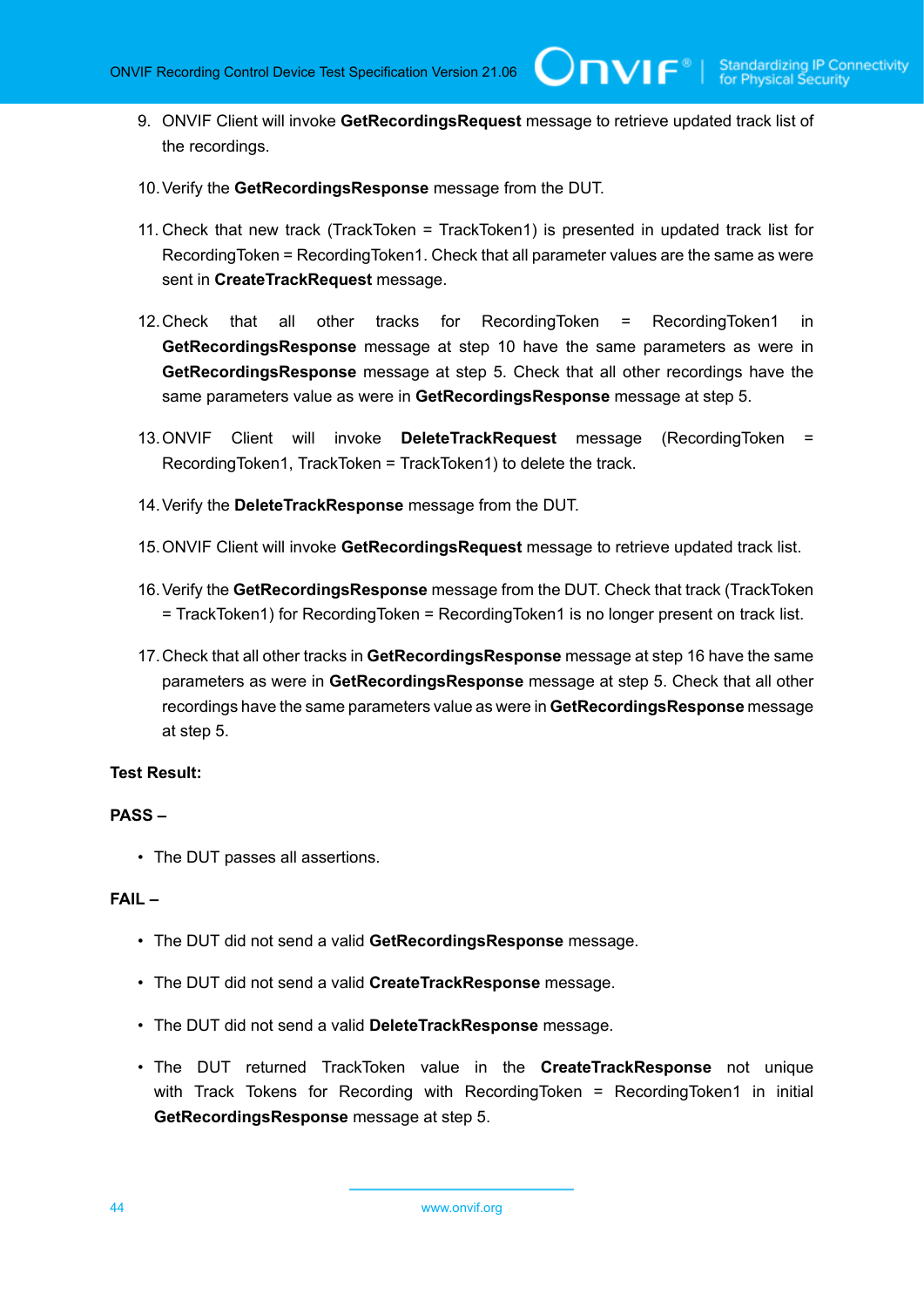• The DUT did not return TrackToken = TrackToken1 for Recording with RecordingToken = RecordingToken1 in **GetRecordingsResponse** message after track creation.

 $\mathsf{ConvIF}^{\ast}$  i

- The parameter values of the TrackToken = TrackToken1 for recording (RecordingToken = RecordingToken1) in updated recordings list at step 10 differ from values in **CreateTrackRequest** message.
- The DUT returned TrackToken = TrackToken1 for Recording with RecordingToken = RecordingToken1 in **GetRecordingsResponse** message after recording deletion.
- Any changes were applied to tracks of other recordings from initial **GetRecordingsResponse** message list during the test process.
- Any changes were applied to other tracks of recordings with RecordingToken = RecordingToken1 from initial **GetRecordingsResponse** message list during the test process.
- The DUT did not send Recording with RecordingToken = RecordingToken1 in updated **RecordingList**
- The DUT will not allow creating new Track for selected Recording

**Note:** See [Annex A.8](#page-109-0) for Recording Source Information Parameters Length limitations.

**Note:** DUT shall provide Recording with Options.Track.SpareTotal > 0 to avoid track's data deletion.

# 5.3.2 DYNAMIC RECORDINGS CONFIGURATION

**Test Case ID:** RECORDING-3-1-10

**Specification Coverage:** CreateRecording, DeleteRecording

**Feature Under Test:** CreateRecording, DeleteRecording (ONVIF Recording Control Service Specification)

**WSDL Reference:** recording.wsdl

**Test Purpose:** To verify creation and deletion of recordings.

**Pre-Requisite:** ONVIF Client gets the entry point for Recording Control Service by GetServices command. Dynamic Recording functionality is supported by the DUT.

**Test Configuration:** ONVIF Client and DUT

**Test Procedure:**

1. Start an ONVIF Client.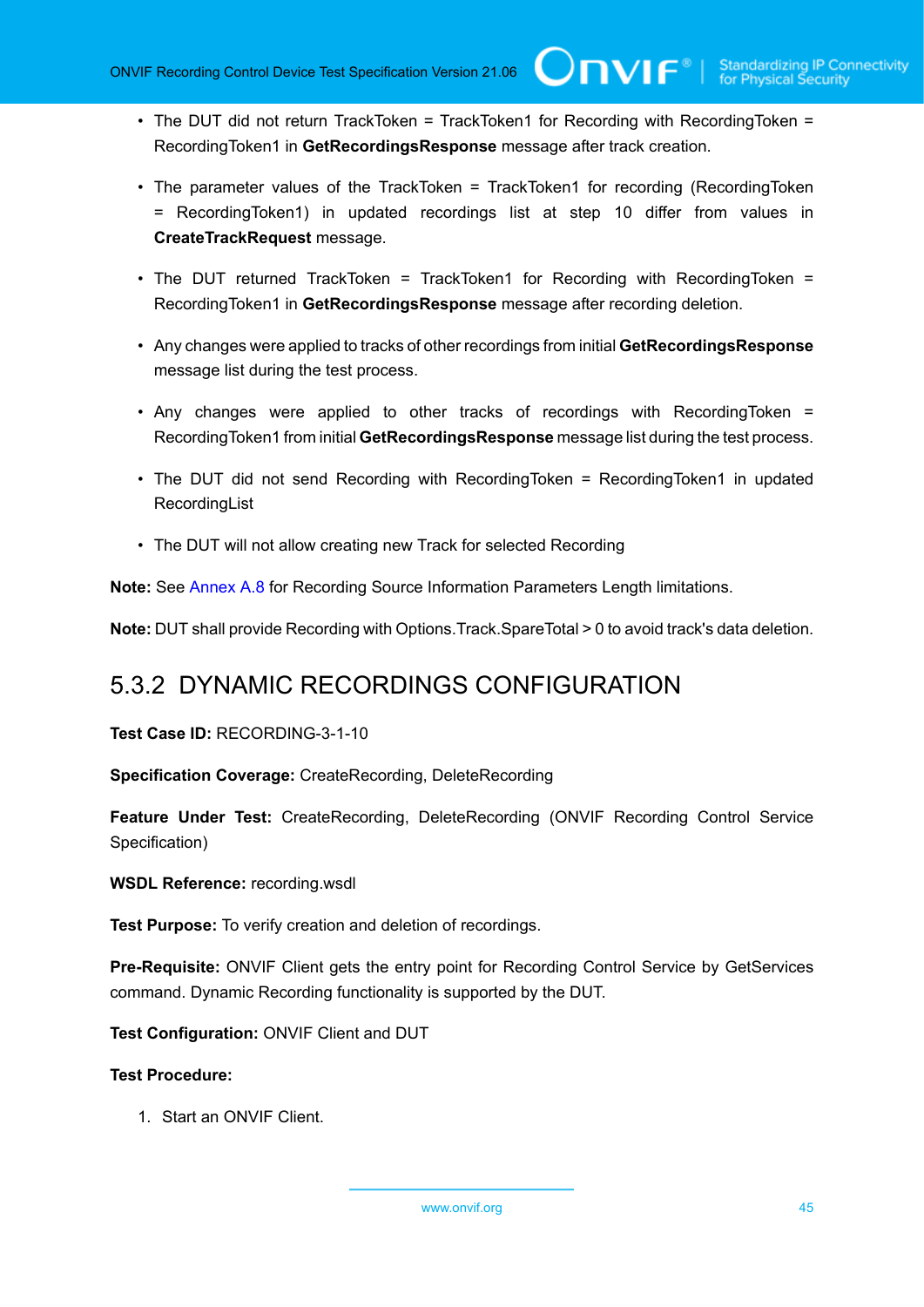- 2. Start the DUT.
- 3. Execute [Annex A.7](#page-108-0) for possibility to create a new recording.
- 4. ONVIF Client will invoke **GetServiceCapabilitiesRequest** message to retrieve Encoding list and MetadtaRecording capabilities of the Recording service of the DUT.
- 5. Verify **GetServiceCapabilitiesResponse** message from the DUT.
- 6. ONVIF Client will invoke **GetRecordingsRequest** message to retrieve initial complete recordings list.
- 7. Verify the **GetRecordingsResponse** message from the DUT.
- 8. ONVIF Client will invoke **CreateRecordingRequest** message with RecordingConfiguration.Source.SourceId as any URI, RecordingConfiguration.Source.Name =  $\blacksquare$  =  $\blacksquare$   $\blacksquare$   $\blacksquare$ RecordingConfiguration.Source.Location = "LocationDescription", RecordingConfiguration.Source.Description = "Source Description", RecordingConfiguration.Source.Address as address of the device, RecordingConfiguration.Content = "Create/Delete recordings test", RecordingConfiguration.MaximumRetentionTime = "PT0S" to create a new recording.
- 9. Verify the **CreateRecordingResponse** message from the DUT (RecordingToken = RecordingToken1).
- 10.Check that RecordingToken = RecordingToken1 from **CreateRecordingResponse** message was not presented in initial recordings list in the **GetRecordingsResponse** message.
- 11. ONVIF Client will invoke **GetRecordingsRequest** message to retrieve updated recordings list.
- 12.Verify the **GetRecordingsResponse** message from the DUT.
- 13.Check that created recording (RecordingToken = RecordingToken1) is present on the updated recordings list. Check that all parameter values are the same as were sent in **CreateRecordingRequest** message.
- 14.If Capabilities.Encoding in **GetServiceCapabilitiesResponse** message received from the DUT at step 5 contains at least one enumeration value of tt:VideoEncoding, then ONVIF Client checks that created recording contains at least one track with track type equals to Video.
- 15.If Capabilities.Encoding in **GetServiceCapabilitiesResponse** message received from the DUT at step 5 contains at least one enumeration value of tt:AudioEncoding, then ONVIF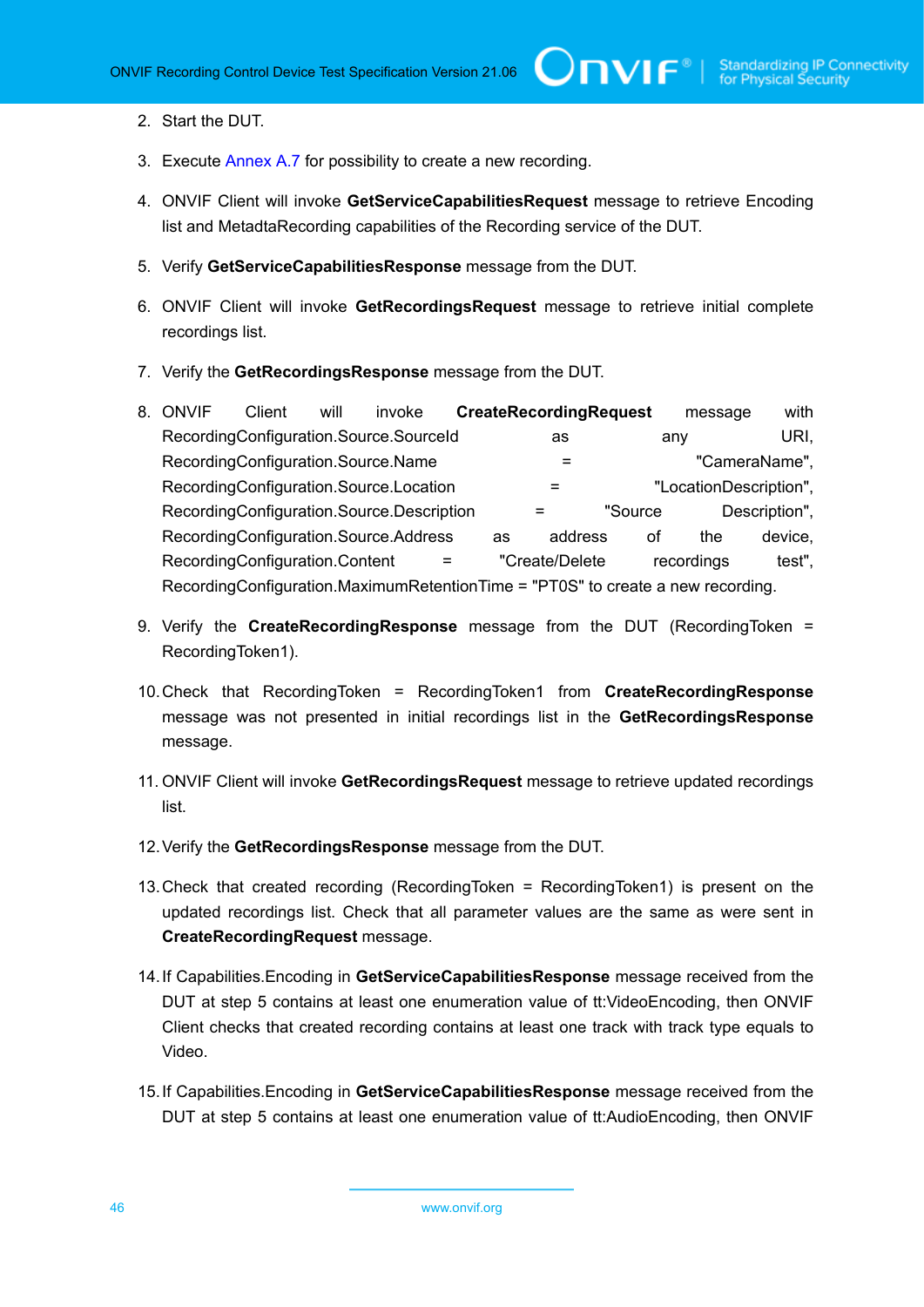Client checks that created recording contains at least one track with track type equals to Audio.

 $\bigcup$ NVIF $^\circ$ l

- 16.If MetadaRecording is supported by the DUT, check that created recording contains track with track type equals to Metadata.
- 17.Check that all other recordings in **GetRecordingsResponse** message at step 12 have the same settings as were in **GetRecordingsResponse** message at step 7.
- 18.ONVIF Client will invoke **DeleteRecordingRequest** message (RecordingToken = RecordingToken1) to delete recording.
- 19.Verify the **DeleteRecordingResponse** message from the DUT.
- 20.ONVIF Client will invoke **GetRecordingsRequest** message to retrieve updated recordings list.
- 21.Verify the **GetRecordingsResponse** message from the DUT. Check that recording (RecordingToken = RecordingToken1) is no longer present on recordings list.
- 22.Check that all other recordings in **GetRecordingsResponse** message at step 20 have the same settings as the ones in **GetRecordingsResponse** message at step 7.

#### **Test Result:**

#### **PASS –**

• The DUT passes all assertions.

- The DUT did not send a valid **GetRecordingsResponse** message.
- The DUT did not send a valid **CreateRecordingResponse** message.
- The DUT did not send a valid **DeleteRecordingResponse** message.
- The DUT did not send a valid **GetServiceCapabilitiesResponse** message.
- The DUT returned RecordingToken value in the **CreateRecordingResponse** not unique with Recording Tokens in initial **GetRecordingsResponse** message at step 7.
- The DUT did not return Recording with RecordingToken = RecordingToken1 in **GetRecordingsResponse** message after recording creation at step 12.
- The parameter values of recording (RecordingToken = RecordingToken1) on the updated recordings list at step 12 differ from values in **CreateRecordingRequest** message.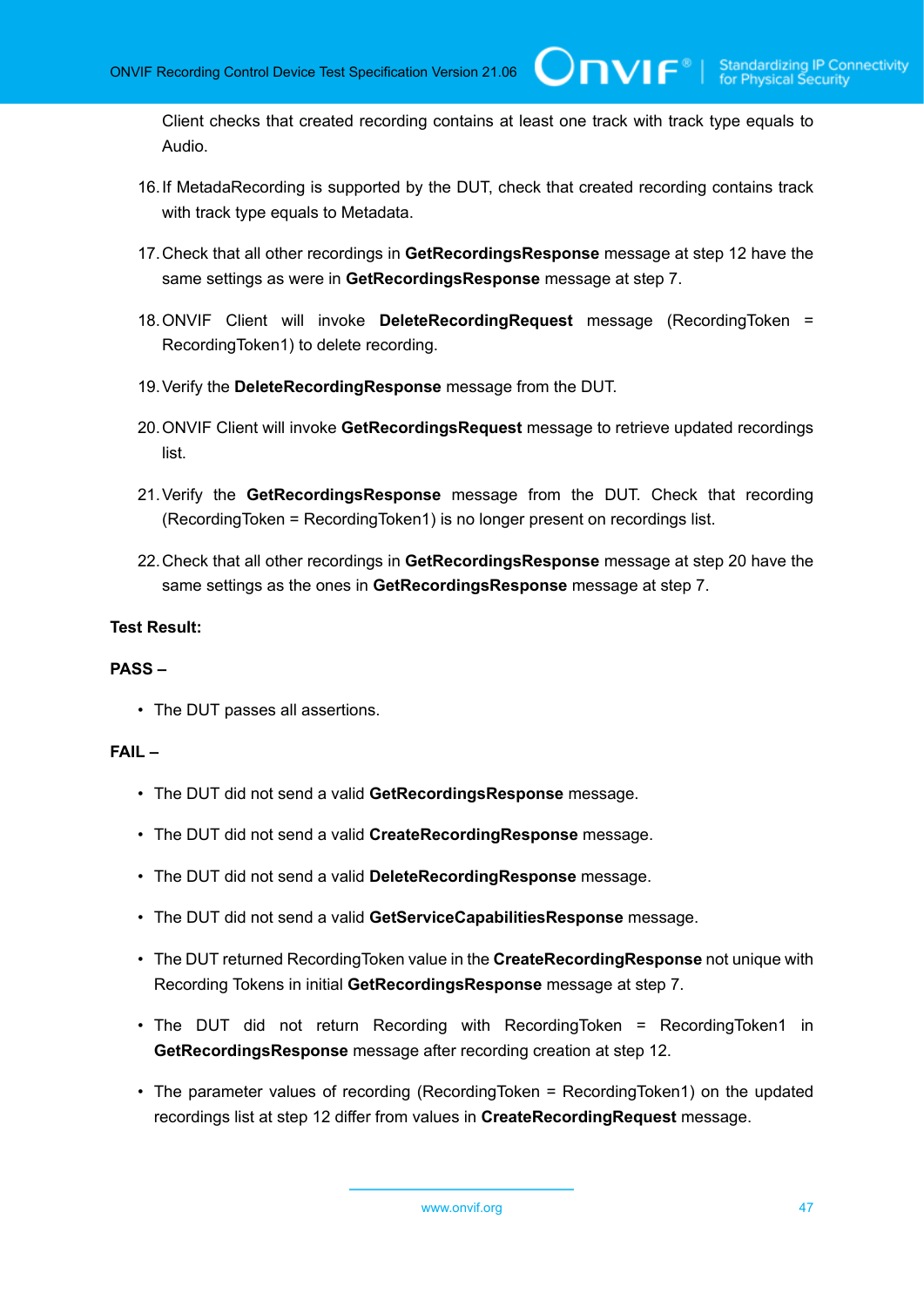• Recording (RecordingToken = RecordingToken1) in updated recordings list at step 12 did not contain track with track type equal to 'Video' if encoding list contained at least one enumeration value of tt:VideoEncoding.

 $\mathsf{Cnv}$ ı $\mathsf{F}^\ast$ l

- Recording (RecordingToken = RecordingToken1) on the updated recordings list at step 12 did not contain track with track type equal to 'Audio' if encoding list contained at least one enumeration value of tt:AudioEncoding.
- Recording (RecordingToken = RecordingToken1) on the updated recordings list at step 12 did not contain track with track type equals to Metadata if MetadataRecording is supported.
- The DUT returned Recording with RecordingToken = RecordingToken1 in **GetRecordingsResponse** message after recording deletion at step 20
- Any changes were applied to other recordings from initial **GetRecordingsResponse** message list during the test process – at step 12 and 21.

**Note:** See [Annex A.8](#page-109-0) for Recording Source Information Parameters Length limitations.

# 5.3.3 RECORDING JOB CONFIGURATION - DIFFERENT PRIORITIES (ON MEDIA PROFILE)

**Test Case ID:** RECORDING-3-1-11

**Specification Coverage:** Priority scheme for recording jobs (ONVIF Recording Control Service Specification).

**Feature Under Test:** None

**WSDL Reference:** recording.wsdl

**Test Purpose:** To verify creation of recording jobs with different priorities.

**Pre-Requisite:** ONVIF Client gets the entry point for Recording Control Service by GetServices command. No active recording jobs. At least one media profile compatible with at least one existing or created recording exists on the DUT. Options are supported by the DUT.

**Test Configuration:** ONVIF Client and DUT

- 1. Start an ONVIF Client.
- 2. Start the DUT.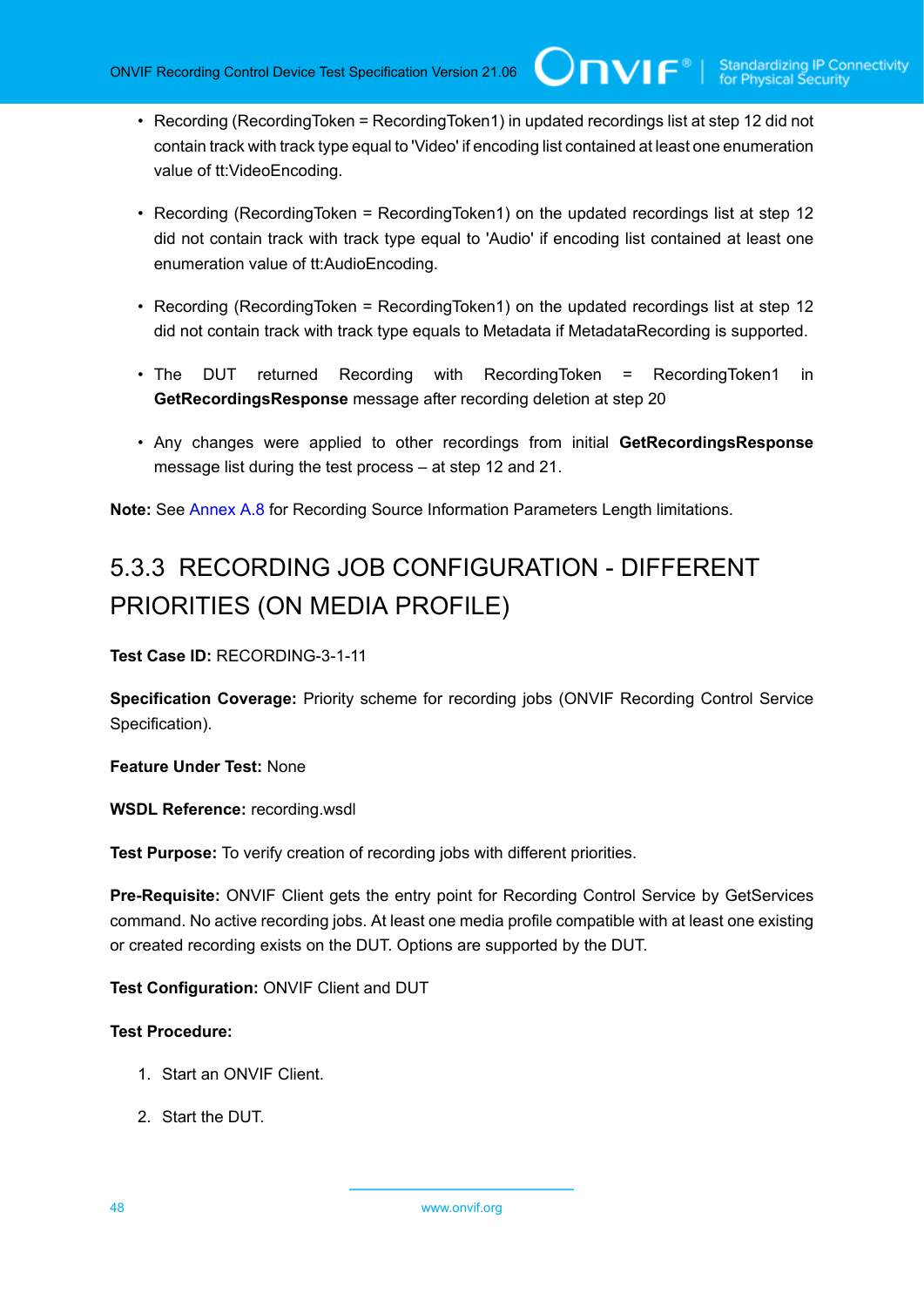- 3. Execute [Annex A.12](#page-112-0) with RequiredSpareJobs = 1 to create or select Recording (RecordingToken = RecordingToken1) to make sure that 2 recording jobs can be created and to get the compatible media profile tokens list.
- 4. ONVIF Client will invoke **CreateRecordingJobRequest** message (JobConfiguration.RecordingToken = RecordingToken1, JobConfiguration.Mode = Active, JobConfiguration.Priority = 1, JobConfiguration.Source.SourceToken.Token = "ProfileToken1", where ProfileToken1 is token of MediaProfile from Compatible Sources list, JobConfiguration.Source.SourceToken.Type = "http://www.onvif.org/ver10/schema/Profile", JobConfiguration.Source.AutoCreateReceiver is not present) to create a recording job for configured recording with Active mode.
- 5. Verify the **CreateRecordingJobResponse** message (JobToken = JobToken1).
- 6. Wait for JobState to get changed (use Operation Delay Time).
- 7. ONVIF Client will invoke **GetRecordingJobStateRequest** message (JobToken = JobToken1) to get actual recording job state.
- 8. Verify the **GetRecordingJobStateResponse** message from the DUT.
- 9. Check that State. State parameter value is "Active" or "PartiallyActive".
- 10.ONVIF Client will invoke **CreateRecordingJobRequest** message (JobConfiguration.RecordingToken = RecordingToken1, JobConfiguration.Mode = Active, JobConfiguration.Priority = 2, JobConfiguration.Source.SourceToken.Token = "ProfileToken1", where ProfileToken1 is token of MediaProfile configured for recording, JobConfiguration.Source.SourceToken.Type = "http://www.onvif.org/ver10/schema/Profile", JobConfiguration.Source.AutoCreateReceiver is not present) to create a new recording job for configured recording with Active mode and higher priority.
- 11. Verify the **CreateRecordingJobResponse** message (JobToken = JobToken2).
- 12.Wait for JobState to get changed (use Operation Delay Time).
- 13.ONVIF Client will invoke **GetRecordingJobStateRequest** message (JobToken = JobToken1) to get actual recording job state.
- 14.Verify the **GetRecordingJobStateResponse** message from the DUT.
- 15.Check that State.State parameter value is "Idle".
- 16.ONVIF Client will invoke **GetRecordingJobStateRequest** message (JobToken = JobToken2) to get actual recording job state.
- 17.Verify the **GetRecordingJobStateResponse** message from the DUT.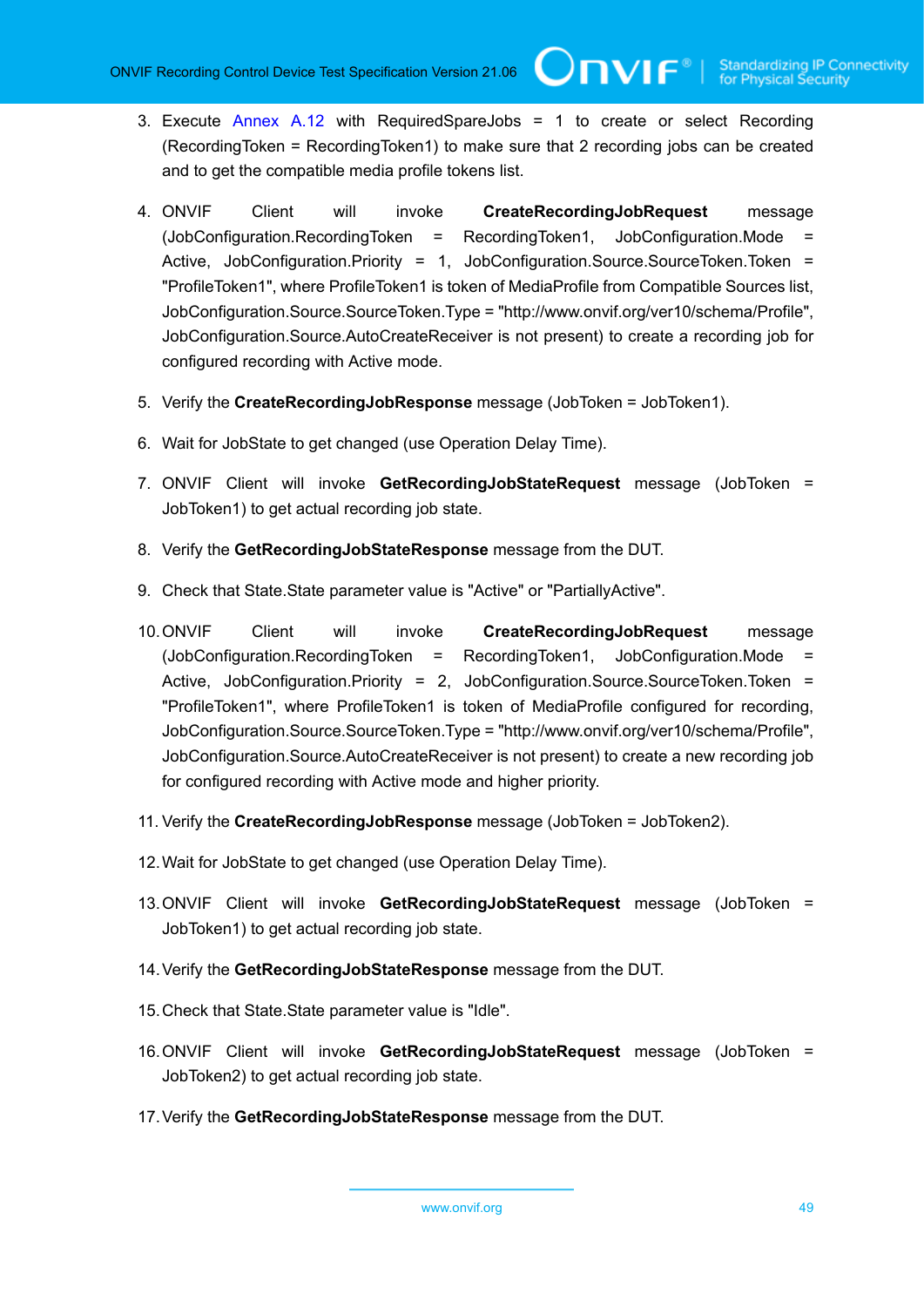$IVIF^{\circ}$ 

- 18.Check that State.State parameter value is "Active" or "PartiallyActive".
- 19.ONVIF Client will invoke **DeleteRecordingJobRequest** message (JobToken = JobToken2) to delete Recording Job.
- 20.Verify the **DeleteRecordingJobResponse** message from the DUT.
- 21.Wait for JobState to get changed (use Operation Delay Time).
- 22.ONVIF Client will invoke **GetRecordingJobStateRequest** message (JobToken = JobToken1) to get actual recording job state.
- 23.Verify the **GetRecordingJobStateResponse** message.
- 24.Check that State.State parameter value is "Active" or "PartiallyActive". Check that State.State value equals to State.State value at step 8.
- 25.ONVIF Client will invoke **DeleteRecordingJobRequest** message (JobToken = JobToken1) to delete Recording Job.
- 26.Verify the **DeleteRecordingJobResponse** message from the DUT.

## **Test Result:**

#### **PASS –**

• The DUT passes all assertions.

- The DUT did not send a valid **CreateRecordingJobResponse** message.
- The DUT did not send a valid **GetRecordingOptionsResponse** message.
- The DUT did not send a valid **GetRecordingJobsResponse** message.
- The DUT did not send a valid **GetRecordingJobStateResponse** message.
- The DUT did not send a valid **DeleteRecordingJobResponse** message.
- The DUT returned RecordingJob parameters in **CreateRecordingJobResponse** message that differ from specified during RecordingJob creation.
- The DUT returned incorrect RecordingJobState in **GetRecordingJobStateResponse** message at steps 8, 14, 17 or 23.
- The DUT sent **GetRecordingJobStateResponse** at step 23 with State.State value different from State.State value at step 8.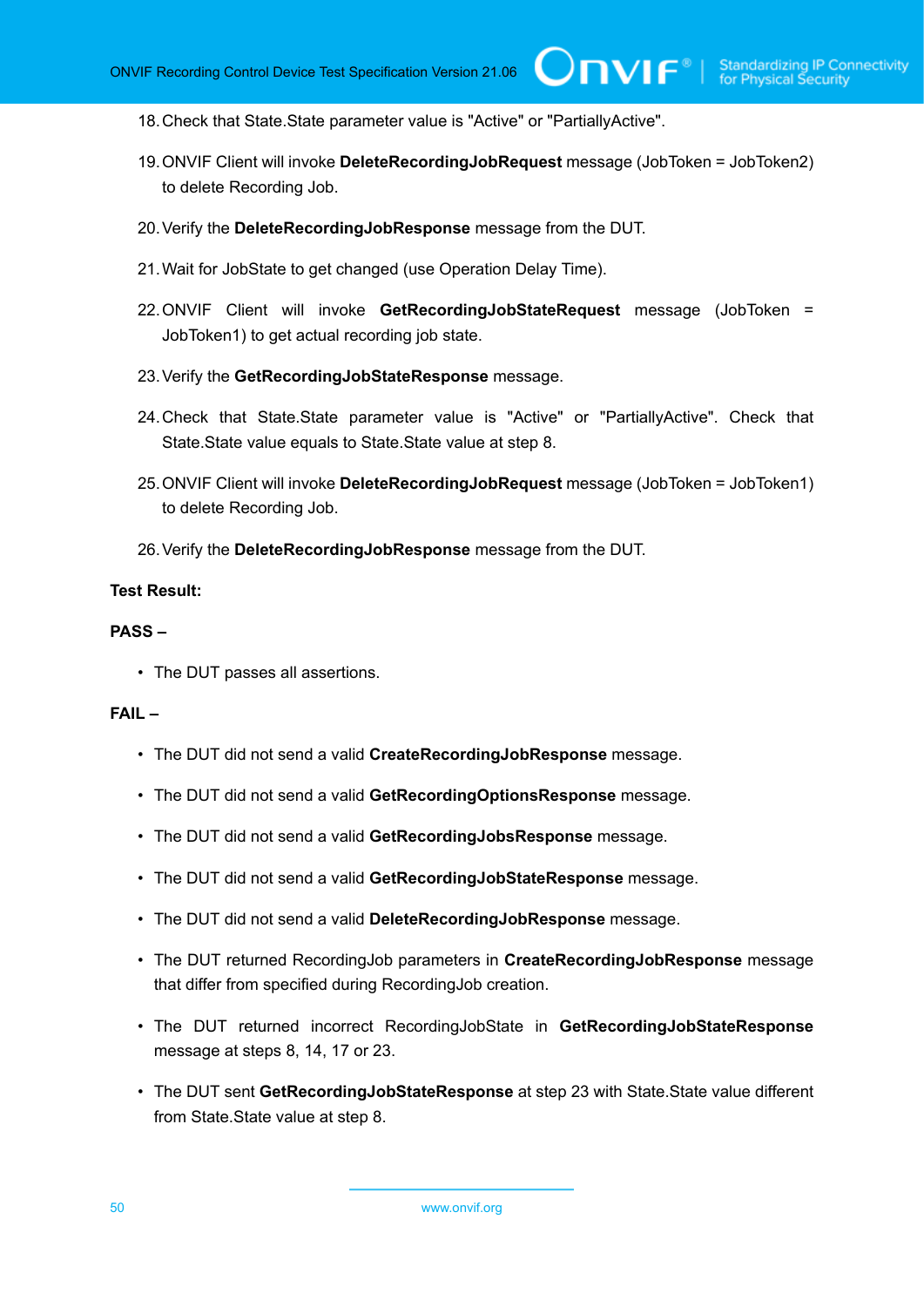# 5.3.4 RECORDING JOB CONFIGURATION - DIFFERENT PRIORITIES (ON RECEIVER)

**Test Case ID:** RECORDING-3-1-12

**Specification Coverage:** Priority scheme for recording jobs (ONVIF Recording Control Service Specification).

**Feature Under Test:** None

**WSDL Reference:** recording.wsdl

**Test Purpose:** To verify creation of recording jobs with different priorities.

**Pre-Requisite:** ONVIF Client gets the entry point for Recording Control Service by GetServices command. There are no active recording jobs. Options are supported by the DUT.

**Test Configuration:** ONVIF Client and DUT

- 1. Start an ONVIF Client.
- 2. Start the DUT.
- 3. Execute [Annex A.9](#page-109-1) with RequiredSpareJobs = 1 to create or select Recording to make sure that 2 recording jobs can be created.
- 4. Execute [Annex A.10](#page-111-0) for auto creation of receiver by create recording job with Idle mode.
- 5. ONVIF Client will invoke **SetRecordingJobModeRequest** message (JobToken = "JobToken1", Mode = "Active") to start recording.
- 6. Verify **SetRecordingJobModeResponse** message from the DUT.
- 7. Wait for JobState to get changed (use Operation Delay Time).
- 8. ONVIF Client will invoke **GetRecordingJobStateRequest** (JobToken = "JobToken1") request message to retrieve recording job state.
- 9. Verify the **GetRecordingJobStateResponse** from the DUT.
- 10.Check that State.State parameter value is equal to "Active" or "PartiallyActive".
- 11. ONVIF Client will invoke **CreateRecordingJobRequest** message (JobConfiguration.RecordingToken = "RecordingToken1", JobConfiguration.Mode = "Active", JobConfiguration.Priority = 2, JobConfiguration.Source.SourceToken.Token =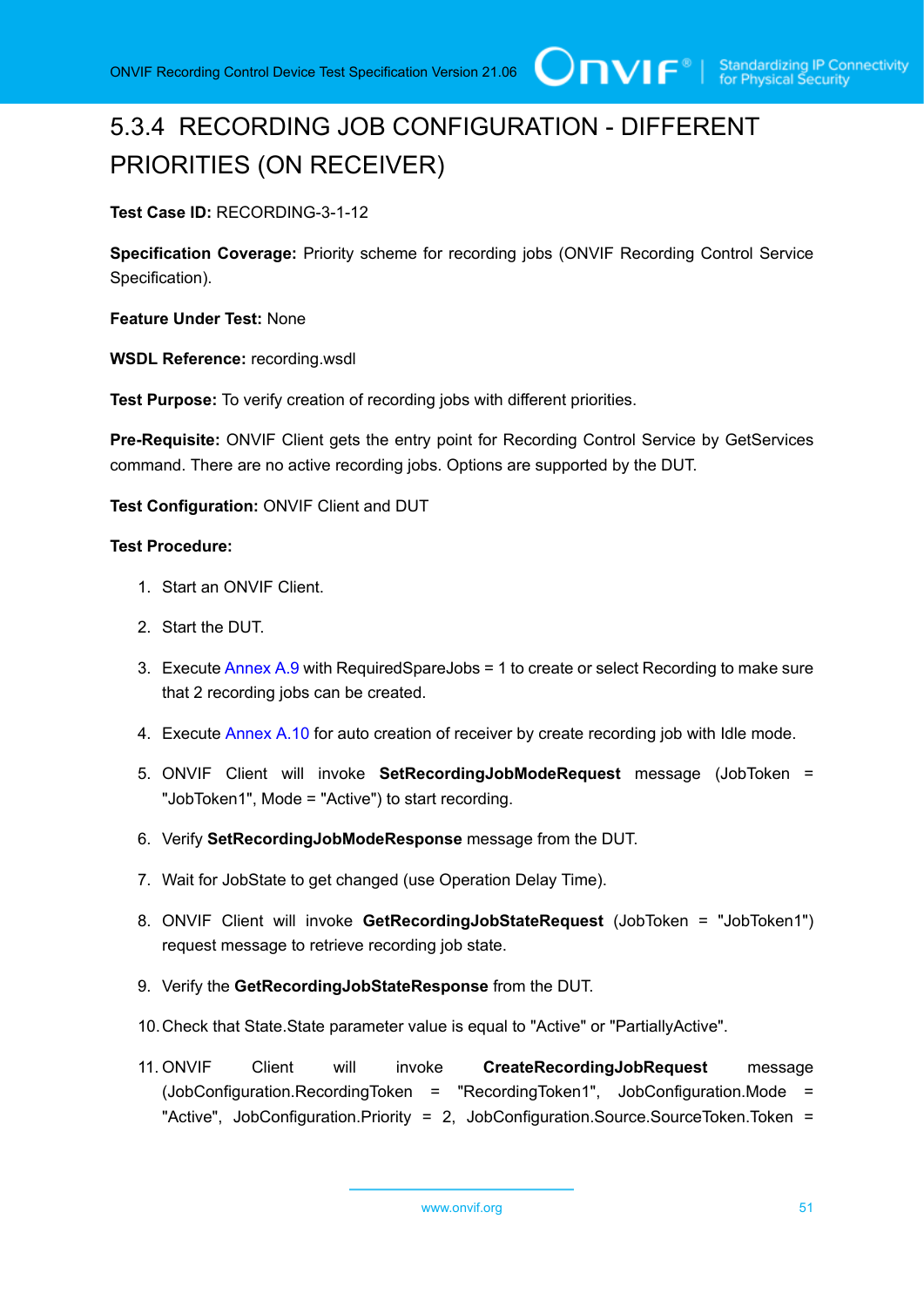"ReceiverToken1", JobConfiguration.Source.SourceToken.Type = "http://www.onvif.org/ ver10/schema/Receiver", JobConfiguration.Source.AutoCreateReceiver = false) to create a recording job for the same receiver with higher priority.

 $\square$ nvif ${}^*$ 

- 12.Verify the **CreateRecordingJobResponse** message (JobToken = JobToken2).
- 13.Wait for JobState to get changed (use Operation Delay Time).
- 14.ONVIF Client will invoke **GetRecordingJobStateRequest** (JobToken = JobToken1) request message to retrieve recording job state.
- 15.Verify the **GetRecordingJobStateResponse** from the DUT.
- 16.Check that State.State parameter value is equal to "Idle".
- 17.ONVIF Client will invoke **GetRecordingJobStateRequest** (JobToken = JobToken2) request message to retrieve recording job state.
- 18.Verify the **GetRecordingJobStateResponse** from the DUT.
- 19.Check that State.State parameter value is equal to "Active" or "PartiallyActive".
- 20.ONVIF Client will invoke **DeleteRecordingJobRequest** message (JobToken = JobToken2) to delete Recording Job.
- 21.Verify the **DeleteRecordingJobResponse** message from the DUT.
- 22.Wait for JobState to get changed (use Operation Delay Time).
- 23.ONVIF Client will invoke **GetRecordingJobStateRequest** (JobToken = JobToken1) request message to retrieve recording job state.
- 24.Verify the **GetRecordingJobStateResponse** from the DUT.
- 25.Check that State.State parameter value is equal to "Active" or "PartiallyActive". Check that State.State value equals to State.State value at step 9.
- 26.ONVIF Client will invoke **DeleteRecordingJobRequest** message (JobToken = JobToken1) to delete Recording Job.
- 27.Verify the **DeleteRecordingJobResponse** message from the DUT.

#### **Test Result:**

#### **PASS –**

• The DUT passes all assertions.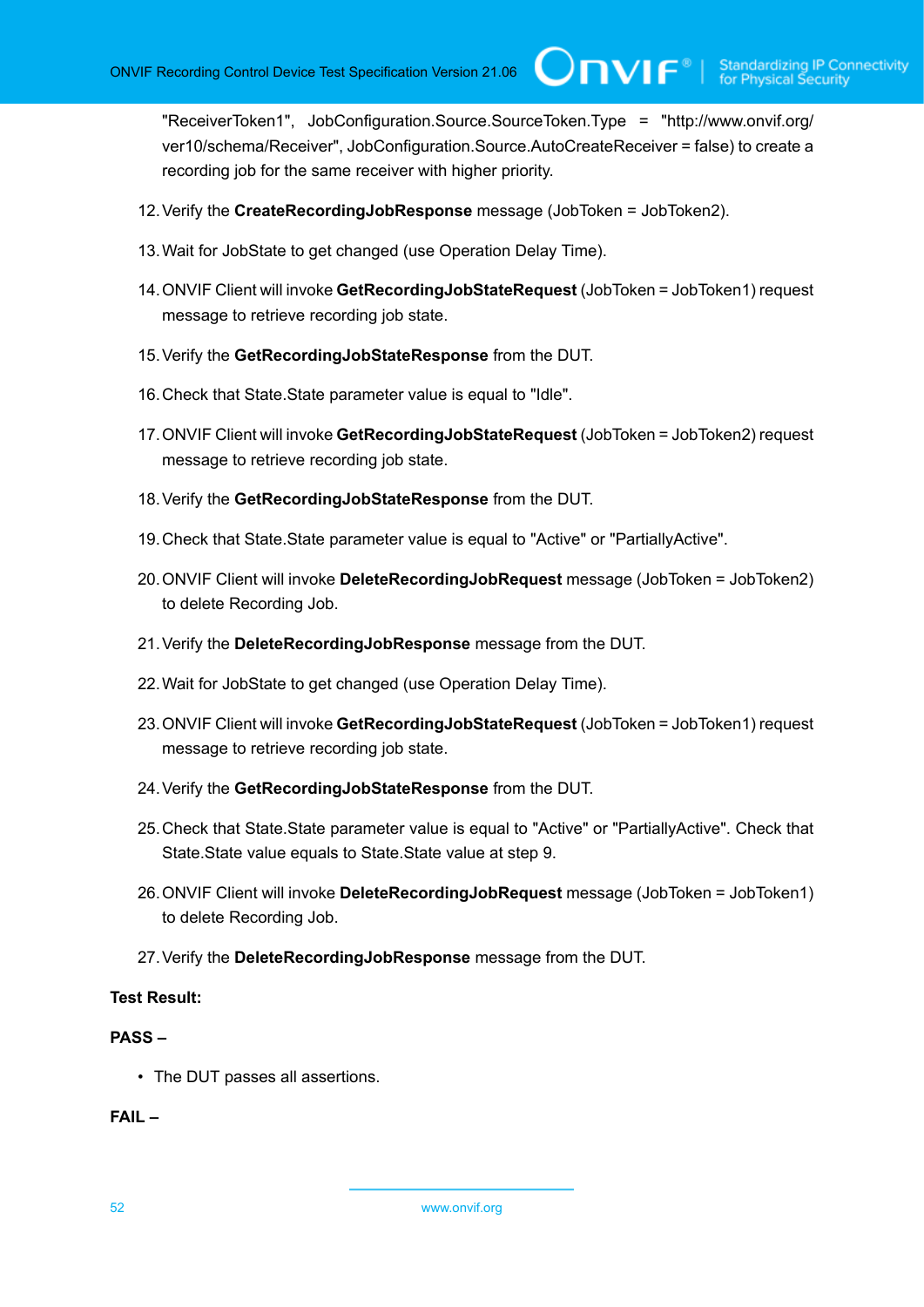- The DUT did not send a valid **ConfigureReceiverResponse** message.
- The DUT did not send a valid **GetRecordingOptionsResponse** message.
- The DUT did not send a valid **CreateRecordingJobResponse** message.
- The DUT did not send a valid **GetRecordingJobStateResponse** message.
- The DUT did not send a valid **DeleteRecordingJobResponse** message.
- The DUT returned incorrect RecordingJobState in **GetRecordingJobStateResponse** message at steps 9, 15, 18, 24.
- The DUT sent **GetRecordingJobStateResponse** at step 23 with State.State value different from State.State value at step 9.

# 5.4 General

# 5.4.1 GET RECORDINGS

**Test Case ID:** RECORDING-4-1-1

**Specification Coverage:** GetRecordings (ONVIF Recording Control Service Specification)

**Feature Under Test:** GetRecordings

**WSDL Reference:** recording.wsdl

**Test Purpose:** To verify Get Recordings.

Pre-Requisite: ONVIF Client gets the entry point for Recording Control Service by GetServices/ GetCapabilities command. At least one recording exists for the DUT.

**Test Configuration:** ONVIF Client and DUT

### **Test Procedure:**

- 1. Start an ONVIF Client.
- 2. Start the DUT.
- 3. ONVIF Client will invoke **GetRecordingsRequest** message to retrieve a complete recordings list.
- 4. Verify the **GetRecordingsResponse** message from the DUT.

## **Test Result:**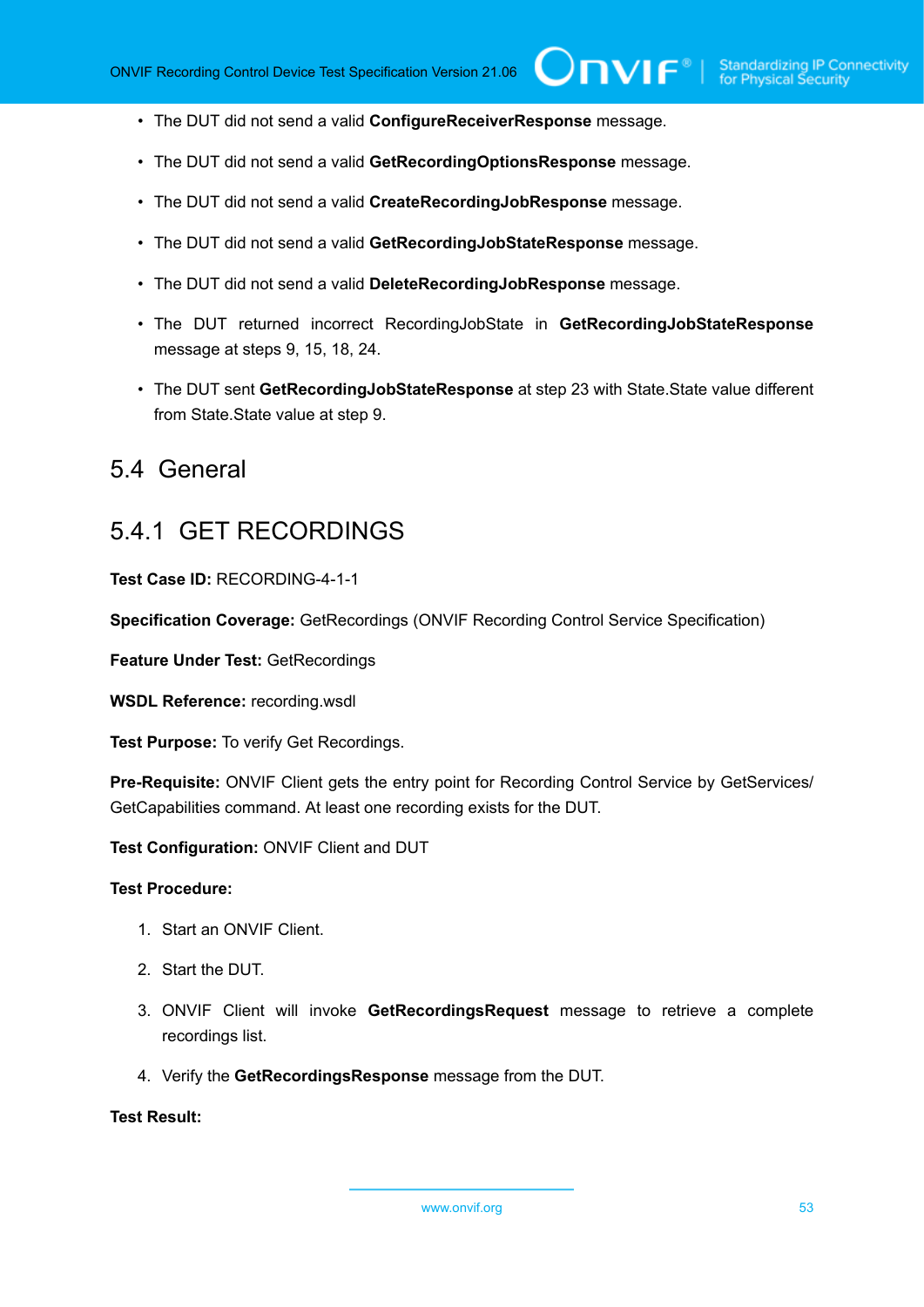# **PASS –**

• The DUT passes all assertions.

## **FAIL –**

- The DUT did not send a valid **GetRecordingsResponse** message.
- The DUT sent at least two Recordings with the same RecordingToken in the **GetRecordingsResponse** message.

# 5.4.2 GET RECORDING CONFIGURATION

**Test Case ID:** RECORDING-4-1-2

**Specification Coverage:** GetRecordingConfiguration (ONVIF Recording Control Service Specification)

**Feature Under Test:** GetRecordingConfiguration

**WSDL Reference:** recording.wsdl

**Test Purpose:** To verify Get Recording Configuration.

Pre-Requisite: ONVIF Client gets the entry point for Recording Control Service by GetServices/ GetCapabilities command.

**Test Configuration:** ONVIF Client and DUT

- 1. Start an ONVIF Client.
- 2. Start the DUT.
- 3. ONVIF Client will invoke **GetRecordingsRequest** message to retrieve a complete recordings list.
- 4. Verify the **GetRecordingsResponse** message from the DUT.
- 5. ONVIF Client will invoke **GetRecordingConfigurationRequest** message (RecordingToken = "Token1", where Token1 is the first RecordingItem.RecordingToken from the **GetRecordingsResponse** message) to retrieve recording configuration.
- 6. Verify the **GetRecordingConfigurationResponse** message from the DUT.
- 7. Repeat steps 5-6 for all other recordings from the **GetRecordingsResponse** message.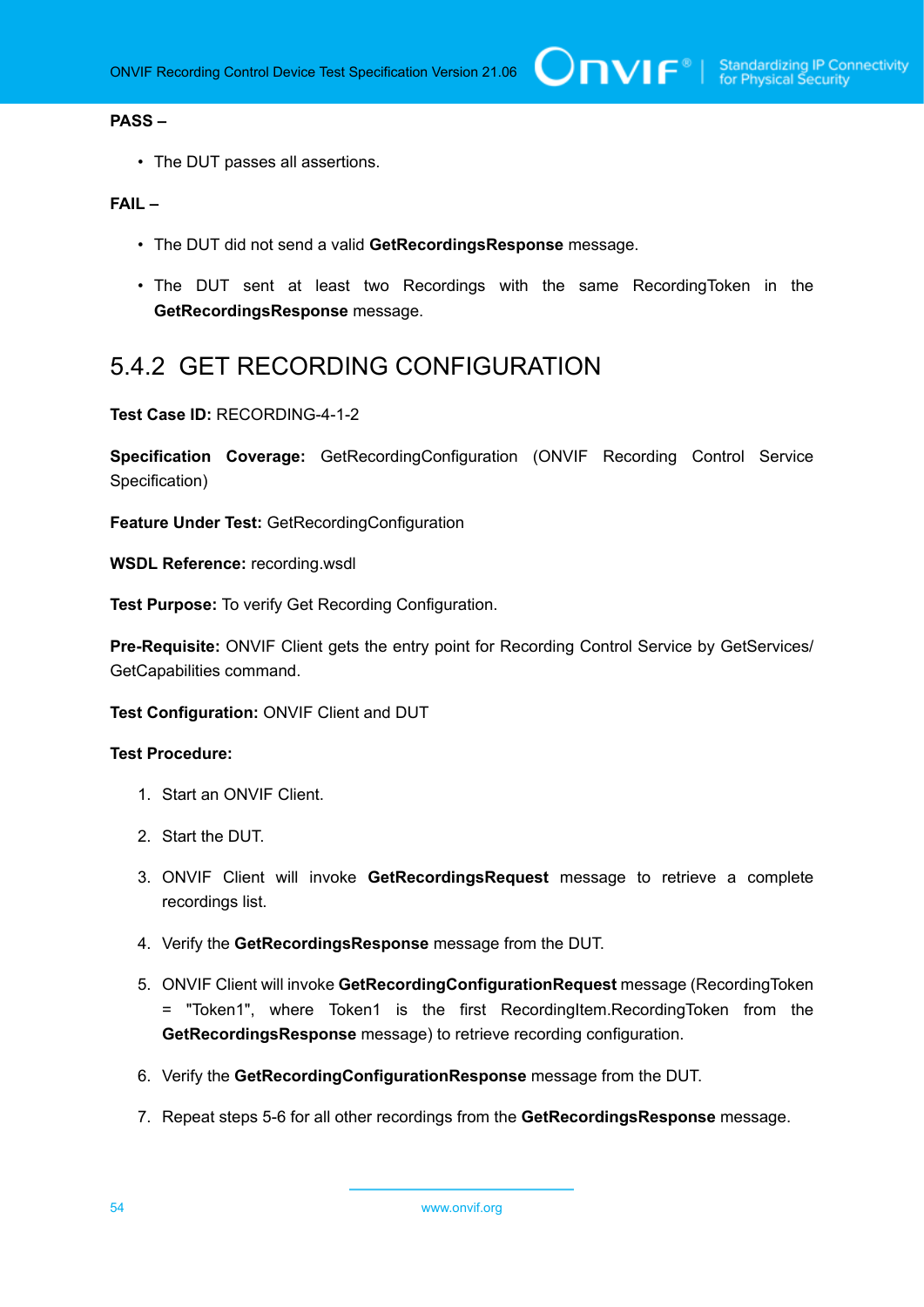### **Test Result:**

#### **PASS –**

• The DUT passes all assertions.

### **FAIL –**

- The DUT did not send a valid **GetRecordingsResponse** message.
- The DUT did not send a valid **GetRecordingConfigurationResponse** message.
- The DUT returned different parameter values for the same recording in **GetRecordingsResponse** message and in **GetRecordingConfigurationResponse** message (see [Annex A.1](#page-105-0)).

**Note:** If the DUT does not return any recordings in **GetRecordingsResponse** message, skip steps 5-7 and go to the next test.

**Note:** Two recordings are supposed to be the same, if they have equal tokens.

# 5.4.3 GET RECORDING CONFIGURATION WITH INVALID **TOKEN**

**Test Case ID:** RECORDING-4-1-3

**Specification Coverage:** GetRecordingConfiguration (ONVIF Recording Control Service Specification)

**Feature Under Test:** GetRecordingConfiguration

**WSDL Reference:** recording.wsdl

**Test Purpose:** To verify Get Recording Configuration with invalid Token.

**Pre-Requisite:** ONVIF Client gets the entry point for Recording Control Service by GetServices/ GetCapabilities command.

**Test Configuration:** ONVIF Client and DUT

#### **Test Procedure:**

- 1. Start an ONVIF Client.
- 2. Start the DUT.
- 3. ONVIF Client will invoke **GetRecordingsRequest** message to retrieve a complete recordings list.

www.onvif.org 55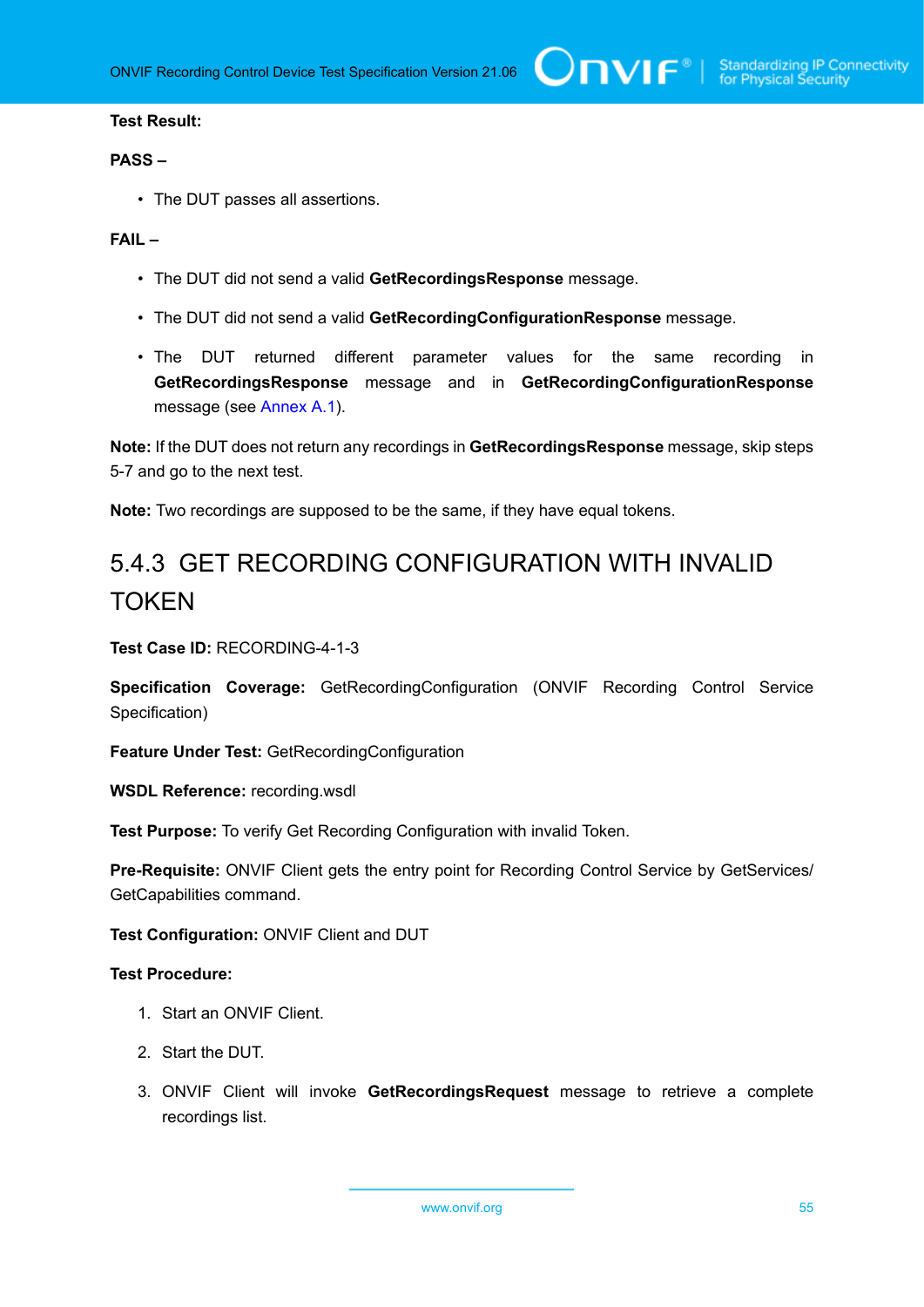4. Verify that the **GetRecordingsResponse** message contains at least one Recording.

 $\bigcirc$ nvif $^{\circ}$ l

- 5. If there is at least one Recording, then skip steps 6-7 and go to the step 8.
- 6. ONVIF Client will invoke **CreateRecordingRequest** message to create new Recording.
- 7. Verify the **CreateRecordingResponse** message from the DUT.
- 8. ONVIF Client will invoke **GetRecordingConfigurationRequest** message (invalid RecordingToken).
- 9. The DUT will generate SOAP 1.2 fault message (InvalidArgVal/NoRecording).
- 10.Restore DUT settings.

#### **Test Result:**

#### **PASS –**

• The DUT passes all assertions.

#### **FAIL –**

- The DUT did not send a valid **GetRecordingsResponse** message.
- The DUT did not send a valid **CreateRecordingResponse** message.
- The DUT did not send SOAP 1.2 fault message.
- The DUT sent incorrect SOAP 1.2 fault message (fault code, namespace, etc.).

**Note:** Other faults than specified in the test are acceptable, though the specified are preferable.

**Note:** See [Annex A.8](#page-109-0) for Recording Source Information Parameters Length limitations.

# 5.4.4 GET RECORDING JOBS

**Test Case ID:** RECORDING-4-1-4

**Specification Coverage:** GetRecordingJobs (ONVIF Recording Control Service Specification)

**Feature Under Test:** GetRecordingJobs

**WSDL Reference:** recording.wsdl

**Test Purpose:** To verify Get Recording Jobs.

**Pre-Requisite:** ONVIF Client gets the entry point for Recording Control Service by GetServices/ GetCapabilities command.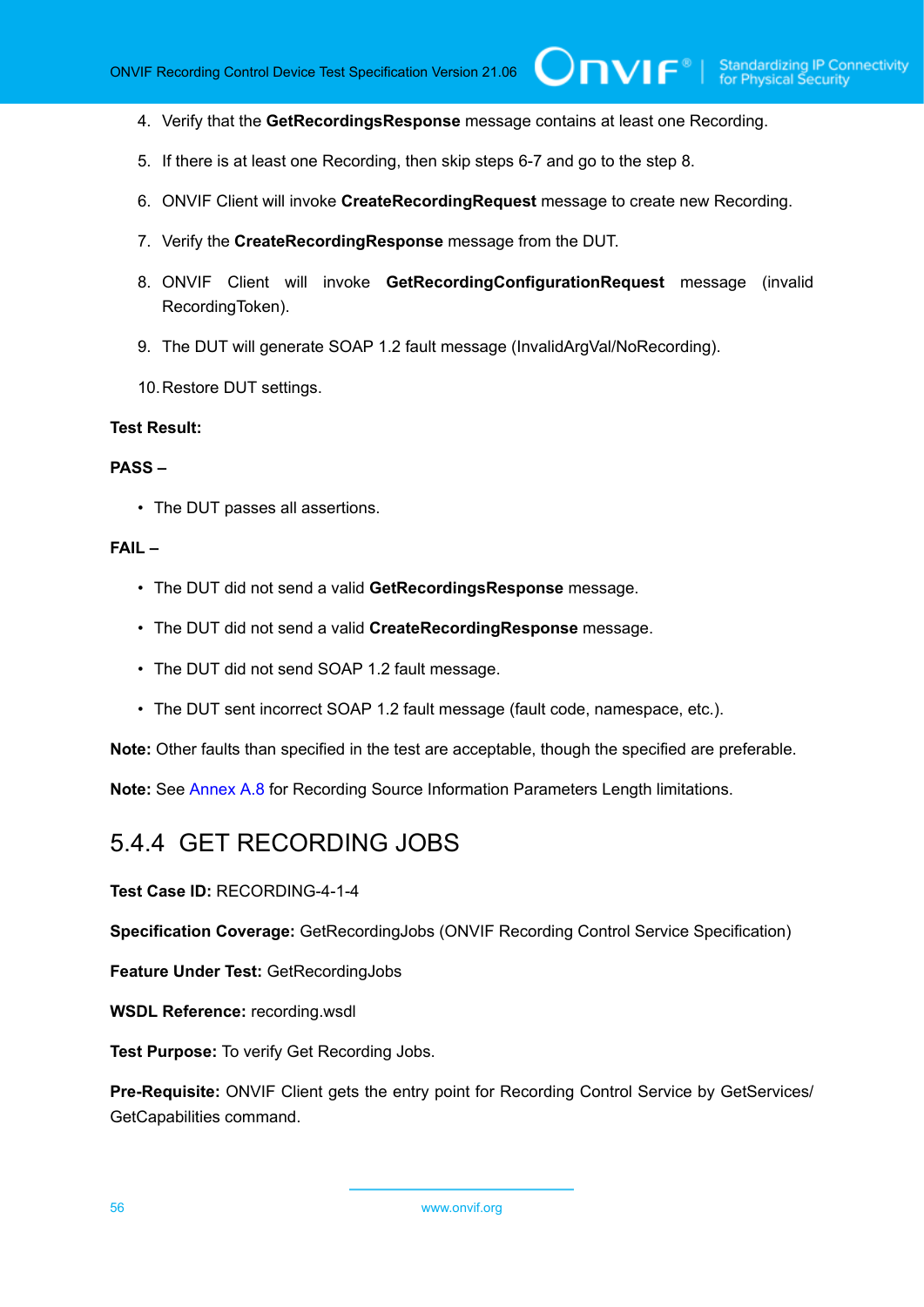#### **Test Configuration:** ONVIF Client and DUT

### **Test Procedure:**

- 1. Start an ONVIF Client.
- 2. Start the DUT.
- 3. ONVIF Client will invoke **GetRecordingJobsRequest** message to retrieve a complete recording jobs list.
- 4. Verify the **GetRecordingJobsResponse** message from the DUT.

#### **Test Result:**

## **PASS –**

• The DUT passes all assertions.

# **FAIL –**

- The DUT did not send a valid **GetRecordingJobsResponse** message.
- The DUT sent at least two Recording Jobs with the same token in the **GetRecordingJobsResponse** message.

# 5.4.5 GET RECORDING JOB CONFIGURATION

#### **Test Case ID:** RECORDING-4-1-5

**Specification Coverage:** GetRecordingJobConfiguration (ONVIF Recording Control Service Specification)

**Feature Under Test:** GetRecordingJobConfiguration

**WSDL Reference:** recording.wsdl

**Test Purpose:** To verify Get Recording Job Configuration.

Pre-Requisite: ONVIF Client gets the entry point for Recording Control Service by GetServices/ GetCapabilities command.

**Test Configuration:** ONVIF Client and DUT

- 1. Start an ONVIF Client.
- 2. Start the DUT.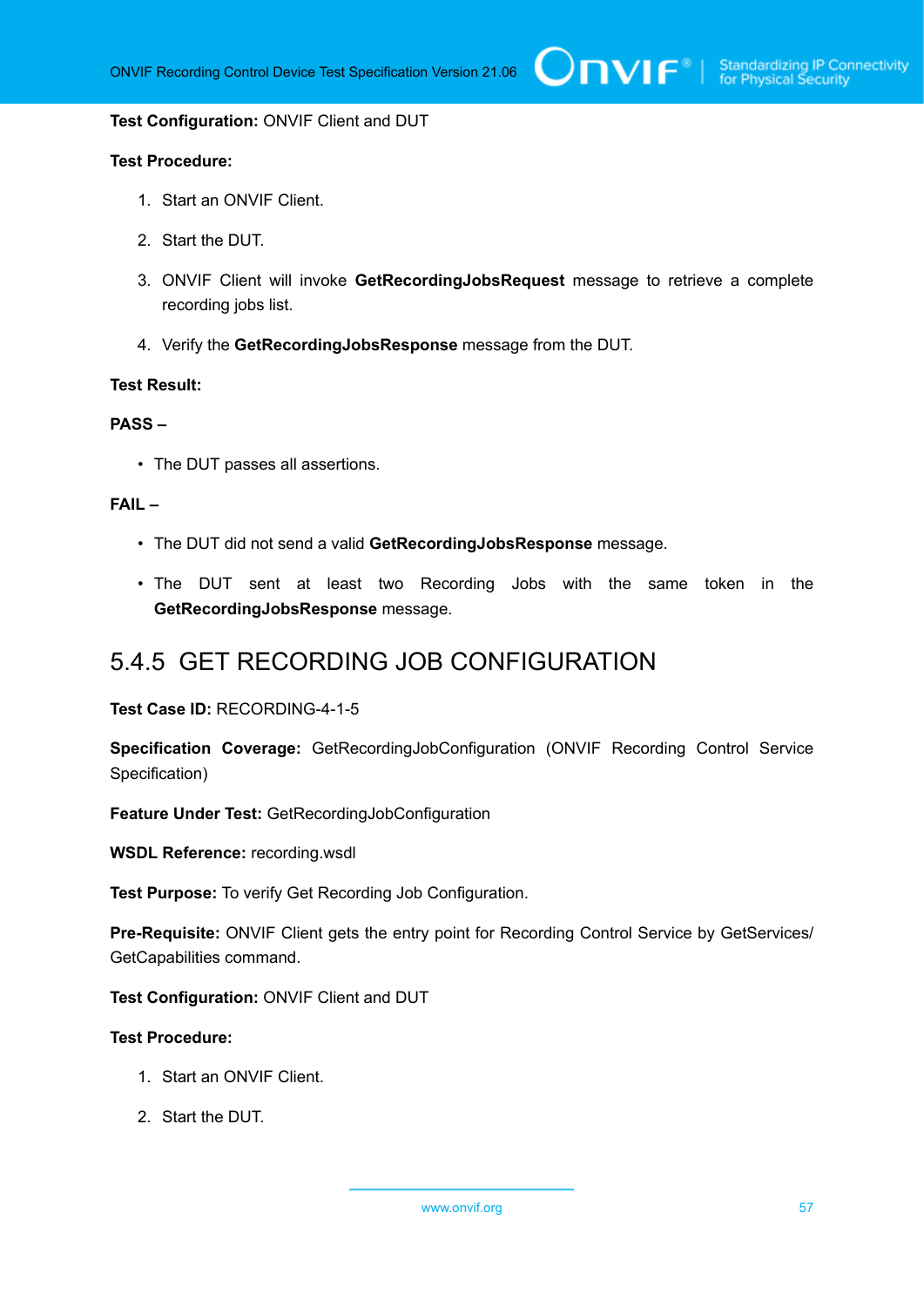TVIF®

- 3. ONVIF Client will invoke **GetRecordingsRequest** message to retrieve a complete recordings list.
- 4. Verify the **GetRecordingsResponse** message from the DUT.
- 5. ONVIF Client will invoke **GetRecordingJobsRequest** message to retrieve a complete recording jobs list.
- 6. Verify the **GetRecordingJobsResponse** message from the DUT.
- 7. ONVIF Client will invoke **GetRecordingJobConfigurationRequest** message (JobToken = "Token1", where Token1 is the first JobItem.JobToken from the **GetRecordingJobsResponse** message) to retrieve recording job configuration.
- 8. Verify the **GetRecordingJobConfigurationResponse** message from the DUT.
- 9. Repeat steps 7-8 for all other recording jobs from the **GetRecordingJobsResponse** message.

# **Test Result:**

## **PASS –**

• The DUT passes all assertions.

#### **FAIL –**

- The DUT did not send a valid **GetRecordingsResponse** message.
- The DUT did not send a valid **GetRecordingJobsResponse** message.
- The DUT did not send a valid **GetRecordingJobConfigurationResponse** message.
- The DUT returned different parameter values for the same recording job in **GetRecordingJobsResponse** message and in **GetRecordingJobConfigurationResponse** message (see [Annex A.2](#page-105-1)).
- The DUT returned JobItem.JobConfiguration.RecordingToken that does not exist in **GetRecordingsResponse** message.

**Note:** If the DUT does not return any recording in **GetRecordingsResponse** message, skip steps 5-9 and go to the next test.

**Note:** If the DUT does not return any recording job in **GetRecordingJobsResponse** message, skip steps 7-9 and go to the next test.

**Note:** Two recording jobs supposed to be the same, if they have equal tokens.

58 www.onvif.org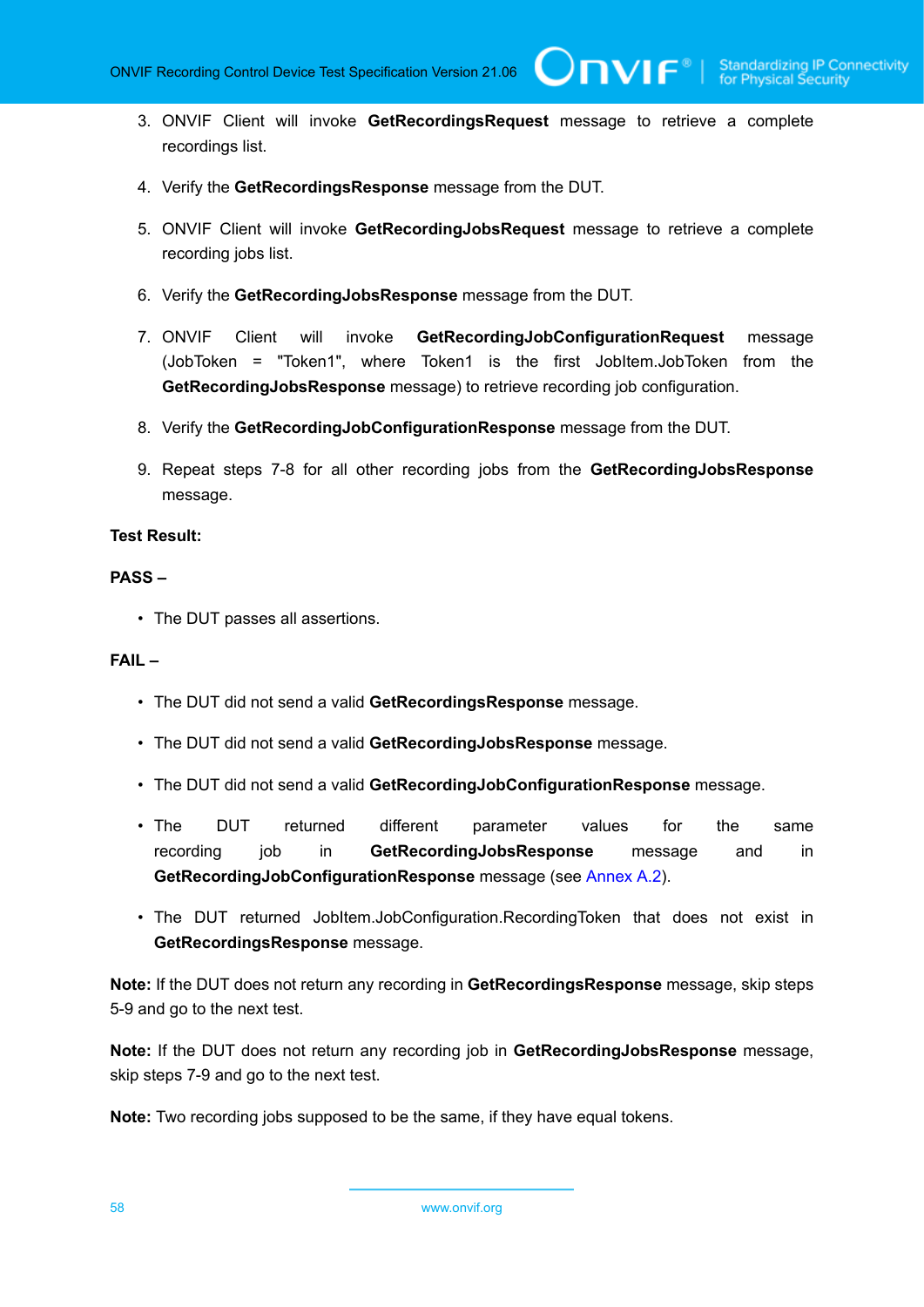# 5.4.6 GET RECORDING JOB STATE

# **Test Case ID:** RECORDING-4-1-7

**Specification Coverage:** GetRecordingJobState (ONVIF Recording Control Service Specification)

**Feature Under Test:** GetRecordingJobState

**WSDL Reference:** recording.wsdl

**Test Purpose:** To verify Get Recording Job State.

**Pre-Requisite:** ONVIF Client gets the entry point for Recording Control Service by GetServices/ GetCapabilities command.

**Test Configuration:** ONVIF Client and DUT

#### **Test Procedure:**

- 1. Start an ONVIF Client.
- 2. Start the DUT.
- 3. ONVIF Client will invoke **GetRecordingsRequest** message to retrieve a complete recordings list.
- 4. Verify the **GetRecordingsResponse** message from the DUT.
- 5. ONVIF Client will invoke **GetRecordingJobsRequest** message to retrieve a complete recording jobs list.
- 6. Verify the **GetRecordingJobsResponse** message from the DUT.
- 7. ONVIF Client will invoke **GetRecordingJobStateRequest** message (JobToken = "Token1", where Token1 is the first JobItem.JobToken from the **GetRecordingJobsResponse** message) to retrieve recording job state.
- 8. Verify the **GetRecordingJobStateResponse** message from the DUT.
- 9. Repeat steps 7-8 for all other recording jobs from the **GetRecordingJobsResponse** message.

## **Test Result:**

### **PASS –**

• The DUT passes all assertions.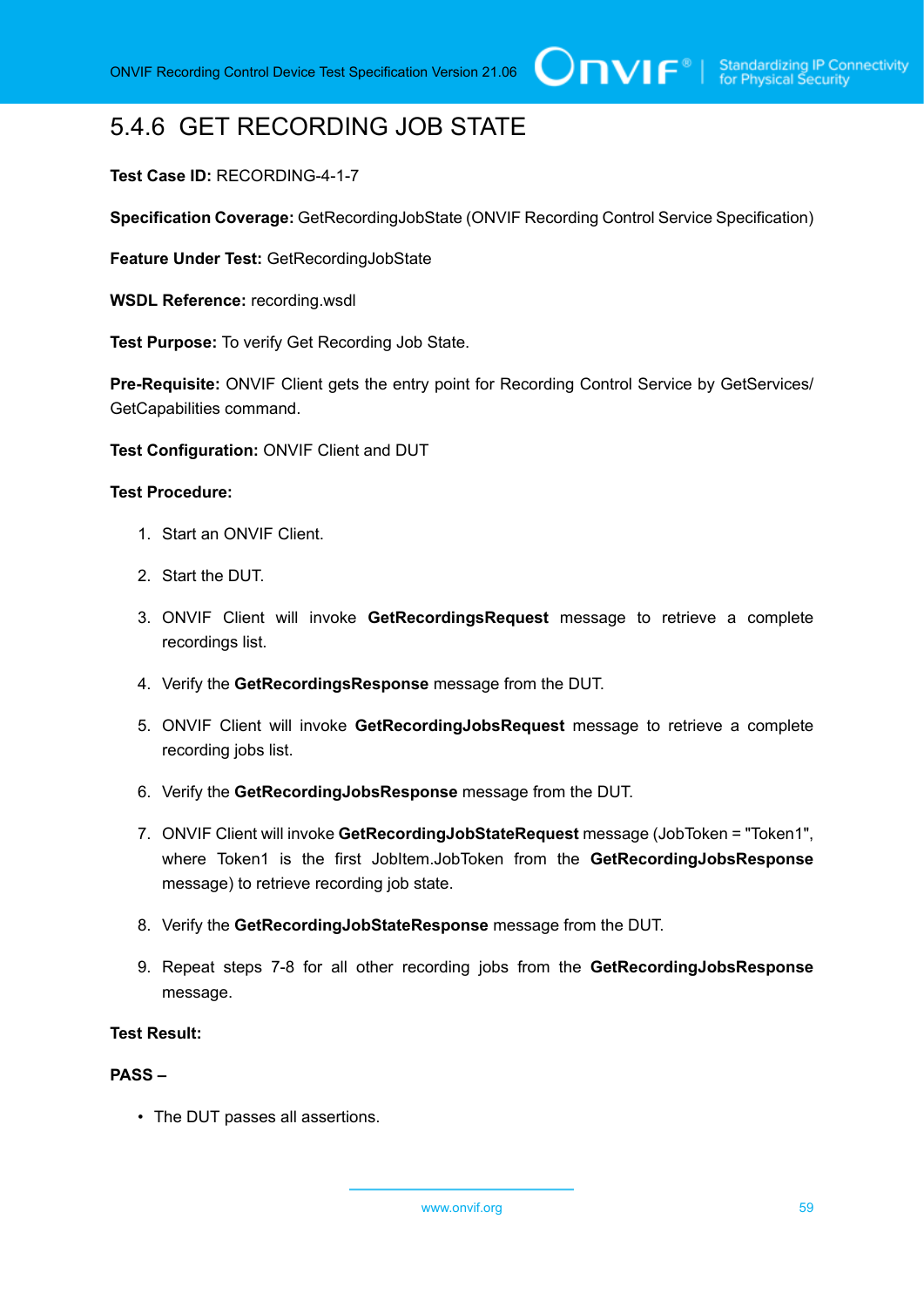## **FAIL –**

- The DUT did not send a valid **GetRecordingsResponse** message.
- The DUT did not send a valid **GetRecordingJobsResponse** message.
- The DUT did not send a valid **GetRecordingJobStateResponse** message.
- The DUT returned different parameter values for the same recording job in **GetRecordingJobsResponse** message and in **GetRecordingJobStateResponse** message (see [Annex A.3](#page-106-1)).
- The DUT returned JobItem.JobConfiguration.RecordingToken that does not exist in **GetRecordingsResponse** message.

**Note:** If the DUT does not return any recording in **GetRecordingsResponse** message, skip steps 5-9 and go to the next test.

**Note:** If the DUT does not return any recording job in **GetRecordingJobsResponse** message, skip steps 7-9 and go to the next test.

**Note:** Two recording jobs supposed to be the same, if they have equal tokens.

# 5.4.7 GET TRACK CONFIGURATION

**Test Case ID:** RECORDING-4-1-9

**Specification Coverage:** GetTrackConfiguration (ONVIF Recording Control Service Specification)

**Feature Under Test:** GetTrackConfiguration

**WSDL Reference:** recording.wsdl

**Test Purpose:** To verify Get Track Configuration.

**Pre-Requisite:** ONVIF Client gets the entry point for Recording Control Service by GetServices/ GetCapabilities command.

**Test Configuration:** ONVIF Client and DUT

- 1. Start an ONVIF Client.
- 2. Start the DUT.
- 3. ONVIF Client will invoke **GetRecordingsRequest** message to retrieve a complete recordings list.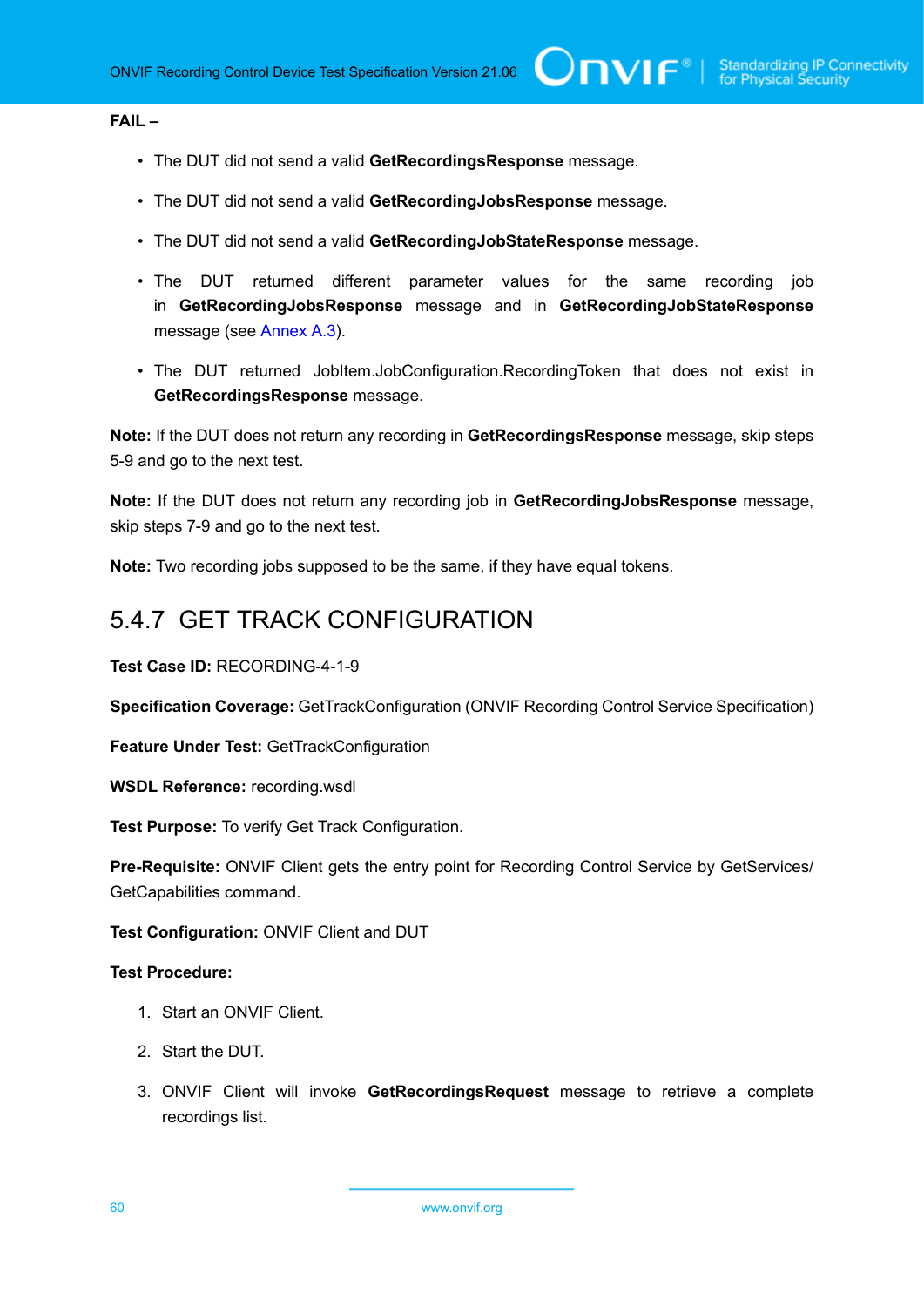- 4. Verify the **GetRecordingsResponse** message from the DUT.
- 5. ONVIF Client will invoke **GetTrackConfigurationRequest** message (RecordingToken = "RecordingToken1", where RecordingToken1 is the first RecordingItem.RecordingToken from the **GetRecordingsResponse** message; TrackToken = "TrackToken1", where TrackToken1 is the first RecordingItem.Tracks.Track.TrackToken for this RecordingItem from the **GetRecordingsResponse** message) to retrieve the configuration for a specific track.
- 6. Verify the **GetTrackConfigurationResponse** message from the DUT.
- 7. Repeat steps 5-6 for all other recording tracks from the **GetRecordingsResponse** message for RecordingToken1
- 8. Repeat steps 5-7 for all other recording tokens from the **GetRecordingsResponse** message

### **Test Result:**

#### **PASS –**

• The DUT passes all assertions.

#### **FAIL –**

- The DUT did not send a valid **GetRecordingsResponse** message.
- The DUT did not send a valid **GetTrackConfigurationResponse** message.
- The DUT returned different parameter values for the same track in **GetTrackConfigurationResponse** message and in **GetRecordingsResponse** message (see [Annex A.4\)](#page-106-2).

**Note:** If the DUT does not return any tracks in **GetRecordingsResponse** message, skip steps 5-8 and go to the next test.

**Note:** If the DUT does not return any recording in **GetRecordingsResponse** message, skip steps 5-8 and go to the next test.

**Note:** Two tracks supposed to be the same, if they have equal tokens and placed in one recording.

# 5.4.8 GET TRACK CONFIGURATION WITH INVALID TOKEN

**Test Case ID:** RECORDING-4-1-10

**Specification Coverage:** GetTrackConfiguration (ONVIF Recording Control Service Specification)

**Feature Under Test:** GetTrackConfiguration

www.onvif.org 61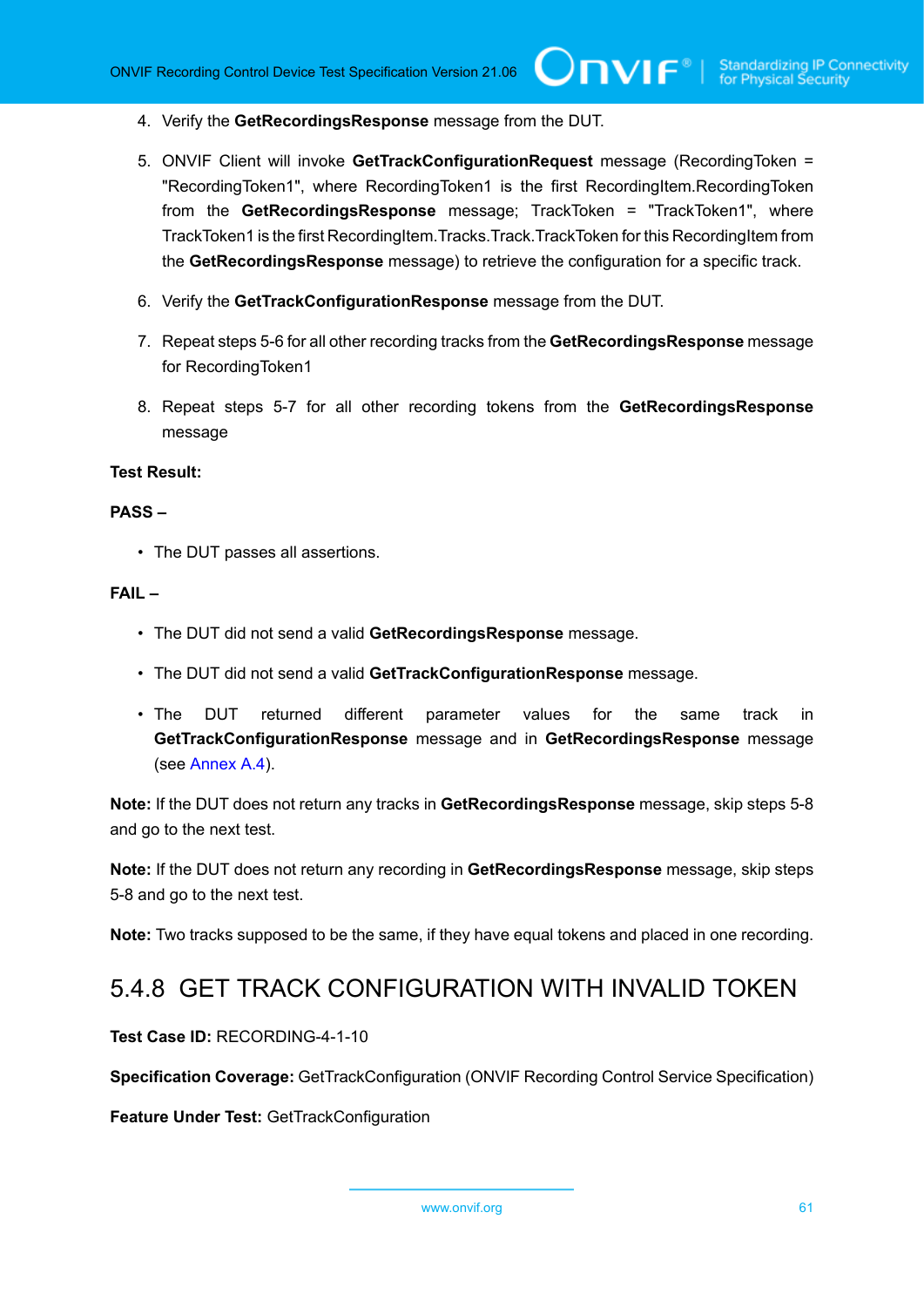#### **WSDL Reference:** recording.wsdl

**Test Purpose:** To verify Get Track Configuration with invalid Token.

Pre-Requisite: ONVIF Client gets the entry point for Recording Control Service by GetServices/ GetCapabilities command.

**Test Configuration:** ONVIF Client and DUT

#### **Test Procedure:**

- 1. Start an ONVIF Client.
- 2. Start the DUT.
- 3. ONVIF Client will invoke **GetRecordingsRequest** message to retrieve a complete recordings list.
- 4. Verify that the **GetRecordingsResponse** message contains at least one Recording.
- 5. If there is at least one Recording, then skip steps 6-9 and go to the step 10.
- 6. ONVIF Client will invoke **CreateRecordingRequest** message to create new Recording.
- 7. Verify the **CreateRecordingResponse** message from the DUT.
- 8. ONVIF Client will invoke **GetRecordingsRequest** message to retrieve TrackToken of created recording.
- 9. Verify **GetRecordingsResponse** message from the DUT (TrackToken = TrackToken1).
- 10.ONVIF Client will invoke **GetTrackConfigurationRequest** message (invalid TrackToken).
- 11. The DUT will generate SOAP 1.2 fault message (InvalidArgVal/ NoTrack).
- 12.ONVIF Client will invoke **GetTrackConfigurationRequest** message (invalid RecordingToken).
- 13.The DUT will generate SOAP 1.2 fault message (InvalidArgVal/ NoRecording).
- 14.Restore DUT settings.

# **Test Result:**

### **PASS –**

• The DUT passes all assertions.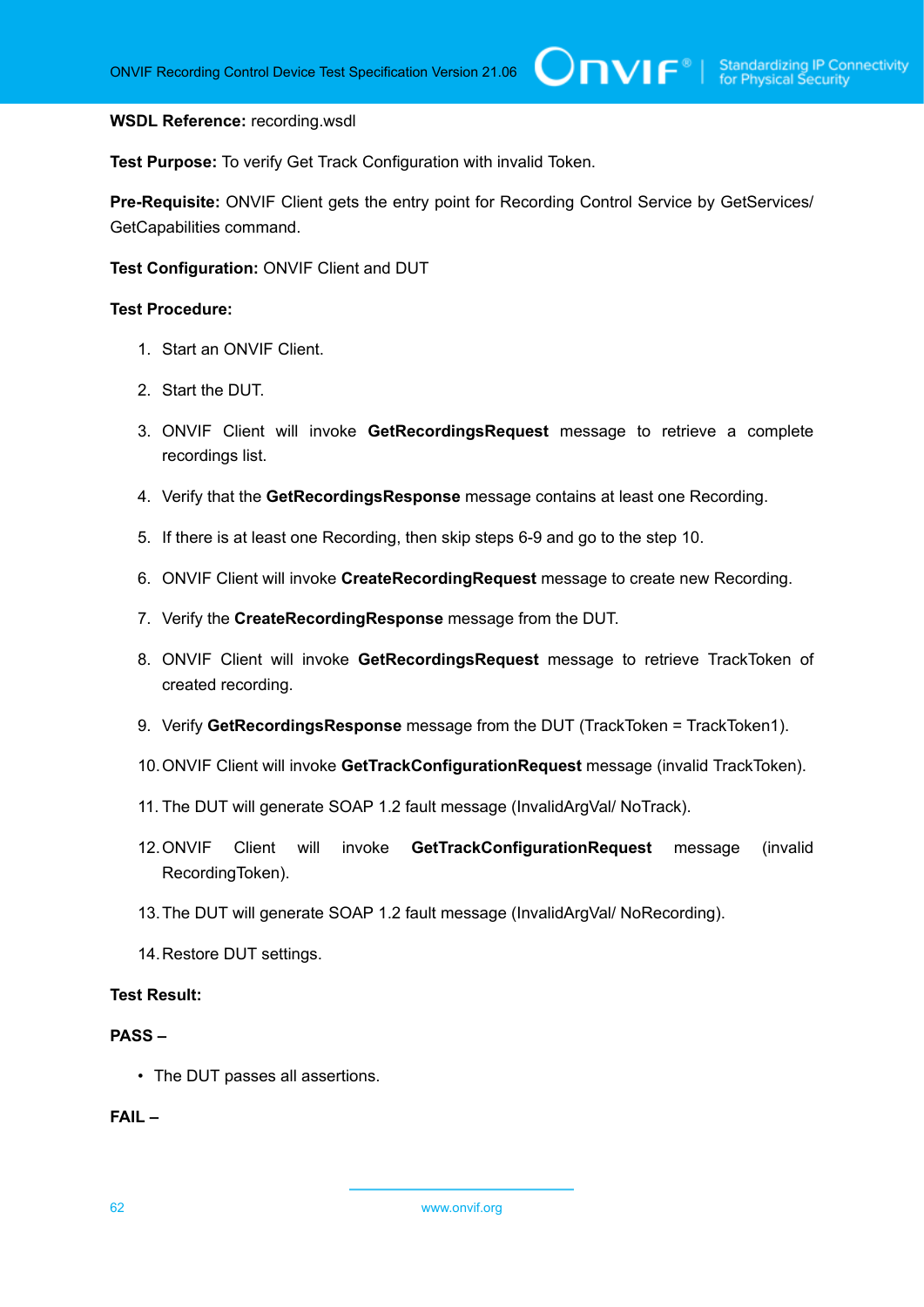- The DUT did not send a valid **GetRecordingsResponse** message.
- The DUT did not send a valid **GetRecordingJobsResponse** message.
- The DUT did not send a valid **CreateRecordingResponse** message.
- The DUT did not send SOAP 1.2 fault message.
- The DUT sent an incorrect SOAP 1.2 fault message (fault code, namespace, etc.).

**Note:** Other faults than specified in the test are acceptable, though the specified are preferable.

**Note:** Skip the test in case of fault in **CreateRecordingResponse** message.

**Note:** See [Annex A.8](#page-109-0) for Recording Source Information Parameters Length limitations.

# 5.4.9 SET RECORDINGS CONFIGURATION (MAXIMUM LENGTH OF RECORDING SOURCE INFORMATION)

**Test Case ID:** RECORDING-4-1-11

**Specification Coverage:** Recording Source Information & wsdl (ONVIF Recording Control Service Specification)

**Feature Under Test:** GetRecordingConfiguration, SetRecordingConfiguration

**WSDL Reference:** recording.wsdl

**Test Purpose:** To verify applying of recording source information (Name, Address, SourceId) with maximum length by the DUT.

Pre-Requisite: ONVIF Client gets the entry point for Recording Control Service by GetServices/ GetCapabilities command. At least one recording exists for a DUT.

**Test Configuration:** ONVIF Client and DUT

#### **Test Procedure:**

- 1. Start an ONVIF Client.
- 2. Start the DUT.
- 3. ONVIF Client will invoke **GetRecordingsRequest** message to retrieve a complete recordings list.
- 4. Verify the **GetRecordingsResponse** message from the DUT. Select one of the recordings to use it in the further steps.

www.onvif.org 63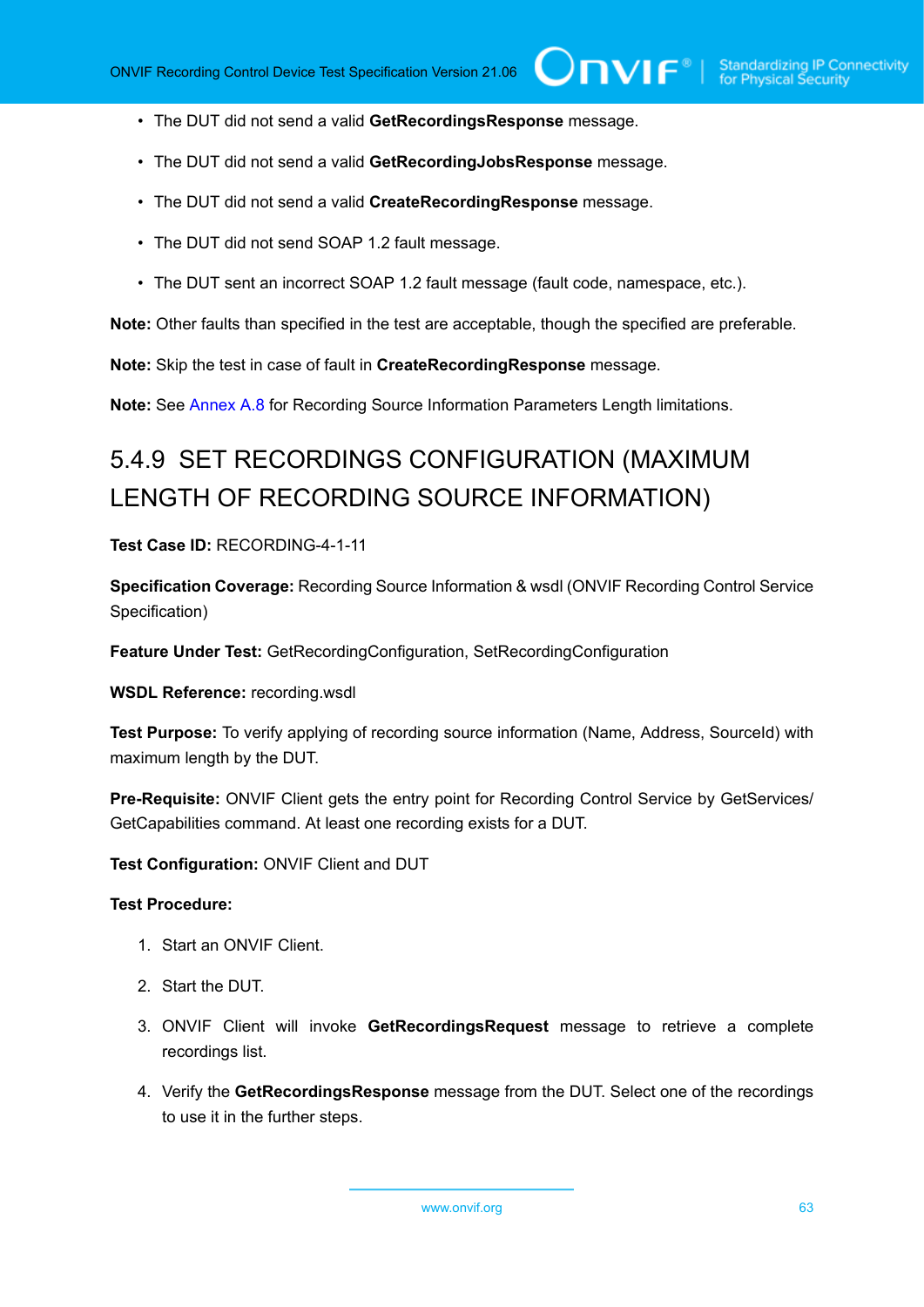- 5. ONVIF Client will invoke **SetRecordingConfigurationRequest** message (RecordingToken = [selected recording], RecordingConfiguration.Source.Name = [string with length 20 characters, which contains only readable characters and begins with letter], RecordingConfiguration.Source.SourceId = [valid URI with length 128 characters], RecordingConfiguration.Source.Address = [valid URI with length 128 characters], other Recording Configuration parameters without change) to configure Recording.
- 6. Verify the **SetRecordingConfigurationResponse** message from the DUT.
- 7. ONVIF Client will invoke **GetRecordingConfigurationRequest** message for selected Recording.
- 8. Verify the **GetRecordingConfigurationResponse** messages from the DUT. Verify that RecordingConfiguration.Source.Name, RecordingConfiguration.Source.SourceId, RecordingConfiguration.Source.Address settings were applied.
- 9. Restore DUT settings.

## **Test Result:**

#### **PASS –**

• The DUT passes all assertions.

### **FAIL –**

- The DUT did not send a valid **SetRecordingConfigurationResponse** message.
- The DUT did not send a valid **GetRecordingConfigurationResponse** message.
- The DUT did not apply RecordingConfiguration.Source.Name, RecordingConfiguration.Source.SourceId, RecordingConfiguration.Source.Address settings.

**Note:** See [Annex A.8](#page-109-0) for Recording Source Information Parameters Length limitations.

# 5.4.10 DYNAMIC RECORDINGS CONFIGURATION (MAXIMUM LENGTH OF RECORDING SOURCE INFORMATION)

**Test Case ID:** RECORDING-4-1-12

**Specification Coverage:** Recording Source Information & wsdl (ONVIF Recording Control Service Specification)

**Feature Under Test:** CreateRecordingConfiguration, GetRecordingConfiguration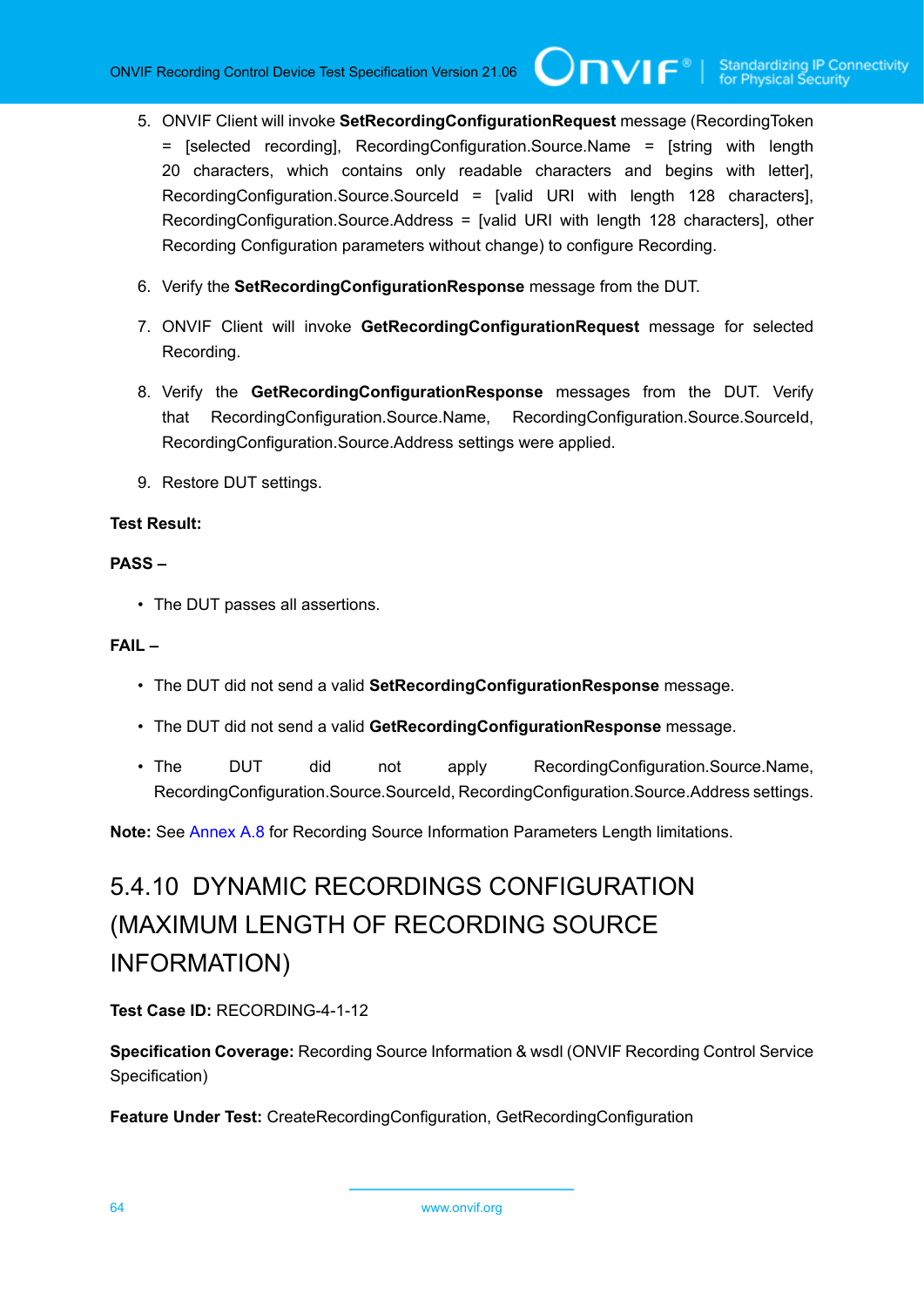#### **WSDL Reference:** recording.wsdl, event.wsdl

**Test Purpose:** To verify applying of recording source information (Name, Address, SourceId) with maximum length by the DUT during Recording creation.

Pre-Requisite: ONVIF Client gets the entry point for Recording Control Service by GetServices/ GetCapabilities command. Dynamic Recording functionality is supported by the DUT.

### **Test Configuration:** ONVIF Client and DUT

### **Test Procedure:**

- 1. Start an ONVIF Client.
- 2. Start the DUT.
- 3. Execute [Annex A.7](#page-108-0) for possibility to create a new recording.
- 4. ONVIF Client will invoke **CreateRecordingRequest** message with RecordingConfiguration.Source.Address = [valid URI with length 128 characters], RecordingConfiguration.Source.Name = [string with length 20 characters, which contains only readable characters and begins with letter], RecordingConfiguration.Source.Location = "LocationDescription", RecordingConfiguration.Source.Description = "Source Description", RecordingConfiguration.Source.SourceId = [valid URI with length 128 characters], RecordingConfiguration.Content = "Create recording event test", RecordingConfiguration.MaximumRetentionTime = [acceptable MaximumRetentionTime] to create a new recording.
- 5. Verify the **CreateRecordingResponse** message from the DUT (RecordingToken = RecordingToken1).
- 6. ONVIF Client will invoke **GetRecordingConfigurationRequest** message (RecordingToken = RecordingToken1) to get Recording configuration.
- 7. Verify the **GetRecordingConfigurationResponse** messages from the DUT. Verify that RecordingConfiguration.Source.Name, RecordingConfiguration.Source.SourceId, RecordingConfiguration.Source.Address settings were applied.
- 8. Restore DUT settings.

#### **Test Result:**

### **PASS –**

• The DUT passes all assertions.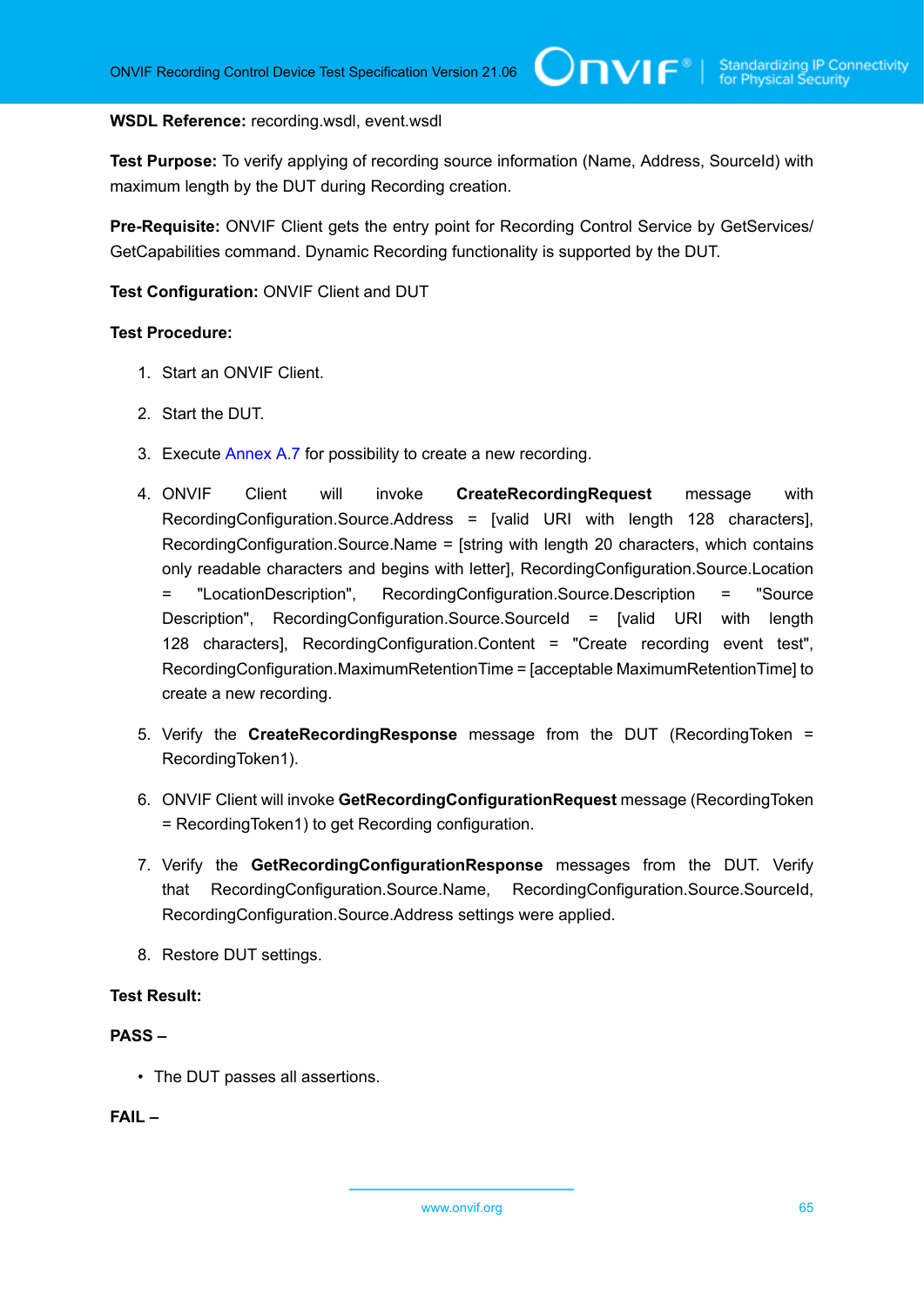- The DUT did not send a valid **CreateRecordingResponse** message.
- The DUT did not send a valid **GetRecordingConfigurationResponse** message.
- The DUT did not apply RecordingConfiguration.Source.Name, RecordingConfiguration.Source.SourceId, RecordingConfiguration.Source.Address settings.

**Note:** See [Annex A.8](#page-109-0) for Recording Source Information Parameters Length limitations.

# 5.4.11 GET RECORDING JOB CONFIGURATION WITH INVALID TOKEN

**Test Case ID:** RECORDING-4-1-13

**Specification Coverage:** GetRecordingJobConfiguration (ONVIF Recording Control Service Specification)

**Feature Under Test:** GetRecordingJobConfiguration

**WSDL Reference:** recording.wsdl

**Test Purpose:** To verify Get Recording Job Configuration with invalid Token.

**Pre-Requisite:** ONVIF Client gets the entry point for Recording Control Service by GetServices command. Media Service or Receiver Service was received from the DUT. At least one media profile compatible with at least one existing or created recording exists on the DUT. Options are supported by the DUT.

**Test Configuration:** ONVIF Client and DUT

- 1. Start an ONVIF Client.
- 2. Start the DUT.
- 3. ONVIF Client will invoke **GetRecordingJobsRequest** message to retrieve a complete recording jobs list.
- 4. If there is at least one RecordingJob, then skip steps 5-16 and go to the step 11.
- 5. If Receiver service is supported, then ONVIF Client execute [Annex A.9](#page-109-1) with RequiredSpareJobs = 0 to create or select Recording to make sure that 1 recording job can be created.
- 6. ONVIF Client will invoke **CreateRecordingJobRequest** message (JobConfiguration.RecordingToken = "RecordingToken1", JobConfiguration.Mode =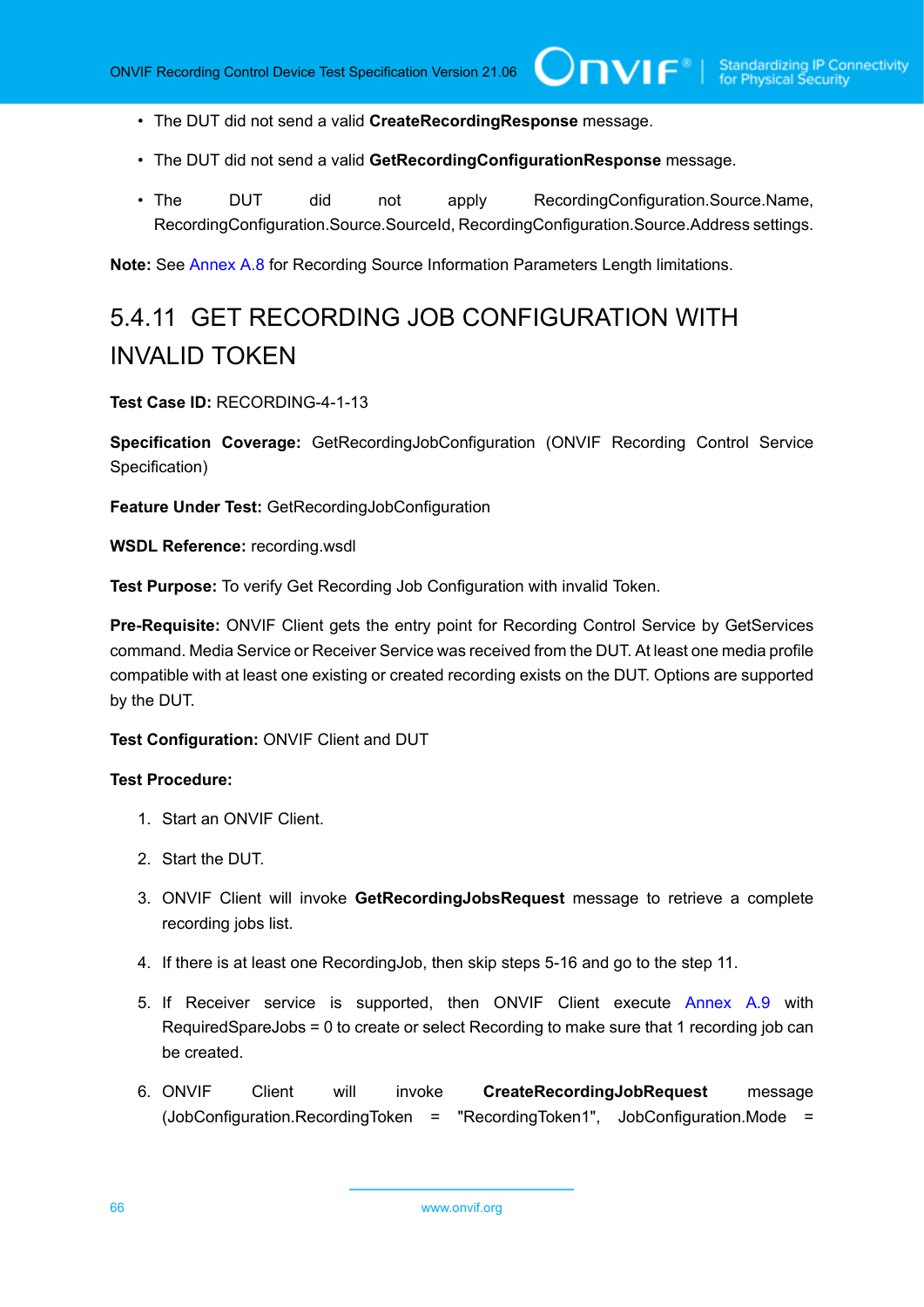"Idle", JobConfiguration.Priority = 1, no JobConfiguration.Source.SourceToken.Token, JobConfiguration.Source.SourceToken.Type = "http://www.onvif.org/ver10/schema/ Receiver", JobConfiguration.Source.AutoCreateReceiver = true) to create a recording job and auto create receiver.

**Unvir**®i

- 7. Verify **CreateRecordingJobResponse** from the DUT and go to step 10.
- 8. If Receiver service is not supported ONVIF Client execute [Annex A.12](#page-112-0) with RequiredSpareJobs = 0 to create or select Recording (RecordingToken = RecordingToken1) to make sure that 1 recording job can be created and to get the compatible media profile tokens list.
- 9. ONVIF Client will invoke **CreateRecordingJobRequest** message (JobConfiguration.RecordingToken = RecordingToken1, JobConfiguration.Mode = Idle, JobConfiguration.Priority = 1, JobConfiguration.Source.SourceToken.Token = "ProfileToken1", where ProfileToken1 is token of MediaProfile from Compatible Sources list, JobConfiguration.Source.SourceToken.Type = "http://www.onvif.org/ver10/schema/Profile", JobConfiguration.Source.AutoCreateReceiver is not present) to create a recording job with Idle mode.
- 10.Verify the **CreateRecordingJobResponse** message from the DUT.
- 11. ONVIF Client will invoke **GetRecordingJobConfigurationRequest** message (invalid JobToken).
- 12.The DUT will generate SOAP 1.2 fault message (InvalidArgVal/NoRecordingJob).
- 13.ONVIF Client restores recording jobs if they were changed in step 9.

## **Test Result:**

## **PASS –**

• The DUT passes all assertions.

#### **FAIL –**

- The DUT did not send a valid **GetRecordingsResponse** message.
- The DUT did not send a valid **CreateRecordingJobResponse** message.
- The DUT did not send SOAP 1.2 fault message at step 11.
- The DUT sent an incorrect SOAP 1.2 fault message (fault code, namespace, etc.) at step 11.

**Note:** Other faults than specified in the test are acceptable, though the specified are preferable.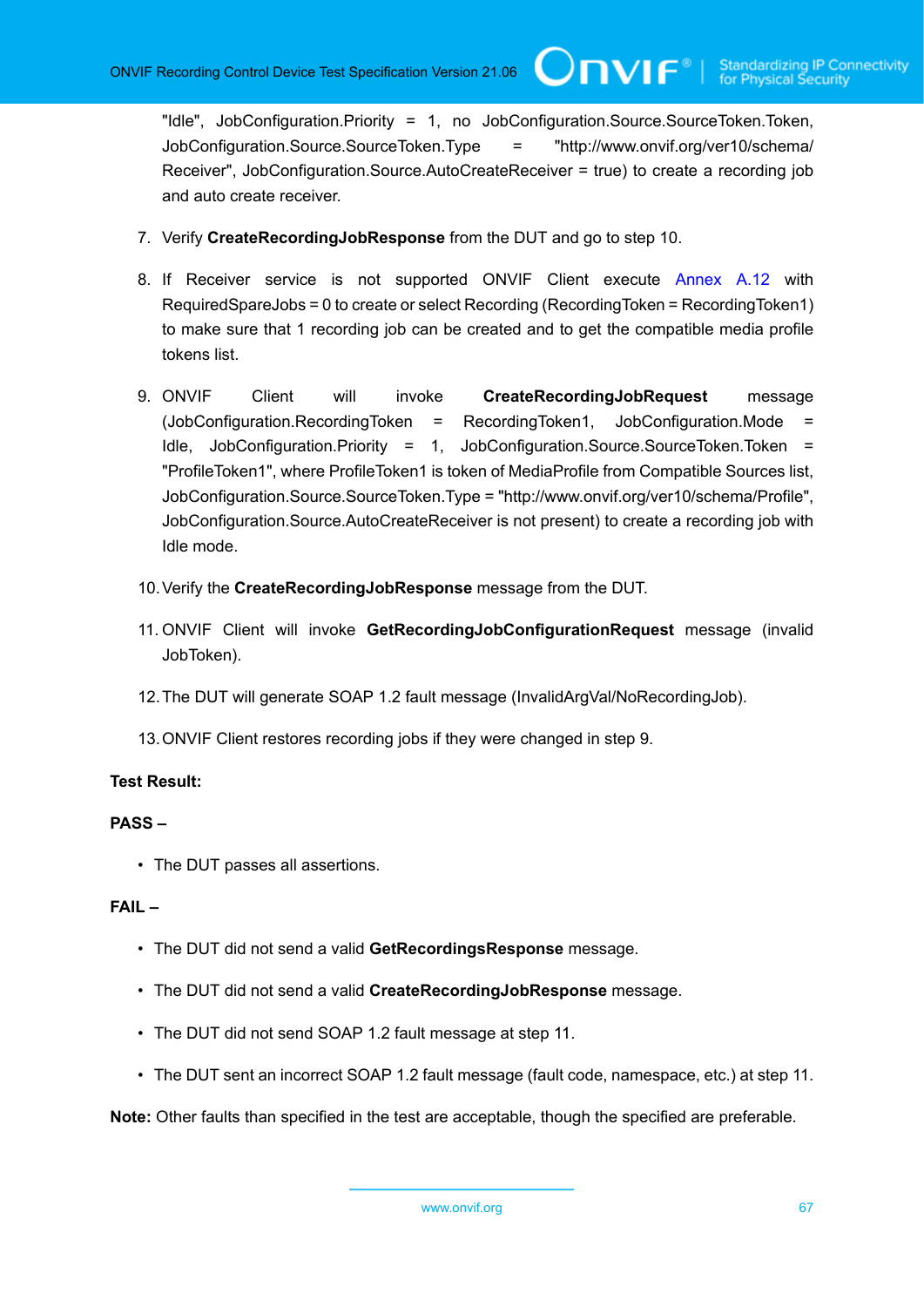# 5.4.12 GET RECORDING JOB STATE WITH INVALID TOKEN

## **Test Case ID:** RECORDING-4-1-14

**Specification Coverage:** GetRecordingJobState (ONVIF Recording Control Service Specification)

**Feature Under Test:** GetRecordingJobState

**WSDL Reference:** recording.wsdl

**Test Purpose:** To verify Get Recording Job Sate with invalid Token.

Pre-Requisite: ONVIF Client gets the entry point for Recording Control Service by GetServices/ GetCapabilities command. At least one media profile compatible with at least one existing or created recording exists on the DUT. Options are supported by the DUT.

**Test Configuration:** ONVIF Client and DUT

- 1. Start an ONVIF Client.
- 2. Start the DUT.
- 3. ONVIF Client will invoke **GetRecordingJobsRequest** message to retrieve a complete recording jobs list.
- 4. If there is at least one RecordingJob, then skip steps 5-10 and go to the step 11.
- 5. If Receiver service is supported, then ONVIF Client execute [Annex A.9](#page-109-1) with RequiredSpareJobs = 0 to create or select Recording to make sure that 1 recording job can be created.
- 6. ONVIF Client will invoke **CreateRecordingJobRequest** message (JobConfiguration.RecordingToken = "RecordingToken1", JobConfiguration.Mode = "Idle", JobConfiguration.Priority = 1, no JobConfiguration.Source.SourceToken.Token, JobConfiguration.Source.SourceToken.Type = "http://www.onvif.org/ver10/schema/ Receiver", JobConfiguration.Source.AutoCreateReceiver = true) to create a recording job and auto create receiver.
- 7. Verify **CreateRecordingJobResponse** from the DUT and go to step 11.
- 8. If Receiver service is not supported ONVIF Client execute [Annex A.12](#page-112-0) with RequiredSpareJobs = 0 to create or select Recording (RecordingToken = RecordingToken1) to make sure that 1 recording job can be created and to get the compatible media profile tokens list.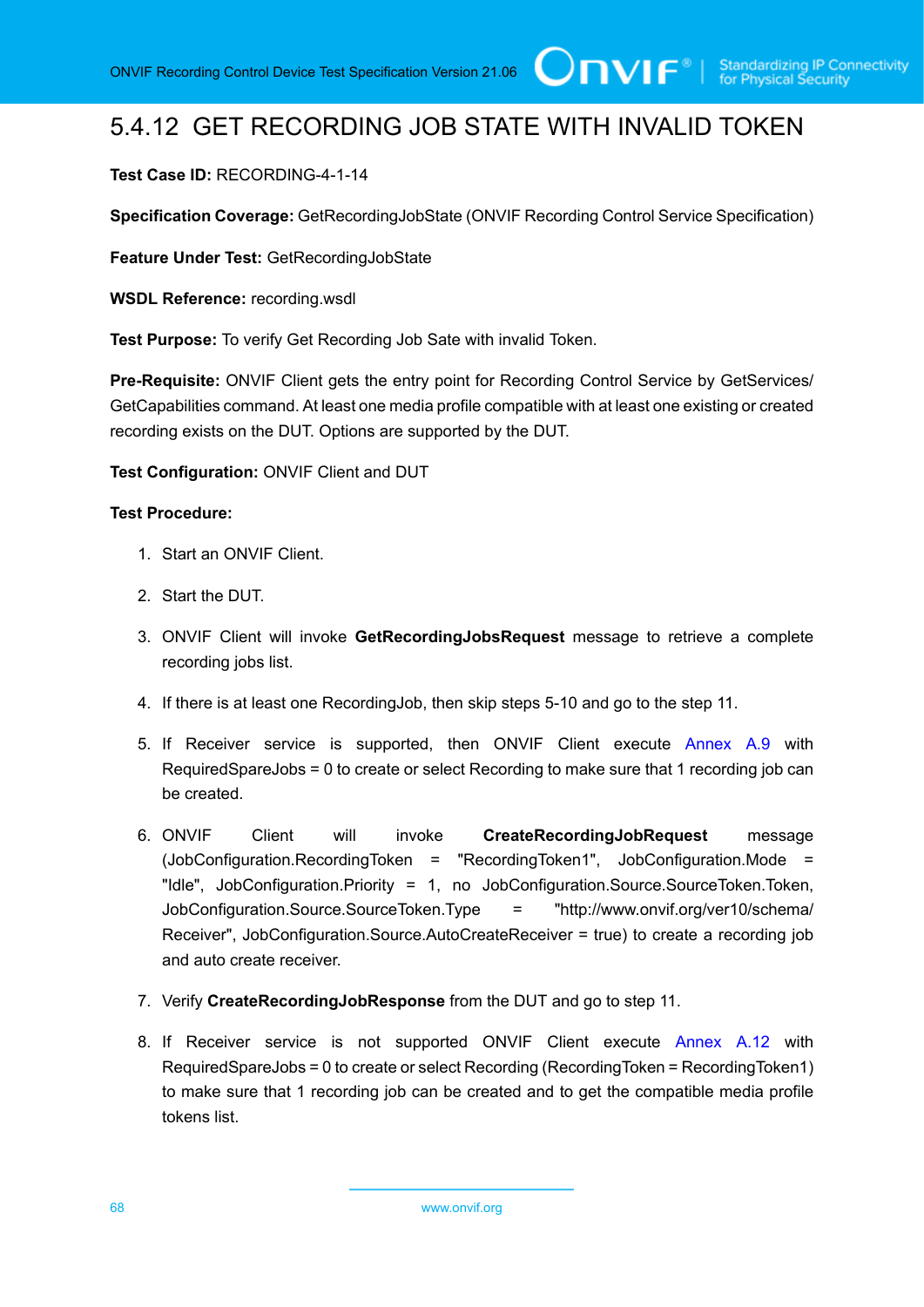- 9. ONVIF Client will invoke **CreateRecordingJobRequest** message (JobConfiguration.RecordingToken = RecordingToken1, JobConfiguration.Mode = Idle, JobConfiguration.Priority = 1, JobConfiguration.Source.SourceToken.Token = "ProfileToken1", where ProfileToken1 is token of MediaProfile from Compatible Sources list, JobConfiguration.Source.SourceToken.Type = "http://www.onvif.org/ver10/schema/Profile", JobConfiguration.Source.AutoCreateReceiver is not present) to create a recording job with Idle mode.
- 10.Verify the **CreateRecordingJobResponse** message from the DUT.
- 11. ONVIF Client will invoke **GetRecordingJobStateRequest** message (invalid JobToken).
- 12.The DUT will generate SOAP 1.2 fault message (InvalidArgVal/NoRecordingJob).
- 13.ONVIF Client restores recording jobs if they were changed in step 9.

# **Test Result:**

## **PASS –**

• The DUT passes all assertions.

## **FAIL –**

- The DUT did not send a valid **GetRecordingsResponse** message.
- The DUT did not send a valid **GetRecordingJobsResponse** message.
- The DUT did not send a valid **CreateRecordingJobResponse** message.
- The DUT did not send a valid **GetRecordingJobStateResponse** message
- The DUT did not send SOAP 1.2 fault message.
- The DUT sent an incorrect SOAP 1.2 fault message (fault code, namespace, etc.).

**Note:** Other faults than specified in the test are acceptable, though the specified are preferable.

# 5.5 Events

# 5.5.1 RECORDING CONTROL – RECORDING CONFIGURATION EVENT

# **Test Case ID:** RECORDING-5-1-3

**Specification Coverage:** Configuration changes (ONVIF Recording Control Service Specification)

```
www.onvif.org 69
```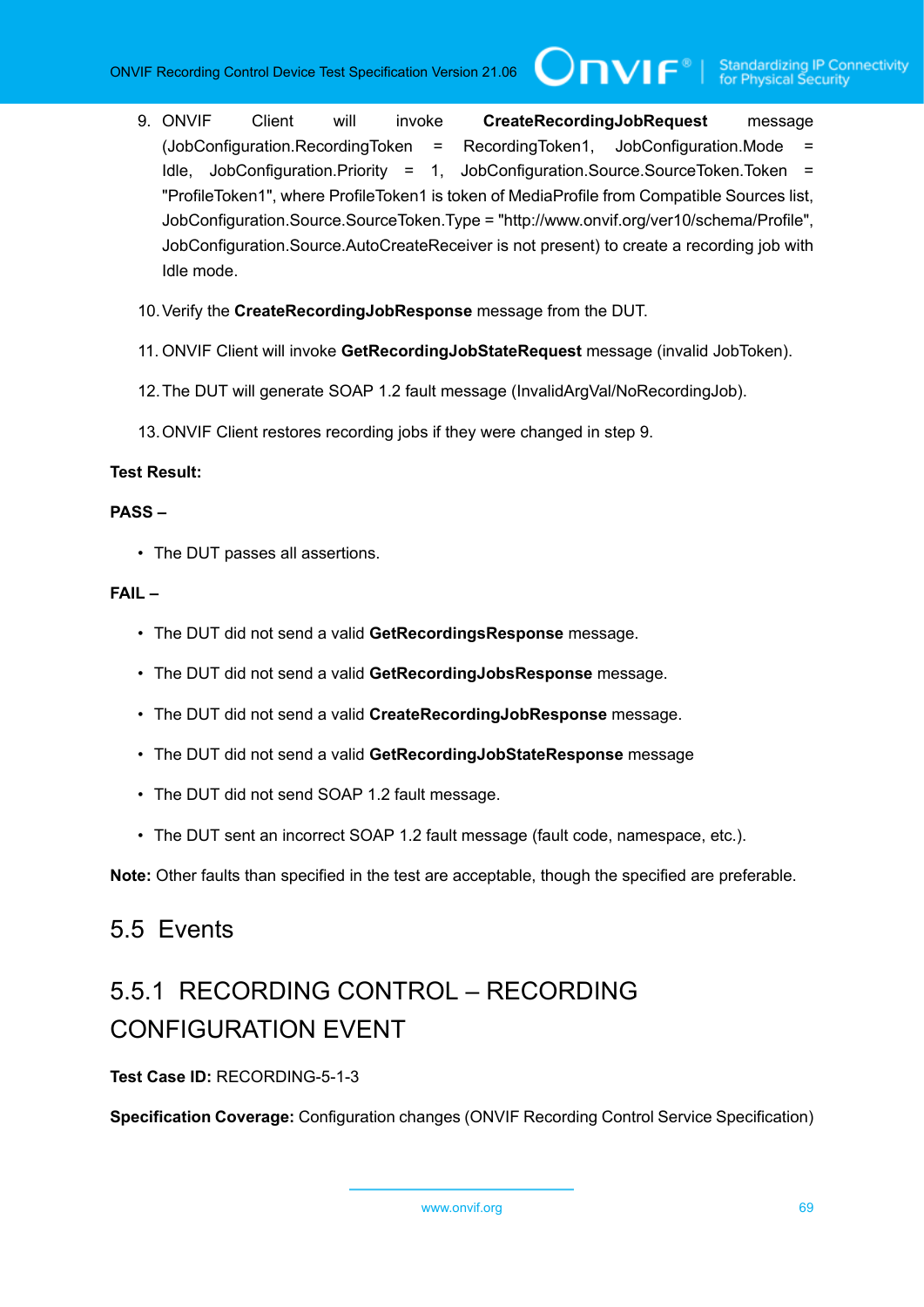**Feature Under Test:** GetRecordingConfiguration, SetRecordingConfiguration

**WSDL Reference:** recording.wsdl, event.wsdl

**Test Purpose:** To verify tns1:RecordingConfig/RecordingConfiguration event generation after recording configuration change, to verify tns1:RecordingConfig/RecordingConfiguration event format.

Pre-Requisite: ONVIF Client gets the entry point for Recording Control Service by GetServices/ GetCapabilities command. At least one recording exists for a DUT. Device supports Pull-Point Notification feature.

**Test Configuration:** ONVIF Client and DUT

- 1. Start an ONVIF Client.
- 2. Start the DUT.
- 3. ONVIF Client will invoke **GetRecordingsRequest** message to retrieve a complete recordings list.
- 4. Verify the **GetRecordingsResponse** message from the DUT. Select one of the recordings to use it in the further steps.
- 5. ONVIF Client will invoke **GetEventPropertiesRequest** message to retrieve all events supported by the DUT.
- 6. Verify the **GetEventPropertiesResponse** message from the DUT.
- 7. Check if there is an event with Topic tns1:RecordingConfig/RecordingConfiguration. If there is no event with such Topic skip other steps, fail the test and go to the next test.
- 8. Check that this event is not a Property event (MessageDescription.IsProperty = false).
- 9. Check that this event contains Source.SimpleItemDescription item with Name = "RecordingToken" and Type = "tt:RecordingReference".
- 10.Check that this event contains Data.ElementItemDescription item with Name = "Configuration" and Type = "tt:RecordingConfiguration".
- 11. ONVIF Client will invoke **CreatePullPointSubscriptionRequest** message with tns1:RecordingConfig/RecordingConfiguration Topic as Filter and an InitialTerminationTime of timeout1.
- 12.Verify that the DUT sends a **CreatePullPointSubscriptionResponse** message.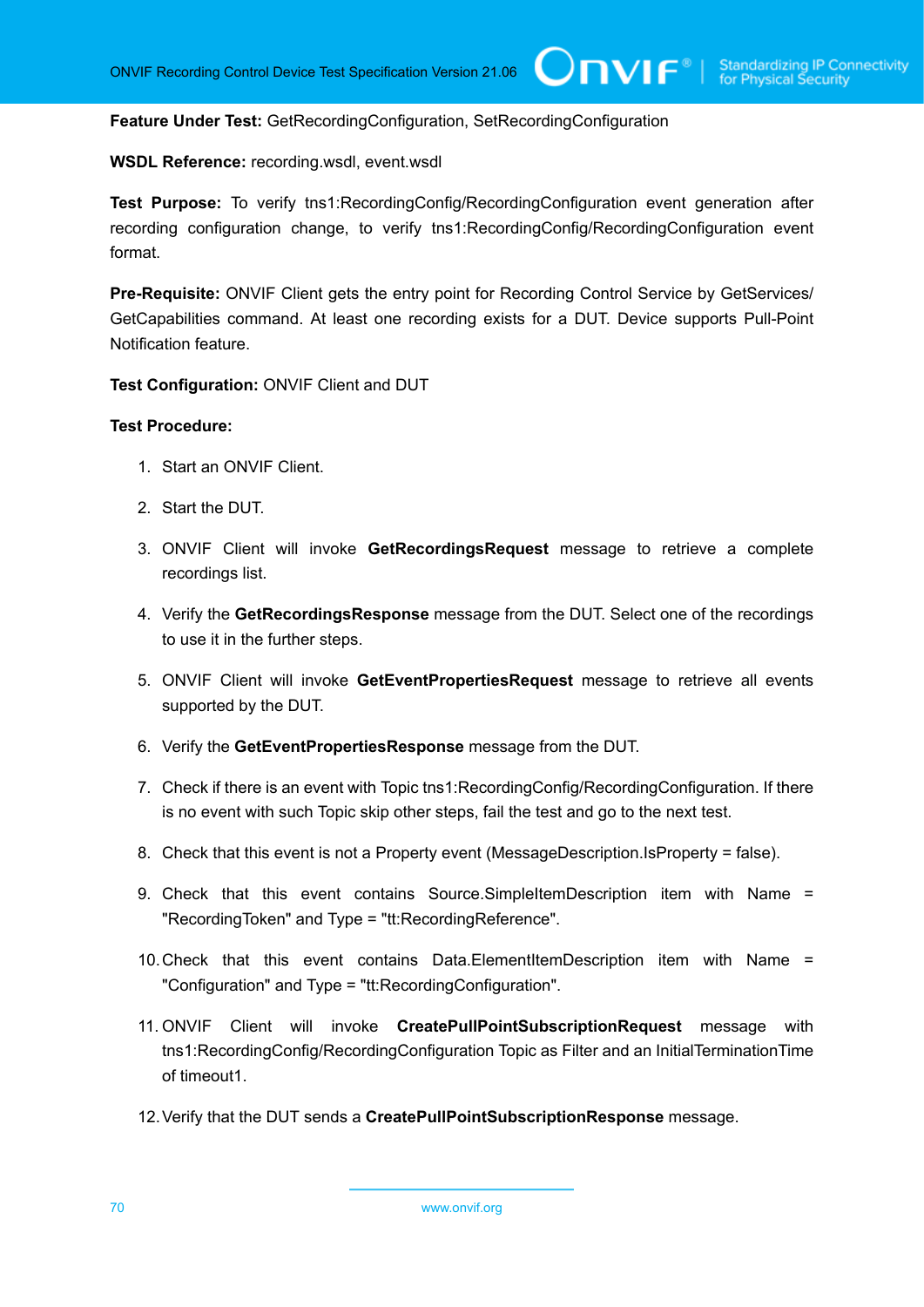13.ONVIF Client will invoke **SetRecordingConfigurationRequest** message (RecordingToken = [selected recording], RecordingConfiguration.Source.Name = [other than current], other Recording Configuration parameters without change) to configure Recording.

 $\mathsf{Cnv}$ ı $\mathsf{F}^\ast$ l

- 14.Verify the **SetRecordingConfigurationResponse** message from the DUT.
- 15.ONVIF Client will invoke **PullMessages** command with a PullMessagesTimeout of 20s and a MessageLimit of 1.
- 16.Verify that the DUT sends a **PullMessagesResponse** that contains NotificationMessages. Repeat step 15 until Notification for selected Recording is received.
- 17.Verify received Notify messages (correct value for UTC time, TopicExpression and wsnt:Message).
- 18.Verify that TopicExpression is equal to tns1:RecordingConfig/RecordingConfiguration for received Notify message.
- 19.Verify that notification contains Source.SimpleItem item with Name = "RecordingToken" and Value is equal to selected Recording Token.
- 20.Verify that each notification contains Data.ElementItem item with Name = "Configuration" and Value with type is equal to tt:RecordingConfiguration (validation with XML Schema complex type).
- 21.ONVIF Client will invoke **GetRecordingConfigurationRequest** message for selected Recording.
- 22.Verify the **GetRecordingConfigurationResponse** messages from the DUT. Verify that Data.ElementItem item with Name = "Configuration" from Notification message has the same value with RecordingConfiguration element from **GetRecordingConfigurationResponse** messages for selected Recording.
- 23.Restore DUT settings.

# **Test Result:**

## **PASS –**

• The DUT passes all assertions.

- The DUT did not send a **GetEventPropertiesResponse** message.
- The DUT did not send **CreatePullPointSubscriptionResponse** message.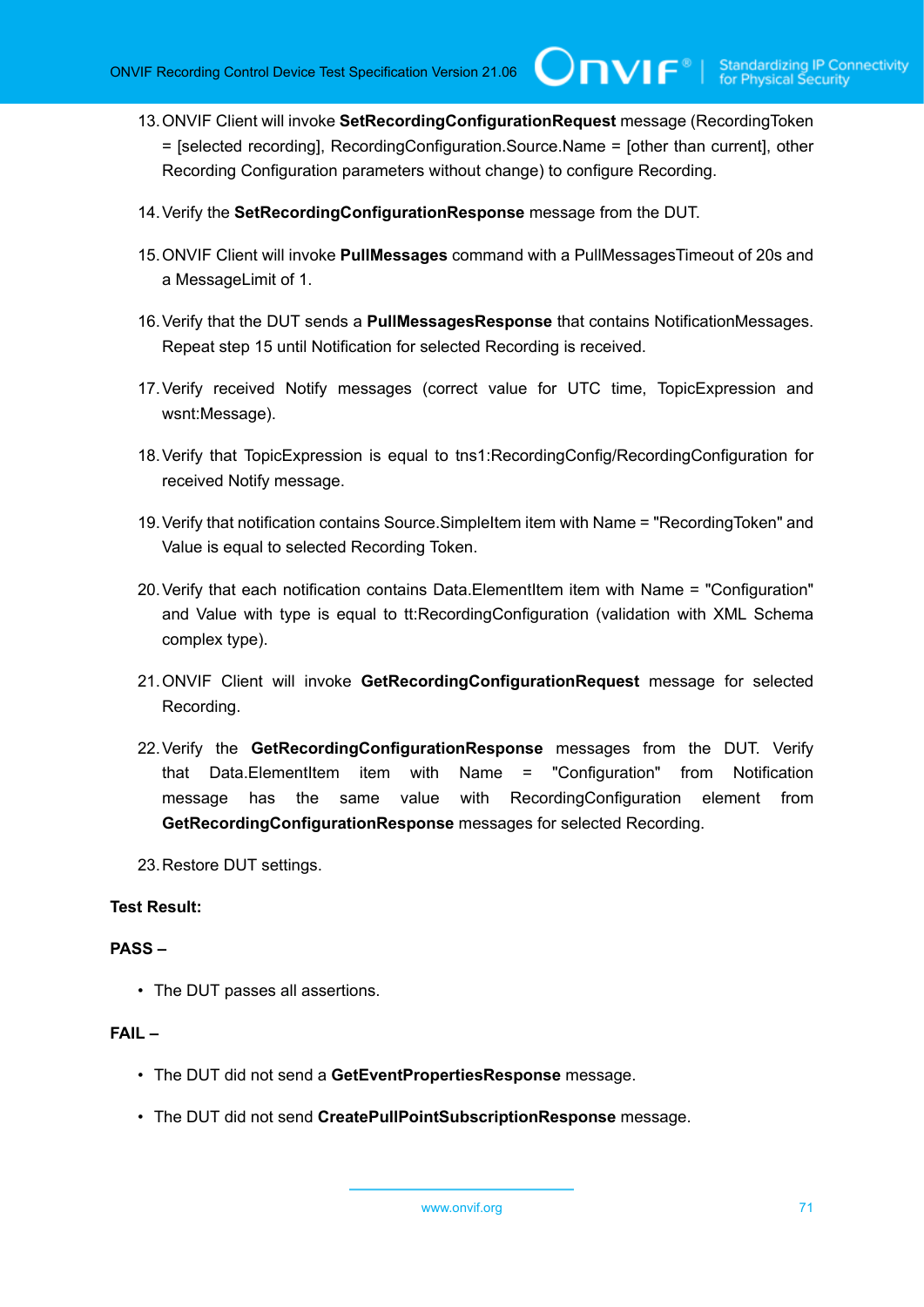- The DUT did not send **PullMessagesResponse** message.
- The DUT did not send a valid SubscriptionReference.
- The DUT did not send a valid **SetRecordingConfigurationResponse** message.
- The DUT did not send a valid **GetRecordingConfigurationResponse** message.
- The DUT did not send a valid **GetRecordingsResponse** message with at least one recording.
- The DUT did not send a Notification message that contains an event tns1:RecordingConfig/ RecordingConfiguration for selected Recording.
- The DUT sent an invalid Notification message (no corresponding Source.SimpleItem, Data.SimpleItem, or Data.ElementItem wrong type of Value fields, invalid RecordingToken or Configuration values).
- The DUT does not return valid tns1:RecordingConfig/RecordingConfiguration Topic in **GetEventPropertiesResponse**.

**Note:** The Subscription Manager has to be deleted at the end of the test either by calling unsubscribe or through a timeout.

**Note:** ONVIF Client at step 16 will wait for Notification message until notification for selected Recording is received or Operation Delay after last notification expires.

**Note:** The Renew has to be used for renew subscription during test, if InitialTerminationTime expires. If DUT returns UnacceptableTerminationTimeFault, resend Renew request with acceptable InitialTerminationTime from UnacceptableTerminationTimeFault.

**Note:** If DUT cannot accept the set value to Timeout or MessageLimit, ONVIF Client retries to send the PullMessage message with Timeout and MessageLimit which is contained in PullMessagesFaultResponse.

**Note:** timeout1 will be taken from Subscription Timeout field of ONVIF Device Test Tool.

**Note:** See [Annex A.8](#page-109-0) for Recording Source Information Parameters Length limitations.

# 5.5.2 RECORDING CONTROL – TRACK CONFIGURATION EVENT

**Test Case ID:** RECORDING-5-1-4

**Specification Coverage:** Configuration changes (ONVIF Recording Control Service Specification)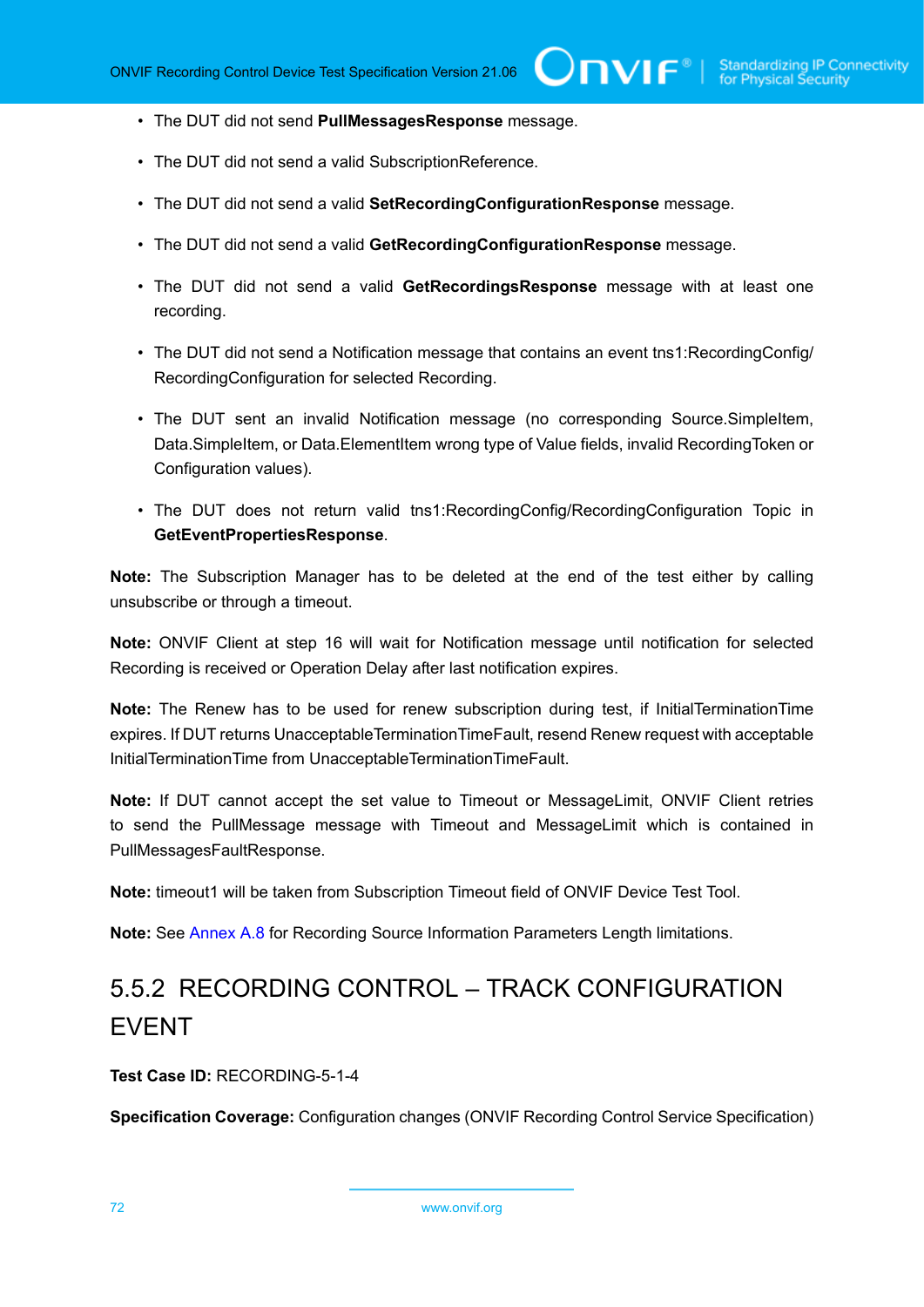#### **Feature Under Test:** GetTrackConfiguration, SetTrackConfiguration

#### **WSDL Reference:** recording.wsdl, event.wsdl

**Test Purpose:** To verify tns1:RecordingConfig/TrackConfiguration event generation after track configuration change, to verify tns1:RecordingConfig/TrackConfiguration event format.

**Pre-Requisite:** ONVIF Client gets the entry point for Recording Control Service by GetServices/ GetCapabilities command. At least one recording with track exists for the DUT. Device supports Pull-Point Notification feature.

#### **Test Configuration:** ONVIF Client and DUT

- 1. Start an ONVIF Client.
- 2. Start the DUT.
- 3. ONVIF Client will invoke **GetRecordingsRequest** message to retrieve a complete recordings list.
- 4. Verify the **GetRecordingsResponse** message from the DUT. Select one of the recording tracks to use it in the further steps.
- 5. ONVIF Client will invoke **GetEventPropertiesRequest** message to retrieve all events supported by the DUT.
- 6. Verify the **GetEventPropertiesResponse** message from the DUT.
- 7. Check if there is an event with Topic tns1:RecordingConfig/TrackConfiguration. If there is no event with such Topic, skip other steps, fail the test and go to the next test.
- 8. Check that this event is not a Property event (MessageDescription.IsProperty = false).
- 9. Check that this event contains Source.SimpleItemDescription item with Name = "RecordingToken" and Type = "tt:RecordingReference".
- 10.Check that this event contains Source.SimpleItemDescription item with Name = "TrackToken" and Type = "tt:TrackReference".
- 11. Check that this event contains Data.ElementItemDescription item with Name = "Configuration" and Type = "tt:TrackConfiguration".
- 12.ONVIF Client will invoke **CreatePullPointSubscriptionRequest** message with tns1:RecordingConfig/TrackConfiguration Topic as Filter and an InitialTerminationTime of timeout1.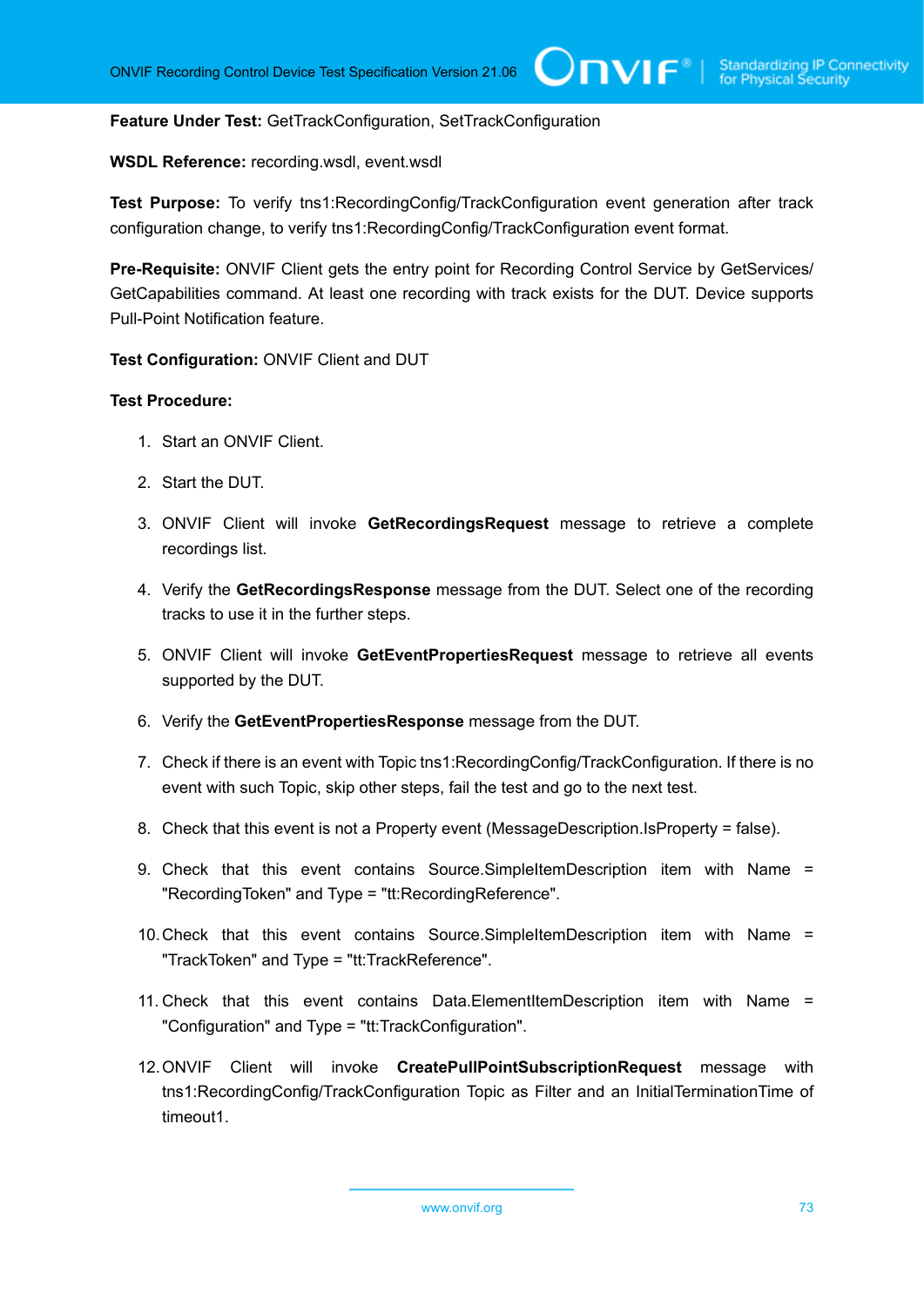TVIF®

13.Verify that the DUT sends a **CreatePullPointSubscriptionResponse** message.

- 14.ONVIF Client will invoke **SetTrackConfigurationRequest** message (RecordingToken = [selected recording], TrackToken = [selected track], TrackConfiguration.Description = [other than current], other Recording Configuration parameters without change) to configure Track.
- 15.Verify the **SetTrackConfigurationResponse** message from the DUT.
- 16.ONVIF Client will invoke **PullMessages** command with a PullMessagesTimeout of 20s and a MessageLimit of 1.
- 17.Verify that the DUT sends a **PullMessagesResponse** that contains NotificationMessages. Repeat step 16 until Notification for selected Track is received.
- 18.Verify received Notify messages (correct value for UTC time, TopicExpression and wsnt:Message).
- 19.Verify that TopicExpression is equal to tns1:RecordingConfig/TrackConfiguration for received Notify message.
- 20.Verify that notification contains Source.SimpleItem item with Name = "RecordingToken" and Value is equal to selected Recording Token.
- 21.Verify that notification contains Source.SimpleItem item with Name = "TrackToken" and Value is equal to selected Track Token.
- 22.Verify that each notification contains Data.ElementItem item with Name = "Configuration" and Value with type is equal to tt:TrackConfiguration (validation with XML Schema complex type).
- 23.ONVIF Client will invoke **GetTrackConfigurationRequest** message for selected Track and corresponding Recording.
- 24.Verify the **GetTrackConfigurationResponse** messages from the DUT. Verify that Data.ElementItem item with Name = "Configuration" from Notification message has the same value with TrackConfiguration element from **GetTrackConfigurationResponse** messages for selected Track.

25.Restore DUT settings.

#### **Test Result:**

#### **PASS –**

• The DUT passes all assertions.

**FAIL –**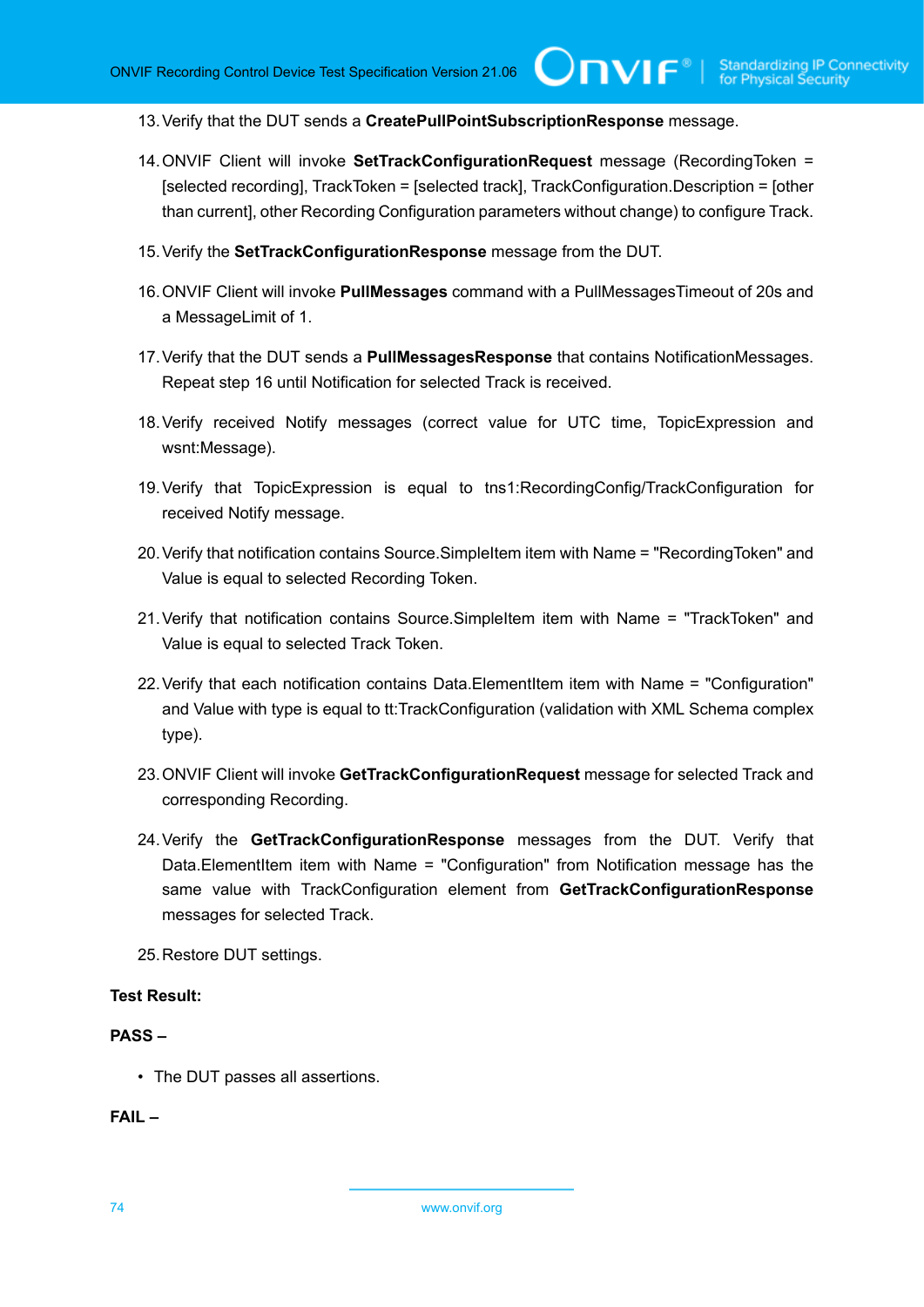- The DUT did not send a **GetEventPropertiesResponse** message.
- The DUT did not send **CreatePullPointSubscriptionResponse** message.
- The DUT did not send **PullMessagesResponse** message.
- The DUT did not send a valid SubscriptionReference.
- The DUT did not send a valid **SetTrackConfigurationResponse** message.
- The DUT did not send a valid **GetTrackConfigurationResponse** message.
- The DUT did not send a valid **GetRecordingsResponse** message with at least one recording with track.
- The DUT did not send a Notification message that contains an event tns1:RecordingConfig/ TrackConfiguration for selected Recording.
- The DUT sent an invalid Notification message (no corresponding Source.SimpleItem, Data.SimpleItem, or Data.ElementItem wrong type of Value fields, invalid RecordingToken, TrackToken, or Configuration values).
- The DUT does not return valid tns1:RecordingConfig/TrackConfiguration Topic in **GetEventPropertiesResponse**.

**Note:** The Subscription Manager has to be deleted at the end of the test either by calling unsubscribe or through a timeout.

**Note:** ONVIF Client at step 17 will wait for Notification message until notification for selected Track is received or Operation Delay after last notification expires.

**Note:** The Renew has to be used for renew subscription during test, if InitialTerminationTime expires. If DUT returns UnacceptableTerminationTimeFault, re-send Renew request with acceptable InitialTerminationTime from UnacceptableTerminationTimeFault.

**Note:** If DUT cannot accept the set value to Timeout or MessageLimit, ONVIF Client retries to send the PullMessage message with Timeout and MessageLimit which is contained in PullMessagesFaultResponse.

**Note:** timeout1 will be taken from Subscription Timeout field of ONVIF Device Test Tool.

## 5.5.3 RECORDING CONTROL – CREATE RECORDING EVENT

**Test Case ID:** RECORDING-5-1-6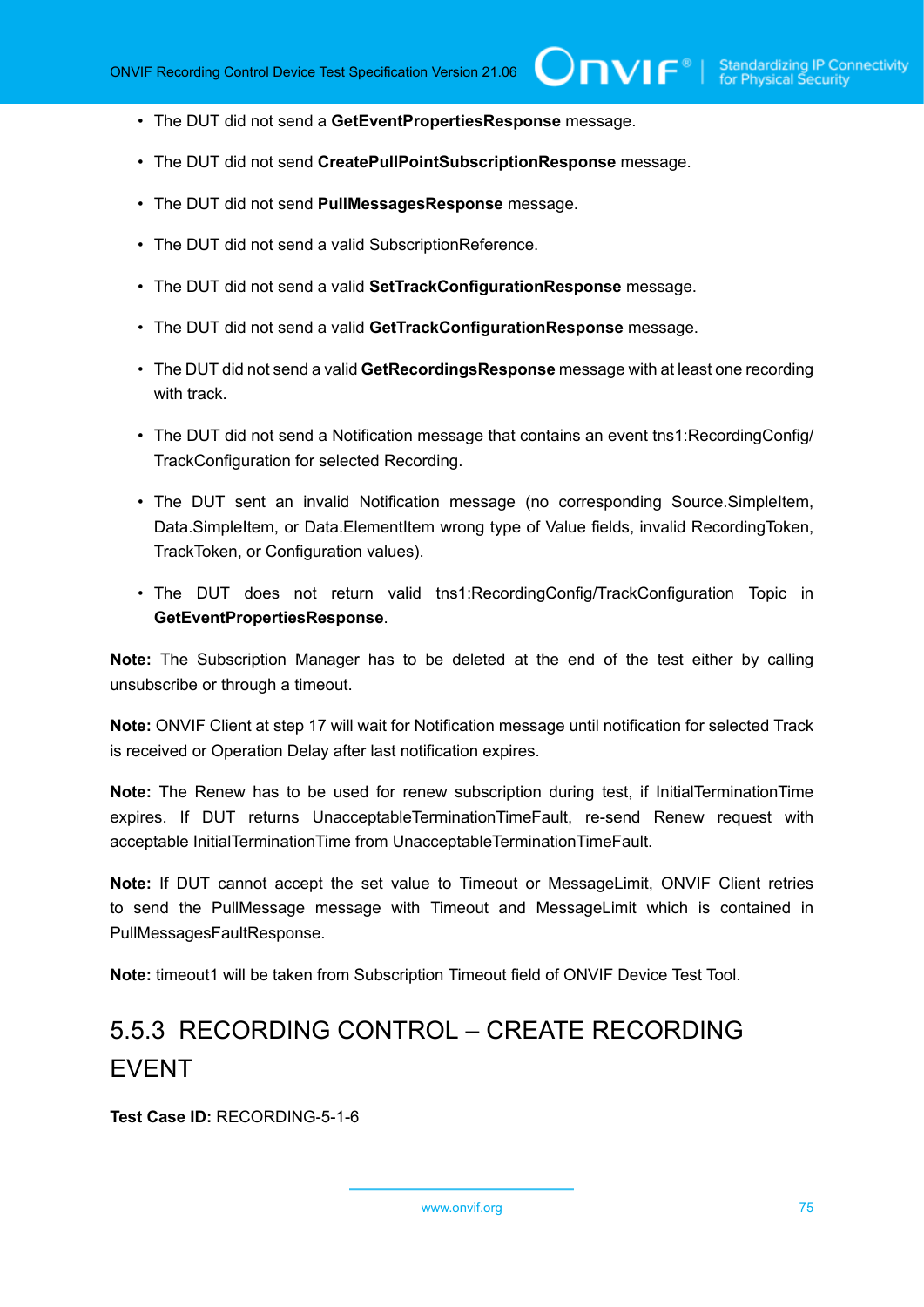**Specification Coverage:** Recording and track creation and deletion (ONVIF Recording Control Service Specification)

 $\bigcup$ NIF $^\circ$ l

**Feature Under Test:** CreateRecordingConfiguration

**WSDL Reference:** recording.wsdl, event.wsdl

**Test Purpose:** To verify tns1:RecordingConfig/CreateRecording event generation after recording creation, to verify tns1:RecordingConfig/CreateRecording event format.

**Pre-Requisite:** ONVIF Client gets the entry point for Recording Control Service by GetServices/ GetCapabilities command. Dynamic Recording functionality is supported by the DUT. Device supports Pull-Point Notification feature.

**Test Configuration:** ONVIF Client and DUT

- 1. Start an ONVIF Client.
- 2. Start the DUT.
- 3. Execute [Annex A.7](#page-108-0) for possibility to create a new recording.
- 4. ONVIF Client will invoke **GetEventPropertiesRequest** message to retrieve all events supported by the DUT.
- 5. Verify the **GetEventPropertiesResponse** message from the DUT.
- 6. Check if there is an event with Topic tns1:RecordingConfig/CreateRecording. If there is no event with such Topic, skip other steps, fail the test and go to the next test.
- 7. Check that this event is not a Property event (MessageDescription.IsProperty = false).
- 8. Check that this event contains Source.SimpleItemDescription item with Name = "RecordingToken" and Type = "tt:RecordingReference".
- 9. ONVIF Client will invoke **CreatePullPointSubscriptionRequest** message with tns1:RecordingConfig/CreateRecording Topic as Filter and an InitialTerminationTime of timeout1.
- 10.Verify that the DUT sends a **CreatePullPointSubscriptionResponse** message.
- 11. ONVIF Client will invoke **CreateRecordingRequest** message with RecordingConfiguration.Source.SourceId as any URI, RecordingConfiguration.Source.Name =  $\blacksquare$  =  $\blacksquare$   $\blacksquare$   $\blacksquare$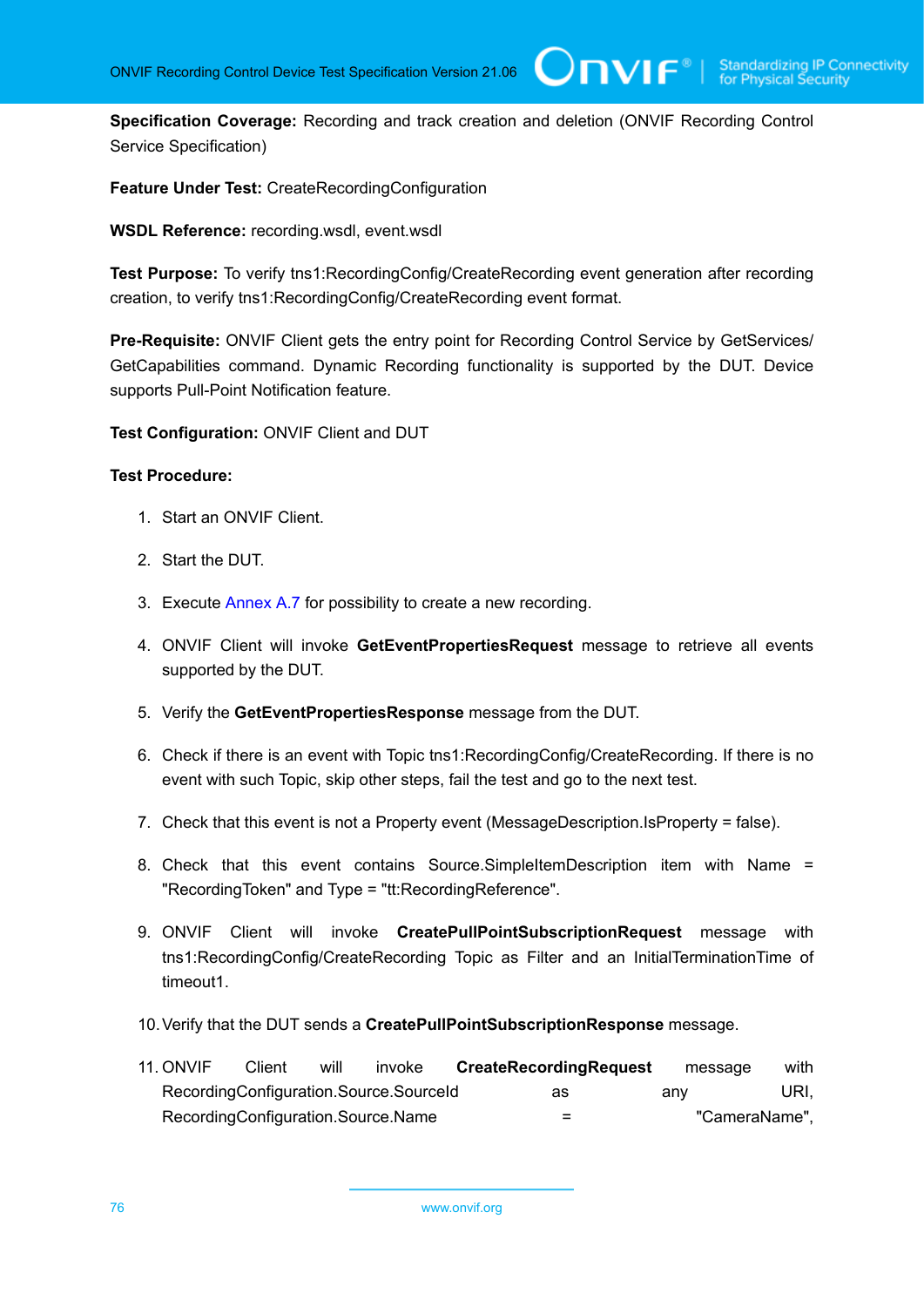RecordingConfiguration.Source.Location = "LocationDescription", RecordingConfiguration.Source.Description = "Source Description", RecordingConfiguration.Source.Address as address of the device, RecordingConfiguration.Content = "Create recording event test", RecordingConfiguration.MaximumRetentionTime = [acceptable MaximumRetentionTime] to create a new recording.

 $\bigcirc$ nvif $^*$ l

- 12.Verify the **CreateRecordingResponse** message from the DUT (RecordingToken = RecordingToken1).
- 13.ONVIF Client will invoke **PullMessages** command with a PullMessagesTimeout of 20s and a MessageLimit of 1.
- 14.Verify that the DUT sends a **PullMessagesResponse** that contains NotificationMessages. Repeat step 13 until Notification for created Recording is received.
- 15.Verify received Notify messages (correct value for UTC time, TopicExpression and wsnt:Message).
- 16.Verify that TopicExpression is equal to tns1:RecordingConfig/CreateRecording for received Notify message.
- 17.Verify that notification contains Source.SimpleItem item with Name = "RecordingToken" and Value is equal to created Recording Token.
- 18.Restore DUT settings.

#### **Test Result:**

#### **PASS –**

• The DUT passes all assertions.

#### **FAIL –**

- The DUT did not send a **GetEventPropertiesResponse** message.
- The DUT did not send **CreatePullPointSubscriptionResponse** message.
- The DUT did not send **PullMessagesResponse** message.
- The DUT did not send a valid SubscriptionReference.
- The DUT did not send a valid **CreateRecordingResponse** message.
- The DUT did not send a Notification message that contains an event tns1:RecordingConfig/ CreateRecording for created Recording.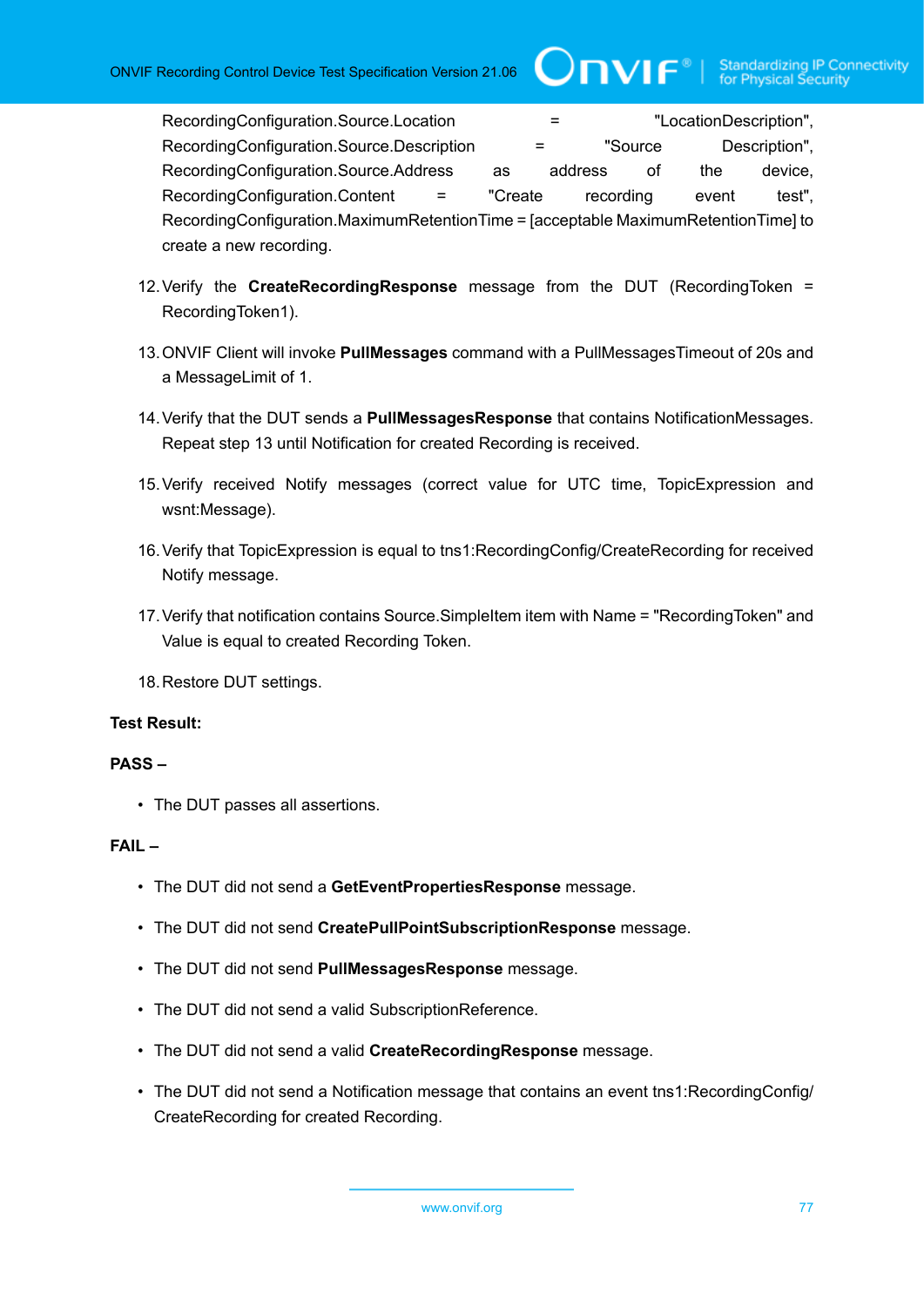• The DUT sent an invalid Notification message (no corresponding Source.SimpleItem, Data.SimpleItem, wrong type of Value fields, invalid RecordingToken).

 $\mathsf{Cnv}$ ı $\mathsf{F}^\circ$ l

• The DUT does not return a valid tns1:RecordingConfig/CreateRecording Topic in **GetEventPropertiesResponse**.

**Note:** The Subscription Manager has to be deleted at the end of the test either by calling unsubscribe or through a timeout.

**Note:** ONVIF Client at step 14 will wait for Notification message until notification for created Recording is received or Operation Delay after last notification expires.

**Note:** The Renew has to be used for renew subscription during test, if InitialTerminationTime expires. If DUT returns UnacceptableTerminationTimeFault, resend Renew request with acceptable InitialTerminationTime from UnacceptableTerminationTimeFault.

**Note:** If DUT cannot accept the set value to Timeout or MessageLimit, ONVIF Client retries to send the PullMessage message with Timeout and MessageLimit which is contained in PullMessagesFaultResponse.

**Note:** timeout1 will be taken from Subscription Timeout field of ONVIF Device Test Tool.

**Note:** See [Annex A.8](#page-109-0) for Recording Source Information Parameters Length limitations.

### 5.5.4 RECORDING CONTROL – CREATE TRACK EVENT

**Test Case ID:** RECORDING-5-1-8

**Specification Coverage:** Recording and track creation and deletion (ONVIF Recording Control Service Specification)

**Feature Under Test:** None

**WSDL Reference:** event.wsdl

**Test Purpose:** To verify tns1:RecordingConfig/CreateTrack event format in TopicSet.

**Pre-Requisite:** Event Service is supported by the DUT. Dynamic Recording or dynamic track functionality is supported by the DUT.

**Test Configuration:** ONVIF Client and DUT

- 1. Start an ONVIF Client.
- 2. Start the DUT.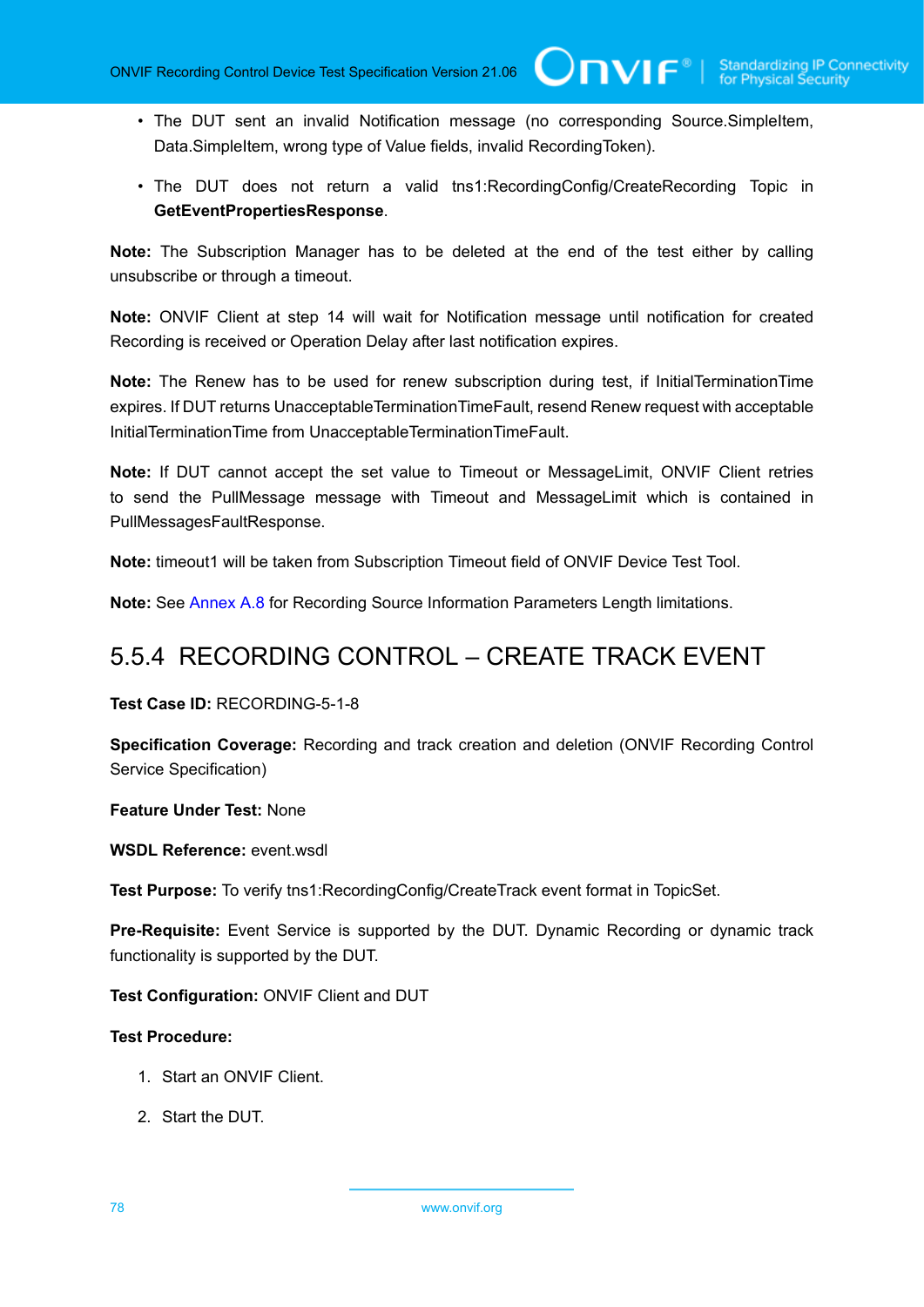3. ONVIF Client will invoke **GetEventPropertiesRequest** message to retrieve all events supported by the DUT.

 $\bigcup$ NIF $^{\circ}$ l

- 4. Verify the **GetEventPropertiesResponse** message from the DUT.
- 5. Check if there is an event with Topic tns1:RecordingConfig/CreateTrack. If there is no event with such Topic, skip other steps, fail the test and go to the next test.
- 6. Check that this event is not a Property event (MessageDescription.IsProperty = false).
- 7. Check that this event contains Source.SimpleItemDescription item with Name = "RecordingToken" and Type = "tt:RecordingReference".
- 8. Check that this event contains Source.SimpleItemDescription item with Name = "TrackToken" and Type = "tt:TrackReference".

#### **Test Result:**

#### **PASS –**

• The DUT passes all assertions.

#### **FAIL –**

- The DUT did not send a **GetEventPropertiesResponse** message.
- The DUT does not return valid tns1:RecordingConfig/CreateTrack Topic in **GetEventPropertiesResponse**.

### 5.5.5 RECORDING CONTROL – DELETE TRACK EVENT

**Test Case ID:** RECORDING-5-1-9

**Specification Coverage:** Recording and track creation and deletion (ONVIF Recording Control Service Specification)

**Feature Under Test:** None

**WSDL Reference:** event.wsdl

**Test Purpose:** To verify tns1:RecordingConfig/DeleteTrack event format in TopicSet.

**Pre-Requisite:** Event Service is supported by the DUT. Dynamic Recording or dynamic track functionality is supported by the DUT.

**Test Configuration:** ONVIF Client and DUT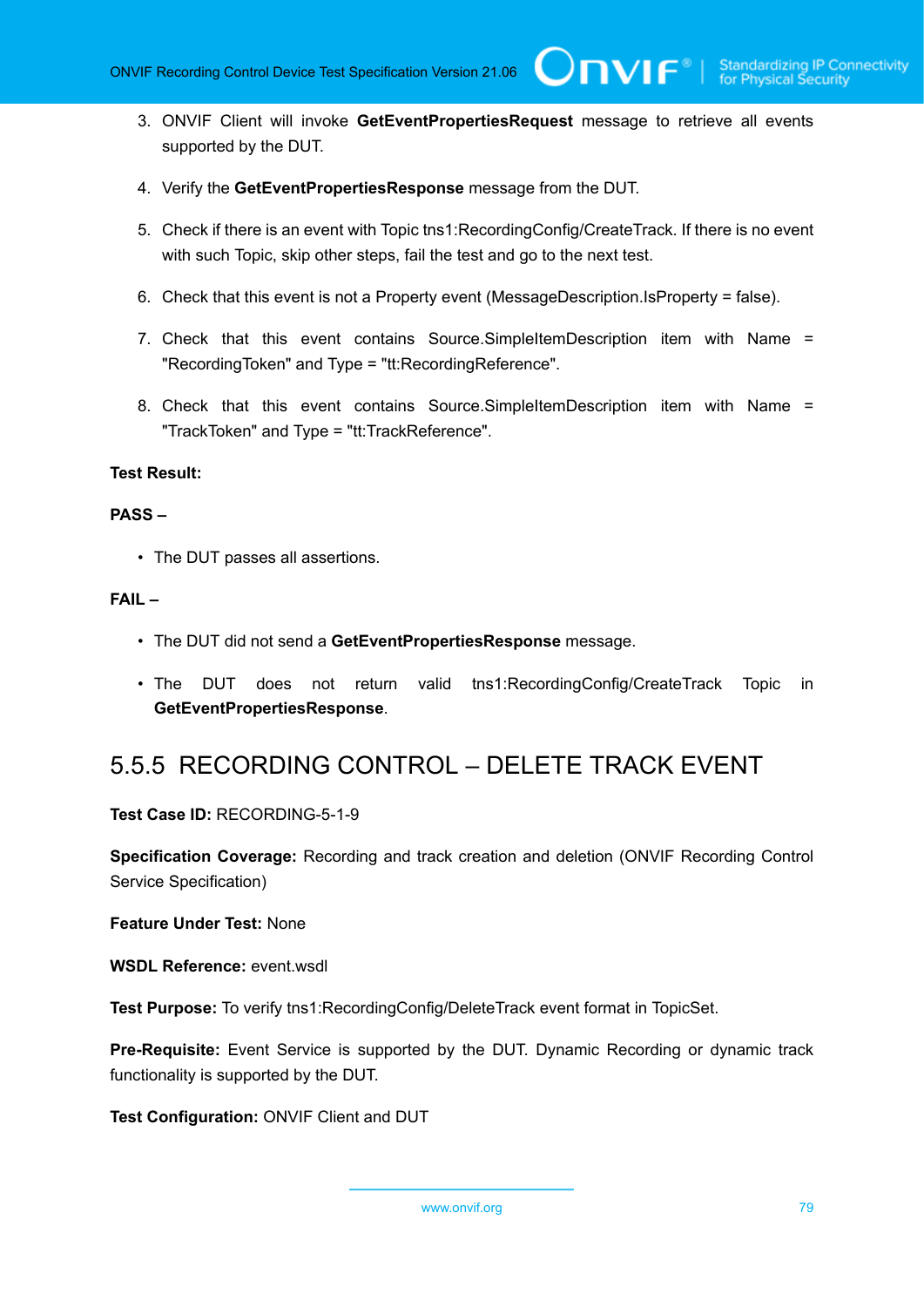#### **Test Procedure:**

- 1. Start an ONVIF Client.
- 2. Start the DUT.
- 3. ONVIF Client will invoke **GetEventPropertiesRequest** message to retrieve all events supported by the DUT.
- 4. Verify the **GetEventPropertiesResponse** message from the DUT.
- 5. Check if there is an event with Topic tns1:RecordingConfig/DeleteTrack. If there is no event with such Topic skip other steps, fail the test and go to the next test.
- 6. Check that this event is not a Property event (MessageDescription.IsProperty = false).
- 7. Check that this event contains Source.SimpleItemDescription item with Name = "RecordingToken" and Type = "tt:RecordingReference".
- 8. Check that this event contains Source.SimpleItemDescription item with Name = "TrackToken" and Type = "tt:TrackReference".

#### **Test Result:**

#### **PASS –**

• The DUT passes all assertions.

#### **FAIL –**

- The DUT did not send a **GetEventPropertiesResponse** message.
- The DUT does not return a valid tns1:RecordingConfig/DeleteTrack Topic in **GetEventPropertiesResponse**.

# 5.5.6 RECORDING CONTROL – CREATE TRACK EVENT (CREATE RECORDING)

**Test Case ID:** RECORDING-5-1-10

**Specification Coverage:** Recording and track creation and deletion (ONVIF Recording Control Service Specification)

**Feature Under Test:** CreateRecording

**WSDL Reference:** recording.wsdl, event.wsdl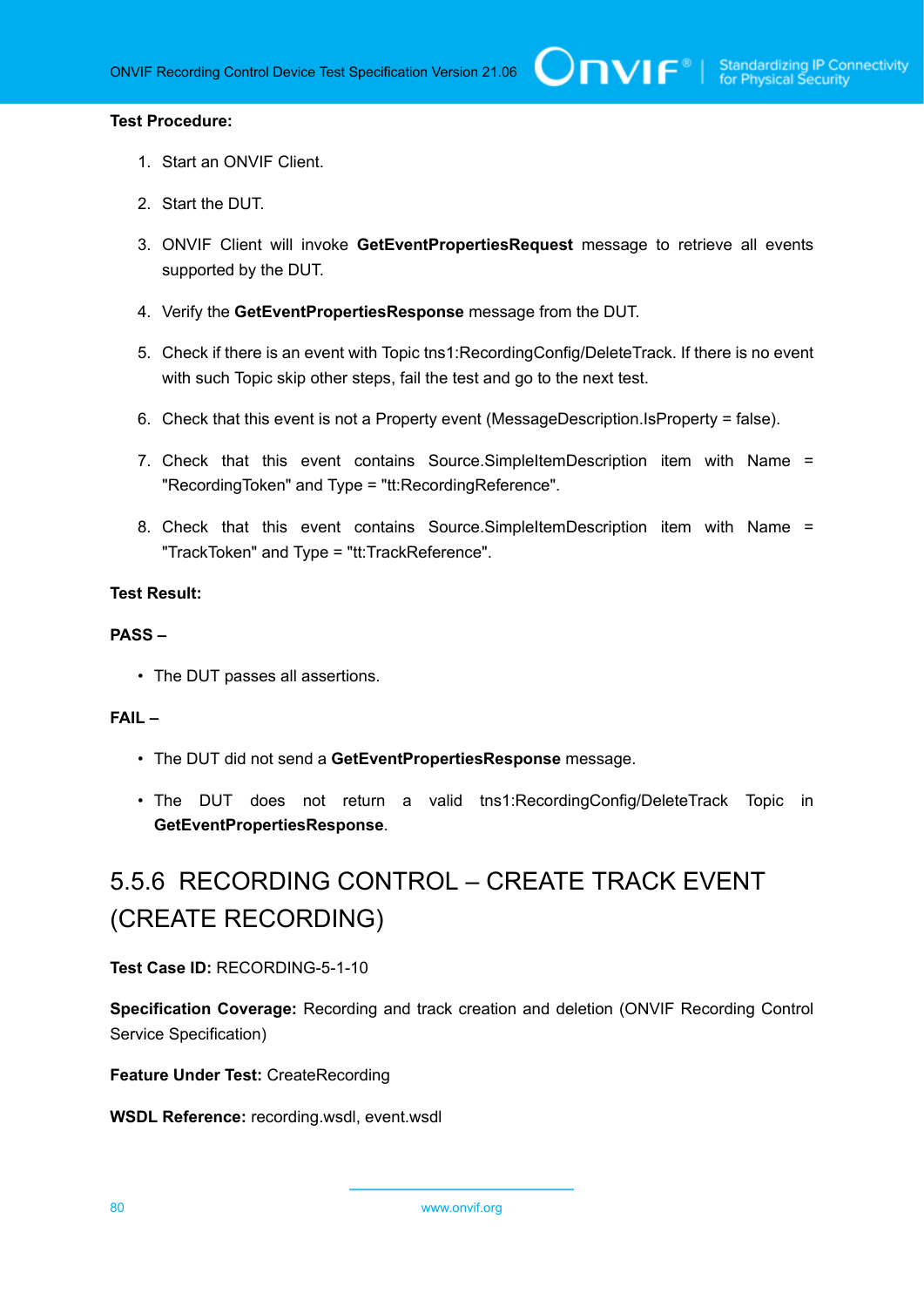**Test Purpose:** To verify tns1:RecordingConfig/CreateTrack event generation after recording creation, to verify tns1:RecordingConfig/CreateTrack event format.

 $\mathsf{Cnv}$ ı $\mathsf{F}^\ast$ l

**Pre-Requisite:** ONVIF Client gets the entry point for Recording Control Service by GetServices/ GetCapabilities command. Dynamic Recording functionality is supported by the DUT. Device supports Pull-Point Notification feature.

#### **Test Configuration:** ONVIF Client and DUT

- 1. Start an ONVIF Client.
- 2. Start the DUT.
- 3. Execute [Annex A.7](#page-108-0) for possibility to create a new recording.
- 4. ONVIF Client will invoke **CreatePullPointSubscriptionRequest** message with tns1:RecordingConfig/CreateTrack Topic as Filter and an InitialTerminationTime of timeout1.
- 5. Verify that the DUT sends a **CreatePullPointSubscriptionResponse** message.
- 6. ONVIF Client will invoke **CreateRecordingRequest** message with RecordingConfiguration.Source.SourceId as any URI, RecordingConfiguration.Source.Name = "CameraName", RecordingConfiguration.Source.Location = "LocationDescription", RecordingConfiguration.Source.Description = "Source Description", RecordingConfiguration.Source.Address as address of the device, RecordingConfiguration.Content = "Create recording event test", RecordingConfiguration.MaximumRetentionTime = [acceptable MaximumRetentionTime] to create a new recording with default tracks.
- 7. Verify the **CreateRecordingResponse** message from the DUT (RecordingToken = RecordingToken1).
- 8. ONVIF Client will invoke **PullMessages** command with a PullMessagesTimeout of 20s and a MessageLimit of 2.
- 9. Verify that the DUT sends a **PullMessagesResponse** that contains NotificationMessages. Repeat step 8 until Notifications for all default tracks for created Recording are received.
- 10.Verify received Notify messages (correct value for UTC time, TopicExpression and wsnt:Message).
- 11. Verify that TopicExpression is equal to tns1:RecordingConfig/CreateTrack for all received Notify messages.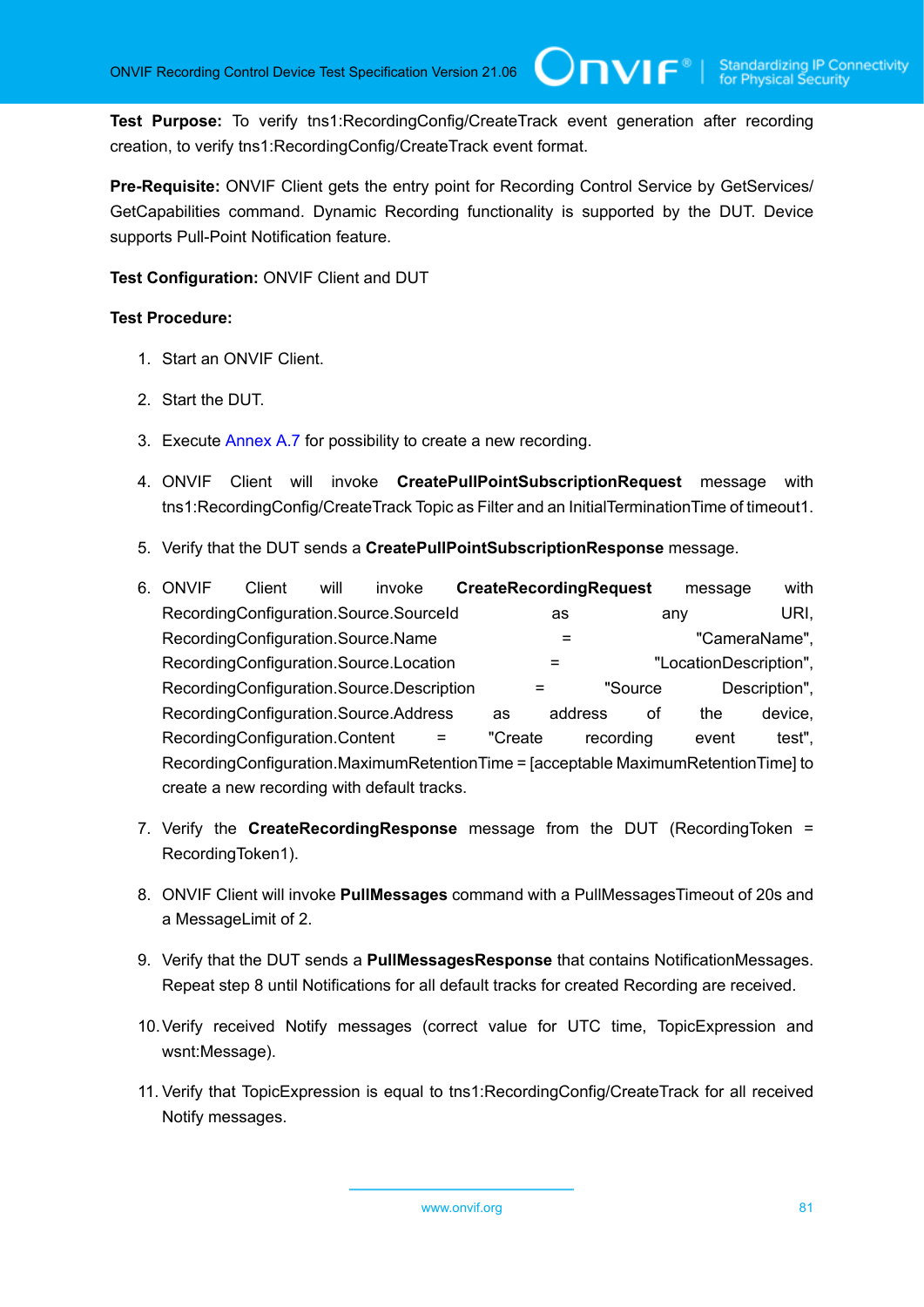- 12.Verify that each notification contains Source.SimpleItem item with Name = "RecordingToken" and Value is equal to created Recording Token.
- 13.Verify that there is one notification for each default tracks of created recording (notification contains Source.SimpleItem item with Name = "TrackToken" with Value is equal to each Track Token).
- 14.Restore DUT settings.

#### **Test Result:**

#### **PASS –**

• The DUT passes all assertions.

#### **FAIL –**

- The DUT did not send **CreatePullPointSubscriptionResponse** message.
- The DUT did not send **PullMessagesResponse** message.
- The DUT did not send a valid SubscriptionReference.
- The DUT did not send a valid **CreateRecordingResponse** message.
- The DUT did not send a Notification message that contains an event tns1:RecordingConfig/ CreateTrack for at least one Track from created Recording.
- The DUT sent an invalid Notification message (no corresponding Source.SimpleItem, Data.SimpleItem, wrong type of Value fields, invalid TrackToken or RecordingToken).

**Note:** The Subscription Manager has to be deleted at the end of the test either by calling unsubscribe or through a timeout.

**Note:** ONVIF Client at step 9 will wait for Notification message until all notifications for each track for created Recording is received or Operation Delay after last notification expires.

**Note:** The Renew has to be used for renew subscription during test, if InitialTerminationTime expires. If DUT returns UnacceptableTerminationTimeFault, resend Renew request with acceptable InitialTerminationTime from UnacceptableTerminationTimeFault.

**Note:** If DUT cannot accept the set value to Timeout or MessageLimit, ONVIF Client retries to send the PullMessage message with Timeout and MessageLimit which is contained in PullMessagesFaultResponse.

**Note:** timeout1 will be taken from Subscription Timeout field of ONVIF Device Test Tool.

**Note:** See [Annex A.8](#page-109-0) for Recording Source Information Parameters Length limitations.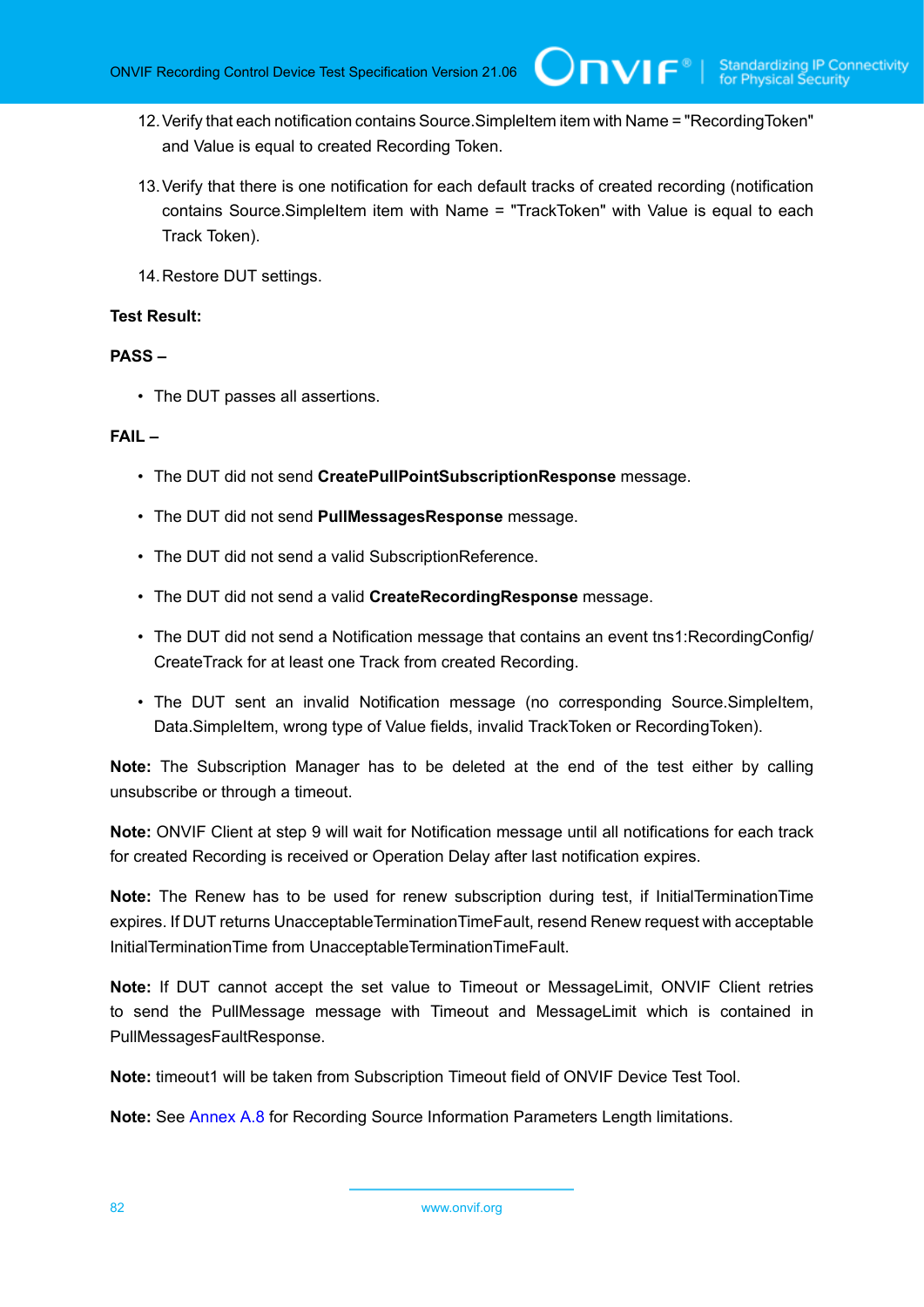# 5.5.7 RECORDING CONTROL – DELETE TRACK EVENT (DELETE RECORDING)

**Test Case ID:** RECORDING-5-1-11

**Specification Coverage:** Recording and track creation and deletion (ONVIF Recording Control Service Specification)

**Feature Under Test:** DeleteRecording

**WSDL Reference:** recording.wsdl, event.wsdl

**Test Purpose:** To verify tns1:RecordingConfig/DeleteTrack event generation after recording deletion, to verify tns1:RecordingConfig/DeleteTrack event format.

**Pre-Requisite:** ONVIF Client gets the entry point for Recording Control Service by GetServices/ GetCapabilities command. Dynamic Recording functionality is supported by the DUT. Device supports Pull-Point Notification feature.

**Test Configuration:** ONVIF Client and DUT

- 1. Start an ONVIF Client.
- 2. Start the DUT.
- 3. Execute [Annex A.7](#page-108-0) for possibility to create a new recording.
- 4. ONVIF Client will invoke **CreateRecordingRequest** message with RecordingConfiguration.Source.SourceId as any URI, RecordingConfiguration.Source.Name =  $=$  "CameraName", RecordingConfiguration.Source.Location = "LocationDescription", RecordingConfiguration.Source.Description = "Source Description", RecordingConfiguration.Source.Address as address of the device, RecordingConfiguration.Content = "Create recording event test", RecordingConfiguration.MaximumRetentionTime = [acceptable MaximumRetentionTime] to create a new recording with default tracks.
- 5. Verify the **CreateRecordingResponse** message from the DUT (RecordingToken = RecordingToken1).
- 6. ONVIF Client will invoke **CreatePullPointSubscriptionRequest** message with tns1:RecordingConfig/DeleteTrack Topic as Filter and an InitialTerminationTime of timeout1.
- 7. Verify that the DUT sends a **CreatePullPointSubscriptionResponse** message.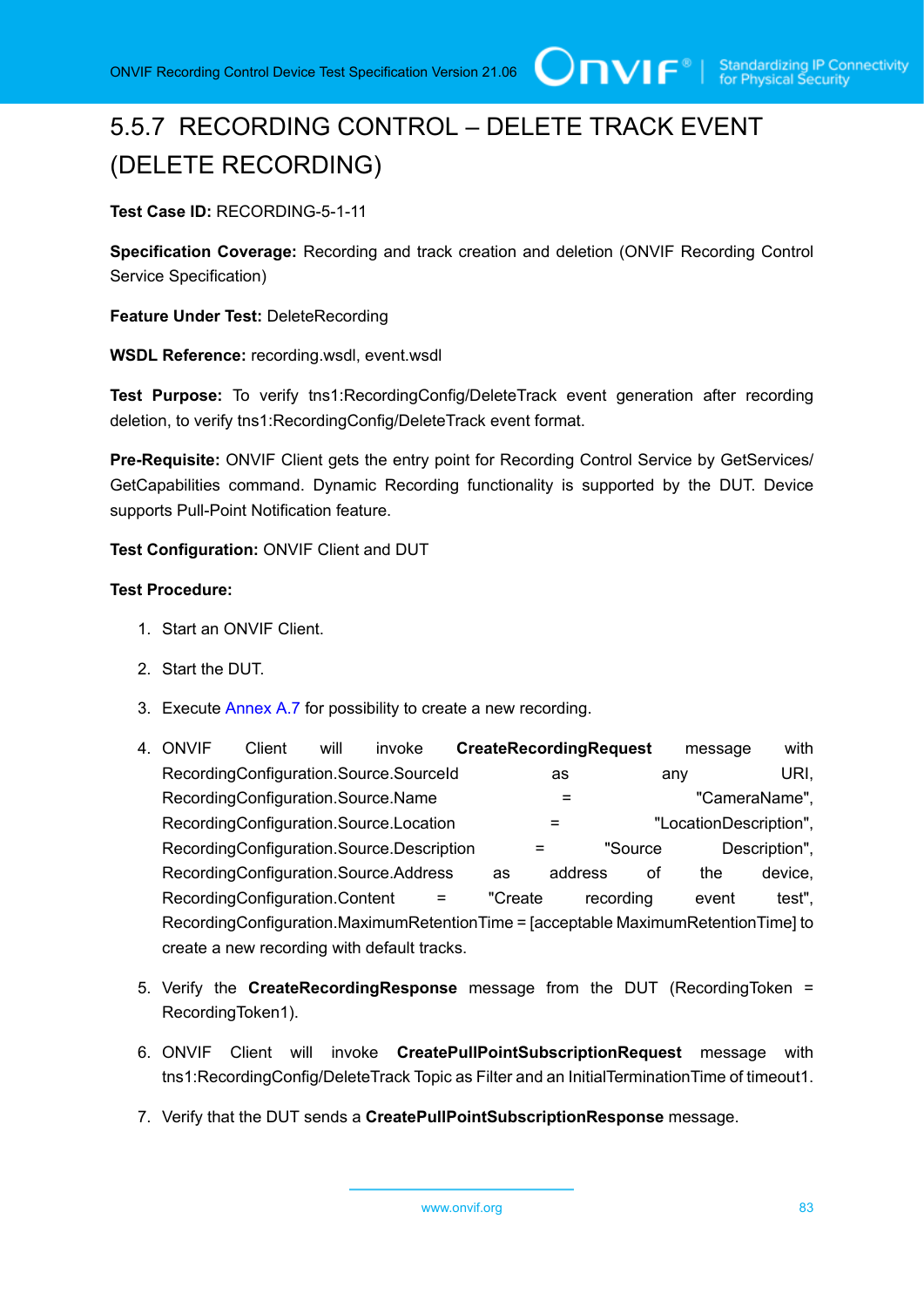8. ONVIF Client will invoke **DeleteRecordingRequest** message (RecordingToken = RecordingToken1) to delete the created recording with default tracks.

 $\bigcup$ NVIF $^\circ$ l

- 9. Verify the **DeleteRecordingResponse** message from the DUT.
- 10.ONVIF Client will invoke **PullMessages** command with a PullMessagesTimeout of 20s and a MessageLimit of 2.
- 11. Verify that the DUT sends a **PullMessagesResponse** that contains NotificationMessages. Repeat step 10 until Notifications for all default tracks for created Recording are received.
- 12.Verify received Notify messages (correct value for UTC time, TopicExpression and wsnt:Message).
- 13.Verify that TopicExpression is equal to tns1:RecordingConfig/DeleteTrack for all received Notify messages.
- 14.Verify that each notification contains Source.SimpleItem item with Name = "RecordingToken" and Value is equal to created Recording Token.
- 15.Verify that there is one notification for each default tracks of deleted recording (notification contains Source.SimpleItem item with Name = "TrackToken" with Value is equal to each Track Token).
- 16.Restore DUT settings.

#### **Test Result:**

#### **PASS –**

• The DUT passes all assertions.

#### **FAIL –**

- The DUT did not send **CreatePullPointSubscriptionResponse** message.
- The DUT did not send **PullMessagesResponse** message.
- The DUT did not send a valid SubscriptionReference.
- The DUT did not send a valid **CreateRecordingResponse** message.
- The DUT did not send a Notification message that contains an event tns1:RecordingConfig/ CreateTrack for at least one Track from created Recording.
- The DUT sent an invalid Notification message (no corresponding Source.SimpleItem, Data.SimpleItem, and wrong type of Value fields, invalid TrackToken or RecordingToken).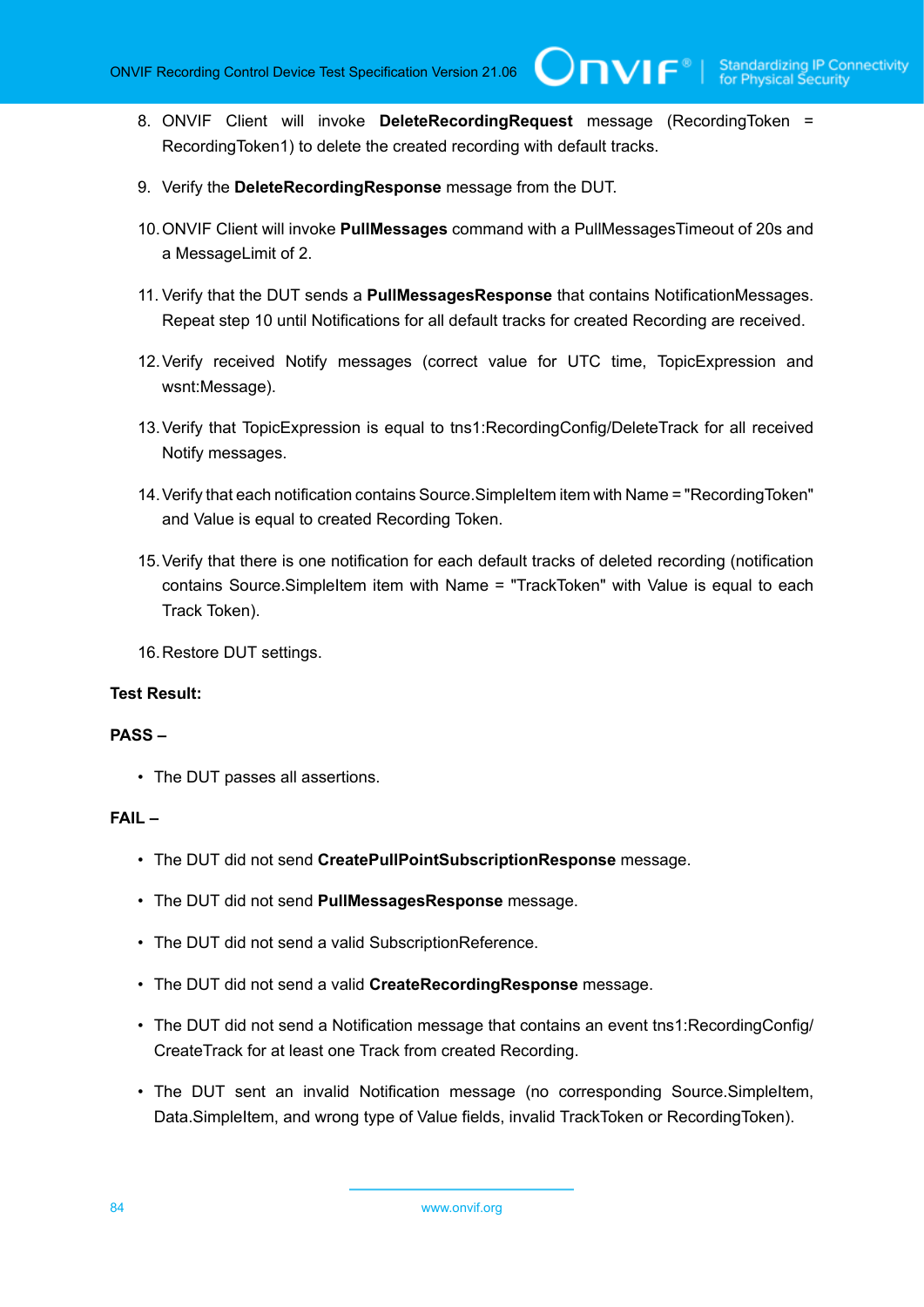**Note:** The Subscription Manager has to be deleted at the end of the test either by calling unsubscribe or through a timeout.

**Note:** ONVIF Client at step 11 will wait for Notification message until all notifications for each track for deleted Recording is received or Operation Delay after last notification expires.

**Note:** The Renew has to be used for renew subscription during test, if InitialTerminationTime expires. If DUT returns UnacceptableTerminationTimeFault, resend Renew request with acceptable InitialTerminationTime from UnacceptableTerminationTimeFault.

**Note:** If DUT cannot accept the set value to Timeout or MessageLimit, ONVIF Client retries to send the PullMessage message with Timeout and MessageLimit which is contained in PullMessagesFaultResponse.

**Note:** timeout1 will be taken from Subscription Timeout field of ONVIF Device Test Tool.

**Note:** See [Annex A.8](#page-109-0) for Recording Source Information Parameters Length limitations.

## 5.5.8 RECORDING CONTROL – DELETE TRACK DATA EVENT

**Test Case ID:** RECORDING-5-1-14

**Specification Coverage:** Data deletion (ONVIF Recording Control Service Specification)

**Feature Under Test:** None

**WSDL Reference:** event.wsdl

**Test Purpose:** To verify tns1:RecordingConfig/DeleteTrackData event format in TopicSet.

**Pre-Requisite:** Event Service was received from the DUT. Dynamic Recording or dynamic track functionality is supported by the DUT. tns1:RecordingConfig/DeleteTrackData event is supported by the DUT. Device supports Pull-Point Notification feature.

#### **Test Configuration:** ONVIF Client and DUT

- 1. Start an ONVIF Client.
- 2. Start the DUT.
- 3. ONVIF Client will invoke **GetEventPropertiesRequest** message to retrieve all events supported by the DUT.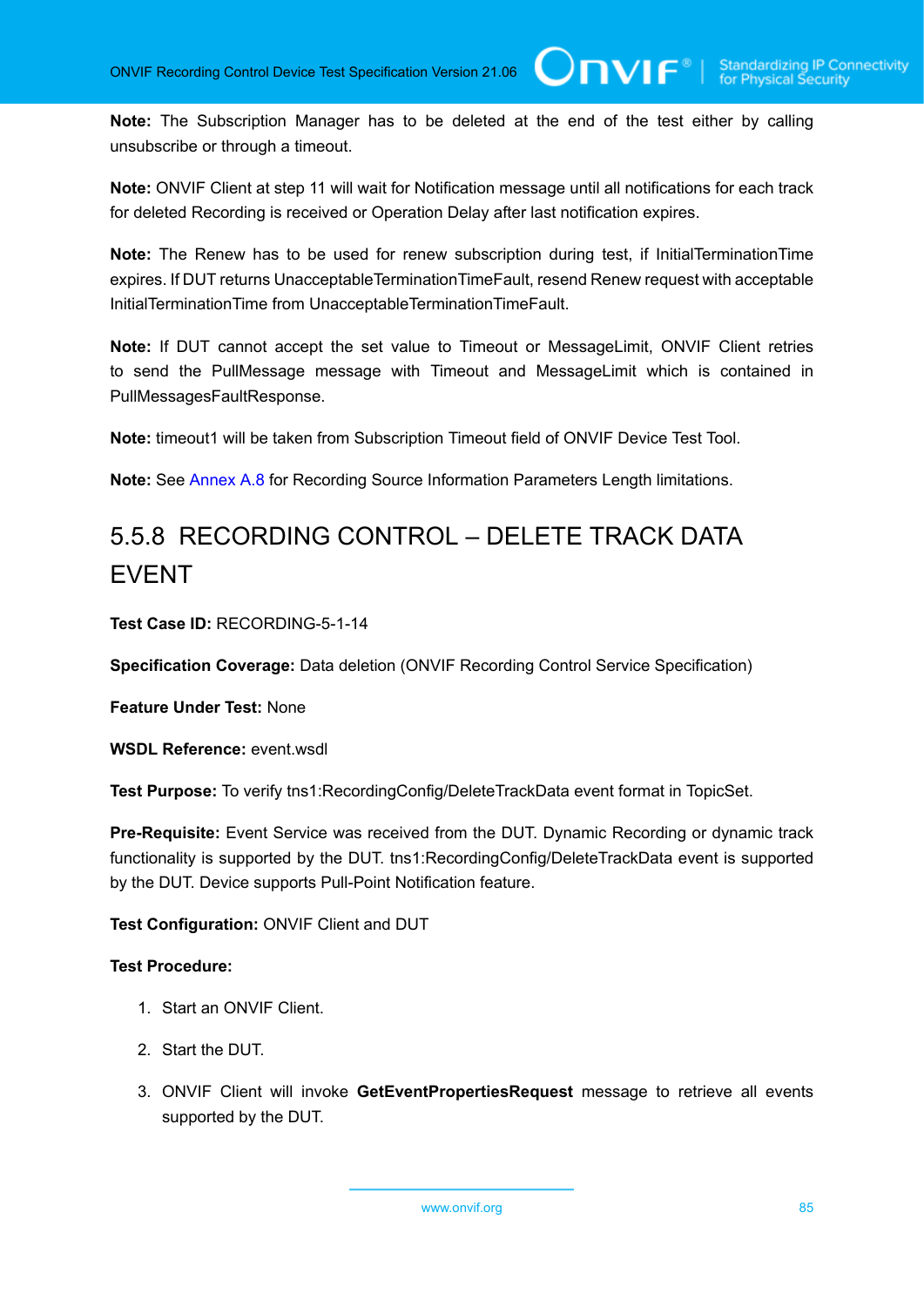- 4. Verify the **GetEventPropertiesResponse** message from the DUT.
- 5. Check if there is an event with Topic tns1:RecordingConfig/DeleteTrackData. If there is no event with such Topic, skip other steps, fail the test and go to the next test.
- 6. Check that this event is not a Property event (MessageDescription.IsProperty = false).
- 7. Check that this event contains Source.SimpleItemDescription item with Name = "RecordingToken" and Type = "tt:RecordingReference".
- 8. Check that this event contains Source.SimpleItemDescription item with Name = "TrackToken" and Type = "tt:TrackReference".
- 9. Check that this event contains Data.SimpleItemDescription item with Name = "StartTime" and Type = "xs:dateTime".
- 10.Check that this event contains Data.SimpleItemDescription item with Name = "EndTime" and Type = "xs:dateTime".

#### **Test Result:**

#### **PASS –**

• The DUT passes all assertions.

#### **FAIL –**

- The DUT did not send a **GetEventPropertiesResponse** message.
- The DUT does not return a valid tns1:RecordingConfig/DeleteTrackData Topic in **GetEventPropertiesResponse**.

## 5.5.9 RECORDING CONTROL – CREATE TRACK EVENT (CREATE TRACK)

**Test Case ID:** RECORDING-5-1-15

**Specification Coverage:** Recording and track creation and deletion (ONVIF Recording Control Service Specification)

**Feature Under Test:** CreateTrack

**WSDL Reference:** recording.wsdl, event.wsdl

**Test Purpose:** To verify tns1:RecordingConfig/CreateTrack event generation after track creation, to verify tns1:RecordingConfig/CreateTrack event format.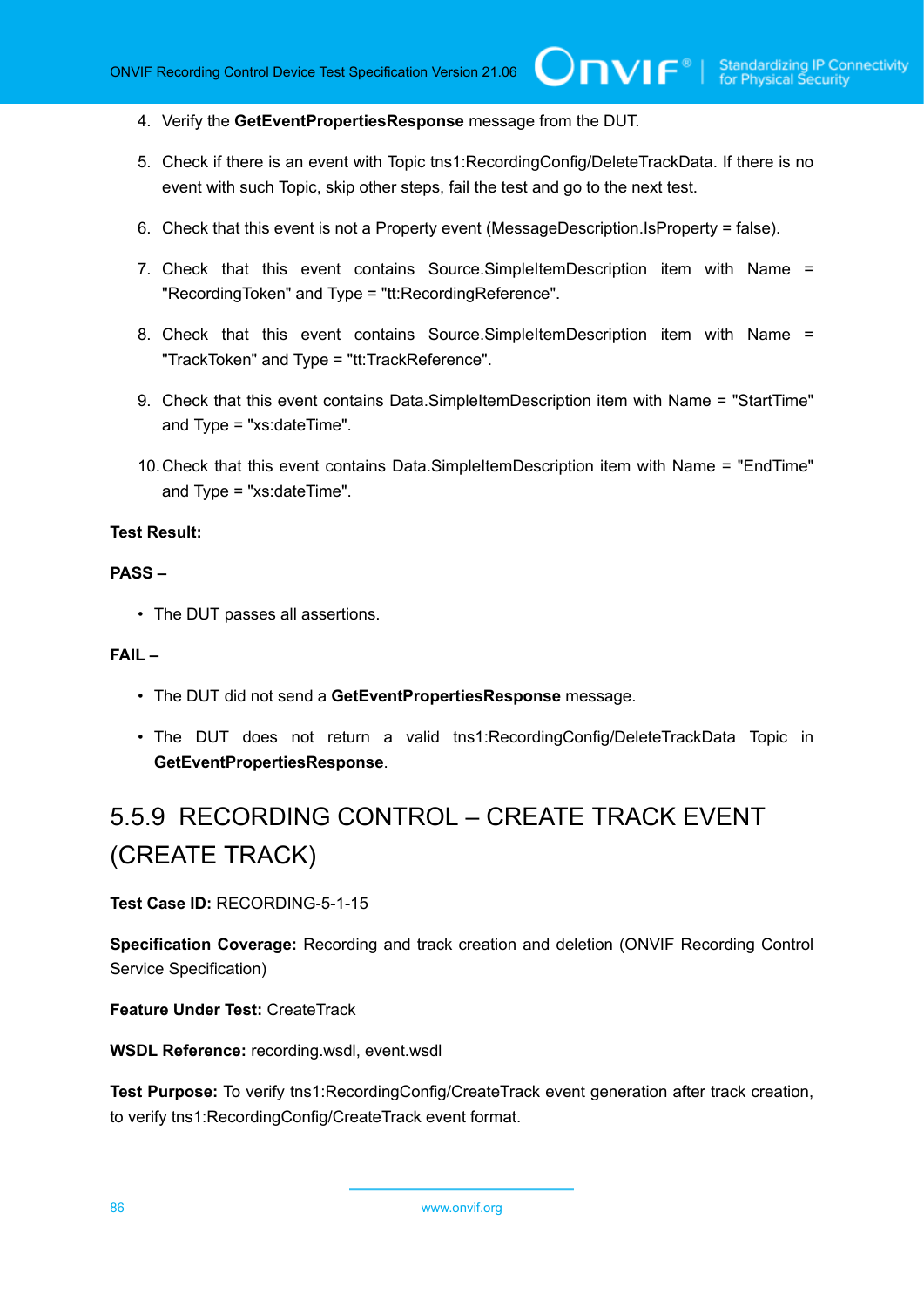**Pre-Requisite:** ONVIF Client gets the entry point for Recording Control Service by GetServices command. Dynamic Track functionality is supported by the DUT. Options are supported by the DUT. Device supports Pull-Point Notification feature.

 $\bigcup$ NVIF $^\circ$ l

**Test Configuration:** ONVIF Client and DUT

- 1. Start an ONVIF Client.
- 2. Start the DUT.
- 3. Execute [Annex](#page-112-0) A.11 to create or select Recording to make sure that track creation procedure will be possible.
- 4. ONVIF Client will invoke **CreatePullPointSubscriptionRequest** message with tns1:RecordingConfig/CreateTrack Topic as Filter and an InitialTerminationTime of timeout1.
- 5. Verify that the DUT sends a **CreatePullPointSubscriptionResponse** message.
- 6. ONVIF Client will invoke **CreateTrackRequest** message (RecordingToken=RecordingToken1 where RecordingToken1 is RecordingToken from [Annex](#page-112-0) A.11, TrackConfiguration.TrackType as track type from [Annex](#page-112-0) A.11, TrackConfiguration.Description = 'New Track') to create a new track in the recording.
- 7. Verify the **CreateTrackResponse** message (TrackToken = TrackToken1) from the DUT.
- 8. ONVIF Client will invoke **PullMessages** command with a PullMessagesTimeout of 20s and a MessageLimit of 2.
- 9. Verify that the DUT sends a **PullMessagesResponse** that contains NotificationMessages. Repeat step 8 until Notification for created Track is received.
- 10.Verify received Notify message (correct value for UTC time, TopicExpression and wsnt:Message).
- 11. Verify that TopicExpression is equal to tns1:RecordingConfig/CreateTrack for received Notify message.
- 12.Verify that notification contains Source.SimpleItem item with Name = "RecordingToken" and Value is equal to selected Recording Token.
- 13.Verify that notification contains Source.SimpleItem item with Name = "TrackToken" and Value is equal to created Track Token.
- 14.Restore DUT settings.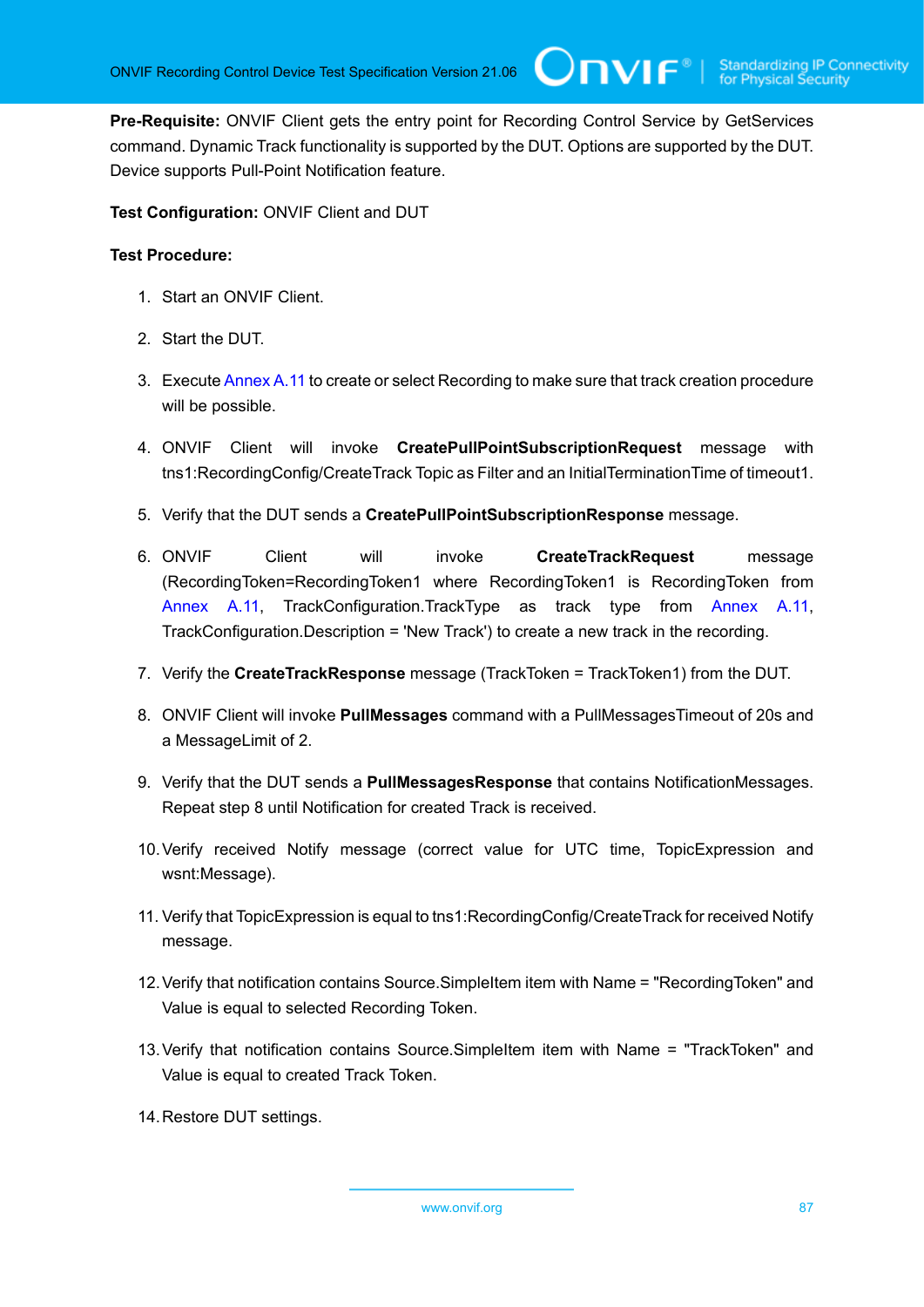#### **Test Result:**

#### **PASS –**

• The DUT passes all assertions.

#### **FAIL –**

- The DUT did not send **CreatePullPointSubscriptionResponse** message.
- The DUT did not send **PullMessagesResponse** message.
- The DUT did not send a valid SubscriptionReference.
- The DUT did not send a valid **CreateTrackResponse** message
- The DUT will not allow creating new Track for selected Recording
- The DUT did not send a Notification message that contains an event tns1:RecordingConfig/ CreateTrack for created Track.
- The DUT sent an invalid Notification message (no corresponding Source.SimpleItem, Data.SimpleItem, wrong type of Value fields, invalid TrackToken or RecordingToken).

**Note:** The Subscription Manager has to be deleted at the end of the test either by calling unsubscribe or through a timeout.

**Note:** ONVIF Client at step 9 will wait for Notification message until Notification for created Track is received or Operation Delay after last notification expires.

**Note:** The Renew has to be used for renew subscription during test, if InitialTerminationTime. expires. If DUT returns UnacceptableTerminationTimeFault, resend Renew request with acceptable InitialTerminationTime from UnacceptableTerminationTimeFault.

**Note:** If DUT cannot accept the set value to Timeout or MessageLimit, ONVIF Client retries to send the PullMessage message with Timeout and MessageLimit which is contained in PullMessagesFaultResponse.

**Note:** timeout1 will be taken from Subscription Timeout field of ONVIF Device Test Tool.

**Note:** DUT shall provide Recording with Options.Track.SpareTotal>0 to avoid track's data deletion.

# 5.5.10 RECORDING CONTROL – DELETE TRACK EVENT (DELETE TRACK)

**Test Case ID:** RECORDING-5-1-16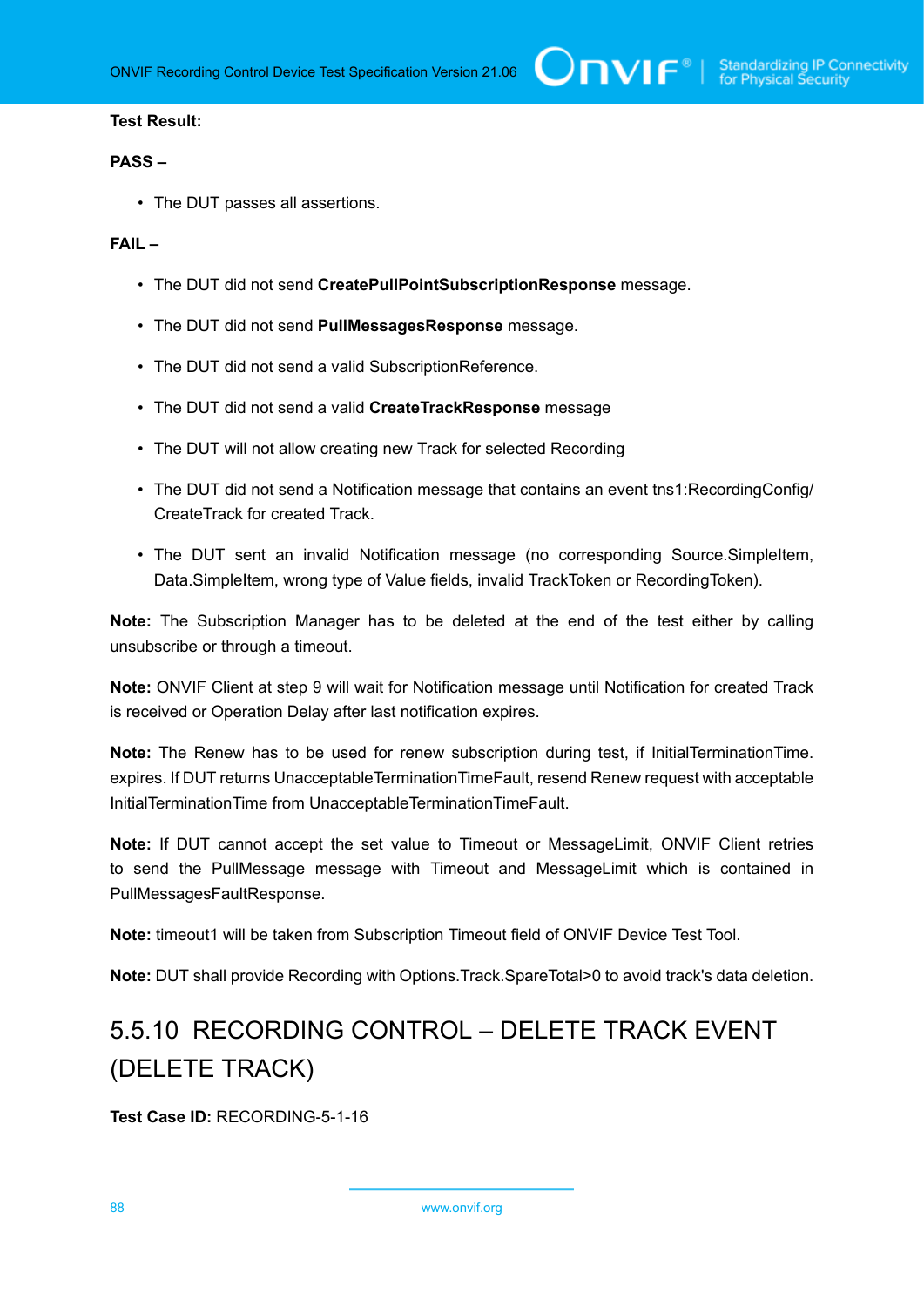**Specification Coverage:** Recording and track creation and deletion (ONVIF Recording Control Service Specification)

 $\bigcup$ NVIF $^\circ$ l

**Feature Under Test:** DeleteTrack

**WSDL Reference:** recording.wsdl, event.wsdl

**Test Purpose:** To verify tns1:RecordingConfig/DeleteTrack event generation after track creation, to verify tns1:RecordingConfig/DeleteTrack event format.

**Pre-Requisite:** ONVIF Client gets the entry point for Recording Control Service by GetServices command. Dynamic Track functionality is supported by the DUT. Options are supported by the DUT. Device supports Pull-Point Notification feature.

**Test Configuration:** ONVIF Client and DUT

#### **Test Procedure:**

- 1. Start an ONVIF Client.
- 2. Start the DUT.
- 3. Execute [Annex](#page-112-0) A.11 to create or select Recording to make sure that track creation procedure will be possible.
- 4. ONVIF Client will invoke **CreateTrackRequest** message (RecordingToken=RecordingToken1 where RecordingToken1 is RecordingToken from [Annex](#page-112-0) A.11, TrackConfiguration.TrackType as track type from [Annex](#page-112-0) A.11, TrackConfiguration.Description = 'New Track') to create a new track in the recording.
- 5. Verify the **CreateTrackResponse** message (TrackToken = TrackToken1) from the DUT.
- 6. ONVIF Client will invoke **CreatePullPointSubscriptionRequest** message with tns1:RecordingConfig/DeleteTrack Topic as Filter and an InitialTerminationTime of timeout1.
- 7. Verify that the DUT sends a **CreatePullPointSubscriptionResponse** message.
- 8. ONVIF Client will invoke **DeleteTrackRequest** message (RecordingToken = RecordingToken1, TrackToken = TrackToken1.
- 9. Verify the **DeleteTrackResponse** message from the DUT. In case SOAP 1.2 fault message repeat steps 7-8 for the next track. If there is no other tracks to be deleted fail the test and skip other steps.
- 10.ONVIF Client will invoke **PullMessages** command with a PullMessagesTimeout of 20s and a MessageLimit of 2.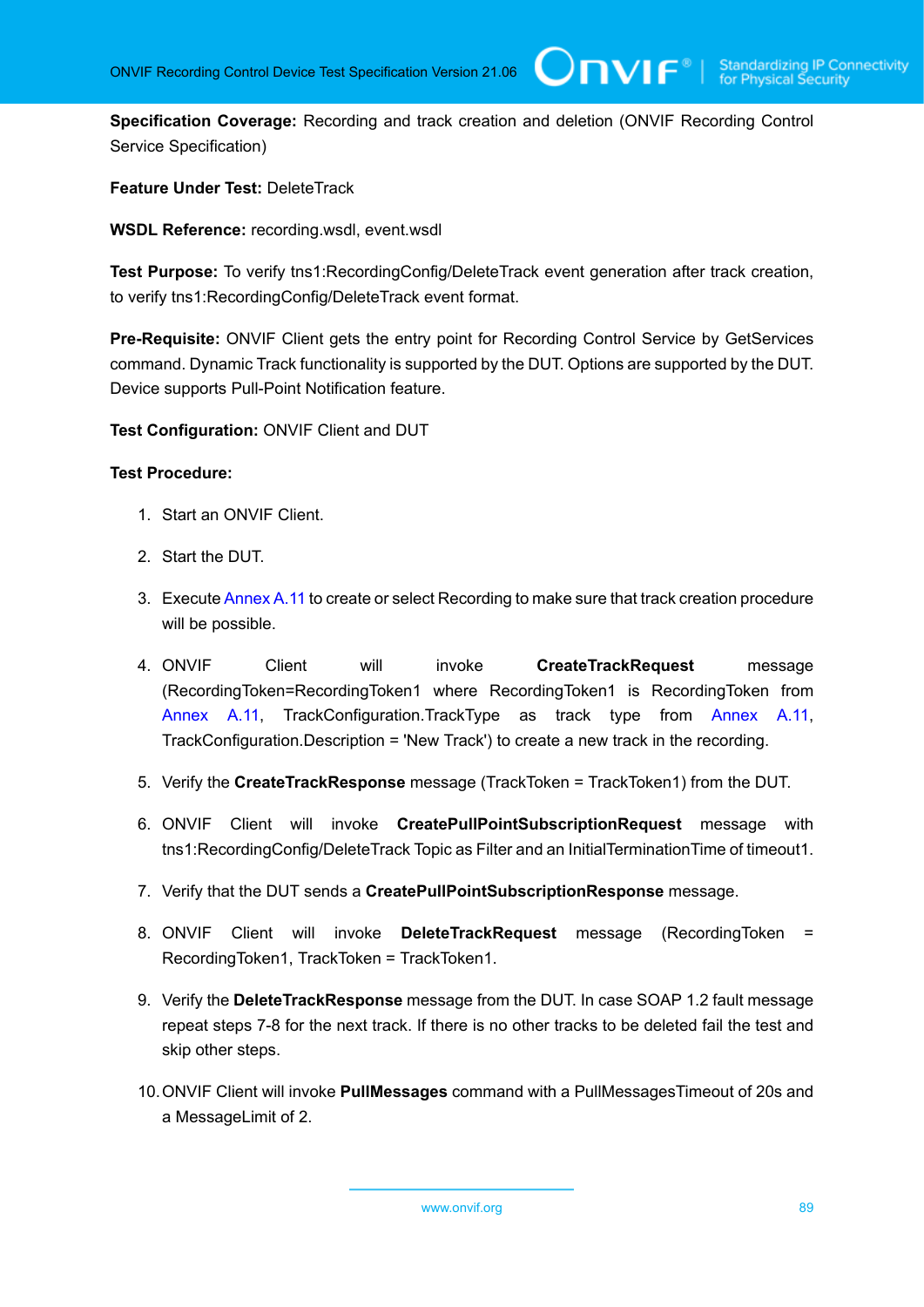11. Verify that the DUT sends a **PullMessagesResponse** that contains NotificationMessages. Repeat step 10 until Notification for created Track is received.

 $\bigcup$ NVIF $^\circ$ l

- 12.Verify received Notify message (correct value for UTC time, TopicExpression and wsnt:Message).
- 13.Verify that TopicExpression is equal to tns1:RecordingConfig/DeleteTrack for received Notify message.
- 14.Verify that notification contains Source.SimpleItem item with Name = "RecordingToken" and Value is equal to selected Recording Token.
- 15.Verify that notification contains Source.SimpleItem item with Name = "TrackToken" and Value is equal to deleted Track Token.
- 16.Restore DUT settings.

#### **Test Result:**

#### **PASS –**

• The DUT passes all assertions.

#### **FAIL –**

- The DUT did not send **CreatePullPointSubscriptionResponse** message.
- The DUT did not send **PullMessagesResponse** message.
- The DUT did not send valid SubscriptionReference.
- The DUT did not send valid **CreateTrackResponse** message or corresponding SOAP 1.2 fault if it is not possible.
- The DUT will not allow deleting the Track for selected Recording.
- The DUT did not send valid **DeleteTrackResponse** message or corresponding SOAP 1.2 fault if it is not possible.
- The DUT did not send a Notification message that contains an event tns1:RecordingConfig/ DeleteTrack for created Track.
- The DUT sent an invalid Notification message (no corresponding Source.SimpleItem, Data.SimpleItem, wrong type of Value fields, invalid TrackToken or RecordingToken).

**Note:** The Subscription Manager has to be deleted at the end of the test either by calling unsubscribe or through a timeout.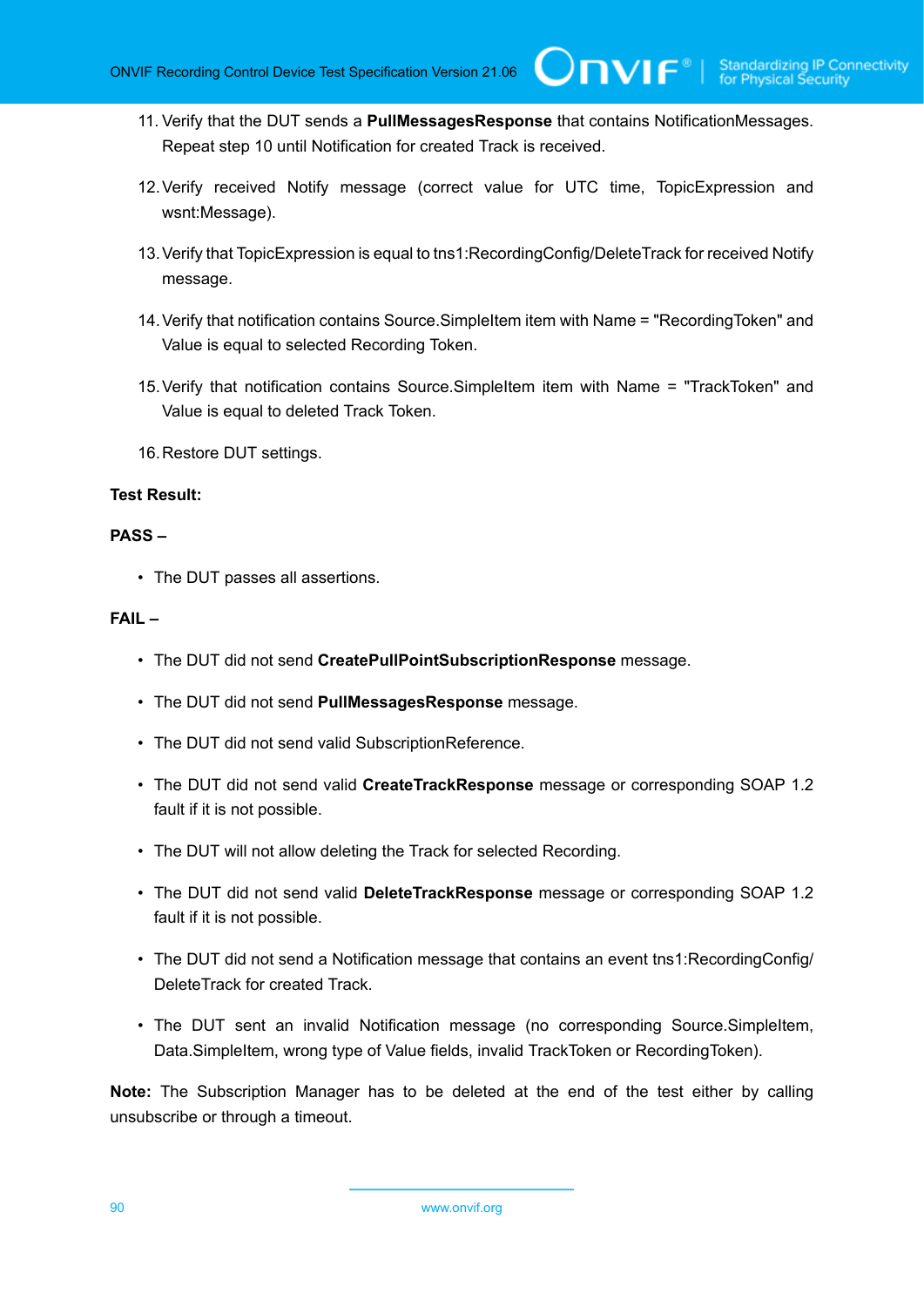**Note:** ONVIF Client at step 11 will wait for Notification message until notification for deleted track is received or Operation Delay after last notification expires.

 $\mathsf{Cnv}$ ı $\mathsf{F}^\circ$ l

**Note:** The Renew has to be used for renew subscription during test, if InitialTerminationTime expires. If DUT returns UnacceptableTerminationTimeFault, resend Renew request with acceptable InitialTerminationTime from UnacceptableTerminationTimeFault.

**Note:** If DUT cannot accept the set value to Timeout or MessageLimit, ONVIF Client retries to send the PullMessage message with Timeout and MessageLimit which is contained in PullMessagesFaultResponse.

**Note:** timeout1 will be taken from Subscription Timeout field of ONVIF Device Test Tool.

**Note:** DUT shall provide Recording with Options.Track.SpareTotal > 0 to avoid track's data deletion.

## 5.5.11 RECORDING CONTROL – DELETE RECORDING EVENT

**Test Case ID:** RECORDING-5-1-17

**Specification Coverage:** Recording and track creation and deletion (ONVIF Recording Control Service Specification)

**Feature Under Test:** DeleteRecordingConfiguration

**WSDL Reference:** recording.wsdl, event.wsdl

**Test Purpose:** To verify tns1:RecordingConfig/DeleteRecording event generation after recording deletion, to verify tns1:RecordingConfig/DeleteRecording event format.

**Pre-Requisite:** ONVIF Client gets the entry point for Recording Control Service by GetServices/ GetCapabilities command. Dynamic Recording functionality is supported by the DUT. Device supports Pull-Point Notification feature.

**Test Configuration:** ONVIF Client and DUT

- 1. Start an ONVIF Client.
- 2. Start the DUT.

| 3. ONVIF                           | Client | will | invoke                                 | <b>CreateRecordingRequest</b> | message                | with |
|------------------------------------|--------|------|----------------------------------------|-------------------------------|------------------------|------|
|                                    |        |      | RecordingConfiguration.Source.SourceId | as                            | anv                    | URI. |
| RecordingConfiguration.Source.Name |        |      |                                        |                               | "CameraName",          |      |
|                                    |        |      | RecordingConfiguration.Source.Location | $=$                           | "LocationDescription", |      |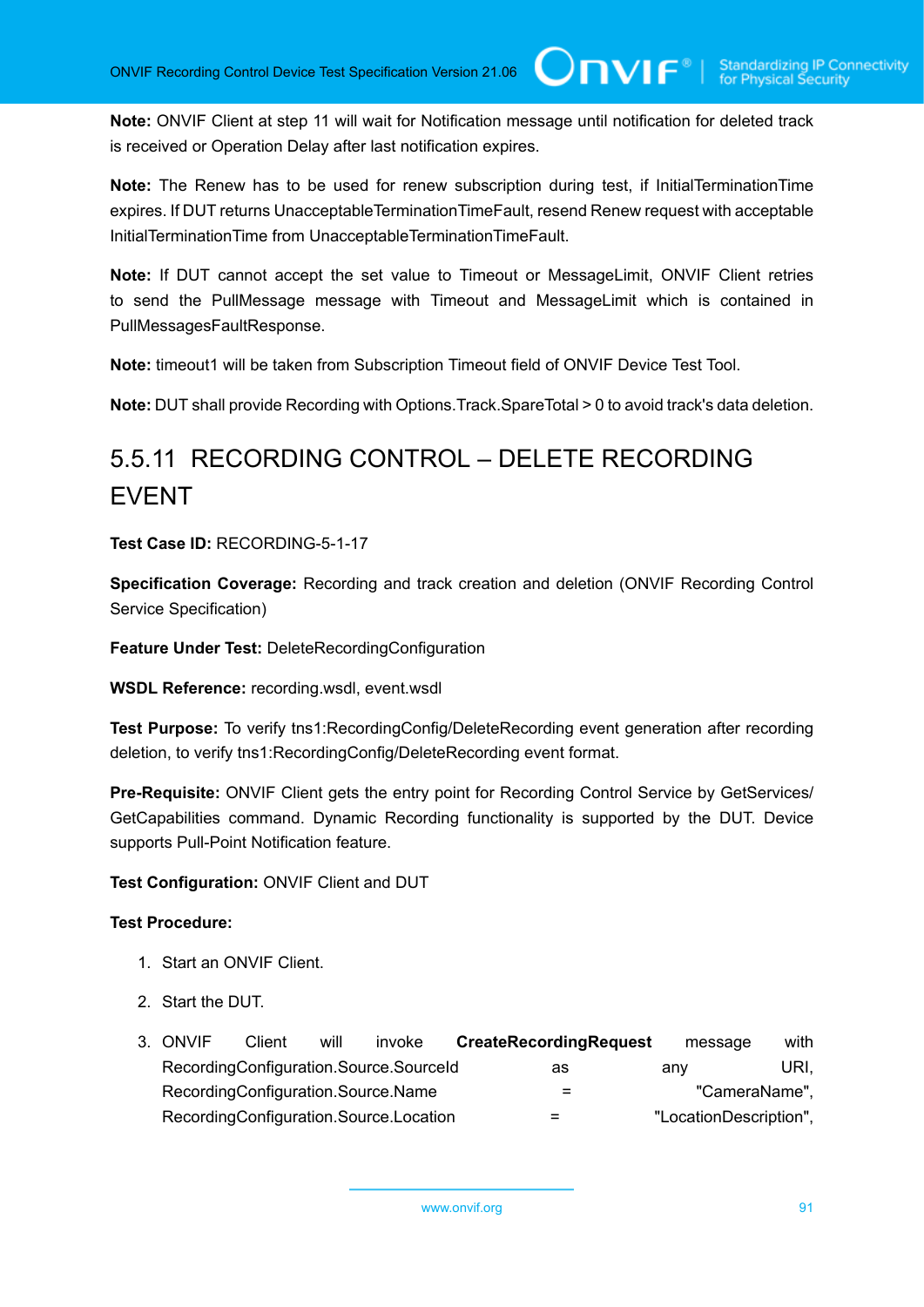RecordingConfiguration.Source.Description = "Source Description", RecordingConfiguration.Source.Address as address of the device, RecordingConfiguration.Content = "Recording from device", RecordingConfiguration.MaximumRetentionTime = "PT0S" to create a new recording.

 $\bigcirc$ nvı $\mathsf{F}^\circ$ l

- 4. Verify the **CreateRecordingResponse** message or SOAP 1.2 fault message from the DUT. If DUT returns **CreateRecordingResponse** message go to 7 step and use created recording.
- 5. ONVIF Client will invoke **GetRecordingsRequest** message to retrieve a complete recordings list.
- 6. Verify the **GetRecordingsResponse** message from the DUT. ONVIF Client selects the first recording from the **GetRecordingsResponse** message.
- 7. ONVIF Client will invoke **GetEventPropertiesRequest** message to retrieve all events supported by the DUT.
- 8. Verify the **GetEventPropertiesResponse** message from the DUT.
- 9. Check if there is an event with Topic tns1:RecordingConfig/DeleteRecording. If there is no event with such Topic, skip other steps, fail the test and go to the next test.
- 10.Check that this event is not a Property event (MessageDescription.IsProperty = false).
- 11. Check that this event contains Source.SimpleItemDescription item with Name = "RecordingToken" and Type = "tt:RecordingReference".
- 12.ONVIF Client will invoke **CreatePullPointSubscriptionRequest** message with tns1:RecordingConfig/DeleteRecording Topic as Filter and an InitialTerminationTime of timeout1.
- 13.Verify that the DUT sends a **CreatePullPointSubscriptionResponse** message.
- 14.ONVIF Client will invoke **DeleteRecordingRequest** for selected Recoding.
- 15.Verify the **DeleteRecordingResponse** message from the DUT.
- 16.ONVIF Client will invoke **PullMessages** command with a PullMessagesTimeout of 20s and a MessageLimit of 1.
- 17.Verify that the DUT sends a **PullMessagesResponse** that contains NotificationMessages. Repeat step 16 until Notification for created Recording is received.
- 18.Verify received Notify messages (correct value for UTC time, TopicExpression and wsnt:Message).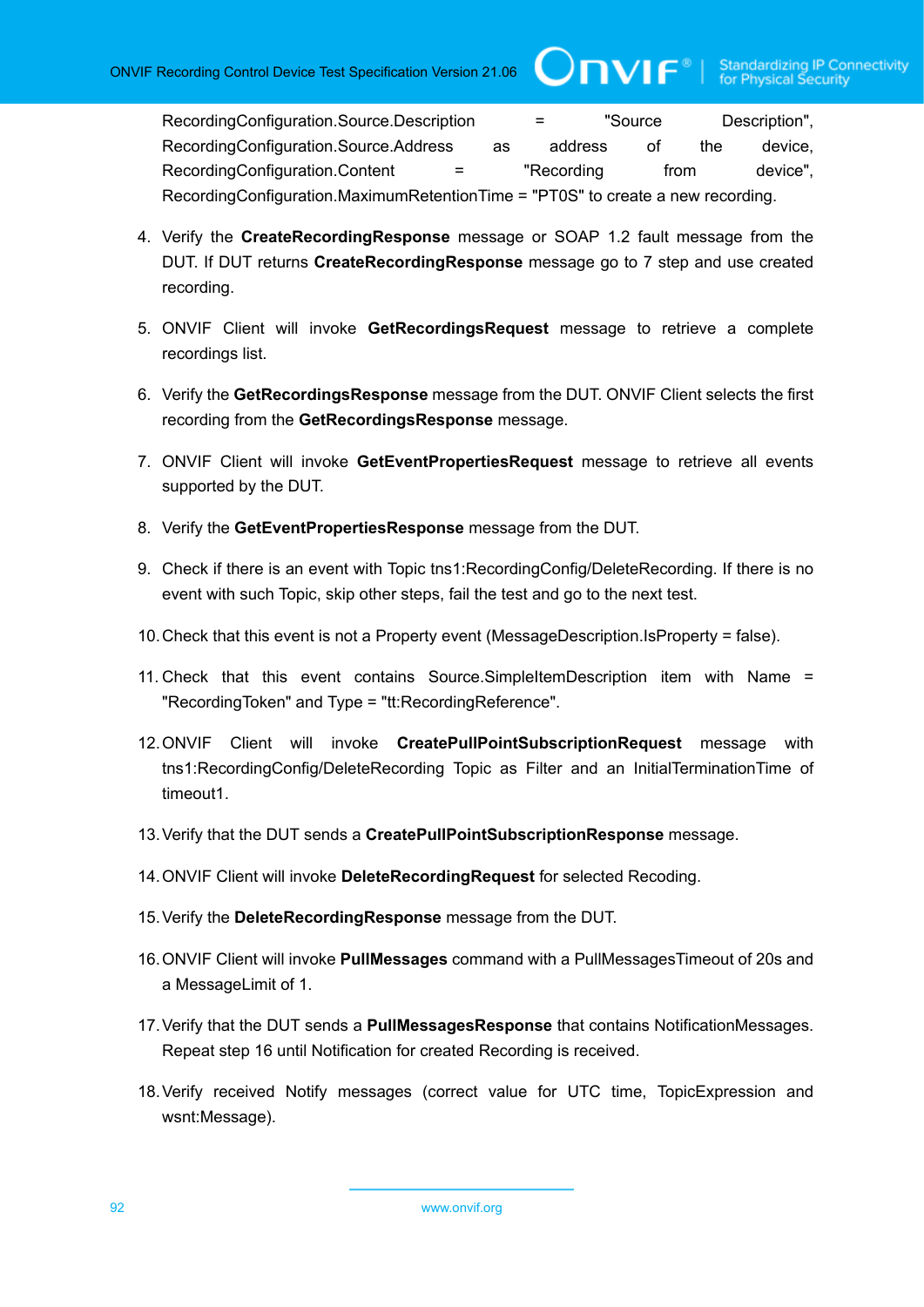- 19.Verify that TopicExpression is equal to tns1:RecordingConfig/DeleteRecording for received Notify message.
- 20.Verify that notification contains Source.SimpleItem item with Name = "RecordingToken" and Value is equal to deleted Recording Token.
- 21.Restore DUT settings.

#### **Test Result:**

#### **PASS –**

• The DUT passes all assertions.

#### **FAIL –**

- The DUT did not send a **GetEventPropertiesResponse** message.
- The DUT did not send **CreatePullPointSubscriptionResponse** message.
- The DUT did not send **PullMessagesResponse** message.
- The DUT did not send a valid SubscriptionReference.
- The DUT did not send a valid **DeleteRecordingResponse** message.
- The DUT did not send a Notification message that contains an event tns1:RecordingConfig/ DeleteRecording for deleted Recording.
- The DUT sent an invalid Notification message (no corresponding Source.SimpleItem, Data.SimpleItem, wrong type of Value fields, invalid RecordingToken).
- The DUT does not return valid tns1:RecordingConfig/DeleteRecording Topic in **GetEventPropertiesResponse**.
- The DUT sends empty recording list at the step 6.

**Note:** The Subscription Manager has to be deleted at the end of the test either by calling unsubscribe or through a timeout.

**Note:** ONVIF Client at step 17 will wait for Notification message until notification for created Recording is received or Operation Delay after last notification expires.

**Note:** The Renew has to be used for renew subscription during test, if InitialTerminationTime expires. If DUT returns UnacceptableTerminationTimeFault, resend Renew request with acceptable InitialTerminationTime from UnacceptableTerminationTimeFault.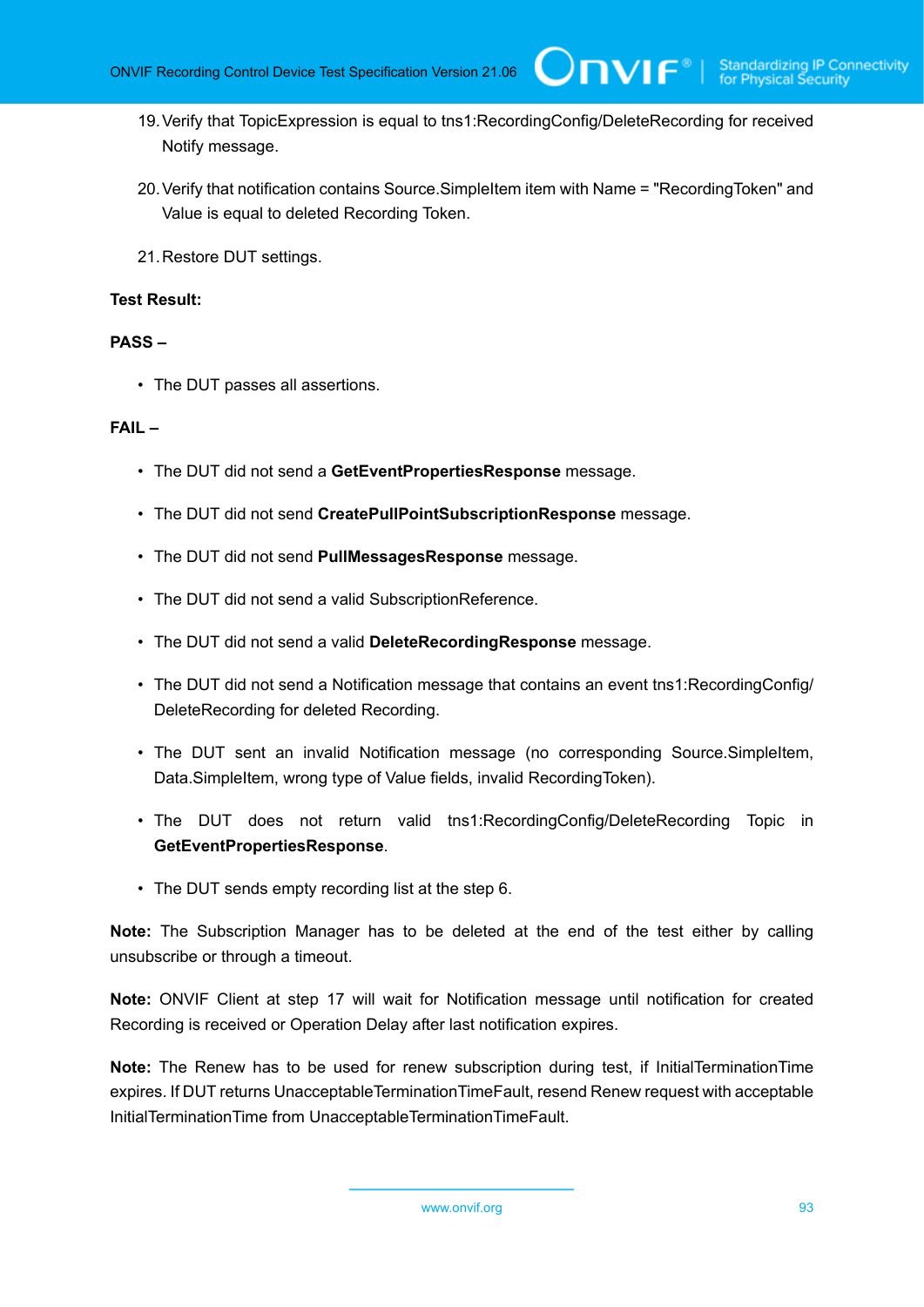**Note:** If DUT cannot accept the set value to Timeout or MessageLimit, ONVIF Client retries to send the PullMessage message with Timeout and MessageLimit which is contained in PullMessagesFaultResponse.

 $\mathsf{Cnv}$ ı $\mathsf{F}^\ast$ l

**Note:** timeout1 will be taken from Subscription Timeout field of ONVIF Device Test Tool.

### 5.5.12 RECORDING CONTROL – JOB STATE EVENT

**Test Case ID:** RECORDING-5-1-18

**Specification Coverage:** Recording job state changes (ONVIF Recording Control Service Specification), Properties (ONVIF Core Specification)

**Feature Under Test:** GetRecordingJobState

**WSDL Reference:** event.wsdl, recording.wsdl

**Test Purpose:** To verify tns1:RecordingConfig/JobState event generation after subscription and to verify tns1:RecordingConfig/JobState event format.

**Pre-Requisite:** Event Service was received from the DUT. ONVIF Client gets the entry point for Recording Control Service by GetServices. Media Service or Receiver Service was received from the DUT. At least one recording exists. All recording jobs were stopped. At least one media profile compatible with at least one existing or created recording exists on the DUT. Options are supported by the DUT. Device supports Pull-Point Notification feature.

**Test Configuration:** ONVIF Client and DUT

- 1. Start an ONVIF Client.
- 2. Start the DUT.
- 3. ONVIF Client will invoke **GetRecordingJobsRequest** message to retrieve a complete recording jobs list.
- 4. If there is at least one RecordingJob, then skip steps 5-10 and go to the step 11.
- 5. If Receiver service is supported, then ONVIF Client execute [Annex A.9](#page-109-1) with RequiredSpareJobs = 0 to create or select Recording to make sure that 1 recording job can be created.
- 6. ONVIF Client will invoke **CreateRecordingJobRequest** message (JobConfiguration.RecordingToken = "RecordingToken1", JobConfiguration.Mode =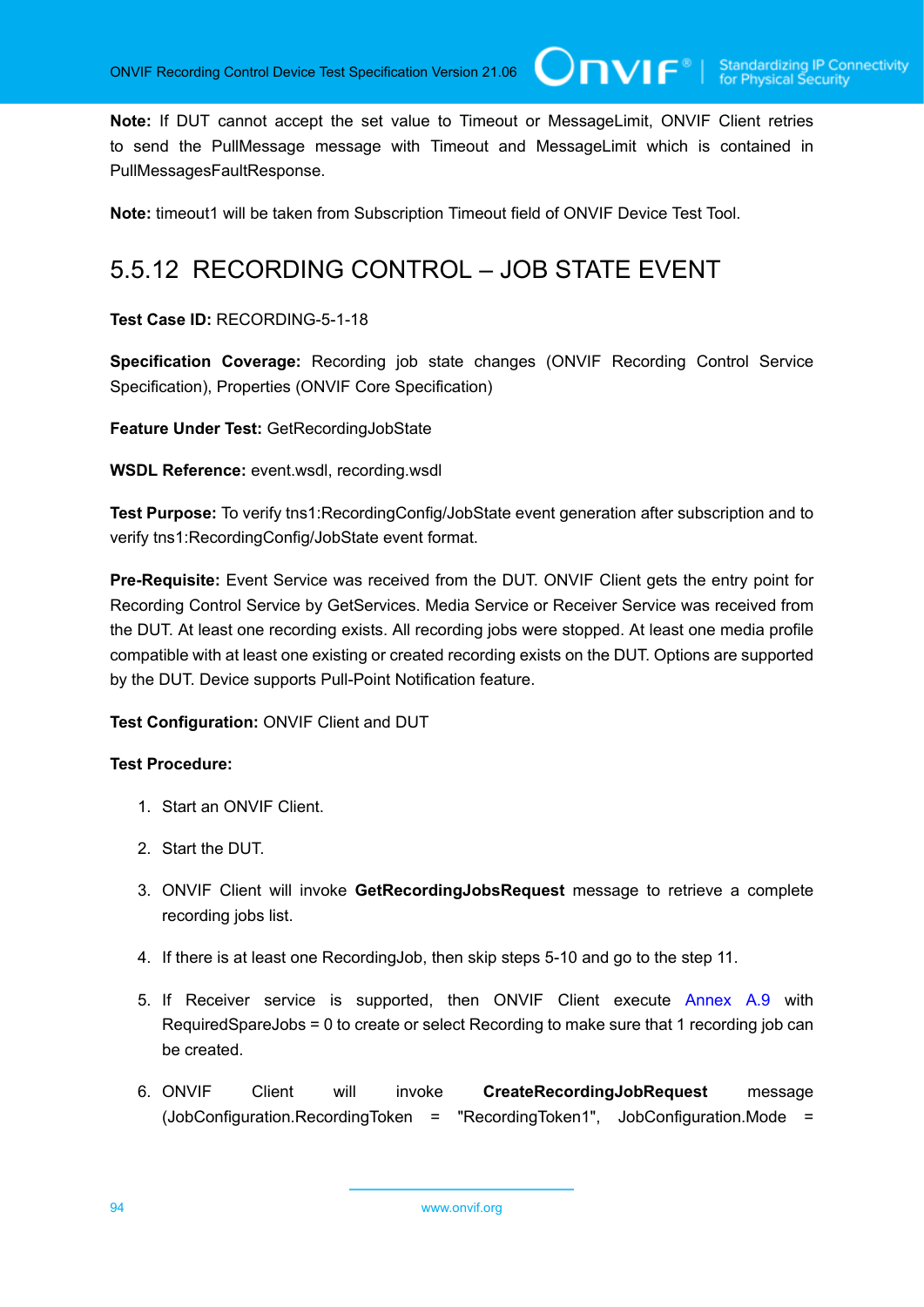"Idle", JobConfiguration.Priority = 1, no JobConfiguration.Source.SourceToken.Token, JobConfiguration.Source.SourceToken.Type = "http://www.onvif.org/ver10/schema/ Receiver", JobConfiguration.Source.AutoCreateReceiver = true) to create a recording job and auto create receiver.

- 7. Verify **CreateRecordingJobResponse** from the DUT and go to step 11.
- 8. If Receiver service is not supported, ONVIF Client execute [Annex A.12](#page-112-1) with RequiredSpareJobs = 0 to create or select Recording (RecordingToken = RecordingToken1) to make sure that 1 recording job can be created and to get the compatible media profile tokens list.
- 9. ONVIF Client will invoke **CreateRecordingJobRequest** message (JobConfiguration.RecordingToken = RecordingToken1, JobConfiguration.Mode = Idle, JobConfiguration.Priority = 1, JobConfiguration.Source.SourceToken.Token = "ProfileToken1", where ProfileToken1 is token of MediaProfile from Compatible Sources list, JobConfiguration.Source.SourceToken.Type = "http://www.onvif.org/ver10/schema/Profile", JobConfiguration.Source.AutoCreateReceiver is not present) to create a recording job with Idle mode.
- 10.Verify the **CreateRecordingJobResponse** message from the DUT.
- 11. ONVIF Client will invoke **GetEventPropertiesRequest** message to retrieve all events supported by the DUT.
- 12.Verify the **GetEventPropertiesResponse** message from the DUT.
- 13.Check if there is an event with Topic tns1:RecordingConfig/JobState. If there is no event with such Topic skip other steps, fail the test and go to the next test.
- 14.Check that this event is a Property event (MessageDescription.IsProperty = true).
- 15.Check that this event contains Source.SimpleItemDescription item with Name = "RecordingJobToken" and Type = "tt:RecordingJobReference".
- 16.Check that this event contains Data.SimpleItemDescription item with Name = "State" and Type = "xs:string".
- 17.If event contains Data.ElementItemDescription item with Name = "Information", check that its Type = "tt:RecordingJobStateInformation".
- 18.ONVIF Client will invoke **CreatePullPointSubscriptionRequest** message with tns1:RecordingConfig/JobState Topic as Filter and an InitialTerminationTime of timeout1.
- 19.Verify that the DUT sends a **CreatePullPointSubscriptionResponse** message.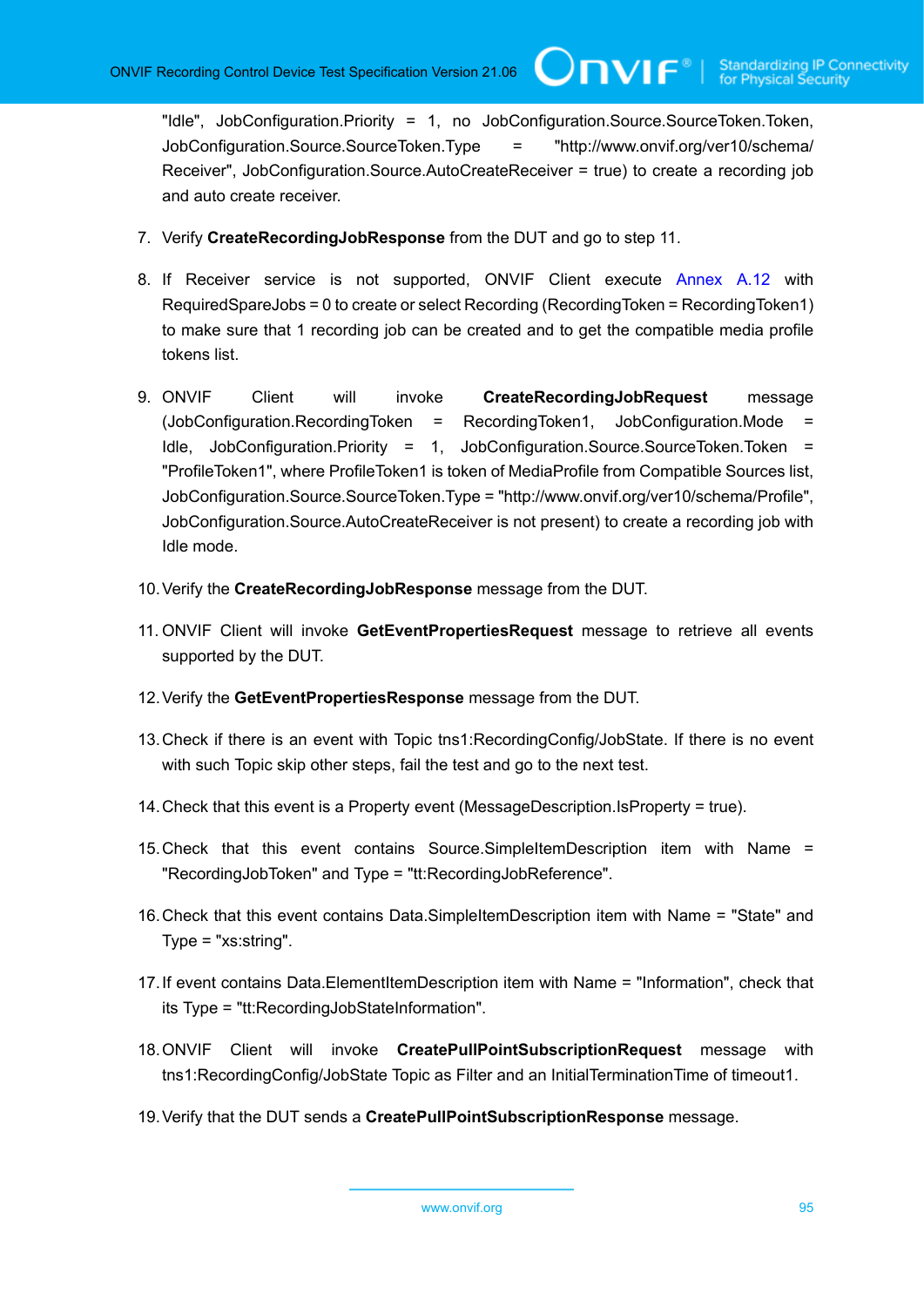- 20.ONVIF Client will invoke **PullMessages** command with a PullMessagesTimeout of 20s and a MessageLimit of 2.
- 21.Verify that the DUT sends a **PullMessagesResponse** that contains NotificationMessages. Repeat step 20 until Notifications for all Jobs are received.
- 22.Verify received Notification messages (correct value for UTC time, TopicExpression and wsnt:Message).
- 23.Verify that TopicExpression is equal to tns1:RecordingConfig/JobState for all received Notify messages.
- 24.Verify that each notification contains Source.SimpleItem item with Name = "RecordingJobToken" and Value is equal to one of existing Recording Job Tokens (e.g. complete list of Recording Jobs contains Recording Job with the same token). Verify that there are Notification messages for each Recording Job.
- 25.Verify that each notification contains Data.SimpleItem item with Name = "State" and Value with type is equal to xs:string.
- 26.If notification contains Data.ElementItem item with Name = "Information", verify that its Value type is equal to tt:RecordingJobStateInformation (validation with XML Schema complex type).
- 27.Verify that Notify PropertyOperation = "Initialized".
- 28.ONVIF Client will invoke **GetRecordingJobStateRequest** message for each Recording Job with corresponding tokens.
- 29.Verify the **GetRecordingJobStateResponse** messages from the DUT. Verify that Data.ElementItem item with Name = "Information" from Notification message has the same value with State element from corresponding **GetRecordingJobStateResponse** messages for each Recording Job. Verify that Data.SimpleItem item with Name = "State" from Notification message has the same value with State.State element from corresponding **GetRecordingJobStateResponse** messages for each Recording Job.
- 30.Restore DUT settings.

#### **Test Result:**

#### **PASS –**

• The DUT passes all assertions.

#### **FAIL –**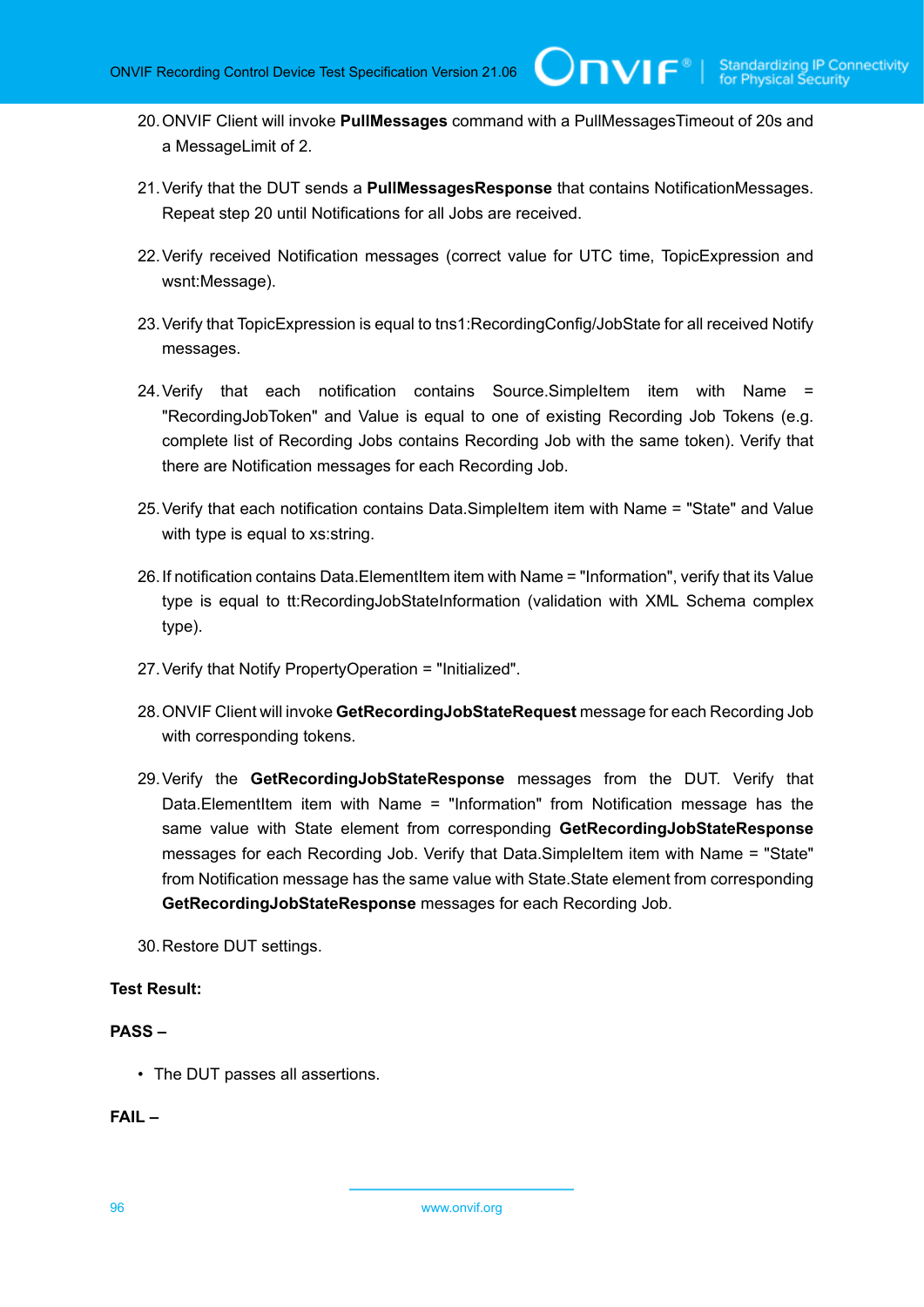- The DUT did not send a **GetEventPropertiesResponse**
- The DUT did not send **CreatePullPointSubscriptionResponse** message.
- The DUT did not send **PullMessagesResponse** message.
- The DUT did not send a valid SubscriptionReference.
- The DUT did not send a valid **GetRecordingJobsResponse** message.
- The DUT did not send a valid **CreateRecordingJobResponse** message.
- The DUT did not send a valid **GetRecordingJobStateResponse** message
- The DUT did not send a Notification message that contains a property event tns1:RecordingConfig/JobState at least for one Recording Job.
- The DUT sent an invalid Notification message (no corresponding Source.SimpleItem, Data.SimpleItem, or Data.ElementItem wrong type of Value fields, invalid RecordingJobToken, State, or Information values, PropertyOperation is not equal to "Initialized").
- The DUT does not return valid tns1:RecordingConfig/JobState Topic in **GetEventPropertiesResponse**.

**Note:** The Subscription Manager has to be deleted at the end of the test either by calling unsubscribe or through a timeout.

**Note:** ONVIF Client at step 20 will wait for Notification messages until notification for all Recording Job is received or Operation Delay after last notification expires.

**Note:** The Renew has to be used for renew subscription during the test, if InitialTerminationTime expires. If DUT returns UnacceptableTerminationTimeFault, resend Renew request with acceptable InitialTerminationTime from UnacceptableTerminationTimeFault.

**Note:** If DUT cannot accept the set value to Timeout or MessageLimit, ONVIF Client retries to send the PullMessage message with Timeout and MessageLimit which is contained in PullMessagesFaultResponse.

**Note:** timeout1 will be taken from Subscription Timeout field of ONVIF Device Test Tool.

## 5.5.13 RECORDING CONTROL – JOB STATE CHANGE EVENT

**Test Case ID:** RECORDING-5-1-19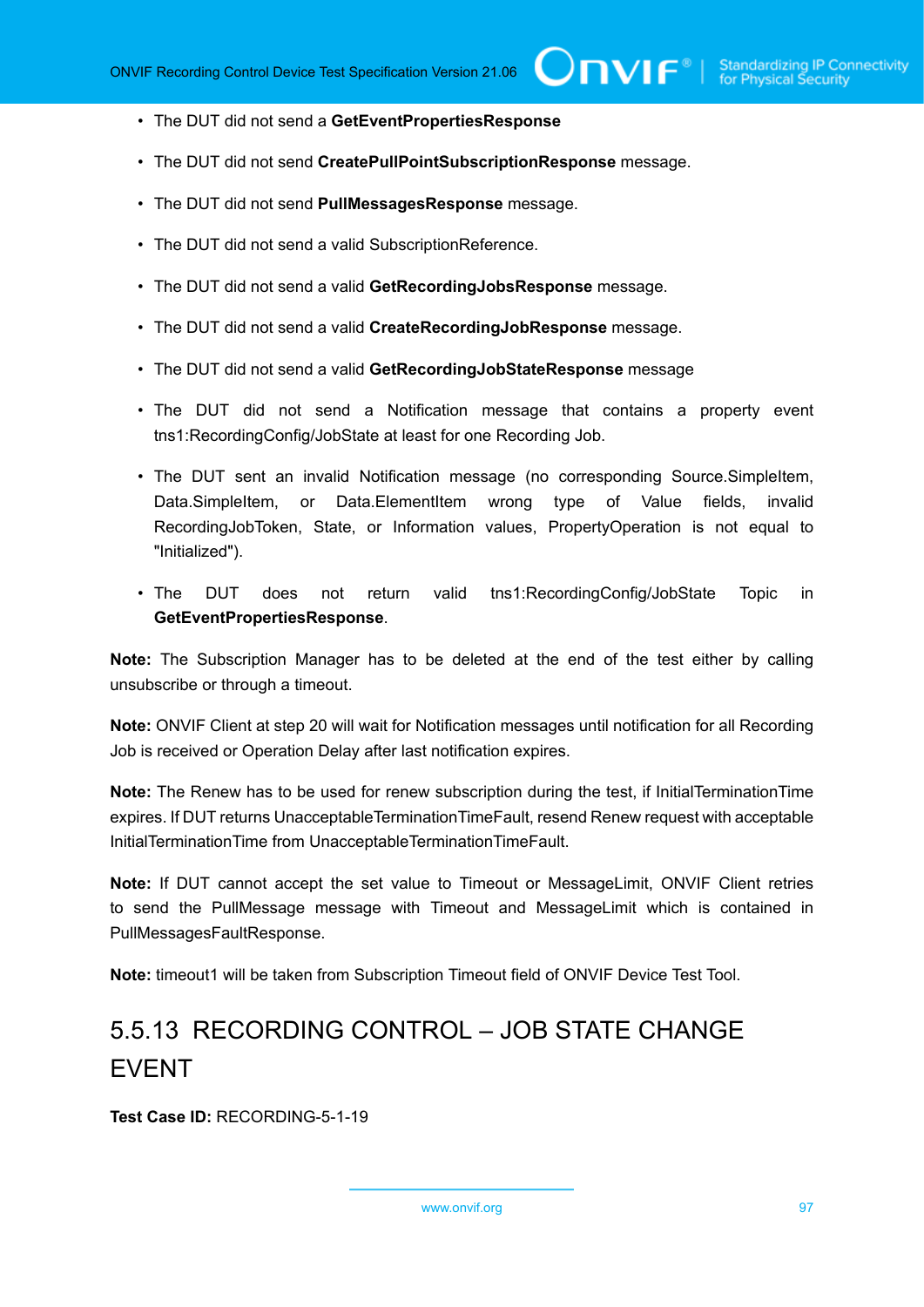**Specification Coverage:** Recording job state changes (ONVIF Recording Control Service Specification), Properties (ONVIF Core Specification)

**Feature Under Test:** GetRecordingJobState

**WSDL Reference:** event.wsdl, recording.wsdl

**Test Purpose:** To verify tns1:RecordingConfig/JobState event generation after property was changed and to verify tns1:RecordingConfig/JobState event format. Options are supported by the DUT.

**Pre-Requisite:** Event Service was received from the DUT. ONVIF Client gets the entry point for Recording Control Service by GetServices command. Media Service or Receiver Service was received from the DUT. At least one recording exists. All recording jobs were stopped. At least one media profile compatible with at least one existing or created recording exists on the DUT. Options are supported by the DUT. Device supports Pull-Point Notification feature.

**Test Configuration:** ONVIF Client and DUT.

- 1. Start an ONVIF Client.
- 2. Start the DUT.
- 3. ONVIF Client will invoke **GetRecordingJobsRequest** message to retrieve a complete recording jobs list.
- 4. If there is at least one RecordingJob, then skip steps 5-10 and go to the step 11.
- 5. If Receiver service is supported, then ONVIF Client execute [Annex A.9](#page-109-1) with RequiredSpareJobs = 0 to create or select Recording to make sure that 1 recording job can be created.
- 6. ONVIF Client will invoke **CreateRecordingJobRequest** message (JobConfiguration.RecordingToken = "RecordingToken1", JobConfiguration.Mode = "Idle", JobConfiguration.Priority = 1, no JobConfiguration.Source.SourceToken.Token, JobConfiguration.Source.SourceToken.Type = "http://www.onvif.org/ver10/schema/ Receiver", JobConfiguration.Source.AutoCreateReceiver = true) to create a recording job and auto create receiver.
- 7. Verify **CreateRecordingJobResponse** from the DUT and go to step 11.
- 8. If Receiver service is not supported ONVIF Client execute [Annex A.12](#page-112-1) with RequiredSpareJobs = 0 to create or select Recording (RecordingToken = RecordingToken1)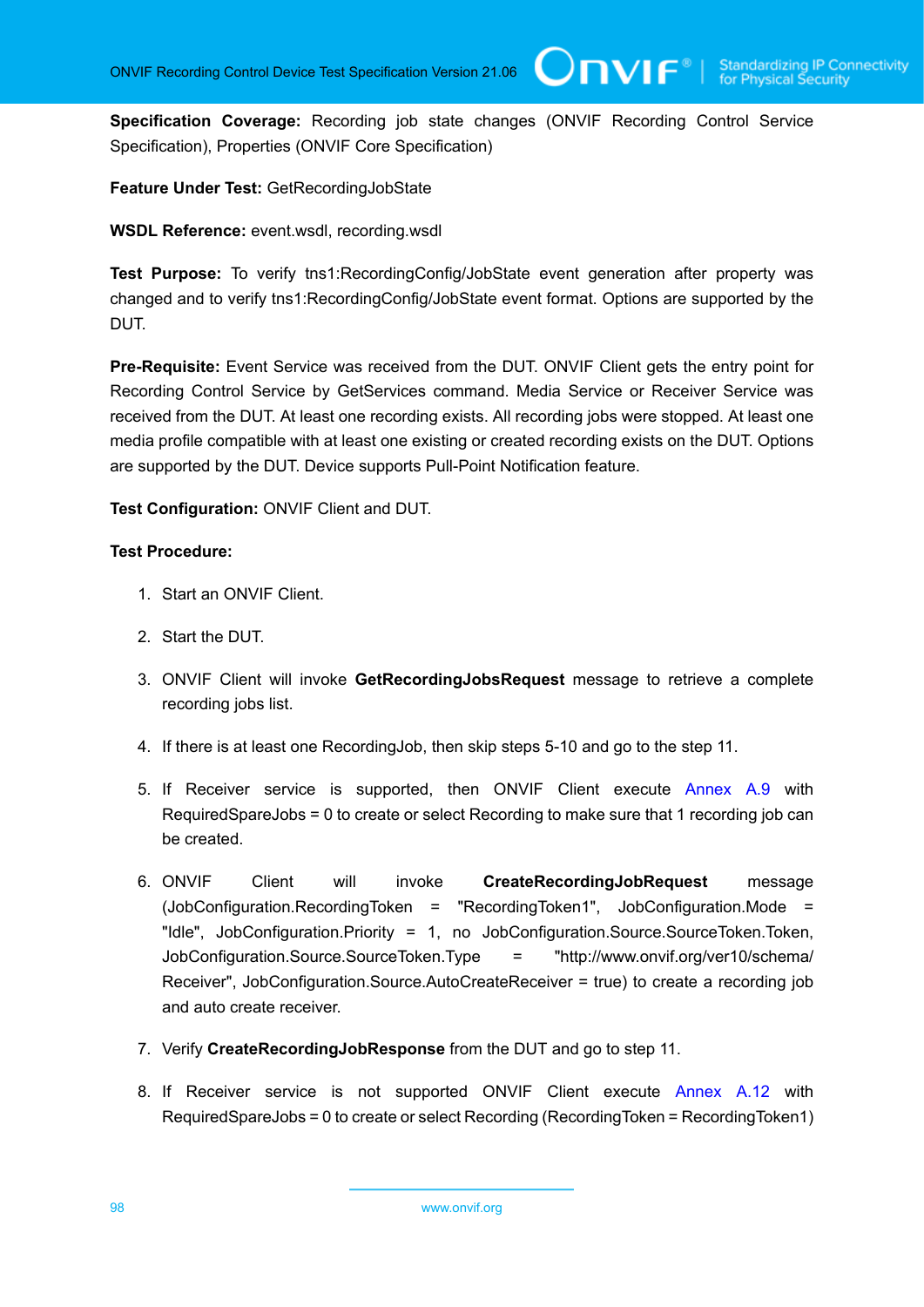to make sure that 1 recording job can be created and to get the compatible media profile tokens list.

 $\bigcup$ NIF $^{\circ}$ l

- 9. ONVIF Client will invoke **CreateRecordingJobRequest** message (JobConfiguration.RecordingToken = RecordingToken1, JobConfiguration.Mode = Idle, JobConfiguration.Priority = 1, JobConfiguration.Source.SourceToken.Token = "ProfileToken1", where ProfileToken1 is token of MediaProfile from Compatible Sources list, JobConfiguration.Source.SourceToken.Type = "http://www.onvif.org/ver10/schema/Profile", JobConfiguration.Source.AutoCreateReceiver is not present) to create a recording job with Idle mode.
- 10.Verify the **CreateRecordingJobResponse** message from the DUT.
- 11. ONVIF Client will invoke **CreatePullPointSubscriptionRequest** message with tns1:RecordingConfig/JobState Topic as Filter and an InitialTerminationTime of timeout1.
- 12.Verify that the DUT sends a **CreatePullPointSubscriptionResponse** message.
- 13.ONVIF Client will invoke **PullMessages** command with a PullMessagesTimeout of 20s and a MessageLimit of 2.
- 14.Verify that the DUT sends a **PullMessagesResponse** that contains NotificationMessages. Repeat step 14 until Notification for selected Recording Job is received.
- 15.ONVIF Client will invoke **SetRecordingJobModeRequest** message (JobToken = [selected job token], Mode = [other than current]) to change Recording Job state.
- 16.Verify **SetRecordingJobModeResponse** message from the DUT.
- 17.ONVIF Client will invoke **PullMessages** command with a PullMessagesTimeout of 20s and a MessageLimit of 2.
- 18.Verify that the DUT sends a **PullMessagesResponse** that contains NotificationMessages. Repeat step 17 until Notification for selected Recording Job is received.
- 19.Verify received Notification messages (correct value for UTC time, TopicExpression and wsnt:Message).
- 20.Verify that TopicExpression is equal to tns1:RecordingConfig/JobState for received Notification message.
- 21.Verify that notification contains Source.SimpleItem item with Name = "RecordingJobToken" and Value is equal to one of existing Recording Job Tokens (e.g. complete list of Recording Jobs contains Recording Job with the same token). Verify that there are Notification messages for selected Recording Job.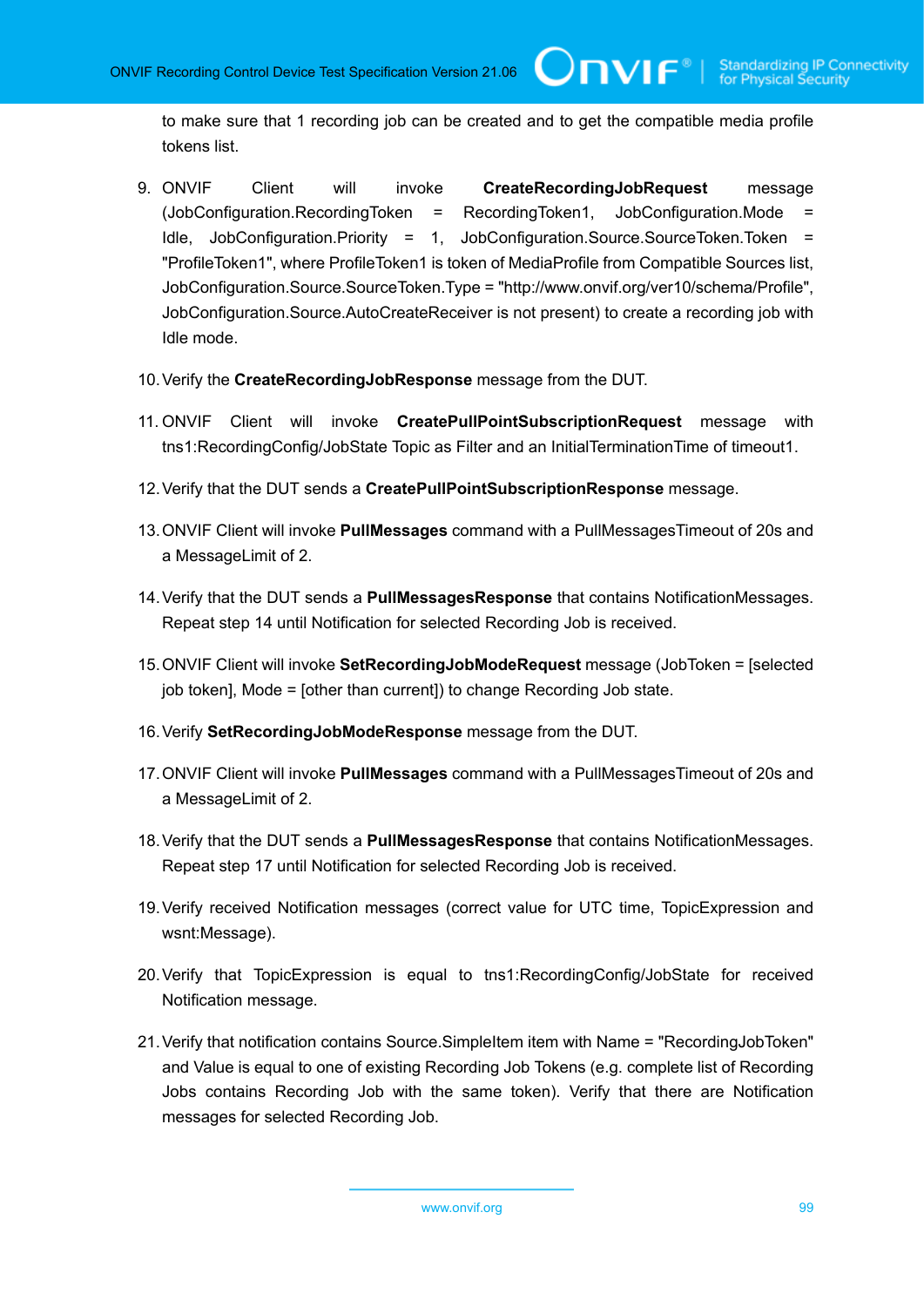- 22.Verify that notification contains Data.SimpleItem item with Name = "State" and Value with type is equal to xs:string.
- 23.If notification contains Data.ElementItem item with Name = "Information", verify that its Value type is equal to tt:RecordingJobStateInformation (validation with XML Schema complex type).
- 24.Verify that Notify PropertyOperation = "Changed".
- 25.ONVIF Client will invoke **GetRecordingJobStateRequest** message for selected Recording Job with corresponding tokens.
- 26.Verify the **GetRecordingJobStateResponse** messages from the DUT.
- 27.Verify that Data.ElementItem item with Name = "State" from Notification message has the same value with State.State element from corresponding **GetRecordingJobStateResponse** messages for selected Recording Job.
- 28.If Information element present in notification
	- 28. Verify that Data. Elementitem item with Name = "Information" from Notification message has the same value with State element from corresponding **GetRecordingJobStateResponse** messages for selected Recording Job.

29.Restore DUT settings.

#### **Test Result:**

#### **PASS –**

• The DUT passes all assertions.

#### **FAIL –**

- The DUT did not send **CreatePullPointSubscriptionResponse** message.
- The DUT did not send **PullMessagesResponse** message.
- The DUT did not send **SetRecordingJobModeResponse** message.
- The DUT did not send a valid SubscriptionReference.
- The DUT did not send a valid **GetRecordingJobsResponse** message.
- The DUT did not send a valid **CreateRecordingJobResponse** message.
- The DUT did not send a valid **GetRecordingJobStateResponse** message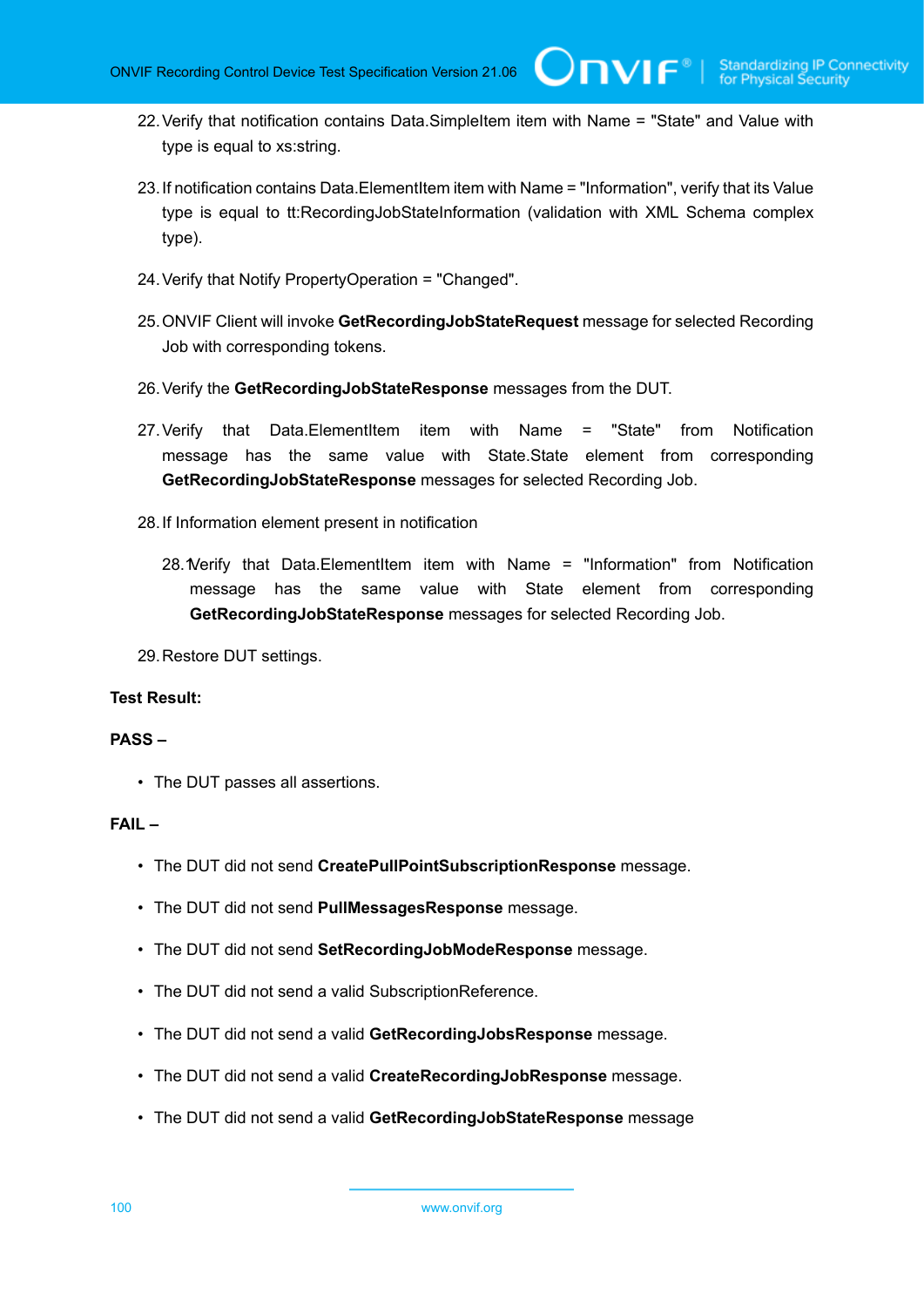- The DUT did not send a Notification message that contains a property event tns1:RecordingConfig/JobState for selected Recording Job.
- The DUT sent an invalid Notification message (no corresponding Source.SimpleItem, Data.SimpleItem, or Data.ElementItem wrong type of Value fields, invalid RecordingJobToken, State or Information values, PropertyOperation is not equal to "Changed").

**Note:** The Subscription Manager has to be deleted at the end of the test either by calling unsubscribe or through a timeout.

**Note:** ONVIF Client at steps 15 and 18 will wait for Notification messages until notification for selected Recording Job is received or Operation Delay after last notification expires.

**Note:** The Renew has to be used for renew subscription during test, if InitialTerminationTime expires. If DUT returns UnacceptableTerminationTimeFault, resend Renew request with acceptable InitialTerminationTime from UnacceptableTerminationTimeFault.

**Note:** If DUT cannot accept the set value to Timeout or MessageLimit, ONVIF Client retries to send the PullMessage message with Timeout and MessageLimit which is contained in PullMessagesFaultResponse.

**Note:** timeout1 will be taken from Subscription Timeout field of ONVIF Device Test Tool.

**Note:** All Notification messages for Recording Job other than selected will be ignored during this test.

# 5.5.14 RECORDING CONTROL – RECORDING JOB CONFIGURATION EVENT

**Test Case ID:** RECORDING-5-1-20

**Specification Coverage:** Configuration changes (ONVIF Recording Control Service Specification)

**Feature Under Test:** GetRecordingJobConfiguration, SetGetRecordingJobConfiguration

**WSDL Reference:** recording.wsdl, event.wsdl

**Test Purpose:** To verify tns1:RecordingConfig/RecordingJobConfiguration event generation after recording job configuration change, to verify tns1:RecordingConfig/RecordingJobConfiguration event format.

**Pre-Requisite:** ONVIF Client gets the entry point for Recording Control Service by GetServices command. Media Service or Receiver Service was received from the DUT. At least one media profile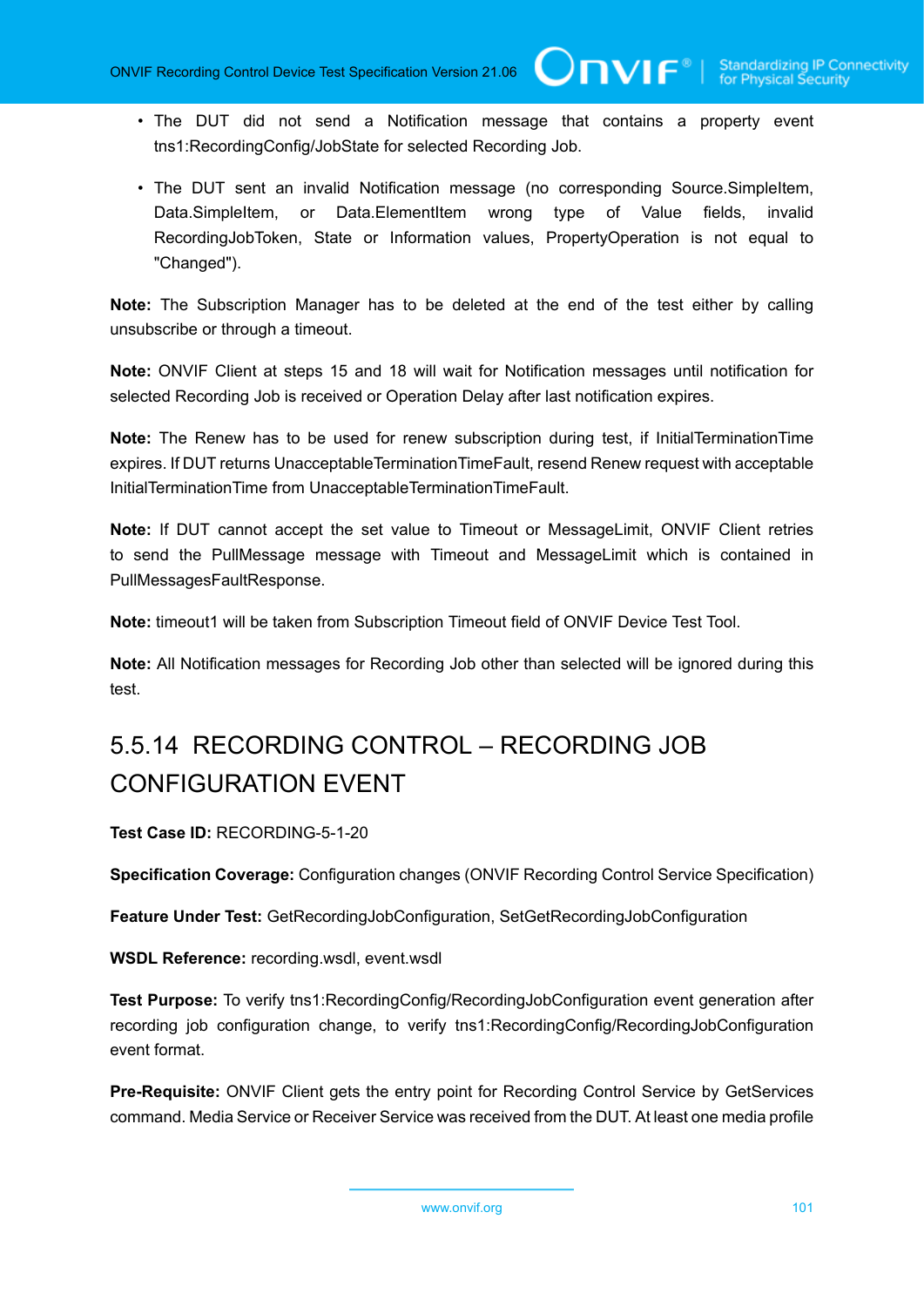compatible with at least one existing or created recording exists on the DUT. Options are supported by the DUT. Device supports Pull-Point Notification feature.

 $\mathbf{U}\mathbf{D}\mathbf{V}\mathbf{I}\mathbf{F}^*$ l

#### **Test Configuration:** ONVIF Client and DUT

#### **Test Procedure:**

- 1. Start an ONVIF Client.
- 2. Start the DUT.
- 3. ONVIF Client will invoke **GetRecordingJobsRequest** message to retrieve a complete recording jobs list.
- 4. If there is at least one RecordingJob, then skip steps 5-10 and go to the step 11.
- 5. If Receiver service is supported, then ONVIF Client execute [Annex A.9](#page-109-1) with RequiredSpareJobs = 0 to create or select Recording to make sure that 1 recording job can be created.
- 6. ONVIF Client will invoke **CreateRecordingJobRequest** message (JobConfiguration.RecordingToken = "RecordingToken1", JobConfiguration.Mode = "Idle", JobConfiguration.Priority = 1, no JobConfiguration.Source.SourceToken.Token, JobConfiguration.Source.SourceToken.Type = "http://www.onvif.org/ver10/schema/ Receiver", JobConfiguration.Source.AutoCreateReceiver = true) to create a recording job and auto create receiver.
- 7. Verify **CreateRecordingJobResponse** from the DUT and go to step 11.
- 8. If Receiver service is not supported ONVIF Client execute [Annex A.12](#page-112-1) with RequiredSpareJobs = 0 to create or select Recording (RecordingToken = RecordingToken1) to make sure that 1 recording job can be created and to get the compatible media profile tokens list.
- 9. ONVIF Client will invoke **CreateRecordingJobRequest** message (JobConfiguration.RecordingToken = RecordingToken1, JobConfiguration.Mode = Idle, JobConfiguration.Priority = 1, JobConfiguration.Source.SourceToken.Token = "ProfileToken1", where ProfileToken1 is token of MediaProfile from Compatible Sources list, JobConfiguration.Source.SourceToken.Type = "http://www.onvif.org/ver10/schema/Profile", JobConfiguration.Source.AutoCreateReceiver is not present) to create a recording job with Idle mode.
- 10.Verify the **CreateRecordingJobResponse** message from the DUT.
- 11. ONVIF Client will invoke **GetEventPropertiesRequest** message to retrieve all events supported by the DUT.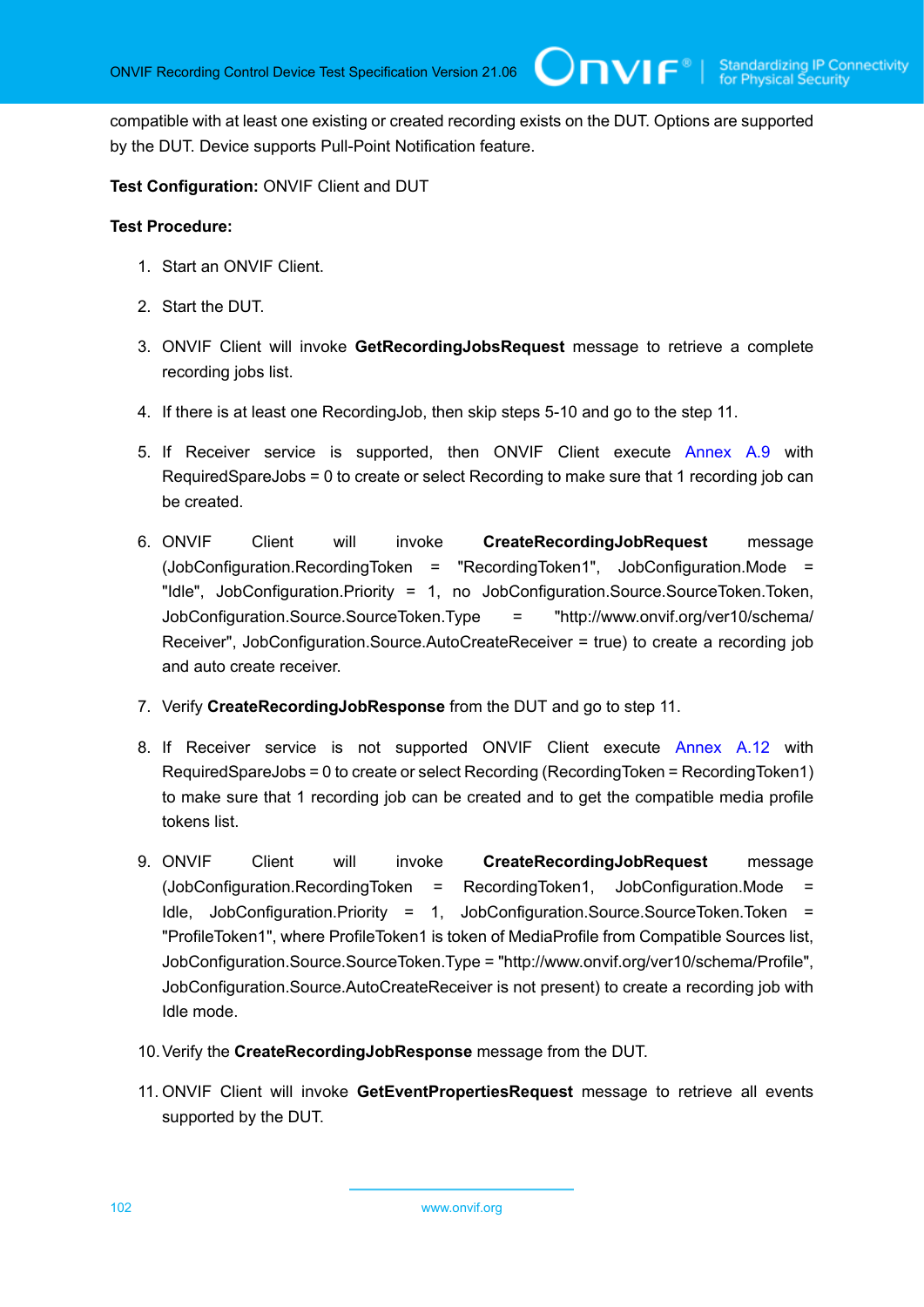12.Verify the **GetEventPropertiesResponse** message from the DUT.

- 13.Check if there is an event with Topic tns1:RecordingConfig/RecordingJobConfiguration. If there is no event with such Topic skip other steps, fail the test and go to the next test.
- 14.Check that this event is not a Property event (MessageDescription.IsProperty = false).
- 15.Check that this event contains Source.SimpleItemDescription item with Name = "RecordingJobToken" and Type = "tt:RecordingJobReference".
- 16.Check that this event contains Data.ElementItemDescription item with Name = "Configuration" and Type = "tt:RecordingJobConfiguration".
- 17.ONVIF Client will invoke **CreatePullPointSubscriptionRequest** message with tns1:RecordingConfig/RecordingJobConfiguration Topic as Filter and an InitialTerminationTime of timeout1.
- 18.Verify that the DUT sends a **CreatePullPointSubscriptionResponse** message.
- 19.ONVIF Client will invoke SetRecordingJobConfigurationRequest message (JobToken = "JobToken1", JobConfiguration.Mode = [other than current], other Recording Job Configuration parameters without change) to configure Recording Job.
- 20.Verify the **SetRecordingJobConfigurationResponse** message from the DUT.
- 21.ONVIF Client will invoke **PullMessages** command with a PullMessagesTimeout of 20s and a MessageLimit of 1.
- 22.Verify that the DUT sends a **PullMessagesResponse** that contains NotificationMessages. Repeat step 21 until Notification for selected RecordingJob is received.
- 23.Verify received Notify messages (correct value for UTC time, TopicExpression and wsnt:Message).
- 24.Verify that TopicExpression is equal to tns1:RecordingConfig/RecordingJobConfiguration for received Notify message.
- 25.Verify that notification contains Source.SimpleItem item with Name = "RecordingJobToken" and Value is equal to selected Recording Job Token.
- 26.Verify that each notification contains Data.ElementItem item with Name = "Configuration" and Value with type is equal to tt:RecordingJobConfiguration (validation with XML Schema complex type).
- 27.ONVIF Client will invoke **GetRecordingJobConfigurationRequest** message for selected Recording Job.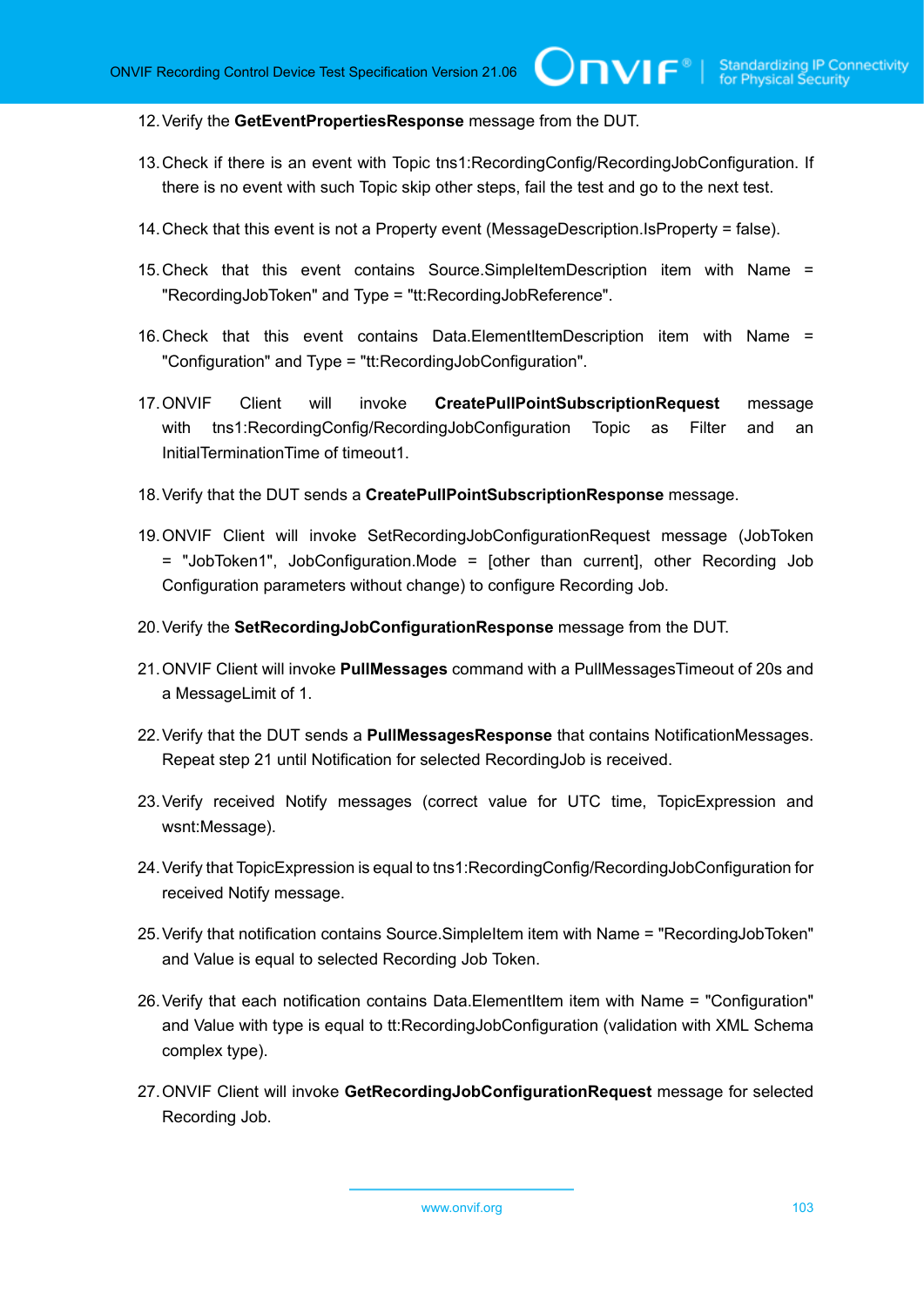**TVIF**®

- 28.Verify the **GetRecordingJobConfigurationResponse** messages from the DUT. Verify that Data.ElementItem item with Name = "Configuration" from Notification message has the same value with JobConfiguration element from **GetRecordingJobConfigurationResponse** messages for selected Recording Job.
- 29.Restore DUT settings.

#### **Test Result:**

#### **PASS –**

• The DUT passes all assertions.

#### **FAIL –**

- The DUT did not send a **GetEventPropertiesResponse** message.
- The DUT did not send **CreatePullPointSubscriptionResponse** message.
- The DUT did not send **PullMessagesResponse** message.
- The DUT did not send a valid SubscriptionReference.
- The DUT did not send a valid **SetRecordingJobConfigurationResponse** message.
- The DUT did not send a valid **GetRecordingJobConfigurationResponse** message.
- The DUT did not send a valid **GetRecordingJobsResponse** message.
- The DUT did not send a valid **CreateRecordingJobResponse** message.
- The DUT did not send a Notification message that contains an event tns1:RecordingConfig/ RecordingJobConfiguration for selected Recording Job.
- The DUT sent an invalid Notification message (no corresponding Source.SimpleItem, Data.SimpleItem, or Data.ElementItem wrong type of Value fields, invalid RecordingJobToken or Configuration values).
- The DUT does not return a valid tns1:RecordingConfig/RecordingJobConfiguration Topic in **GetEventPropertiesResponse**.

**Note:** The Subscription Manager has to be deleted at the end of the test either by calling unsubscribe or through a timeout.

**Note:** ONVIF Client at step 21 will wait for Notification message until notification for selected Recording Job is received or Operation Delay after last notification expires.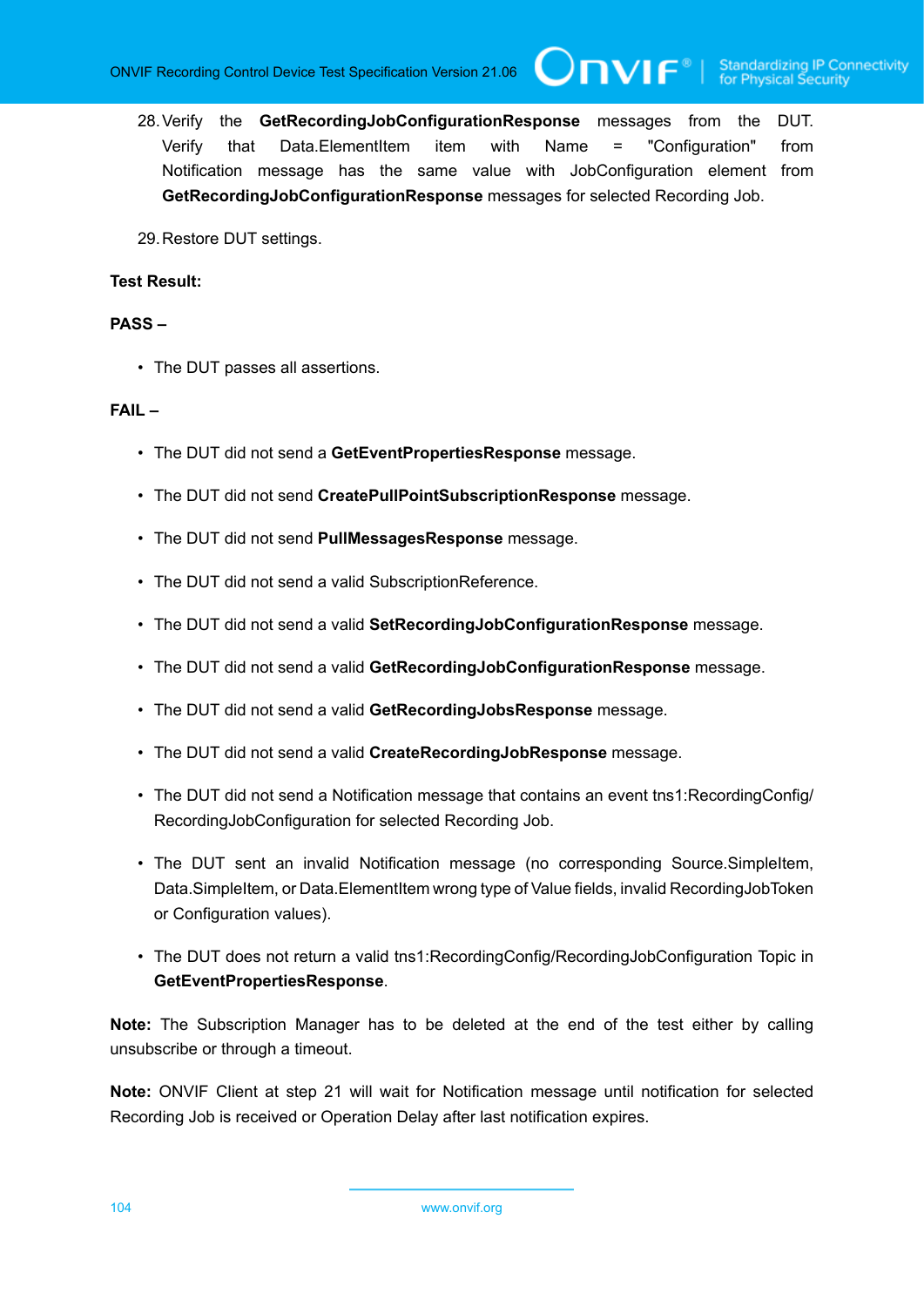**Note:** The Renew has to be used for renew subscription during test, if InitialTerminationTime expires. If DUT returns UnacceptableTerminationTimeFault, resend Renew request with acceptable InitialTerminationTime from UnacceptableTerminationTimeFault.

Unvıғ®

**Note:** If DUT cannot accept the set value to Timeout or MessageLimit, ONVIF Client retries to send the PullMessage message with Timeout and MessageLimit which is contained in PullMessagesFaultResponse.

**Note:** timeout1 will be taken from Subscription Timeout field of ONVIF Device Test Tool.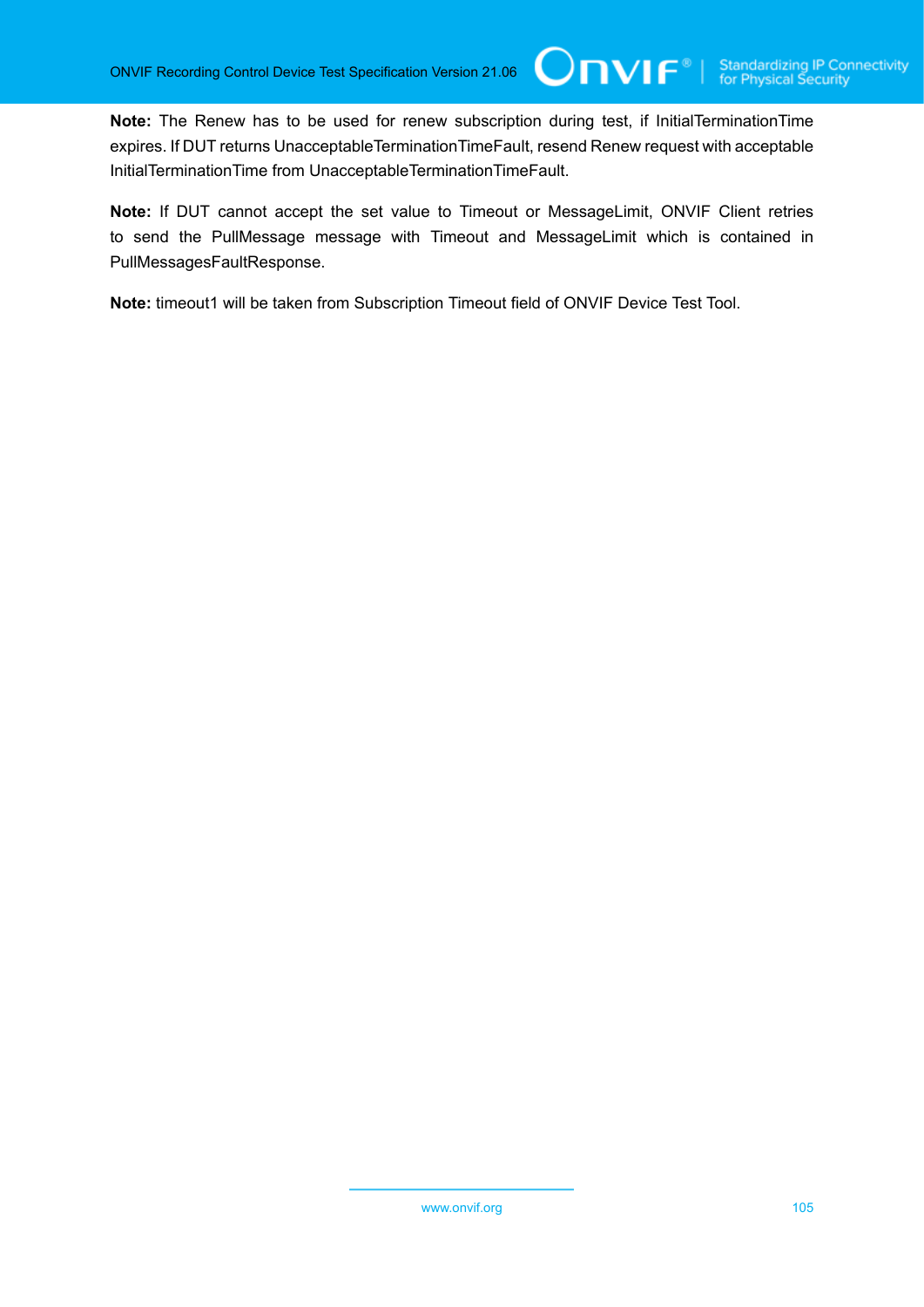### **Annex A Helper Procedures and Additional Notes**

A.1 Comparison of parameter values for the same recording in GetRecordingsResponse message and in GetRecordingConfigurationResponse message

Compare RecordingItem.Configuration item from GetRecordings response and RecordingConfiguration item from GetRecordingConfiguration response. Parameter values will be assumed as the same, if they have the same values for:

- Source.SourceId
- Source.Name
- Source.Location
- Source.Description
- Source.Address
- Content
- MaximumRetentionTime

# A.2 Comparison of parameter values for the same recording job in GetRecordingJobsResponse message and in GetRecordingJobConfigurationResponse message

Compare JobConfiguration items from GetRecordingJobs response and from GetRecordingJobConfiguration response. Parameter values will be assumed as the same, if they have the same values for:

- JobConfiguration.RecordingToken
- JobConfiguration.Mode
- JobConfiguration.Priority
- JobConfiguration.Source.SourceToken.Token
- JobConfiguration.Source.SourceToken.Type
- JobConfiguration.Source.Tracks.SourceTag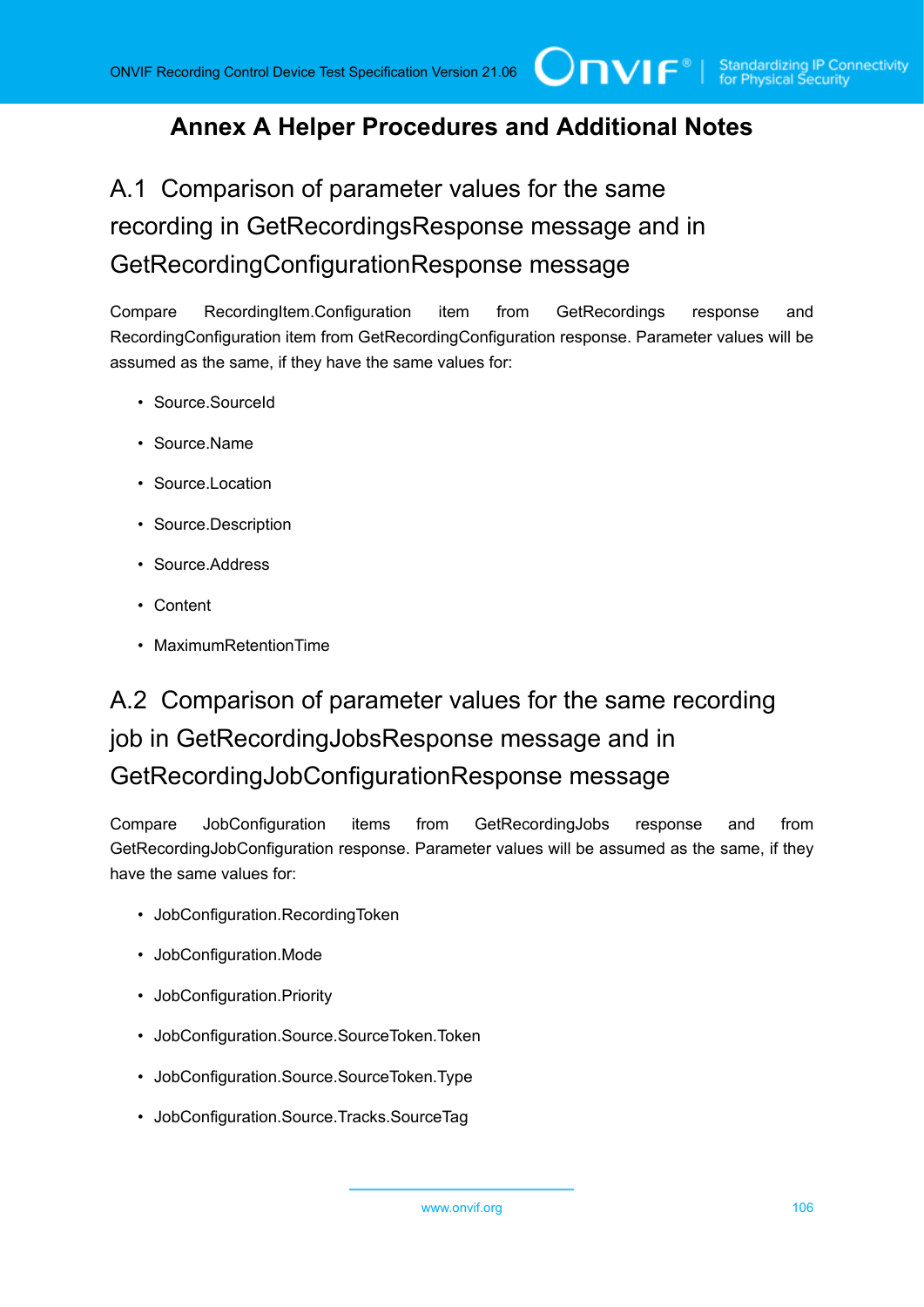• JobConfiguration.Source.Tracks.Destination

# A.3 Comparison of parameter values for the same recording job in GetRecordingJobsResponse message and in GetRecordingJobStateResponse message

For comparing parameter values for the same recording job item from **GetRecordingJobsResponse** message and **GetRecordingJobStateResponse** message the following steps will be done:

- 1. Verify that for each RecordingJobSource from **GetRecordingJobsResponse** there is a corresponding item with the same SourceToken in RecordingJobStateInformation from **GetRecordingJobStateResponse**.
- 2. Verify that for each RecordingJobStateSource from **GetRecordingJobStateResponse** there is a corresponding item with the same SourceToken in RecordingJobConfiguration from **GetRecordingJobsResponse**.
- 3. For each pair of corresponding RecordingJobSource and RecordingJobStateSource check that for any RecordingJobTrack with some SourceTag and Destination there is a corresponding RecordingJobStateTrack with the same SourceTag and Destination in RecordingJobStateSource.

# A.4 Comparison of parameter values for the same track in GetTrackConfigurationResponse message and in GetRecordingsResponse message

Compare RecordingItem.Tracks.Track.TrackToken.Configuration item from GetRecordings response and TrackConfiguration item from GetRecordingConfiguration response. Parameter values will be assumed as the same, if they have the same values for TrackType and Description.

# A.5 PullMessages algorithm for check Recording Job State changing

If the state field of the RecordingJobStateInformation structure changes, the device sends the correspond event. Algorithm of **PullMessages** sending for receiving event with the expected state:

**Pre-requisite:** at the T1 moment the DUT received answer to request which should cause Recording Job State changing (i.e. at the T1 moment Recording Job State at the device has definitely been changed)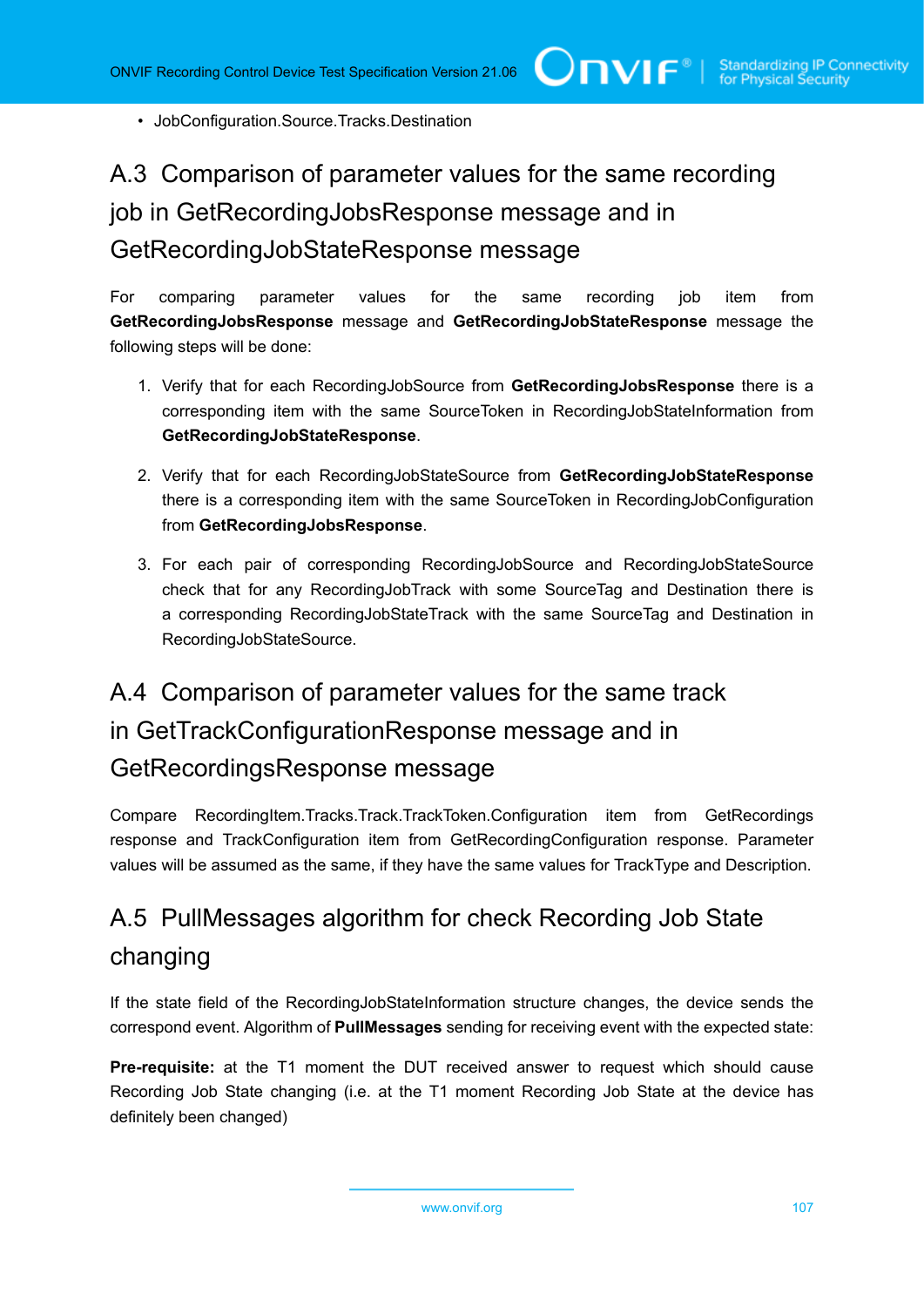1. ONVIF Client will invoke **PullMessages** command with a PullMessagesTimeout of 20s and a MessageLimit of 1 to find NotificationMessage containing event with required JobState for used Recording.

 $\mathsf{Cnv}$ ı $\mathsf{F}^\ast$ l

- 2. Verify **PullMessagesResponse** message.
- 3. If no events are returned and CurrentTime of sending **PullMessages** is more than T1+delta, where delta is Operation delay time, skip other steps. If no events returned and CurrentTime of sending **PullMessages** is less or equal than T1+delta go to the step 1.
- 4. If event is returned, check UTC Time of the received event. If UTC Time is more than T1+delta, skip other steps.
- 5. If PropertyOperation is equal to "Changed" check event. Otherwise, go to the step 1.
- 6. Find event with Source.SimpleItem item with Name = "RecordingJobToken" and Value is equal to "JobToken1", Data.SimpleItem item with Name = "State" and Value is equal to required state ("Active", PartiallyActive" or "Idle").
- 7. If event is not found, go to the step 1, otherwise, go to the next step.
- 8. In the found Message check Values of State.State and State.Sources.State of Data.ElementItemDescription item. Check that values are equal to the required state ("Active", "PartiallyActive" or "Idle").

Test will be assumed as failed in case:

- The DUT did not send a valid **PullMessagesResponse** message.
- The DUT did not send NotificationMessage with event PropertyOperation = "Changed".
- There was no event which has Source.SimpleItemDescription item with Name = "RecordingJobToken" and Value is equal to "JobToken1", Data.SimpleItemDescription item with Name = "State" and Value is equal to required state.
- State.State parameter value of Data.ElementItemDescription item in NotificationMessage is not equal to required state.
- State.Sources.State parameter value of Data.ElementItemDescription item in NotificationMessage is not equal to required state.

### A.6 PullMessages algorithm for check Receiver State changing

If the receiver changes state, the device sends a corresponding event. Algorithm of **PullMessages** sending for receiving event with expected state.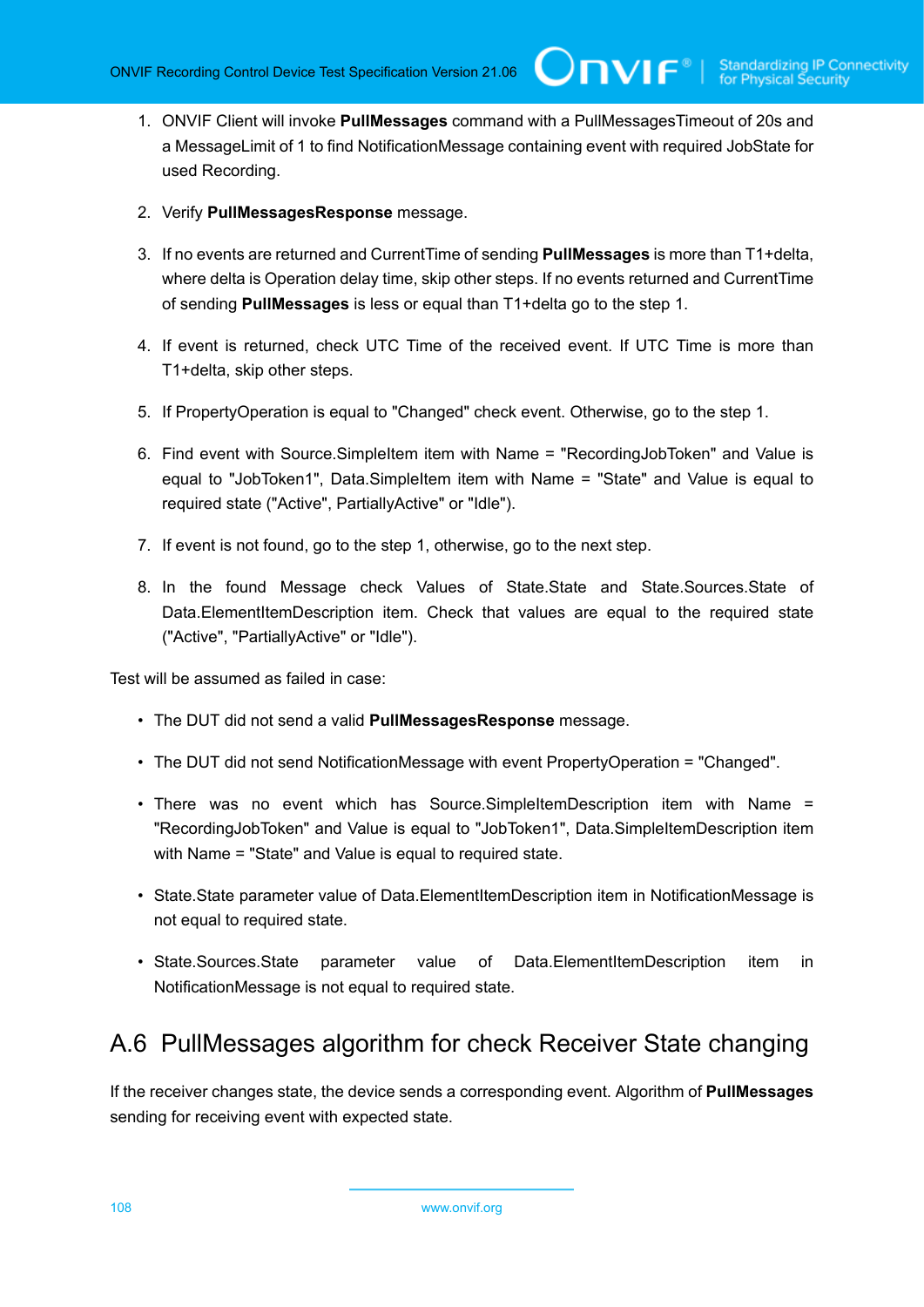- 1. ONVIF Client will invoke **PullMessages** command with a PullMessagesTimeout of 20s and a MessageLimit of 1 to find NotificationMessage containing event with required ReceiverState for used Recording.
- 2. Verify **PullMessagesResponse** message.
- 3. If no events returned and CurrentTime of sending **PullMessages** is more than T1+delta, where delta is Operation delay time, skip other steps. If no events are returned and CurrentTime of sending **PullMessages** is less or equal to T1+delta, go to the step 1.
- 4. If event is returned, check UTC Time of the received event. If UTC Time is more than T1+delta, skip other steps.
- 5. Find event with Source.SimpleItemDescription Description item with Name = "ReceiverToken" and Value is equal to "ReceiverToken1", Data.SimpleItemDescription Description item with Name = "NewState" and Value is equal to required receiver state.
- 6. If event is not found, go to the step 1, otherwise, go to the next step.

Test will be assumed as failed in case:

- The DUT did not send a valid **PullMessagesResponse** message.
- The DUT did not send NotificationMessage with event which has Source.SimpleItemDescription Description item with Name = "ReceiverToken" and Value is equal to "ReceiverToken1", Data.SimpleItemDescription Description item with Name = "NewState" and Value is equal to required receiver state.

#### A.7 Creation of Recording prerequisite

Sometimes it is impossible to create a new Recording for the reason that maximum number of recordings supported by the device has been reached. ONVIF Client follows the following procedure of recording deleting:

- 1. ONVIF Client will invoke **GetServiceCapabilitiesRequest** message to retrieve Capabilities for the recording service.
- 2. Verify **GetServiceCapabilitiesResponse** message.
- 3. ONVIF Client will invoke **GetRecordingsRequest** message to retrieve a complete recordings list.
- 4. Verify the **GetRecordingsResponse** message from the DUT.
- 5. If total number of recordings is less than MaxRecordings Capabilities element, skip other steps and run test. If MaxRecordings Capabilities is skipped, return to test procedure steps and try performing CreateRecording step. In error case perform 6-8 steps from this Annex.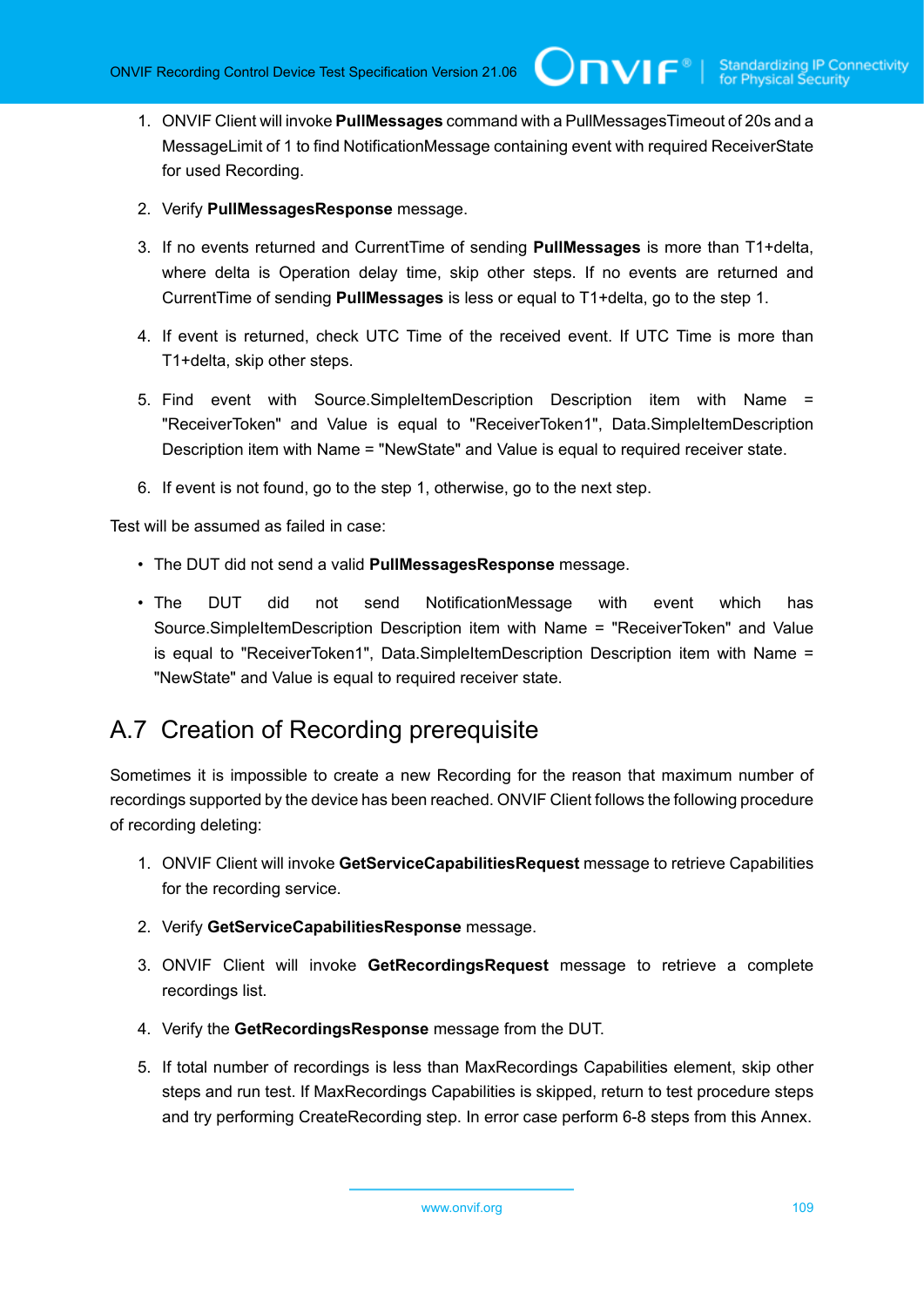6. ONVIF Client will invoke **DeleteRecordingRequest** message (RecordingToken = Token1, where Token1 is the first recording token from the **GetRecordingsResponse**) to delete recording.

 $\bm{\cup}$ NIF $^\circ$ 

- 7. Verify the **DeleteRecordingResponse** message or SOAP 1.2 fault message (Action/ CannotDelete or others) from the DUT. If **DeleteRecordingResponse** message received skip other steps and run test.
- 8. Repeat steps 6-7 for the next recording token. If there is no next Recording Token then skip the test.

# <span id="page-109-0"></span>A.8 Recording Source Information Parameters Maximum Length

There are the following limitations on maximum length of recording source parameters that shall be used during tests by ONVIF Device Test Tool to prevent faults from the DUT:

- 1. SourceId shall be less than or equal to 128 characters.
- 2. Name shall be less than or equal to 20 characters.
- 3. Address shall be less than or equal to 128 characters.

**Note:** these limitations will not be used, if ONVIF Device Test Tool reuses values receiving from the DUT.

### A.9 Selection or Creation of Recording for recording job creation

ONVIF Client retrieves DynamicRecording capabilities from the DUT and follows the following procedure of Recoding creation or selection for using recording for recording job creation:

If DynamicRecording is True, ONVIF Client follows the following procedure of Recording creation:

1. ONVIF Client will invoke **CreateRecordingRequest** message with RecordingConfiguration.Source.SourceId as any URI, RecordingConfiguration.Source.Name =  $=$  "CameraName", RecordingConfiguration.Source.Location = "LocationDescription", RecordingConfiguration.Source.Description = "Source Description", RecordingConfiguration.Source.Address as address of the device, RecordingConfiguration.Content = "Recording from device", RecordingConfiguration.MaximumRetentionTime = "PT0S" to create a new recording.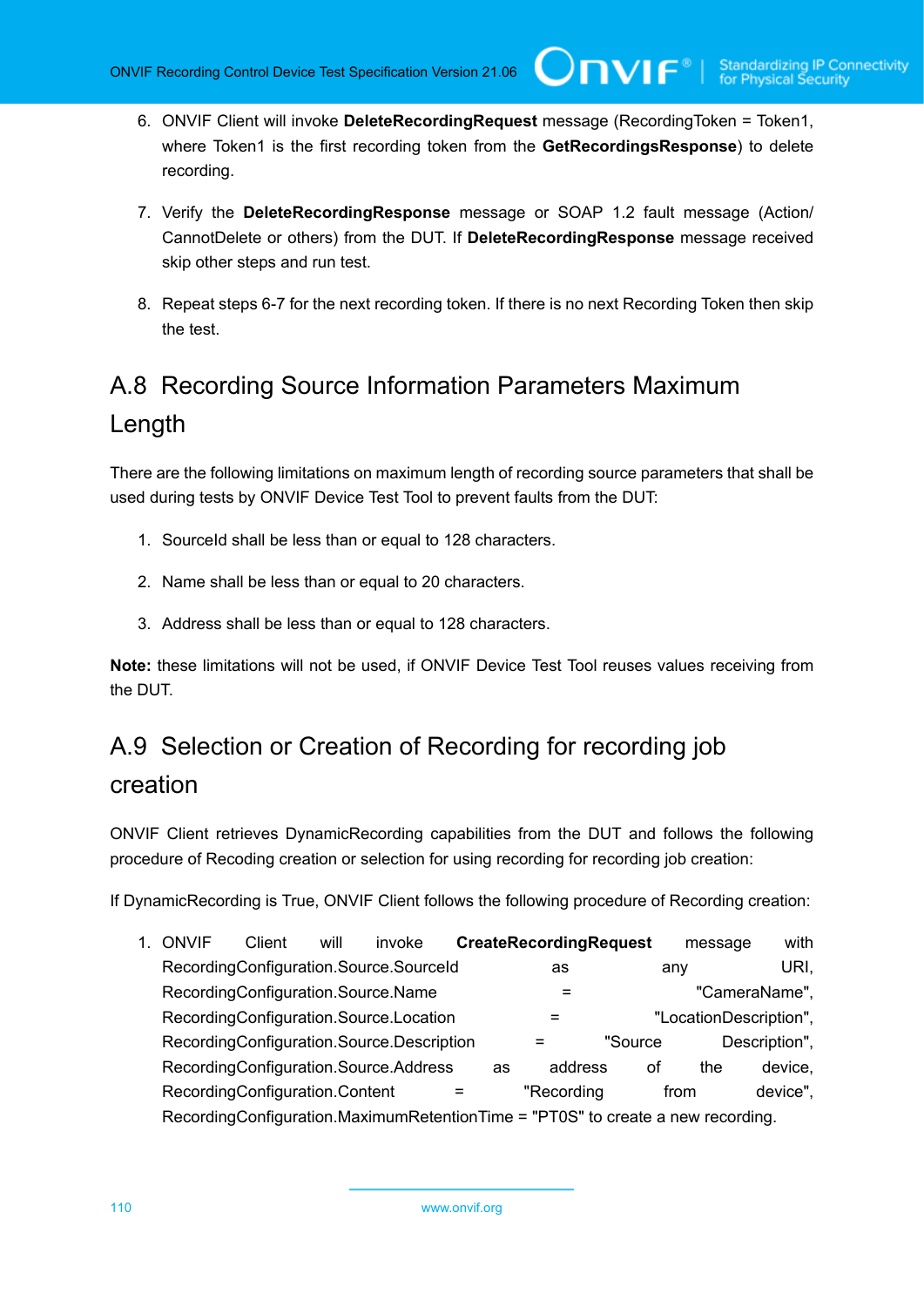- 2. Verify the **CreateRecordingResponse** message from the DUT (RecordingToken = "RecordingToken1"). If SOAP 1.2 fault message was returned, than skip other steps and follow the procedure for DynamicRecording=false case.
- 3. Onvif Client will invoke **GetRecordingOptionsRequest** message (RecordinToken="RecordingToken1") to get number of spare jobs that can be created for the recording.
- 4. Verify **GetRecordingOptionsResponse** message from the DUT. If Options.Job.Spare > RequiredSpareJobs, then return to test and use created Recording.
- 5. ONVIF Client will try deleting the RecordingJob via DeleteRecordingJob command (JobToken as Token of the first job received from the **GetRecordingJobsResponse** message) and repeat steps 3-5.
- 6. Repeare step 5 with the next Recording Job.

If DynamicRecording is False or recording creation procedure has been failed, ONVIF Client follows the following procedure of Recording selection:

- 1. ONVIF Client will invoke **GetRecordingsRequest** message to retrieve a complete recordings list.
- 2. Verify the **GetRecordingsResponse** message from the DUT.
- 3. ONVIF Client will invoke **GetRecordingOptionsRequest** message (RecordingToken as Token of the first recording in the **GetRecordingsResponse** message which have track type compliant with Capabilities.Encoding value in **GetServiceCapabilitiesResponse** message) to get number of spare jobs that can be created for the recording.
- 4. If Options.Job.Spare >RequiredSpareJobs, then return to the test and use this Recording.
- 5. Repeat steps 3-4 for the next RecordingToken from the **GetRecordingsResponse** message.
- 6. If there is no other Recording, then ONVIF Client will try deleting the RecordingJob via DeleteRecordingJob command (JobToken as Token of the first job received from the **GetRecordingJobsResponse** message) and repeat steps3-5.
- 7. Repeat step 6 with the next Recording Job.

**Note:** Test will be assumed as failed in case:

- The DUT did not send a valid **GetRecordingsResponse** message.
- The DUT did not send a valid **GetRecordingOptionsResponse** message.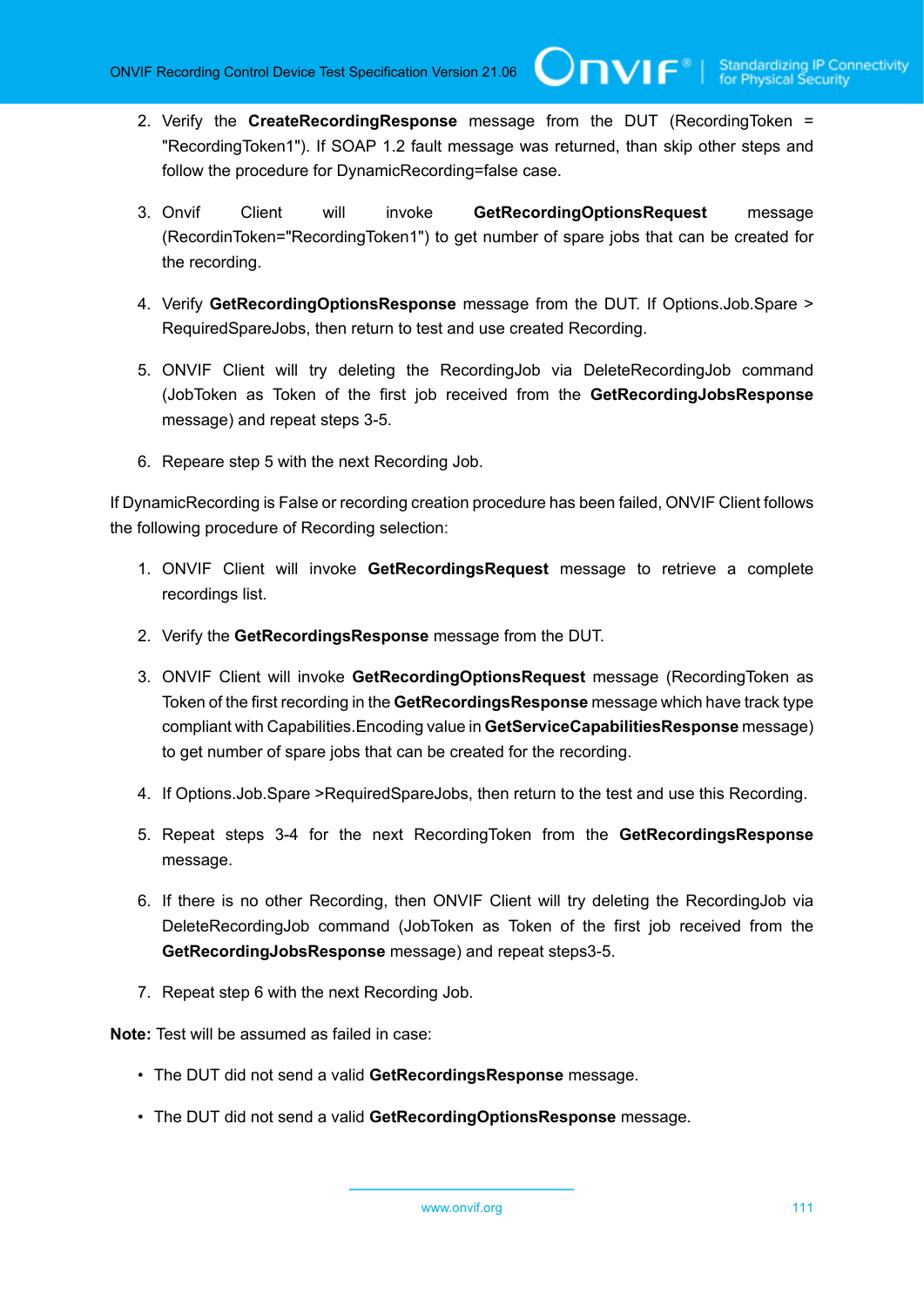**Note:** See [Annex A.8](#page-109-0) for Recording Source Information Parameters Length limitations.

#### A.10 Auto Creation of Receiver

For recording data from receiver ONVIF Client follows the following procedure of Auto Receiver creation by Create Recording Job with Idle Mode and Auto Create Receiver parameter:

- 1. ONVIF Client will invoke **CreateRecordingJobRequest** message (JobConfiguration.RecordingToken = "RecordingToken1", JobConfiguration.Mode = "Idle", JobConfiguration.Priority = 1, no JobConfiguration.Source.SourceToken.Token, JobConfiguration.Source.SourceToken.Type = "http://www.onvif.org/ver10/schema/ Receiver", JobConfiguration.Source.AutoCreateReceiver = true) to create a recording job and auto create receiver.
- 2. Verify the **CreateRecordingJobResponse** message (JobToken = "JobToken1").
- 3. Verify that the JobConfiguration returned from CreateRecordingJob is identical to the JobConfiguration passed into CreateRecordingJob, except for the ReceiverToken and the AutoCreateReceiver.
- 4. Check that **CreateRecordingJobResponse** message contains JobConfiguration.Source.SourceToken.Token = ReceiverToken1 with assigned receiver Token. Check that AutoCreateReceiver field is omitted.
- 5. ONVIF Client will invoke **GetReceiversRequest** message to retrieve full list of receivers.
- 6. Verify **GetReceiversResponse** message from the DUT. Check that list of all receivers contains receiver with token equal to ReceiverToken1.

**Note:** If Receiver was not created for the reason Maximum Number of receivers has been reached, then delete receiver manually and run Annex's steps again.

**Note:** Test will be assumed as failed in case:

- The DUT sent **CreateRecordingJobResponse** message with at least one of the following JobConfiguration parameters values of which differ from the ones sent in **CreateRecordingJobRequest** message: JobConfiguration.RecordingToken, JobConfiguration.Mode, and JobConfiguration.Priority.
- The DUT sent **CreateRecordingJobResponse** message which didn't contain JobConfiguration.Source.SourceToken.Token element with assigned receiver Token
- The DUT sent JobConfiguration.Source.SourceToken.Type in **CreateRecordingJobRequest** message differs from http://www.onvif.org/ver10/schema/ Receiver.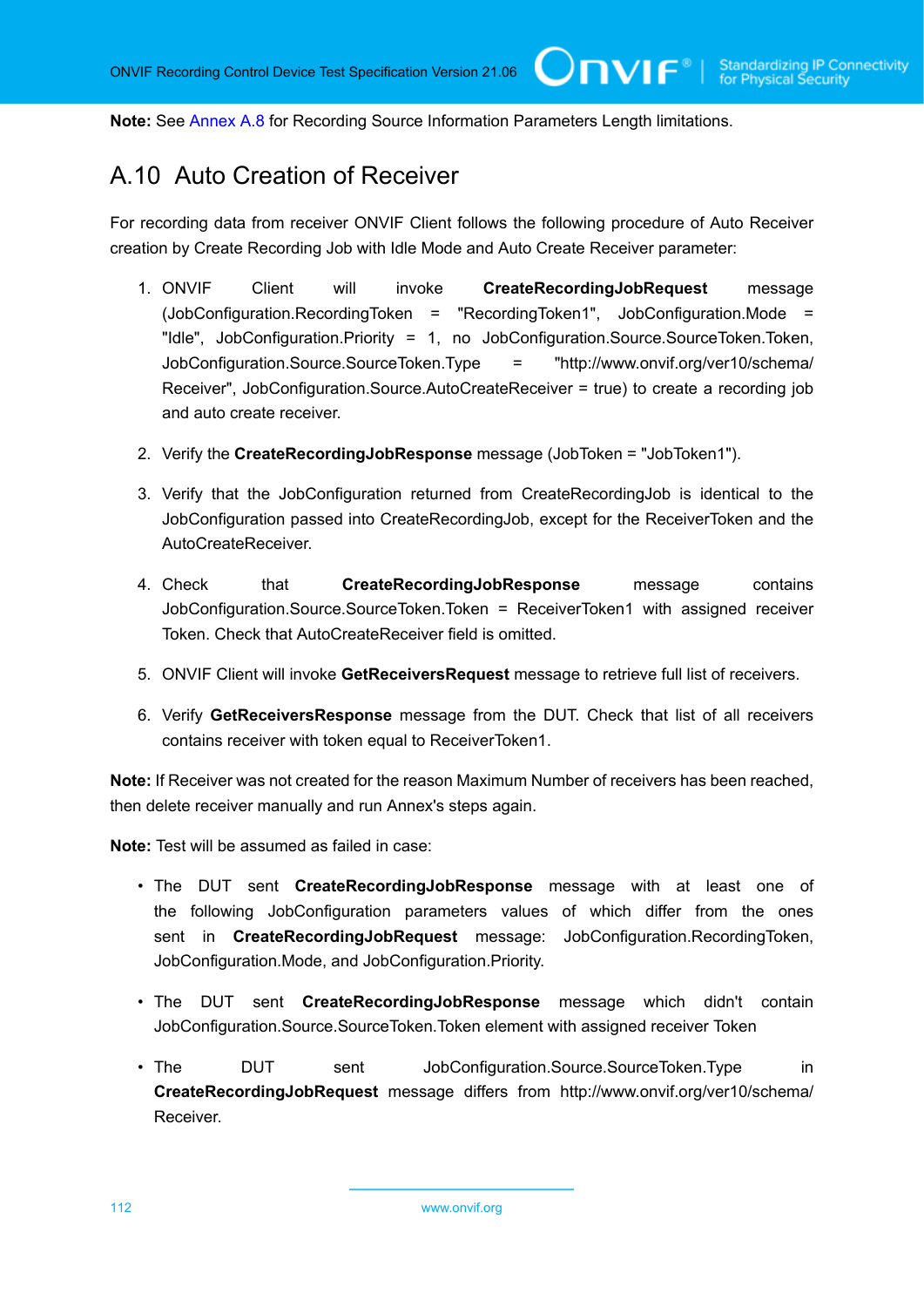WIF®

- The DUT sent **CreateRecordingJobResponse** message which contained AutoCreateReceiver field.
- **GetReceiversResponse** message did not contain Recording with Token = JobConfiguration.Source.SourceToken.Token from **CreateRecordingJobResponse** message.

#### A.11 Selection of Recording for track creation

If during a test, creation of any track is required, ONVIF Client will follow the following procedure for selection of recording:

- 1. ONVIF Client will invoke **GetRecordingsRequest** message to retrieve a complete recordings list.
- 2. Verify the **GetRecordingsResponse** message from the DUT.
- 3. ONVIF Client will invoke **GetRecordingOptionsRequest** message (RecordingToken as Token of the first recording in the **GetRecordingsResponse** message) to get total spare number of tracks that can be added to this recording.
- 4. If Options.Track.SpareTotal>0, then return to the test and use this Recording for creation of track. Type of creation track shall correspond to value of SpareVideo, SpareAudio or SpareMetadata greater than 0.
- 5. Repeat steps 3-4 for the next RecordingToken from the **GetRecordingsResponse** message.
- 6. If there are no the next Recording then try do delete Track from recording with track and repeat 4-5 steps.

**Note:** If list of recording items is empty, Onvif Client will retrieve DynamicRecording capability from the DUT. In case Dynamic capability is true Onvif Client will create recording via CreateRecording command. Otherwise Onvif Client fails the test.

**Note:** If DUT returns SOAP fault (Action/CannotDelete) message to DeleteTrack request, then ONVIF will try deleting other tracks.

### A.12 Selection or Creation of Recording for recording job creation on a Media profile

ONVIF Client retrieves DynamicRecording capabilities from the DUT and follows the following procedure of Recoding creation or selection for using recording for recording job creation on a Media profile: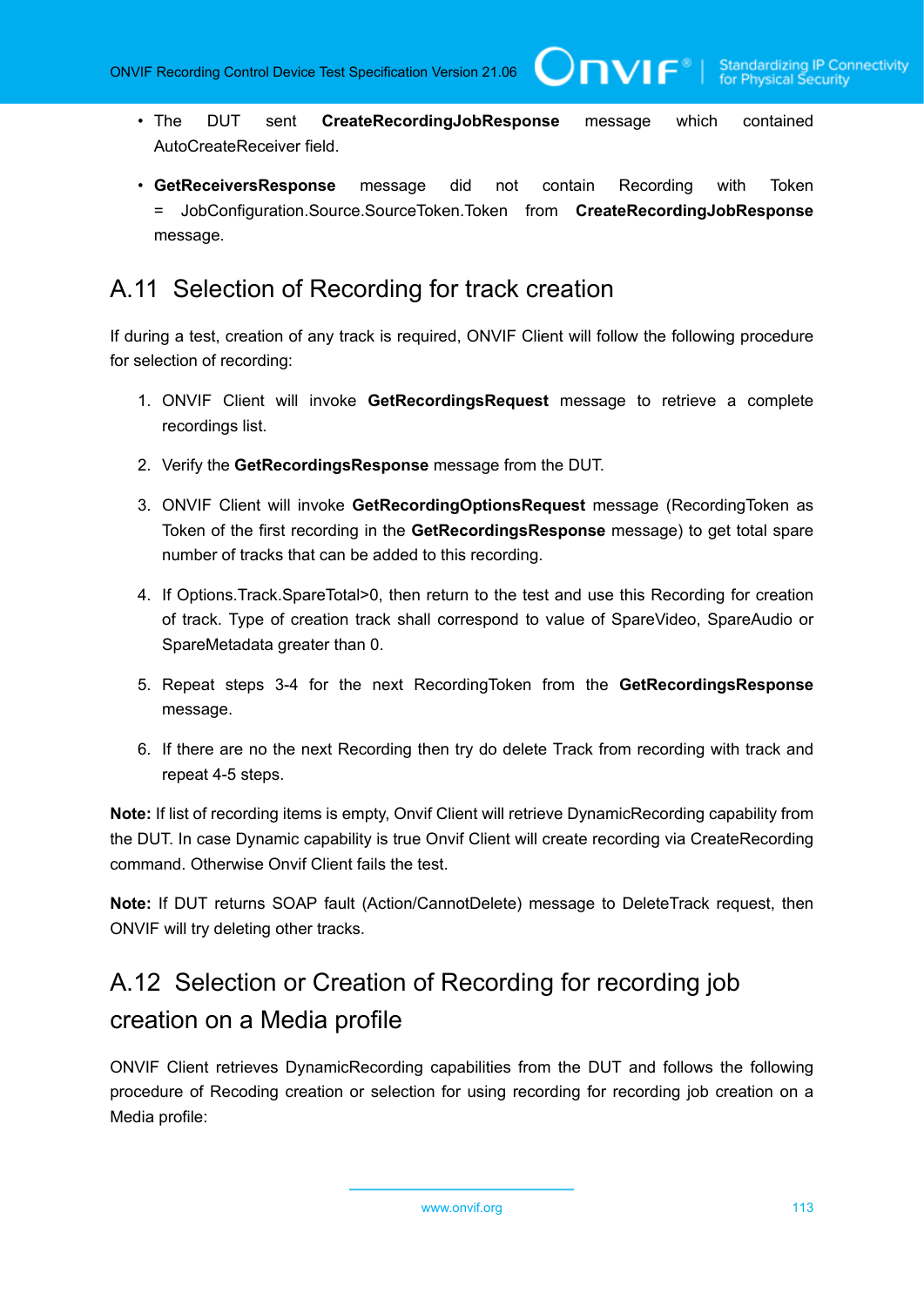TVIF®I

If DynamicRecording is True, ONVIF Client follows the following procedure of Recording creation:

| ONVIF                                                                           | Client | will | invoke                                    |  |    | <b>CreateRecordingRequest</b> |         | message                | with          |
|---------------------------------------------------------------------------------|--------|------|-------------------------------------------|--|----|-------------------------------|---------|------------------------|---------------|
|                                                                                 |        |      | RecordingConfiguration.Source.SourceId    |  |    | as                            |         | anv                    | URI.          |
| RecordingConfiguration.Source.Name                                              |        |      |                                           |  |    | "CameraName",<br>$\equiv$     |         |                        |               |
|                                                                                 |        |      | RecordingConfiguration.Source.Location    |  |    |                               |         | "LocationDescription", |               |
|                                                                                 |        |      | RecordingConfiguration.Source.Description |  |    |                               | "Source |                        | Description", |
|                                                                                 |        |      | RecordingConfiguration.Source.Address     |  | as | address                       | οf      | the                    | device,       |
| RecordingConfiguration.Content                                                  |        |      |                                           |  |    | "Recording                    |         | from                   | device".      |
| RecordingConfiguration.MaximumRetentionTime = "PT0S" to create a new recording. |        |      |                                           |  |    |                               |         |                        |               |

- 2. Verify the **CreateRecordingResponse** message from the DUT (RecordingToken = "RecordingToken1"). If SOAP 1.2 fault message was returned, then skip other steps and follow the procedure for DynamicRecording=false case.
- 3. ONVIF Client will invoke **GetRecordingOptionsRequest** message (RecordinToken="RecordingToken1") to get Compatible Sources list and number of spare jobs that can be created for the recording.
- 4. Verify **GetRecordingOptionsResponse** message from the DUT.
- 5. If Options.Job.CompatibleSources list is empty, then ONVIF Client skips other steps and marks the test as failed.
- 6. If Options.Job.Spare > RequiredSpareJobs return to the test and use created Recording.
- 7. Client will try deleting the RecordingJob via DeleteRecordingJob command (JobToken as Token of the first job received from the **GetRecordingJobsResponse** message).
- 8. Repeat 3-7 steps.
- 9. Delete the next recording job via DeleteRecordingJob command and repeat step 8.

If DynamicRecording is False or recording creation procedure has been failed, ONVIF Client follows the following procedure of Recording selection:

- 1. ONVIF Client will invoke **GetRecordingsRequest** message to retrieve a complete recordings list.
- 2. Verify the **GetRecordingsResponse** message from the DUT.
- 3. ONVIF Client will invoke **GetRecordingOptionsRequest** message (RecordingToken as Token of the first recording in the **GetRecordingsResponse** message) to get Compatible Sources list.
- 4. Verify **GetRecordingOptionsResponse** message from the DUT.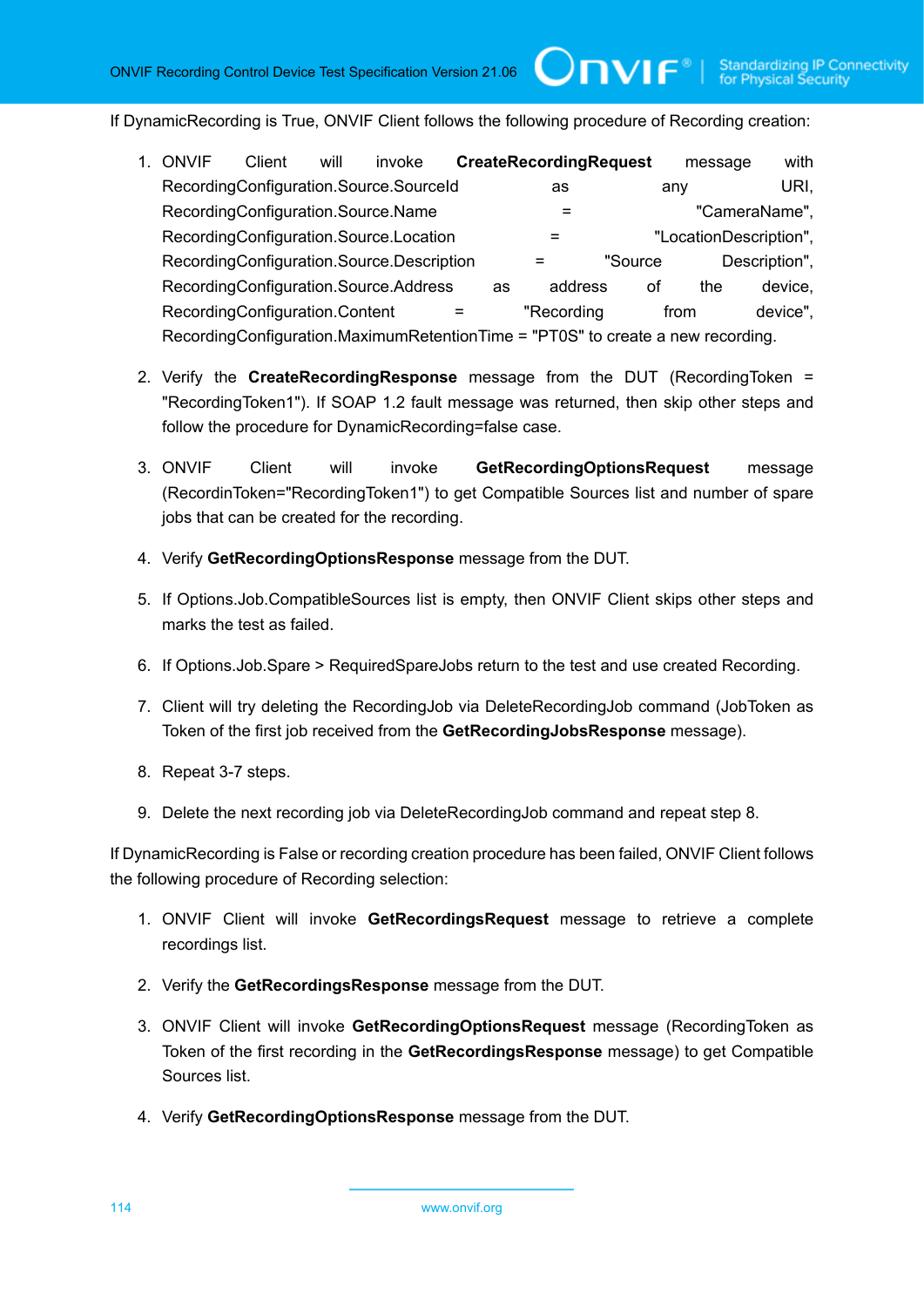5. If Options.Job.CompatibleSources list is empty, then repeat 3-4 steps for the next recording. If there is no other recording, then ONVIF Client skips other steps and marks the test as failed.

 $\bigcup$ NVIF $^\circ$ l

- 6. If Options.Job.Spare > RequiredSpareJobs returt to the test and use this Recording.
- 7. Repeat steps 3-6 for the next RecordingToken from the **GetRecordingsResponse** message.
- 8. If there is no other Recording then ONVIF Client will try to delete the RecordingJob via DeleteRecordingJob command (JobToken as Token of the first job received from the **GetRecordingJobsResponse** message).
- 9. Repeat 3-7 steps.
- 10.Delete the next recording job via DeleteRecordingJob command and repeat step 9.

**Note:** Test will be assumed as failed in case:

- The DUT did not send a valid **GetRecordingsResponse** message.
- The DUT did not send a valid **GetRecordingOptionsResponse** message.

**Note:** If new Recording was not created and there was no Recording with not empty Compatible Sources list then configure media profile or recording for test manually.

**Note:** See [Annex A.8](#page-109-0) for Recording Source Information Parameters Length limitations.

## A.13 PullMessages algorithm for check Recording Job State initializing

If Recording Job is created on the device, the device sends the corresponding event with "Initialized" PropertyOperation. Algorithm of **PullMessages** sending for receiving event with the expected state is the following:

- 1. ONVIF Client will invoke **PullMessages** command with a PullMessagesTimeout of 20s and a MessageLimit of 1 to find NotificationMessage containing event with required JobState for used Recording.
- 2. Verify **PullMessagesResponse** from the DUT.
- 3. Repeat steps 1-2 until Notification for JobToken = JobToken1 with Data.SimpleItem item with Name = "State" and Value is equal to "Active" or "PartiallyActive" is received or operation delay time has expired.